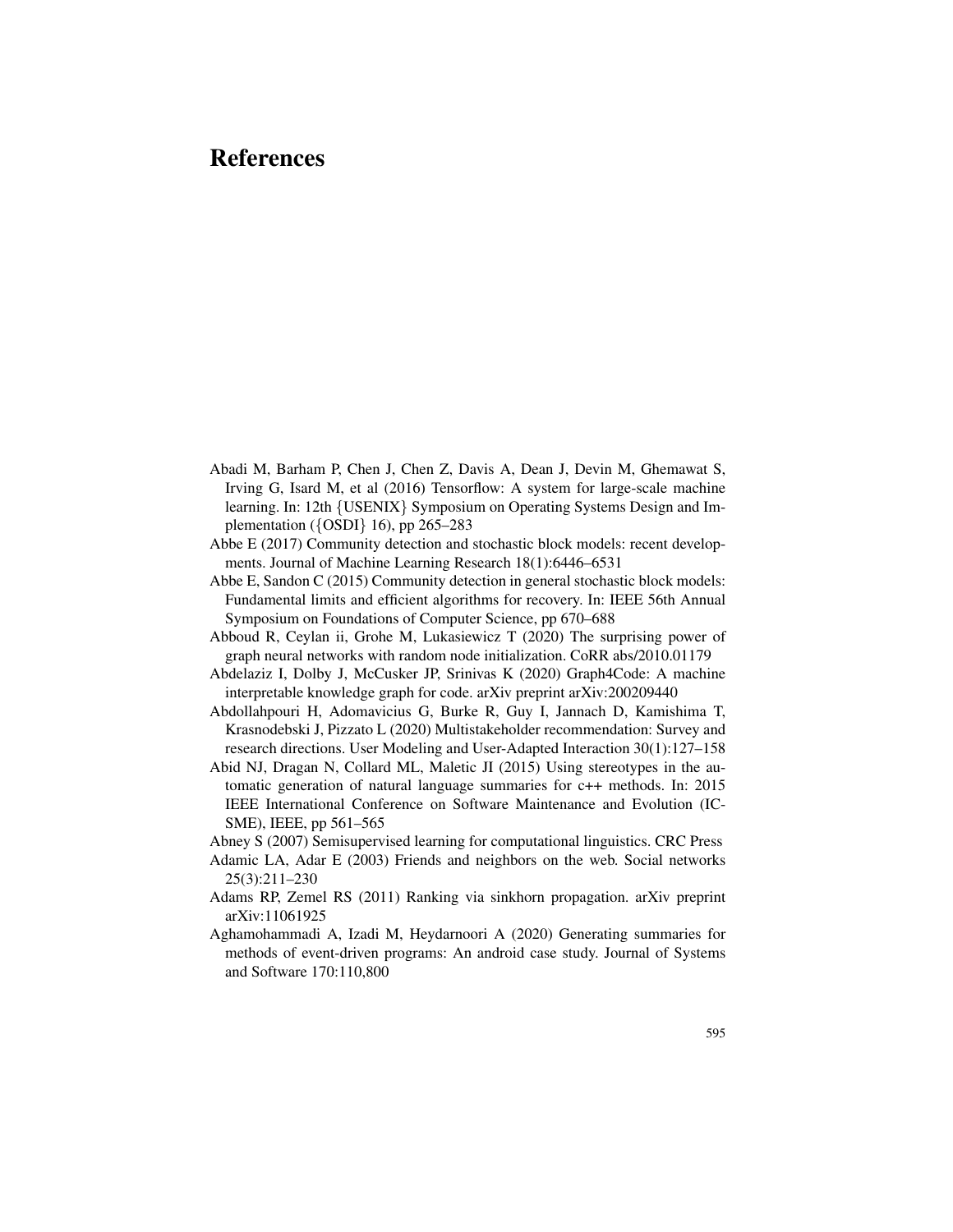- Ahmad MA, Eckert C, Teredesai A (2018) Interpretable machine learning in healthcare. In: Proceedings of the 2018 ACM international conference on bioinformatics, computational biology, and health informatics, pp 559–560
- Ahmad WU, Chakraborty S, Ray B, Chang KW (2020) A transformer-based approach for source code summarization. arXiv preprint arXiv:200500653
- Ahmed A, Shervashidze N, Narayanamurthy S, Josifovski V, Smola AJ (2013) Distributed large-scale natural graph factorization. In: Proceedings of the 22nd international conference on World Wide Web, pp 37–48
- Aho AV, Lam MS, Sethi R, Ulman JD (2006) Compilers: principles, techniques and tools. Pearson Education
- Ain QU, Butt WH, Anwar MW, Azam F, Maqbool B (2019) A systematic review on code clone detection. IEEE Access 7:86,121–86,144
- Airoldi EM, Blei DM, Fienberg SE, Xing EP (2008) Mixed membership stochastic blockmodels. Journal of Machine Learning Research 9(Sep):1981–2014
- Akoglu L, Tong H, Koutra D (2015) Graph based anomaly detection and description: a survey. Data mining and knowledge discovery 29(3):626–688
- Al Hasan M, Zaki MJ (2011) A survey of link prediction in social networks. In: Social network data analytics, Springer, pp 243–275
- Albert R, Barabási AL (2002) Statistical mechanics of complex networks. Reviews of modern physics 74(1):47
- Albooyeh M, Goel R, Kazemi SM (2020) Out-of-sample representation learning for knowledge graphs. In: Empirical Methods in Natural Language Processing: Findings, pp 2657–2666
- Ali H, Tran SN, Benetos E, Garcez ASd (2018) Speaker recognition with hybrid features from a deep belief network. Neural Computing and Applications 29(6):13– 19
- Allamanis M (2019) The adverse effects of code duplication in machine learning models of code. In: Proceedings of the 2019 ACM SIGPLAN International Symposium on New Ideas, New Paradigms, and Reflections on Programming and Software, pp 143–153
- Allamanis M, Barr ET, Devanbu P, Sutton C (2018a) A survey of machine learning for big code and naturalness. ACM Computing Surveys (CSUR) 51(4):1–37
- Allamanis M, Brockschmidt M, Khademi M (2018b) Learning to represent programs with graphs. In: International Conference on Learning Representations (ICLR)
- Allamanis M, Barr ET, Ducousso S, Gao Z (2020) Typilus: neural type hints. In: Proceedings of the 41st ACM SIGPLAN Conference on Programming Language Design and Implementation, pp 91–105
- Alon U, Brody S, Levy O, Yahav E (2019a) code2seq: Generating sequences from structured representations of code. International Conference on Learning Representations
- Alon U, Zilberstein M, Levy O, Yahav E (2019b) code2vec: Learning distributed representations of code. Proceedings of the ACM on Programming Languages 3(POPL):1–29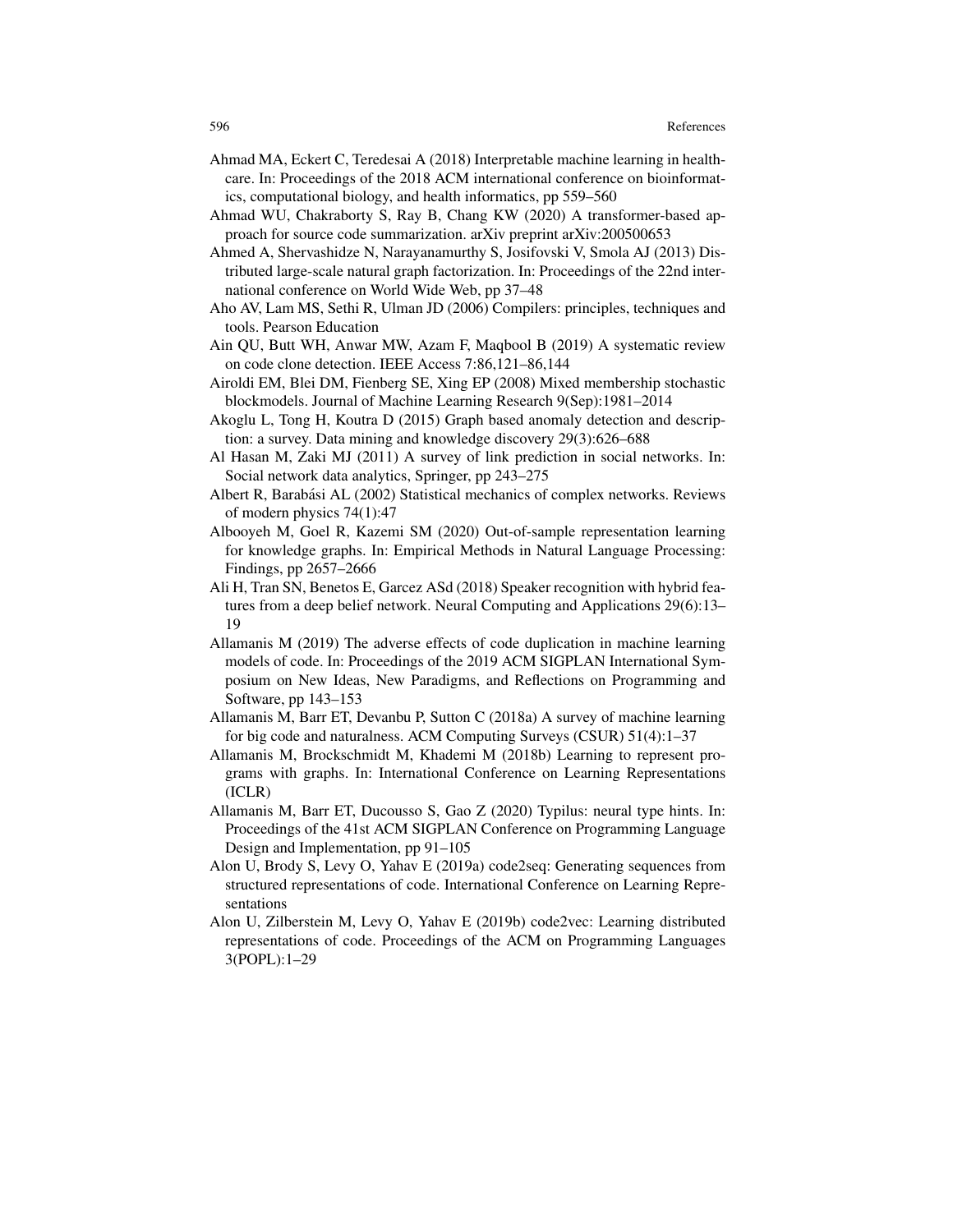- Amidi A, Amidi S, Vlachakis D, et al (2018) EnzyNet: enzyme classification using 3d convolutional neural networks on spatial representation. PeerJ 6:e4750
- Amizadeh S, Matusevych S, Weimer M (2018) Learning to solve circuit-sat: An unsupervised differentiable approach. In: International Conference on Learning Representations
- Anand N, Huang PS (2018) Generative modeling for protein structures. In: Proceedings of the 32nd International Conference on Neural Information Processing Systems, pp 7505–7516
- Arjovsky M, Chintala S, Bottou L (2017) Wasserstein generative adversarial networks. In: International Conference on Machine Learning, pp 214–223
- Arora S (2020) A survey on graph neural networks for knowledge graph completion. arXiv preprint arXiv:200712374
- Arvind V, Köbler J, Rattan G, Verbitsky O (2015) On the power of color refinement. In: International Symposium on Fundamentals of Computation Theory, pp 339– 350
- Arvind V, Fuhlbrück F, Köbler J, Verbitsky O  $(2019)$  On weisfeiler-leman invariance: subgraph counts and related graph properties. In: International Symposium on Fundamentals of Computation Theory, Springer, pp 111–125
- Ashburner M, Ball CA, Blake JA, Botstein D, Butler H, Cherry JM, Davis AP, Dolinski K, Dwight SS, Eppig JT, et al (2000) Gene ontology: tool for the unification of biology. Nature genetics 25(1):25–29
- Aynaz Taheri TBW Kevin Gimpel (2018) Learning graph representations with recurrent neural network autoencoders. In: KDD'18 Deep Learning Day
- Azizian W, Lelarge M (2020) Characterizing the expressive power of invariant and equivariant graph neural networks. arXiv preprint arXiv:200615646
- Babai L (2016) Graph isomorphism in quasipolynomial time. In: Proceedings of the Forty-Eighth Annual ACM Symposium on Theory of Computing, pp 684–697
- Babai L, Kucera L (1979) Canonical labelling of graphs in linear average time. In: Foundations of Computer Science, 1979., 20th Annual Symposium on, IEEE, pp 39–46
- Bach S, Binder A, Montavon G, Klauschen F, Müller KR, Samek W (2015) On pixel-wise explanations for non-linear classifier decisions by layer-wise relevance propagation. PloS one 10(7):e0130,140
- Badihi S, Heydarnoori A (2017) Crowdsummarizer: Automated generation of code summaries for java programs through crowdsourcing. IEEE Software 34(2):71– 80
- Bahdanau D, Cho K, Bengio Y (2015) Neural machine translation by jointly learning to align and translate. In: 3rd International Conference on Learning Representations
- Bai L, Yao L, Kanhere SS, Wang X, Liu W, Yang Z (2019a) Spatio-temporal graph convolutional and recurrent networks for citywide passenger demand prediction. In: Proceedings of the 28th ACM International Conference on Information and Knowledge Management, Association for Computing Machinery, CIKM '19, p 2293–2296, DOI 10.1145/3357384.3358097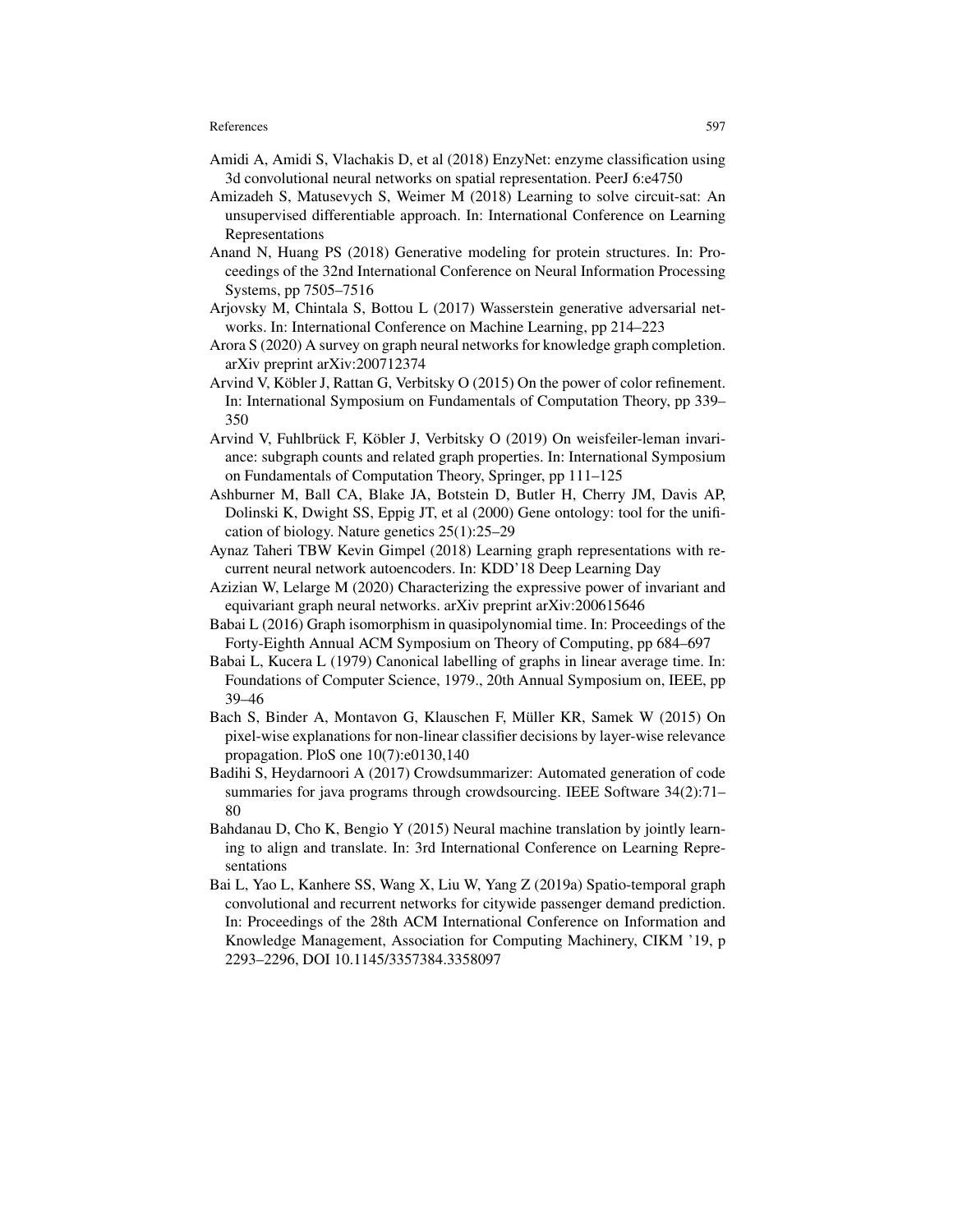- Bai X, Zhu L, Liang C, Li J, Nie X, Chang X (2020a) Multi-view feature selection via nonnegative structured graph learning. Neurocomputing 387:110–122
- Bai Y, Ding H, Sun Y, Wang W (2018) Convolutional set matching for graph similarity. In: NeurIPS 2018 Relational Representation Learning Workshop
- Bai Y, Ding H, Bian S, Chen T, Sun Y, Wang W (2019b) Simgnn: A neural network approach to fast graph similarity computation. In: Proceedings of the Twelfth ACM International Conference on Web Search and Data Mining, pp 384–392
- Bai Y, Ding H, Qiao Y, Marinovic A, Gu K, Chen T, Sun Y, Wang W (2019c) Unsupervised inductive graph-level representation learning via graph-graph proximity. arXiv preprint arXiv:190401098
- Bai Y, Ding H, Gu K, Sun Y, Wang W (2020b) Learning-based efficient graph similarity computation via multi-scale convolutional set matching. In: Proceedings of the AAAI Conference on Artificial Intelligence, pp 3219–3226
- Bai Y, Xu D, Wang A, Gu K, Wu X, Marinovic A, Ro C, Sun Y, Wang W (2020c) Fast detection of maximum common subgraph via deep q-learning. arXiv preprint arXiv:200203129
- Bajaj M, Wang L, Sigal L (2019) G3raphground: Graph-based language grounding. In: Proceedings of the IEEE/CVF International Conference on Computer Vision, pp 4281–4290
- Baker B, Gupta O, Naik N, Raskar R (2016) Designing neural network architectures using reinforcement learning. arXiv preprint arXiv:161102167
- Baker CF, Ellsworth M (2017) Graph methods for multilingual framenets. In: Proceedings of TextGraphs-11: the Workshop on Graph-based Methods for Natural Language Processing, pp 45–50
- Balcilar M, Renton G, Héroux P, Gaüzère B, Adam S, Honeine P (2021) Analyzing the expressive power of graph neural networks in a spectral perspective. In: International Conference on Learning Representations
- Baldassarre F, Azizpour H (2019) Explainability techniques for graph convolutional networks. arXiv preprint arXiv:190513686
- Balinsky H, Balinsky A, Simske S (2011) Document sentences as a small world. In: 2011 IEEE International Conference on Systems, Man, and Cybernetics, IEEE, pp 2583–2588
- Banarescu L, Bonial C, Cai S, Georgescu M, Griffitt K, Hermjakob U, Knight K, Koehn P, Palmer M, Schneider N (2013) Abstract meaning representation for sembanking. In: Proceedings of the 7th linguistic annotation workshop and interoperability with discourse, pp 178–186
- Bao H, Zhou X, Zhang Y, Li Y, Xie Y (2020) Covid-gan: Estimating human mobility responses to covid-19 pandemic through spatio-temporal conditional generative adversarial networks. In: Proceedings of the 28th International Conference on Advances in Geographic Information Systems, pp 273–282
- Barabási AL (2013) Network science. Philosophical Transactions of the Royal Society A: Mathematical, Physical and Engineering Sciences 371(1987):20120,375
- Barabási AL, Albert R (1999) Emergence of scaling in random networks. science 286(5439):509–512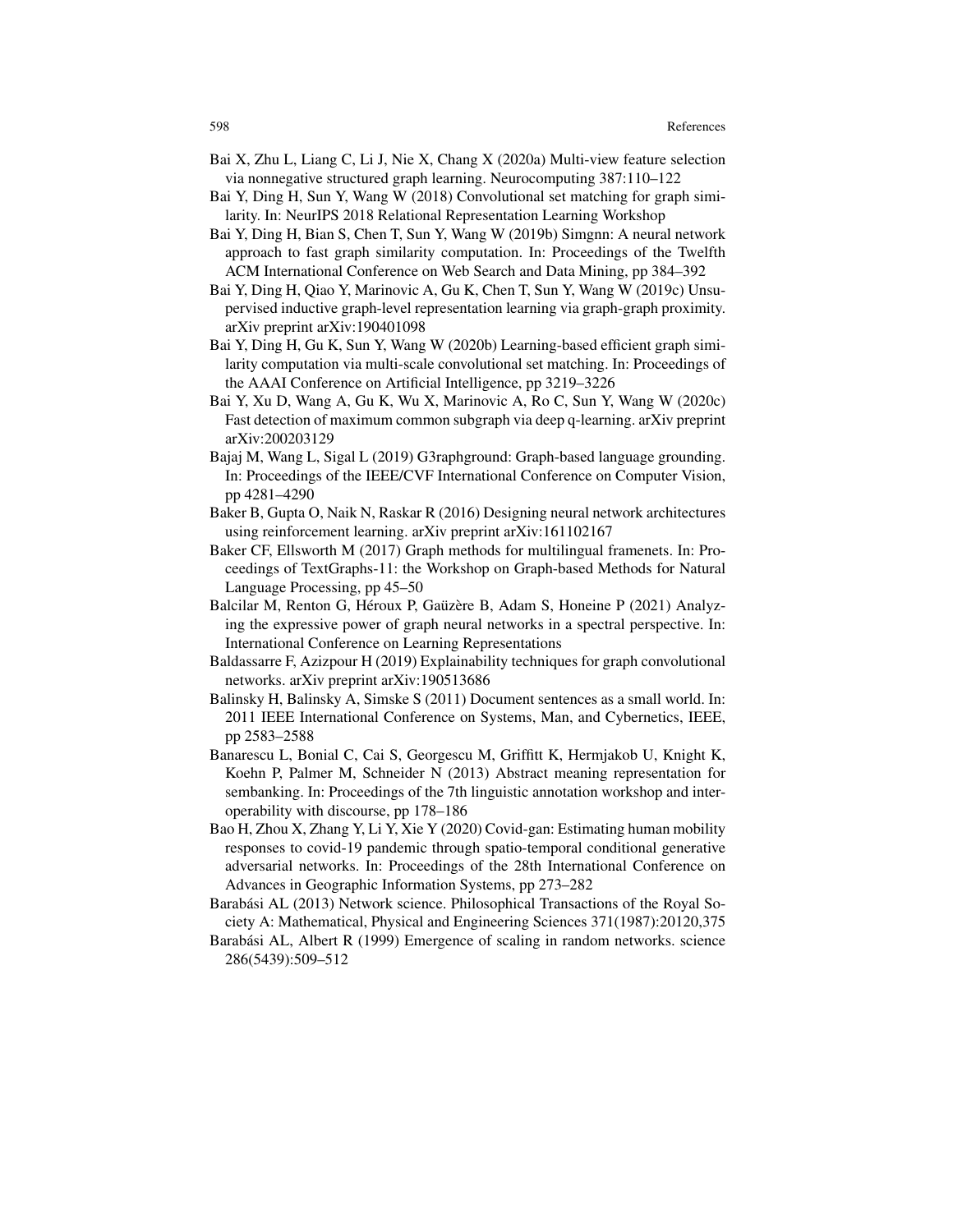- Barabasi AL, Oltvai ZN (2004) Network biology: Understanding the cell's functional organization. Nature Reviews Genetics 5(2):101–113
- Barber D (2004) Probabilistic modelling and reasoning: The junction tree algorithm. Course Notes
- Barceló P, Kostylev EV, Monet M, Pérez J, Reutter J, Silva JP (2019) The logical expressiveness of graph neural networks. In: International Conference on Learning Representations
- Bastian FB, Roux J, Niknejad A, Comte A, Fonseca Costa SS, De Farias TM, Moretti S, Parmentier G, De Laval VR, Rosikiewicz M, et al (2021) The bgee suite: integrated curated expression atlas and comparative transcriptomics in animals. Nucleic Acids Research 49(D1):D831–D847
- Bastings J, Titov I, Aziz W, Marcheggiani D, Sima'an K (2017) Graph convolutional encoders for syntax-aware neural machine translation. arXiv preprint arXiv:170404675
- Batagelj V, Zaversnik M (2003) An o(m) algorithm for cores decomposition of networks. arXiv preprint cs/0310049
- Bateman A, Martin MJ, Orchard S, Magrane M, Agivetova R, Ahmad S, Alpi E, Bowler-Barnett EH, Britto R, Bursteinas B, et al (2020) Uniprot: the universal protein knowledgebase in 2021. Nucleic Acids Research
- Battaglia P, Pascanu R, Lai M, Rezende DJ, kavukcuoglu K (2016) Interaction networks for learning about objects, relations and physics. In: Proceedings of the 30th International Conference on Neural Information Processing Systems, pp 4509–4517
- Battaglia PW, Hamrick JB, Bapst V, Sanchez-Gonzalez A, Zambaldi V, Malinowski M, Tacchetti A, Raposo D, Santoro A, Faulkner R, et al (2018) Relational inductive biases, deep learning, and graph networks. arXiv preprint arXiv:180601261
- Beaini D, Passaro S, Létourneau V, Hamilton WL, Corso G, Liò P (2020) Directional graph networks. CoRR abs/2010.02863
- Beck D, Haffari G, Cohn T (2018) Graph-to-sequence learning using gated graph neural networks. arXiv preprint arXiv:180609835
- Belghazi MI, Baratin A, Rajeswar S, Ozair S, Bengio Y, Hjelm RD, Courville AC (2018) Mutual information neural estimation. In: Dy JG, Krause A (eds) Proceedings of the 35th International Conference on Machine Learning, ICML 2018, Stockholmsmässan, Stockholm, Sweden, July 10-15, 2018, PMLR, Proceedings of Machine Learning Research, vol 80, pp 530–539
- Belkin M, Niyogi P (2002) Laplacian eigenmaps and spectral techniques for embedding and clustering. In: Advances in neural information processing systems, pp 585–591
- Bengio Y (2008) Neural net language models. Scholarpedia 3(1):3881
- Bengio Y, Senécal JS (2008) Adaptive importance sampling to accelerate training of a neural probabilistic language model. IEEE Transactions on Neural Networks 19(4):713–722
- Bennett J, Lanning S, et al (2007) The netflix prize. In: Proceedings of KDD cup and workshop, New York, vol 2007, p 35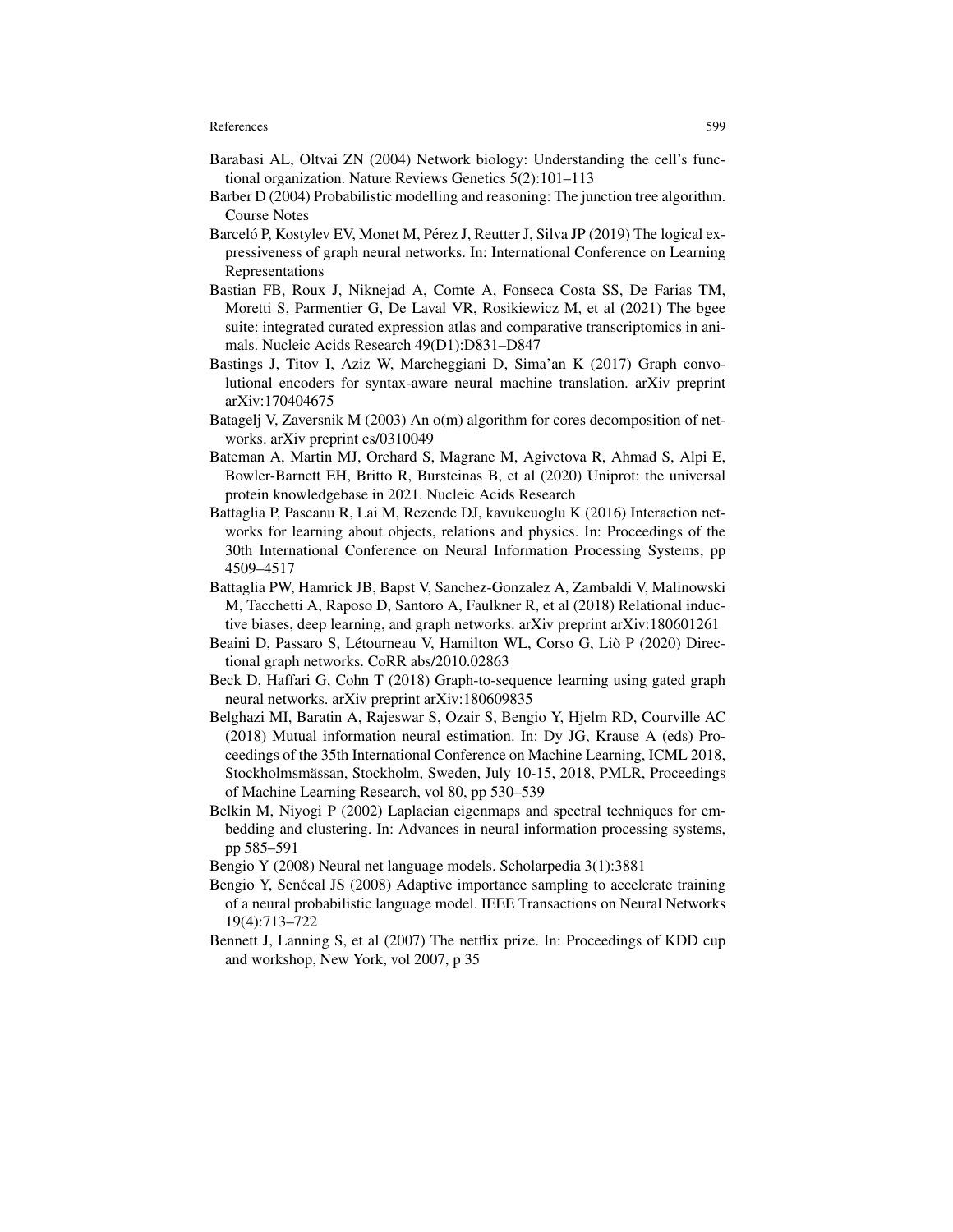- van den Berg R, Kipf TN, Welling M (2018) Graph convolutional matrix completion. KDD18 Deep Learning Day
- Berg Rvd, Kipf TN, Welling M (2017) Graph convolutional matrix completion. arXiv preprint arXiv:170602263
- Berger P, Hannak G, Matz G (2020) Efficient graph learning from noisy and incomplete data. IEEE Trans Signal Inf Process over Networks 6:105–119
- Berggård T, Linse S, James P (2007) Methods for the detection and analysis of protein–protein interactions. PROTEOMICS 7(16):2833–2842
- Berline N, Getzler E, Vergne M (2003) Heat kernels and Dirac operators. Springer Science & Business Media
- Bian R, Koh YS, Dobbie G, Divoli A (2019) Network embedding and change modeling in dynamic heterogeneous networks. In: Proceedings of the 42nd International ACM SIGIR Conference on Research and Development in Information Retrieval, pp 861–864
- Bianchi FM, Grattarola D, Alippi C (2020) Spectral clustering with graph neural networks for graph pooling. In: International Conference on Machine Learning, ACM, pp 2729–2738
- Bielik P, Raychev V, Vechev M (2017) Learning a static analyzer from data. In: International Conference on Computer Aided Verification, Springer, pp 233–253
- Biggs N, Lloyd EK, Wilson RJ (1986) Graph Theory, 1736-1936. Oxford University Press
- Bingel J, Søgaard A (2017) Identifying beneficial task relations for multi-task learning in deep neural networks. In: Proceedings of the 15th Conference of the European Chapter of the Association for Computational Linguistics: Volume 2, Short Papers, pp 164–169
- Bishop CM (2006) Pattern recognition and machine learning. springer
- Bizer C, Lehmann J, Kobilarov G, Auer S, Becker C, Cyganiak R, Hellmann S (2009) Dbpedia-a crystallization point for the web of data. Journal of web semantics 7(3):154–165
- Blitzer J, McDonald R, Pereira F (2006) Domain adaptation with structural correspondence learning. In: Proceedings of the 2006 conference on empirical methods in natural language processing, pp 120–128
- Bodenreider O (2004) The unified medical language system (umls): integrating biomedical terminology. Nucleic acids research 32(suppl\_1):D267-D270
- Bojchevski A, Gunnemann S (2019) Adversarial attacks on node embeddings via ¨ graph poisoning. In: International Conference on Machine Learning, PMLR, pp 695–704
- Bojchevski A, Günnemann S (2019) Certifiable robustness to graph perturbations. In: Wallach H, Larochelle H, Beygelzimer A, d'Alché-Buc F, Fox E, Garnett R (eds) Advances in Neural Information Processing Systems, Curran Associates, Inc., vol 32
- Bojchevski A, Matkovic Y, Günnemann S (2017) Robust spectral clustering for noisy data: Modeling sparse corruptions improves latent embeddings. In: Proceedings of the 23rd ACM SIGKDD International Conference on Knowledge Discovery and Data Mining, pp 737–746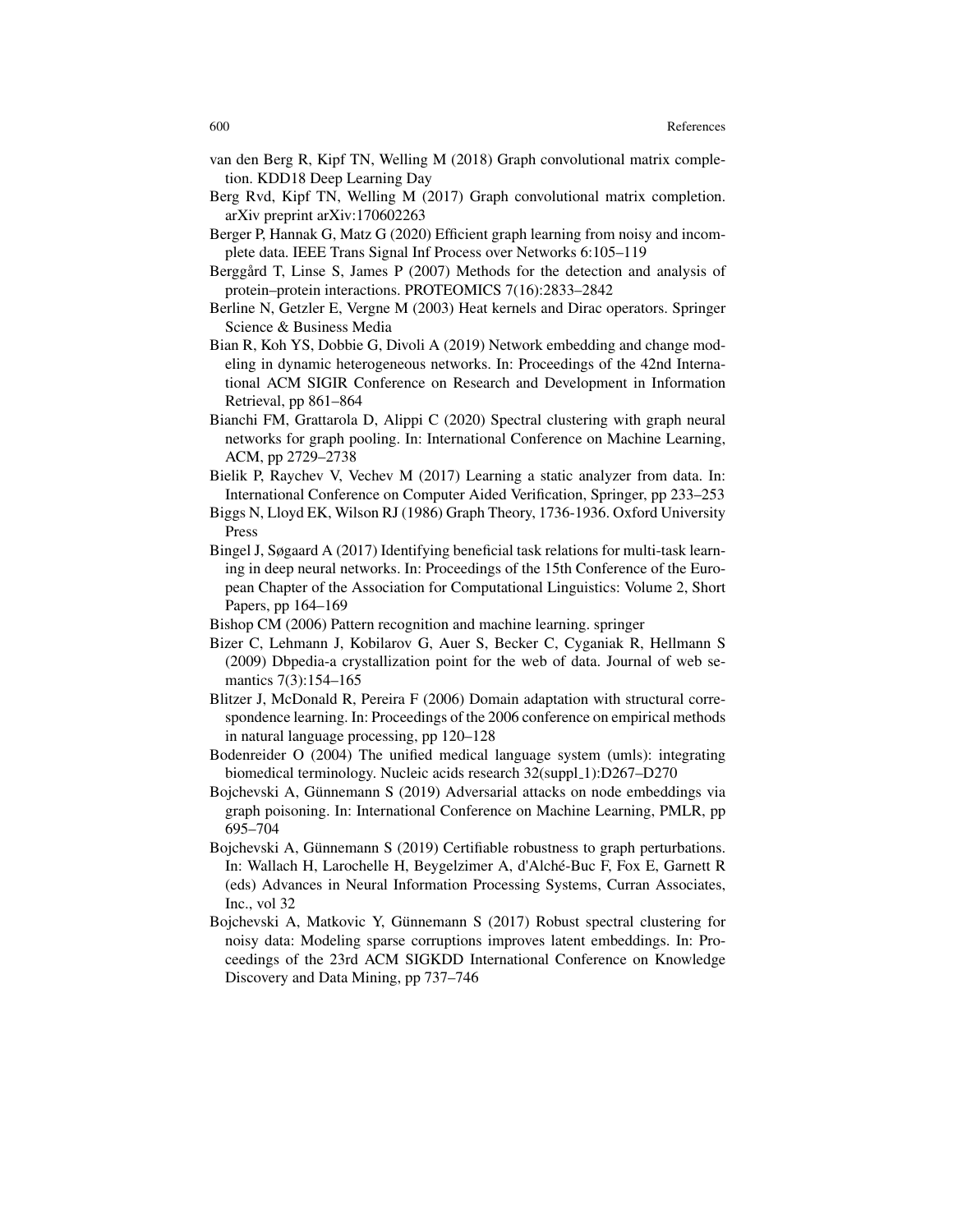- Bojchevski A, Shchur O, Zügner D, Günnemann S (2018) Netgan: Generating graphs via random walks. arXiv preprint arXiv:180300816
- Bojchevski A, Klicpera J, Günnemann S (2020a) Efficient robustness certificates for discrete data: Sparsity-aware randomized smoothing for graphs, images and more. In: International Conference on Machine Learning, PMLR, pp 1003–1013
- Bojchevski A, Klicpera J, Perozzi B, Kapoor A, Blais M, Rozemberczki B, Lukasik ´ M, Günnemann S (2020b) Scaling graph neural networks with approximate pagerank. In: Proceedings of the 26th ACM SIGKDD International Conference on Knowledge Discovery & Data Mining, pp 2464–2473
- Bollacker K, Tufts P, Pierce T, Cook R (2007) A platform for scalable, collaborative, structured information integration. In: Intl. Workshop on Information Integration on the Web (IIWeb'07), pp 22–27
- Bollobás B (2013) Modern graph theory, vol 184. Springer Science  $\&$  Business Media
- Bollobás B, Béla B (2001) Random graphs. 73, Cambridge university press
- Bollobás B, Janson S, Riordan O (2007) The phase transition in inhomogeneous random graphs. Random Structures & Algorithms 31(1):3–122
- Bordes A, Usunier N, Garcia-Duran A, Weston J, Yakhnenko O (2013) Translating embeddings for modeling multi-relational data. In: Neural Information Processing Systems, pp 1–9
- Bordes A, Glorot X, Weston J, Bengio Y (2014) A semantic matching energy function for learning with multi-relational data. Machine Learning 94(2):233–259
- Borgwardt KM, Ong CS, Schonauer S, Vishwanathan SVN, Smola AJ, Kriegel HP ¨ (2005) Protein function prediction via graph kernels. Bioinformatics 21(Supplement 1):i47–i56
- Borgwardt KM, Ghisu ME, Llinares-Lopez F, O'Bray L, Rieck B (2020) Graph ´ kernels: State-of-the-art and future challenges. Found Trends Mach Learn 13(5- 6)
- Bose A, Hamilton W (2019) Compositional fairness constraints for graph embeddings. In: International Conference on Machine Learning, PMLR, pp 715–724
- Bottou L (1998) Online learning and stochastic approximations. On-line learning in neural networks 17(9):142
- Bourgain J (1985) On lipschitz embedding of finite metric spaces in hilbert space. Israel Journal of Mathematics 52(1-2):46–52
- Bourigault S, Lagnier C, Lamprier S, Denoyer L, Gallinari P (2014) Learning social network embeddings for predicting information diffusion. In: Proceedings of the 7th ACM international conference on Web search and data mining, pp 393–402
- Bouritsas G, Frasca F, Zafeiriou S, Bronstein MM (2020) Improving graph neural network expressivity via subgraph isomorphism counting. CoRR abs/2006.09252, <2006.09252>
- Boyd S, Boyd SP, Vandenberghe L (2004) Convex optimization. Cambridge university press
- Braschi B, Denny P, Gray K, Jones T, Seal R, Tweedie S, Yates B, Bruford E (2017) Genenames. org: the hgnc and vgnc resources in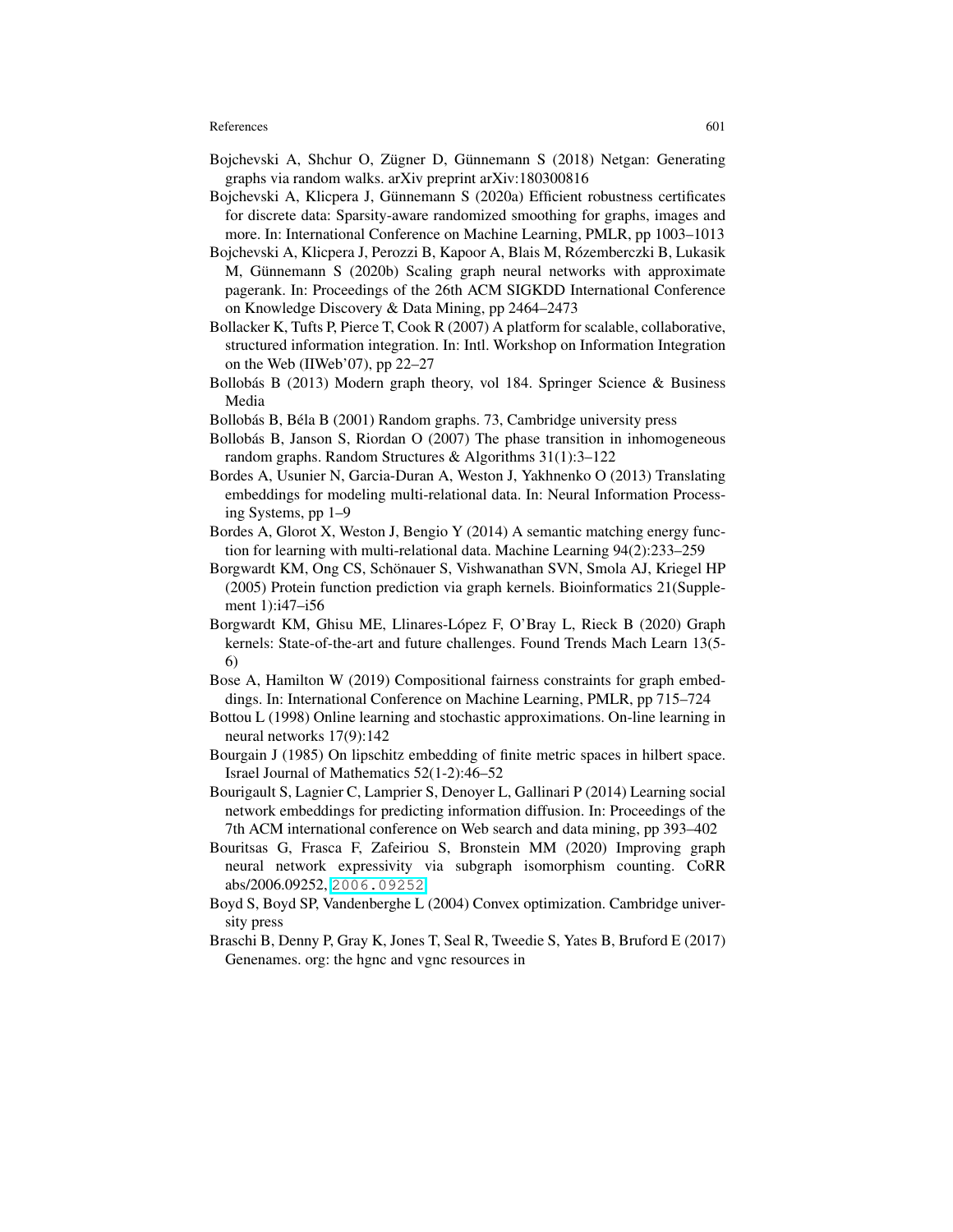- Brauckmann A, Goens A, Ertel S, Castrillon J (2020) Compiler-based graph representations for deep learning models of code. In: Proceedings of the 29th International Conference on Compiler Construction, pp 201–211
- Braude EJ, Bernstein ME (2016) Software engineering: modern approaches. Waveland Press
- Brin S, Page L (1998) The anatomy of a large-scale hypertextual web search engine. Computer networks and ISDN systems 30(1-7):107–117
- Brin S, Page L (2012) Reprint of: The anatomy of a large-scale hypertextual web search engine. Computer networks 56(18):3825–3833
- Brockschmidt M (2020) GNN-FiLM: Graph neural networks with feature-wise linear modulation. In: III HD, Singh A (eds) Proceedings of the 37th International Conference on Machine Learning, PMLR, Virtual, Proceedings of Machine Learning Research, vol 119, pp 1144–1152
- Bronstein MM, Bruna J, LeCun Y, Szlam A, Vandergheynst P (2017) Geometric deep learning: going beyond euclidean data. IEEE Signal Processing Magazine 34(4):18–42
- Browne F, Wang H, Zheng H, et al (2007) Supervised statistical and machine learning approaches to inferring pairwise and module-based protein interaction networks. In: 2007 IEEE 7th International Symposium on BioInformatics and Bio-Engineering, pp 1365–1369, DOI 10.1109/BIBE.2007.4375748
- Bruna J, Zaremba W, Szlam A, LeCun Y (2014) Spectral networks and deep locally connected networks on graphs. In: 2nd International Conference on Learning Representations, ICLR 2014
- Bui TN, Chaudhuri S, Leighton FT, Sipser M (1987) Graph bisection algorithms with good average case behavior. Combinatorica 7(2):171–191
- Bunke H (1997) On a relation between graph edit distance and maximum common subgraph. Pattern Recognition Letters 18(8):689–694
- Burt RS (2004) Structural holes and good ideas. American journal of sociology 110(2):349–399
- Byron O, Vestergaard B (2015) Protein–protein interactions: a supra-structural phenomenon demanding trans-disciplinary biophysical approaches. Current Opinion in Structural Biology 35:76 – 86, catalysis and regulation • Protein-protein interactions
- Cai D, Lam W (2020) Graph transformer for graph-to-sequence learning. In: Proceedings of the AAAI Conference on Artificial Intelligence, vol 34, pp 7464– 7471
- Cai H, Chen T, Zhang W, Yu Y, Wang J (2018a) Efficient architecture search by network transformation. In: Proceedings of the AAAI Conference on Artificial Intelligence, vol 32
- Cai H, Zheng VW, Chang KCC (2018b) A comprehensive survey of graph embedding: Problems, techniques, and applications. IEEE Transactions on Knowledge and Data Engineering 30(9):1616–1637
- Cai H, Gan C, Wang T, Zhang Z, Han S (2020a) Once for all: Train one network and specialize it for efficient deployment. In: ICLR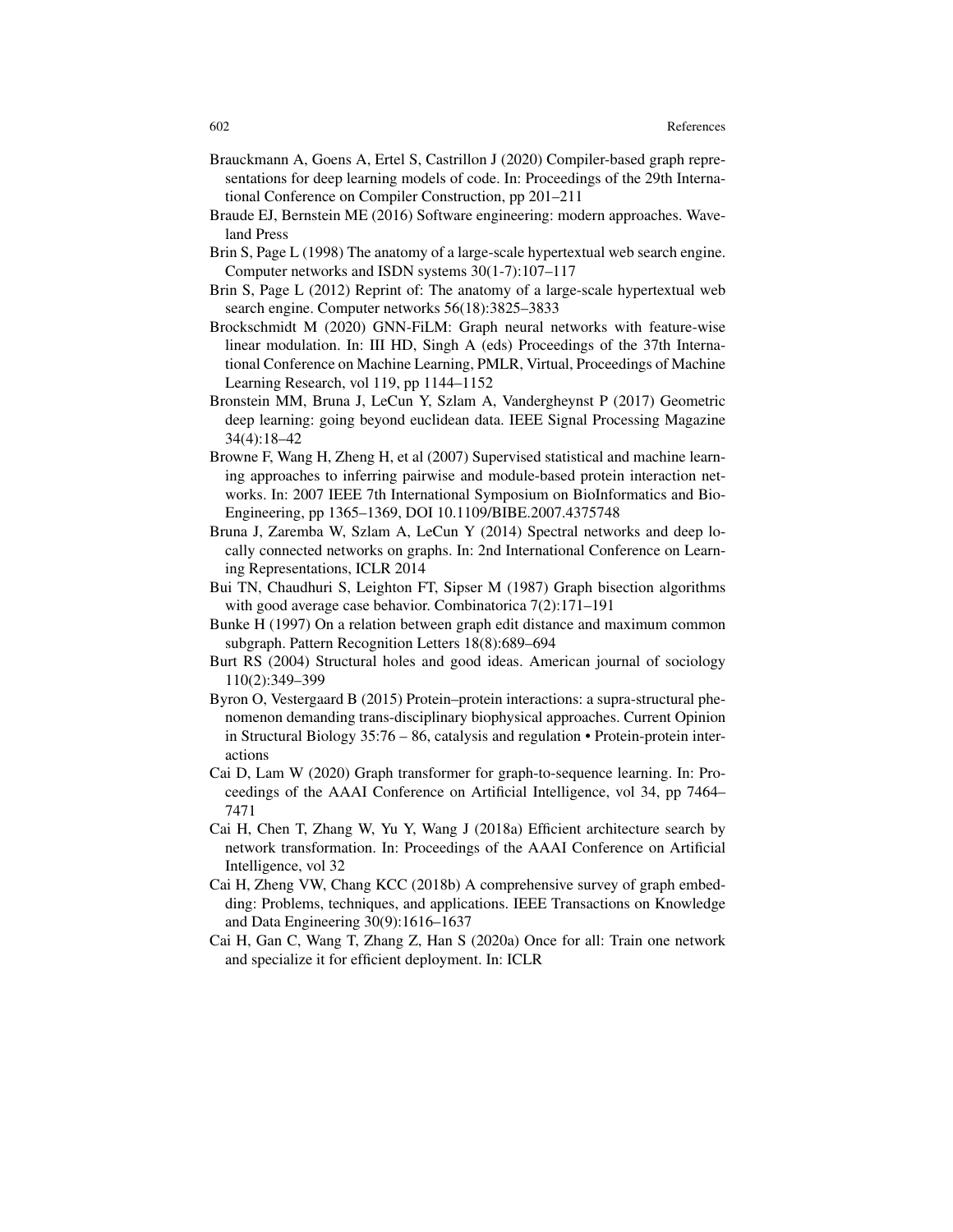- Cai H, Gan C, Zhu L, Han S (2020b) Tinytl: Reduce memory, not parameters for efficient on-device learning. Advances in Neural Information Processing Systems 33
- Cai JY, Fürer M, Immerman N  $(1992)$  An optimal lower bound on the number of variables for graph identification. Combinatorica 12(4):389–410
- Cai L, Ji S (2020) A multi-scale approach for graph link prediction. In: Proceedings of the AAAI Conference on Artificial Intelligence, vol 34, pp 3308–3315
- Cai L, Yan B, Mai G, Janowicz K, Zhu R (2019) Transgcn: Coupling transformation assumptions with graph convolutional networks for link prediction. In: Proceedings of the 10th International Conference on Knowledge Capture, pp 131–138
- Cai L, Li J, Wang J, Ji S (2020c) Line graph neural networks for link prediction. arXiv preprint arXiv:201010046
- Cai T, Luo S, Xu K, He D, Liu Ty, Wang L (2020d) Graphnorm: A principled approach to accelerating graph neural network training. arXiv preprint arXiv:200903294
- Cai X, Han J, Yang L (2018c) Generative adversarial network based heterogeneous bibliographic network representation for personalized citation recommendation. In: Proceedings of the AAAI Conference on Artificial Intelligence, vol 32
- Cai Z, Wen L, Lei Z, Vasconcelos N, Li SZ (2014) Robust deformable and occluded object tracking with dynamic graph. IEEE Transactions on Image Processing 23(12):5497–5509
- Cairong Z, Xinran Z, Cheng Z, Li Z (2016) A novel dbn feature fusion model for cross-corpus speech emotion recognition. Journal of Electrical and Computer Engineering 2016
- Cangea C, Velickovic P, Jovanovic N, Kipf T, Lio P (2018) Towards sparse hierar- ` chical graph classifiers. CoRR abs/1811.01287
- Cao S, Lu W, Xu Q (2015) Grarep: Learning graph representations with global structural information. In: Proceedings of the 24th ACM international on conference on information and knowledge management, pp 891–900
- Cao Y, Peng H, Philip SY (2020) Multi-information source hin for medical concept embedding. In: Pacific-Asia Conference on Knowledge Discovery and Data Mining, Springer, pp 396–408
- Cao Z, Simon T, Wei SE, Sheikh Y (2017) Realtime multi-person 2d pose estimation using part affinity fields. In: Proceedings of the IEEE conference on computer vision and pattern recognition, pp 7291–7299
- Cao Z, Hidalgo G, Simon T, Wei SE, Sheikh Y (2019) Openpose: realtime multiperson 2d pose estimation using part affinity fields. IEEE transactions on pattern analysis and machine intelligence 43(1):172–186
- Cappart Q, Chételat D, Khalil E, Lodi A, Morris C, Veličković P (2021) Combinatorial optimization and reasoning with graph neural networks. CoRR abs/2102.09544
- Carlini N, Wagner D (2017) Towards Evaluating the Robustness of Neural Networks. IEEE Symposium on Security and Privacy pp 39–57, DOI 10.1109/SP. 2017.49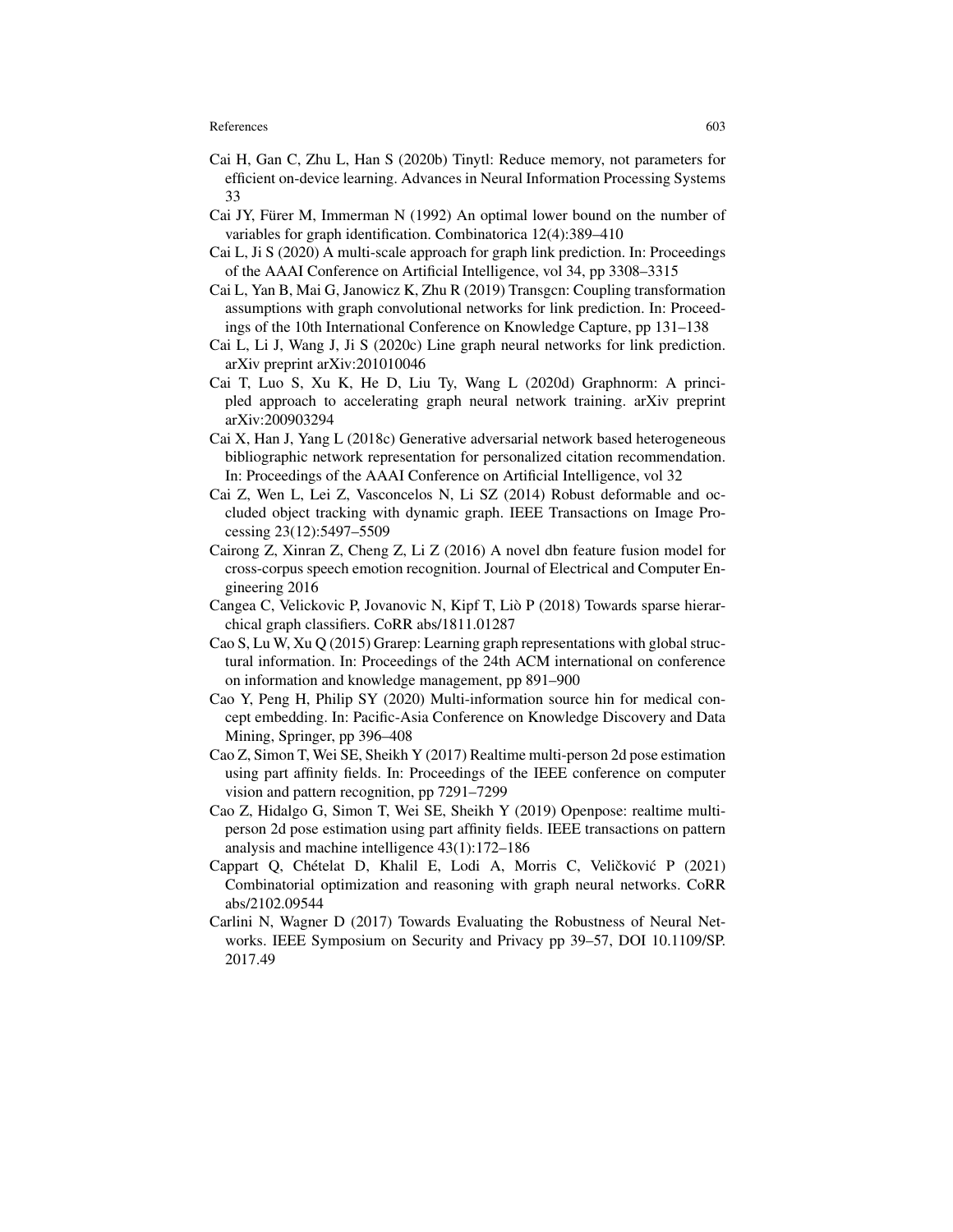- Caron M, Bojanowski P, Joulin A, Douze M (2018) Deep clustering for unsupervised learning of visual features. In: Proceedings of the European Conference on Computer Vision (ECCV), pp 132–149
- Carreira J, Zisserman A (2017) Quo vadis, action recognition? a new model and the kinetics dataset. In: proceedings of the IEEE Conference on Computer Vision and Pattern Recognition, pp 6299–6308
- Cartwright D, Harary F (1956) Structural balance: a generalization of heider's theory. Psychological review 63(5):277
- Cen Y, Zou X, Zhang J, Yang H, Zhou J, Tang J (2019) Representation learning for attributed multiplex heterogeneous network. In: Proceedings of the 25th ACM SIGKDD International Conference on Knowledge Discovery & Data Mining, pp 1358–1368
- Cetoli A, Bragaglia S, O'Harney A, Sloan M (2017) Graph convolutional networks for named entity recognition. In: Proceedings of the 16th International Workshop on Treebanks and Linguistic Theories, pp 37–45
- Chakrabarti D, Faloutsos C (2006) Graph mining: Laws, generators, and algorithms. ACM computing surveys (CSUR) 38(1)
- Chami I, Ying Z, Re C, Leskovec J (2019) Hyperbolic graph convolutional neural ´ networks. In: Advances in neural information processing systems, pp 4868–4879
- Chami I, Abu-El-Haija S, Perozzi B, Ré C, Murphy K (2020) Machine learning on graphs: A model and comprehensive taxonomy. CoRR abs/2005.03675
- Chang B, Jang G, Kim S, Kang J (2020a) Learning graph-based geographical latent representation for point-of-interest recommendation. In: Proceedings of the 29th ACM International Conference on Information & Knowledge Management, pp 135–144
- Chang H, Rong Y, Xu T, Huang W, Zhang H, Cui P, Zhu W, Huang J (2020b) A Restricted Black-Box Adversarial Framework Towards Attacking Graph Embedding Models. In: AAAI Conference on Artificial Intelligence, vol 34, pp 3389–3396, DOI 10.1609/aaai.v34i04.5741
- Chang J, Scherer S (2017) Learning representations of emotional speech with deep convolutional generative adversarial networks. In: 2017 IEEE International Conference on Acoustics, Speech and Signal Processing (ICASSP), IEEE, pp 2746– 2750
- Chang S (2018) Scaling knowledge access and retrieval at airbnb. Airbnb Engineering and Data Science
- Chang S, Han W, Tang J, Qi GJ, Aggarwal CC, Huang TS (2015) Heterogeneous network embedding via deep architectures. In: Proceedings of the 21th ACM SIGKDD international conference on knowledge discovery and data mining, pp 119–128
- Chao YW, Vijayanarasimhan S, Seybold B, Ross DA, Deng J, Sukthankar R (2018) Rethinking the faster r-cnn architecture for temporal action localization. In: Proceedings of the IEEE Conference on Computer Vision and Pattern Recognition, pp 1130–1139
- Chen B, Sun L, Han X (2018a) Sequence-to-action: End-to-end semantic graph generation for semantic parsing. arXiv preprint arXiv:180900773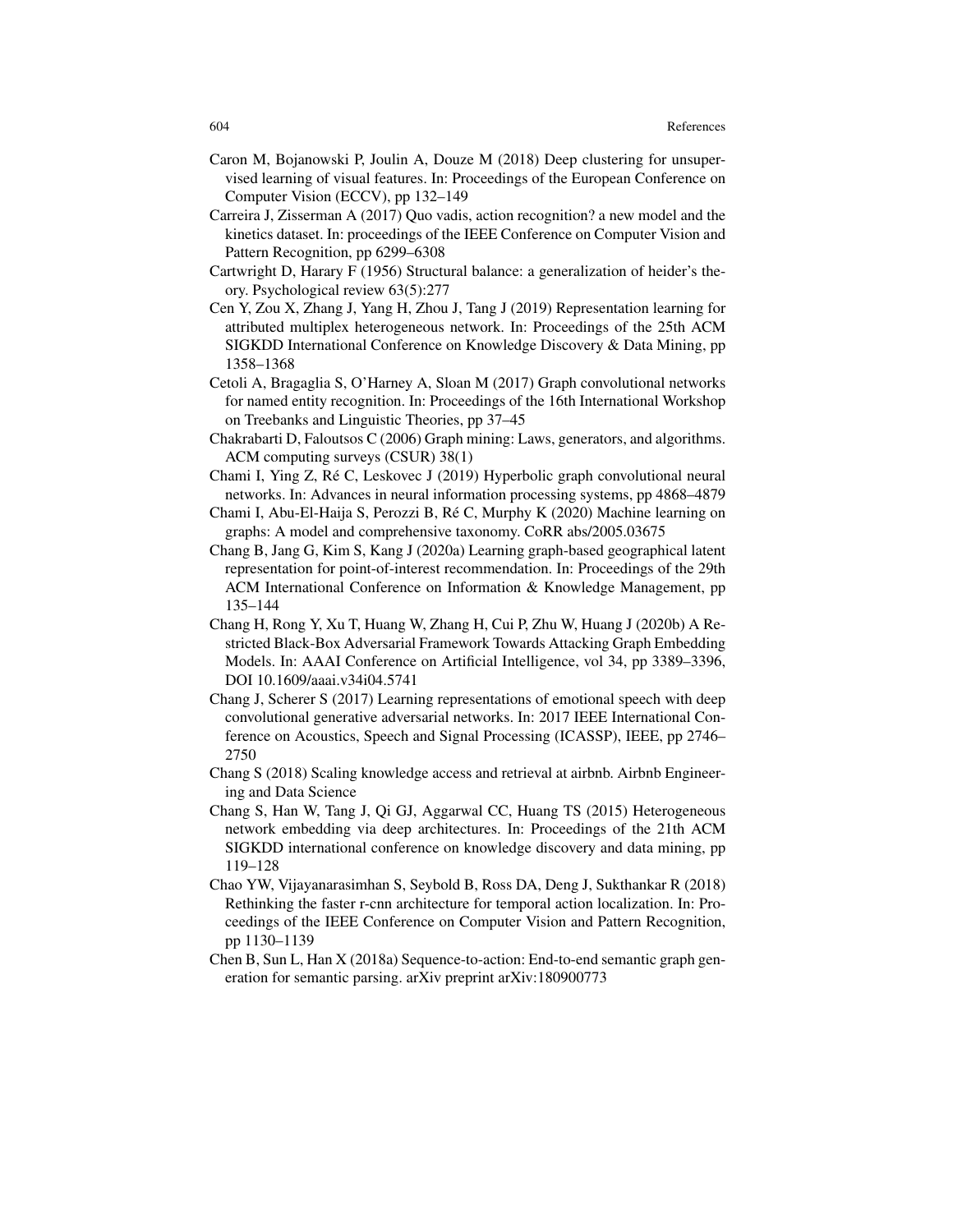- Chen B, Barzilay R, Jaakkola T (2019a) Path-augmented graph transformer network. ICML 2019 Workshop on Learning and Reasoning with Graph-Structured Data
- Chen B, Zhang J, Zhang X, Tang X, Cai L, Chen H, Li C, Zhang P, Tang J (2020a) Coad: Contrastive pre-training with adversarial fine-tuning for zero-shot expert linking. arXiv preprint arXiv:201211336
- Chen C, Li K, Teo SG, Zou X, Wang K, Wang J, Zeng Z (2019b) Gated residual recurrent graph neural networks for traffic prediction. In: Proceedings of the AAAI Conference on Artificial Intelligence, vol 33, pp 485–492
- Chen D, Lin Y, Li L, Li XR, Zhou J, Sun X, et al (2020b) Distance-wise graph contrastive learning. arXiv preprint arXiv:201207437
- Chen D, Lin Y, Li W, Li P, Zhou J, Sun X (2020c) Measuring and relieving the over-smoothing problem for graph neural networks from the topological view. In: The Thirty-Fourth AAAI Conference on Artificial Intelligence, AAAI 2020, The Thirty-Second Innovative Applications of Artificial Intelligence Conference, IAAI 2020, The Tenth AAAI Symposium on Educational Advances in Artificial Intelligence, EAAI 2020, New York, NY, USA, February 7-12, 2020, AAAI Press, pp 3438–3445
- Chen H, Yin H, Wang W, Wang H, Nguyen QVH, Li X (2018b) Pme: projected metric embedding on heterogeneous networks for link prediction. In: Proceedings of the 24th ACM SIGKDD International Conference on Knowledge Discovery & Data Mining, pp 1177–1186
- Chen H, Xu Y, Huang F, Deng Z, Huang W, Wang S, He P, Li Z (2020d) Labelaware graph convolutional networks. In: The 29th ACM International Conference on Information and Knowledge Management, pp 1977–1980
- Chen IY, Agrawal M, Horng S, Sontag D (2020e) Robustly extracting medical knowledge from ehrs: A case study of learning a health knowledge graph. In: Pac Symp Biocomput, World Scientific, pp 19–30
- Chen J, Ma T, Xiao C (2018c) Fastgcn: Fast learning with graph convolutional networks via importance sampling. In: International Conference on Learning Representations
- Chen J, Zhu J, Song L (2018d) Stochastic training of graph convolutional networks with variance reduction. In: International Conference on Machine Learning, PMLR, pp 942–950
- Chen J, Chen Y, Zheng H, Shen S, Yu S, Zhang D, Xuan Q (2020f) MGA: Momentum Gradient Attack on Network. IEEE Transactions on Computational Social Systems pp 1–10, DOI 10.1109/TCSS.2020.3031058
- Chen J, Lei B, Song Q, Ying H, Chen DZ, Wu J (2020g) A hierarchical graph network for 3d object detection on point clouds. In: Proceedings of the IEEE/CVF Conference on Computer Vision and Pattern Recognition, pp 392–401
- Chen J, Lin X, Shi Z, Liu Y (2020h) Link Prediction Adversarial Attack Via Iterative Gradient Attack. IEEE Transactions on Computational Social Systems 7(4):1081–1094, DOI 10.1109/TCSS.2020.3004059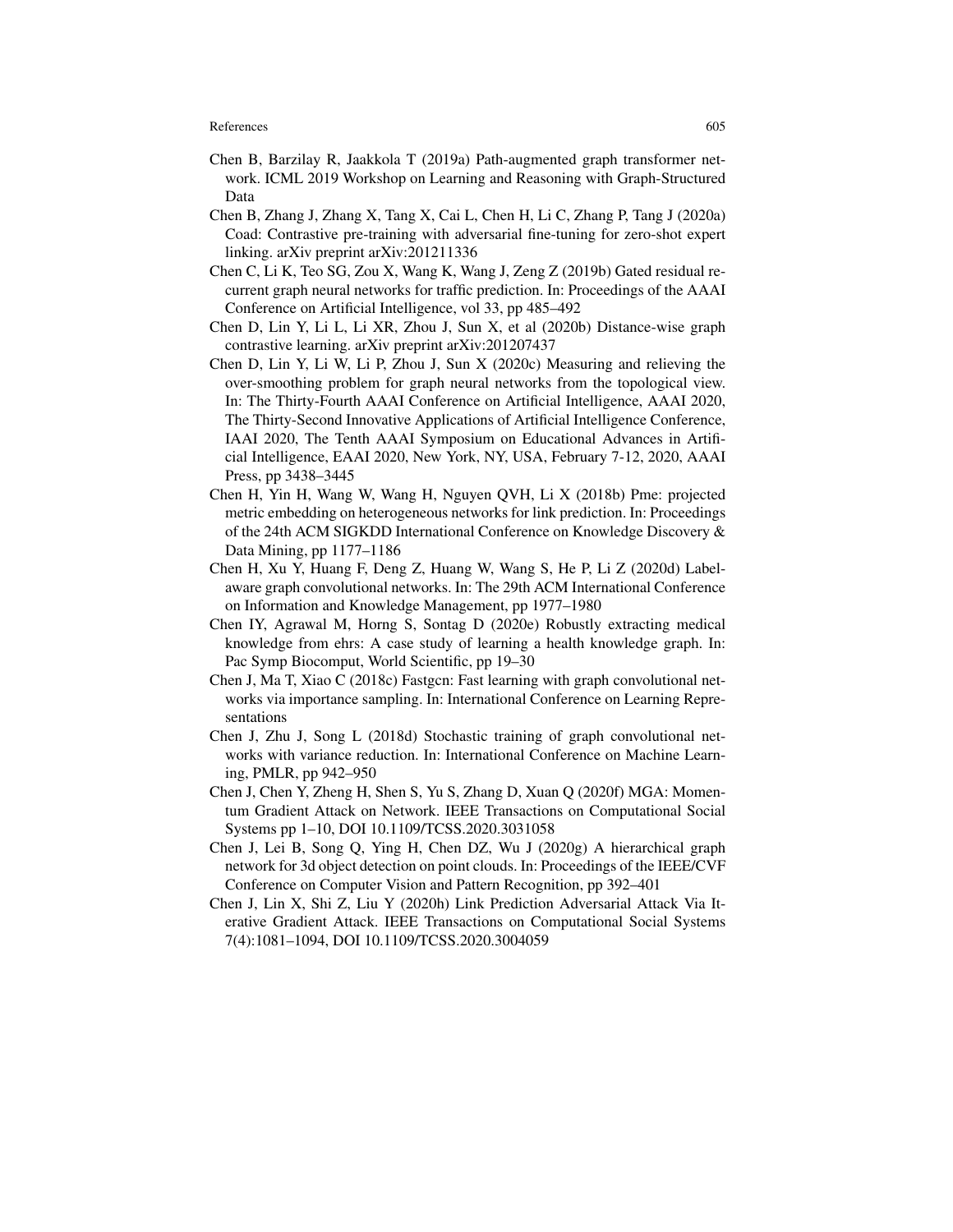- Chen J, Lin X, Xiong H, Wu Y, Zheng H, Xuan Q (2020i) Smoothing Adversarial Training for GNN. IEEE Transactions on Computational Social Systems pp 1–12, DOI 10.1109/TCSS.2020.3042628
- Chen J, Xu H, Wang J, Xuan Q, Zhang X (2020j) Adversarial Detection on Graph Structured Data. In: Workshop on Privacy-Preserving Machine Learning in Practice
- Chen L, Tan B, Long S, Yu K (2018e) Structured dialogue policy with graph neural networks. In: Proceedings of the 27th International Conference on Computational Linguistics, pp 1257–1268
- Chen L, Chen Z, Bruna J (2020k) On graph neural networks versus graphaugmented mlps. arXiv preprint arXiv:201015116
- Chen M, Wei Z, Huang Z, Ding B, Li Y (2020l) Simple and deep graph convolutional networks. In: International Conference on Machine Learning, PMLR, pp 1725–1735
- Chen Q, Zhou M (2018) A neural framework for retrieval and summarization of source code. In: 2018 33rd IEEE/ACM International Conference on Automated Software Engineering (ASE), IEEE, pp 826–831
- Chen T, Sun Y (2017) Task-guided and path-augmented heterogeneous network embedding for author identification. In: Proceedings of the Tenth ACM International Conference on Web Search and Data Mining, pp 295–304
- Chen T, Li M, Li Y, Lin M, Wang N, Wang M, Xiao T, Xu B, Zhang C, Zhang Z (2015) Mxnet: A flexible and efficient machine learning library for heterogeneous distributed systems. arXiv preprint arXiv:151201274
- Chen T, Bian S, Sun Y (2019c) Are powerful graph neural nets necessary? a dissection on graph classification. arXiv preprint arXiv:190504579
- Chen X, Ma H, Wan J, Li B, Xia T (2017) Multi-view 3d object detection network for autonomous driving. In: Proceedings of the IEEE conference on Computer Vision and Pattern Recognition, pp 1907–1915
- Chen XW, Liu M (2005) Prediction of protein–protein interactions using random decision forest framework. Bioinformatics 21(24):4394–4400
- Chen Y, Rohrbach M, Yan Z, Shuicheng Y, Feng J, Kalantidis Y (2019d) Graphbased global reasoning networks. In: Proceedings of the IEEE/CVF Conference on Computer Vision and Pattern Recognition, pp 433–442
- Chen Y, Wu L, Zaki M (2020m) Iterative deep graph learning for graph neural networks: Better and robust node embeddings. Advances in Neural Information Processing Systems 33
- Chen Y, Wu L, Zaki MJ (2020n) Graphflow: Exploiting conversation flow with graph neural networks for conversational machine comprehension. In: Proceedings of the Twenty-Ninth International Joint Conference on Artificial Intelligence, pp 1230–1236
- Chen Y, Wu L, Zaki MJ (2020o) Reinforcement learning based graph-to-sequence model for natural question generation. In: 8th International Conference on Learning Representations
- Chen Y, Wu L, Zaki MJ (2020p) Toward subgraph guided knowledge graph question generation with graph neural networks. arXiv preprint arXiv:200406015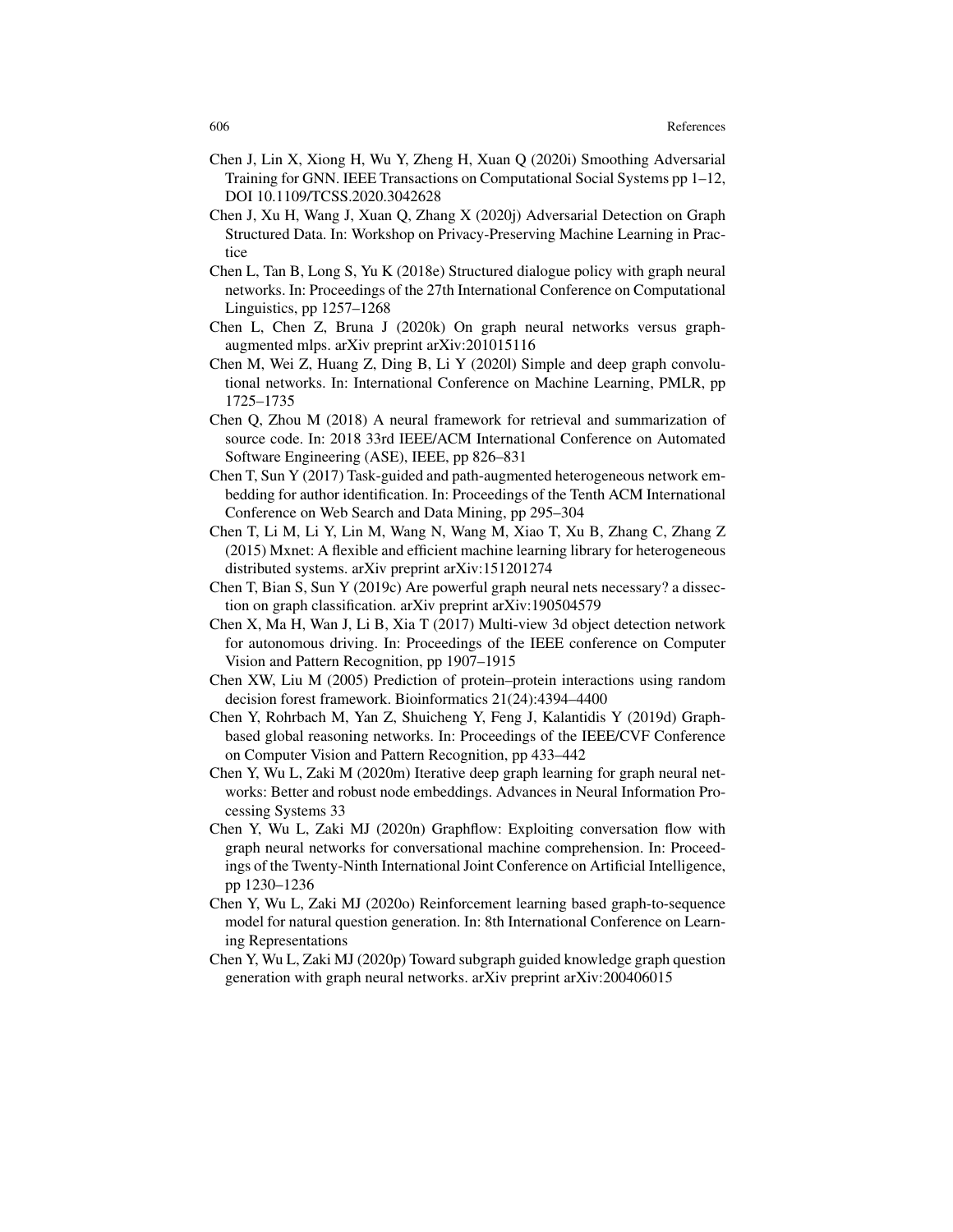- Chen YC, Bansal M (2018) Fast abstractive summarization with reinforce-selected sentence rewriting. arXiv preprint arXiv:180511080
- Chen YW, Song Q, Hu X (2021) Techniques for automated machine learning. ACM SIGKDD Explorations Newsletter 22(2):35–50
- Chen Z, Kommrusch SJ, Tufano M, Pouchet LN, Poshyvanyk D, Monperrus M (2019e) Sequencer: Sequence-to-sequence learning for end-to-end program repair. IEEE Transactions on Software Engineering pp 1–1, DOI 10.1109/TSE. 2019.2940179
- Chen Z, Villar S, Chen L, Bruna J (2019f) On the equivalence between graph isomorphism testing and function approximation with gnns. In: Advances in Neural Information Processing Systems, pp 15,868–15,876
- Chen Z, Chen L, Villar S, Bruna J (2020q) Can graph neural networks count substructures? vol 33
- Chenxi Liu FSHAWHAYLFF Liang-Chieh Chen (2019) Auto-deeplab: Hierarchical neural architecture search for semantic image segmentation. arXiv preprint arXiv:190102985
- Chiang WL, Liu X, Si S, Li Y, Bengio S, Hsieh CJ (2019) Cluster-gcn: An efficient algorithm for training deep and large graph convolutional networks. In: ACM SIGKDD International Conference on Knowledge Discovery and Data Mining (KDD), pp 257–266
- Chibotaru V, Bichsel B, Raychev V, Vechev M (2019) Scalable taint specification inference with big code. In: Proceedings of the 40th ACM SIGPLAN Conference on Programming Language Design and Implementation, pp 760–774
- Chidambaram M, Yang Y, Cer D, Yuan S, Sung YH, Strope B, Kurzweil R (2019) Learning cross-lingual sentence representations via a multi-task dual-encoder model. ACL 2019 p 250
- Chien E, Peng J, Li P, Milenkovic O (2021) Adaptive universal generalized pagerank graph neural network. In: International Conference on Learning Representations
- Chiu PH, Hripcsak G (2017) Ehr-based phenotyping: bulk learning and evaluation. Journal of biomedical informatics 70:35–51
- Cho K, van Merrienboer B, Gulcehre C, Bahdanau D, Bougares F, Schwenk H, Ben- ¨ gio Y (2014a) Learning phrase representations using RNN encoder–decoder for statistical machine translation. In: Proceedings of the 2014 Conference on Empirical Methods in Natural Language Processing (EMNLP), Association for Computational Linguistics, Doha, Qatar, pp 1724–1734, DOI 10.3115/v1/D14-1179
- Cho M, Lee J, Lee KM (2010) Reweighted random walks for graph matching. In: European conference on Computer vision, Springer, pp 492–505
- Cho M, Sun J, Duchenne O, Ponce J (2014b) Finding matches in a haystack: A max-pooling strategy for graph matching in the presence of outliers. In: IEEE Conference on Computer Vision and Pattern Recognition, pp 2083–2090
- Choi E, Xu Z, Li Y, Dusenberry M, Flores G, Xue E, Dai AM (2020) Learning the graphical structure of electronic health records with graph convolutional transformer. In: The Thirty-Fourth AAAI Conference on Artificial Intelligence, pp 606–613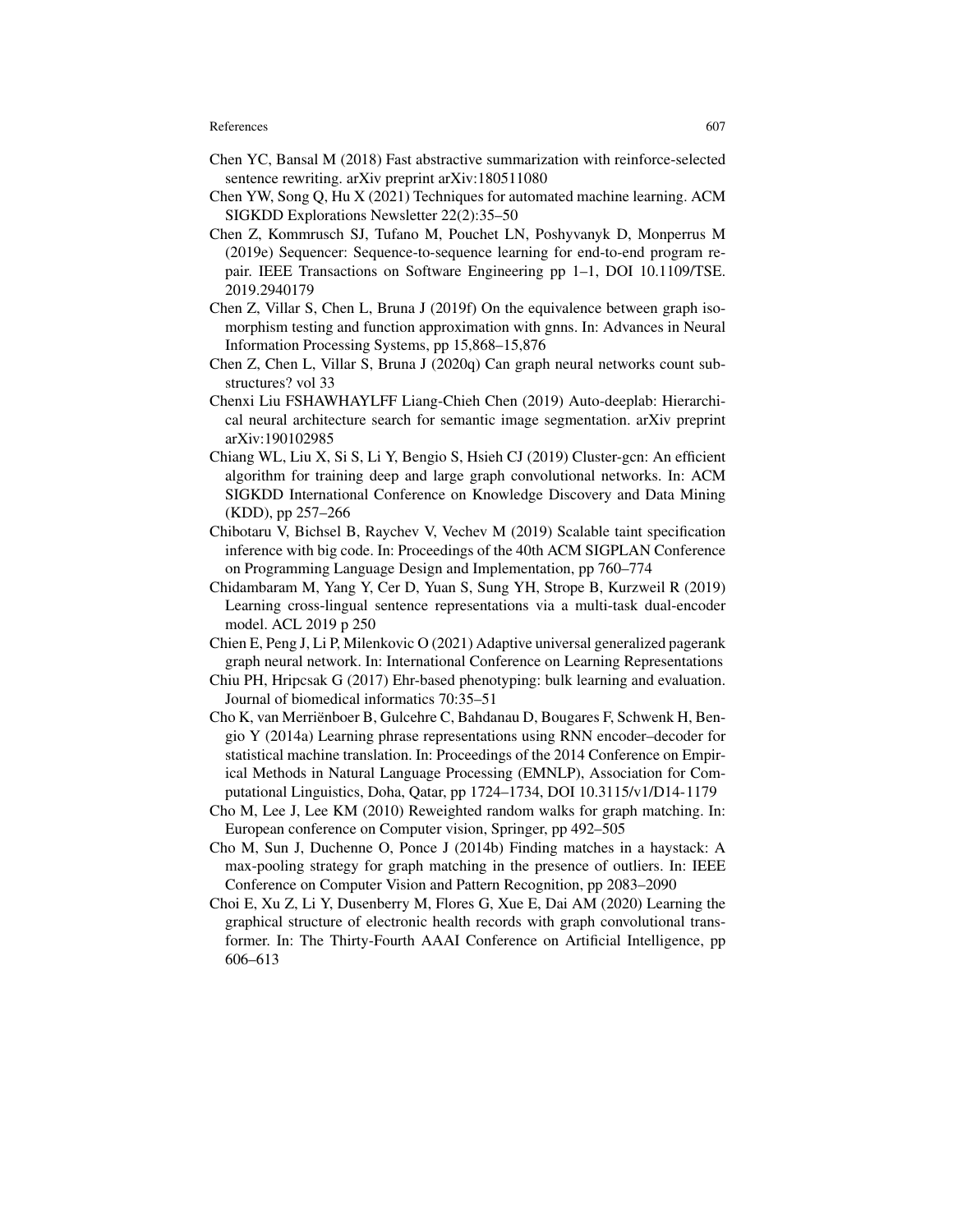- Choromanski K, Likhosherstov V, Dohan D, Song X, Gane A, Sarlós T, Hawkins P, Davis J, Mohiuddin A, Kaiser L, Belanger D, Colwell L, Weller A (2021) Rethinking attention with performers. In: International Conference on Learning Representations
- Chorowski J, Weiss RJ, Bengio S, van den Oord A (2019) Unsupervised speech representation learning using wavenet autoencoders. IEEE/ACM transactions on audio, speech, and language processing 27(12):2041–2053
- Chung F (2007) The heat kernel as the pagerank of a graph. Proceedings of the National Academy of Sciences 104(50):19,735–19,740
- Chung J, Gulcehre C, Cho K, Bengio Y (2014) Empirical evaluation of gated recurrent neural networks on sequence modeling. arXiv preprint arXiv:14123555
- Cohen J, Rosenfeld E, Kolter Z (2019) Certified adversarial robustness via randomized smoothing. In: International Conference on Machine Learning, PMLR, pp 1310–1320
- Cohen N, Shashua A (2016) Convolutional rectifier networks as generalized tensor decompositions. In: International Conference on Machine Learning, PMLR, pp 955–963
- Collard ML, Decker MJ, Maletic JI (2011) Lightweight transformation and fact extraction with the srcml toolkit. In: Source Code Analysis and Manipulation (SCAM), 2011 11th IEEE International Working Conference on, IEEE, pp 173– 184
- Collobert R, Weston J, Bottou L, Karlen M, Kavukcuoglu K, Kuksa P (2011) Natural language processing (almost) from scratch. Journal of machine learning research 12(ARTICLE):2493–2537
- Colson B, Marcotte P, Savard G (2007) An overview of bilevel optimization. Annals of operations research 153(1):235–256
- mypy Contributors (2021) mypy optional static typing for Python.  $\frac{\hbar \epsilon p}{\hbar \epsilon}$ [mypy-lang.org/](http://mypy-lang.org/), accessed: 2021-01-30
- Corso G, Cavalleri L, ini D, Lio P, Velickovic P (2020) Principal neighbourhood ` aggregation for graph nets. CoRR abs/2004.05718
- Cortés-Coy LF, Linares-Vásquez M, Aponte J, Poshyvanyk D (2014) On automatically generating commit messages via summarization of source code changes. In: 2014 IEEE 14th International Working Conference on Source Code Analysis and Manipulation, IEEE, pp 275–284
- Cosmo L, Kazi A, Ahmadi SA, Navab N, Bronstein M (2020) Latent patient network learning for automatic diagnosis. arXiv preprint arXiv:200313620
- Costa F, De Grave K (2010) Fast neighborhood subgraph pairwise distance kernel. In: International Conference on Machine Learning, Omnipress, pp 255–262
- Cotto KC, Wagner AH, Feng YY, Kiwala S, Coffman AC, Spies G, Wollam A, Spies NC, Griffith OL, Griffith M (2018) Dgidb 3.0: a redesign and expansion of the drug–gene interaction database. Nucleic acids research 46(D1):D1068–D1073
- Cozzetto D, Minneci F, Currant H, et al (2016) FFPred 3: feature-based function prediction for all gene ontology domains. Scientific Reports 6(1)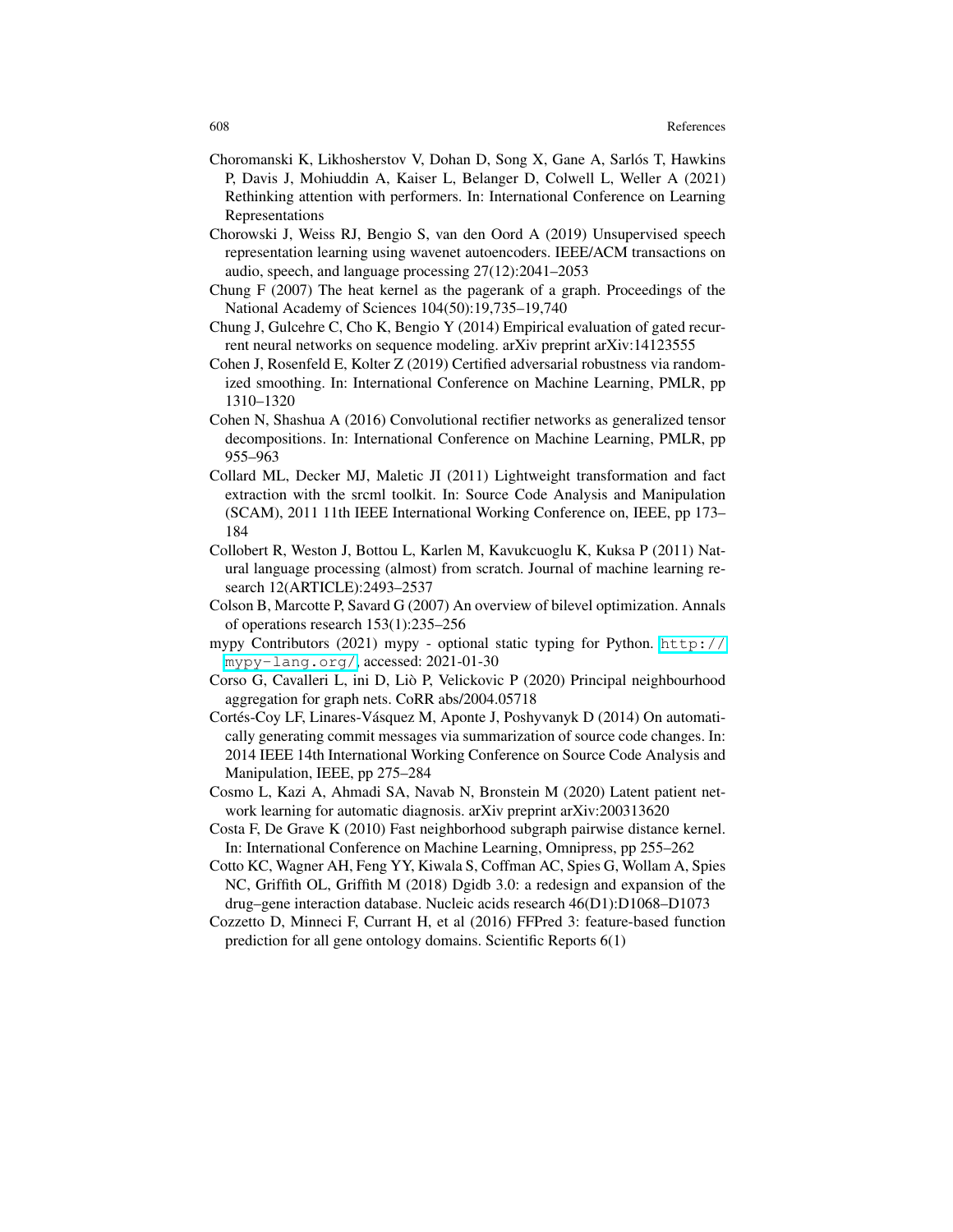- Cucurull G, Taslakian P, Vazquez D (2019) Context-aware visual compatibility prediction. In: Proceedings of the IEEE/CVF Conference on Computer Vision and Pattern Recognition, pp 12,617–12,626
- Cui J, Kingsbury B, Ramabhadran B, Sethy A, Audhkhasi K, Cui X, Kislal E, Mangu L, Nussbaum-Thom M, Picheny M, et al (2015) Multilingual representations for low resource speech recognition and keyword search. In: 2015 IEEE Workshop on Automatic Speech Recognition and Understanding (ASRU), IEEE, pp 259–266
- Cui P, Wang X, Pei J, Zhu W (2018) A survey on network embedding. IEEE Transactions on Knowledge and Data Engineering 31(5):833–852
- Cui Z, Henrickson K, Ke R, Wang Y (2019) Traffic graph convolutional recurrent neural network: A deep learning framework for network-scale traffic learning and forecasting. IEEE Transactions on Intelligent Transportation Systems 21(11):4883–4894
- Cummins C, Fisches ZV, Ben-Nun T, Hoefler T, Leather H (2020) Programl: Graph-based deep learning for program optimization and analysis. arXiv preprint arXiv:200310536
- Cussens J (2011) Bayesian network learning with cutting planes. In: Proceedings of the Twenty-Seventh Conference on Uncertainty in Artificial Intelligence, pp 153–160
- Cvitkovic M, Singh B, Anandkumar A (2018) Deep learning on code with an unbounded vocabulary. In: Machine Learning for Programming
- Cybenko G (1989) Approximation by superpositions of a sigmoidal function. Mathematics of control, signals and systems 2(4):303–314
- Cygan M, Pilipczuk M, Pilipczuk M, Wojtaszczyk JO (2012) Sitting closer to friends than enemies, revisited. In: International Symposium on Mathematical Foundations of Computer Science, Springer, pp 296–307
- Dabkowski P, Gal Y (2017) Real time image saliency for black box classifiers. arXiv preprint arXiv:170507857
- Dahl G, Ranzato M, Mohamed Ar, Hinton GE (2010) Phone recognition with the mean-covariance restricted boltzmann machine. Advances in neural information processing systems 23:469–477
- Dai B, Zhang Y, Lin D (2017) Detecting visual relationships with deep relational networks. In: Proceedings of the IEEE conference on computer vision and Pattern recognition, pp 3076–3086
- Dai H, Dai B, Song L (2016) Discriminative embeddings of latent variable models for structured data. In: International conference on machine learning, PMLR, pp 2702–2711
- Dai H, Li H, Tian T, Huang X, Wang L, Zhu J, Song L (2018a) Adversarial attack on graph structured data. In: International conference on machine learning, PMLR, pp 1115–1124
- Dai H, Tian Y, Dai B, Skiena S, Song L (2018b) Syntax-directed variational autoencoder for structured data. arXiv preprint arXiv:180208786
- Dai Q, Li Q, Tang J, Wang D (2018c) Adversarial network embedding. In: Proceedings of the AAAI Conference on Artificial Intelligence, vol 32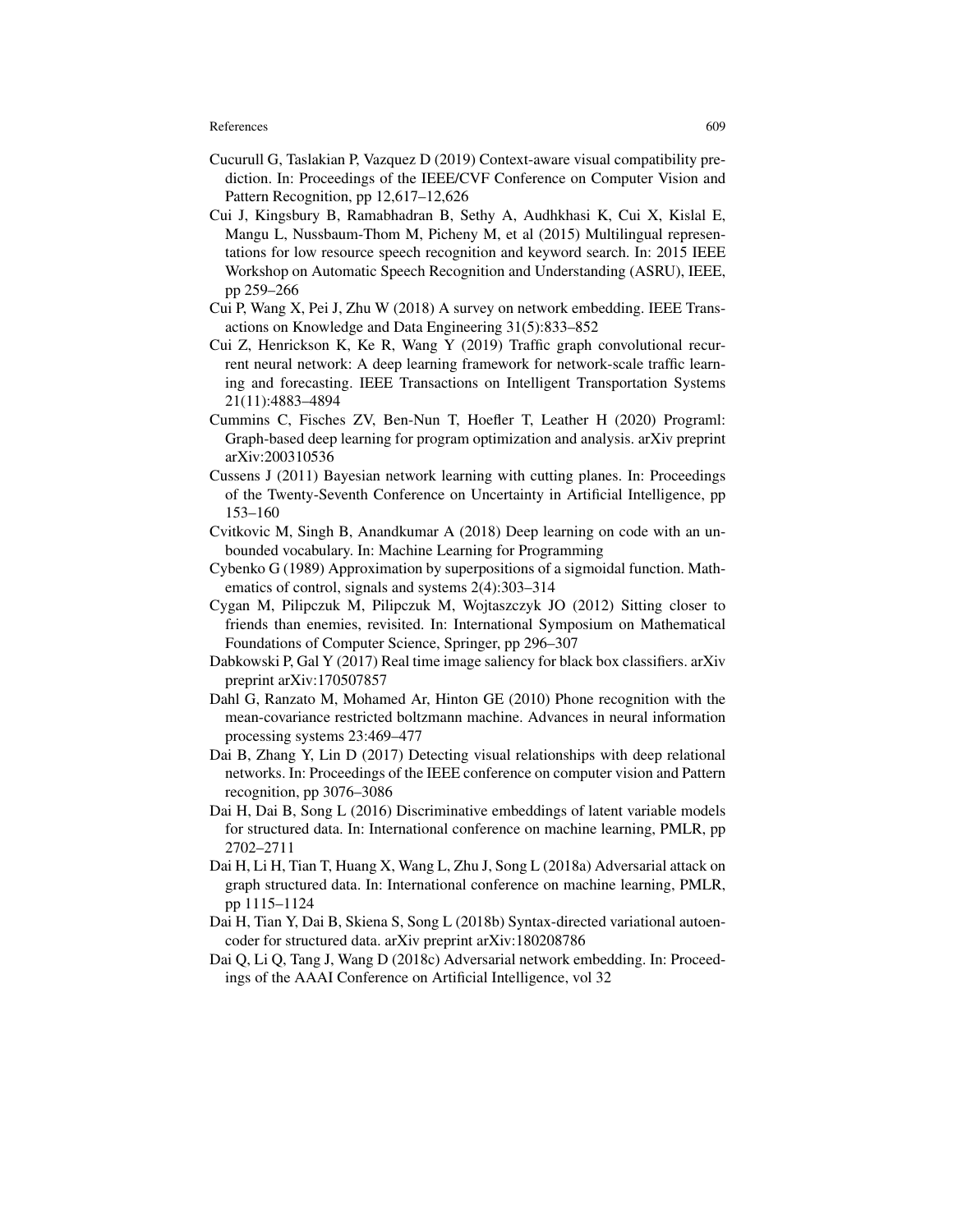- Dai R, Xu S, Gu Q, Ji C, Liu K (2020) Hybrid spatio-temporal graph convolutional network: Improving traffic prediction with navigation data. In: Proceedings of the 26th ACM SIGKDD International Conference on Knowledge Discovery & Data Mining, pp 3074–3082
- Daitch SI, Kelner JA, Spielman DA (2009) Fitting a graph to vector data. In: Proceedings of the 26th Annual International Conference on Machine Learning, pp 201–208
- Damonte M, Cohen SB (2019) Structural neural encoders for amr-to-text generation. arXiv preprint arXiv:190311410
- Dana JM, Gutmanas A, Tyagi N, et al (2018) SIFTS: updated structure integration with function, taxonomy and sequences resource allows 40-fold increase in coverage of structure-based annotations for proteins. Nucleic Acids Research 47(D1):D482–D489
- Das S, Lee D, Sillitoe I, et al (2015) Functional classification of CATH superfamilies: a domain-based approach for protein function annotation. Bioinformatics 31(21):3460–3467
- Dasgupta SS, Ray SN, Talukdar P (2018) Hyte: Hyperplane-based temporally aware knowledge graph embedding. In: Empirical Methods in Natural Language Processing, pp 2001–2011
- Davidson TR, Falorsi L, De Cao N, Kipf T, Tomczak JM (2018) Hyperspherical variational auto-encoders. In: 34th Conference on Uncertainty in Artificial Intelligence 2018, UAI 2018, Association For Uncertainty in Artificial Intelligence (AUAI), pp 856–865
- Davis AP, Grondin CJ, Johnson RJ, Sciaky D, McMorran R, Wiegers J, Wiegers TC, Mattingly CJ (2019) The comparative toxicogenomics database: update 2019. Nucleic acids research 47(D1):D948–D954
- De Cao N, Kipf T (2018) Molgan: An implicit generative model for small molecular graphs. arXiv preprint arXiv:180511973
- De Lucia A, Di Penta M, Oliveto R, Panichella A, Panichella S (2012) Using ir methods for labeling source code artifacts: Is it worthwhile? In: 2012 20th IEEE International Conference on Program Comprehension (ICPC), IEEE, pp 193–202
- Dearman D, Cox A, Fisher M (2005) Adding control-flow to a visual data-flow representation. In: 13th International Workshop on Program Comprehension (IWPC'05), IEEE, pp 297–306
- Debnath AK, Lopez de Compadre RL, Debnath G, Shusterman AJ, Hansch C (1991) Structure-activity relationship of mutagenic aromatic and heteroaromatic nitro compounds. correlation with molecular orbital energies and hydrophobicity. Journal of medicinal chemistry 34(2):786–797
- Defferrard M, X B, Vandergheynst P (2016) Convolutional neural networks on graphs with fast localized spectral filtering. In: Advances in Neural Information Processing Systems, pp 3844–3852
- Delaney JS (2004) Esol: estimating aqueous solubility directly from molecular structure. Journal of chemical information and computer sciences 44(3):1000– 1005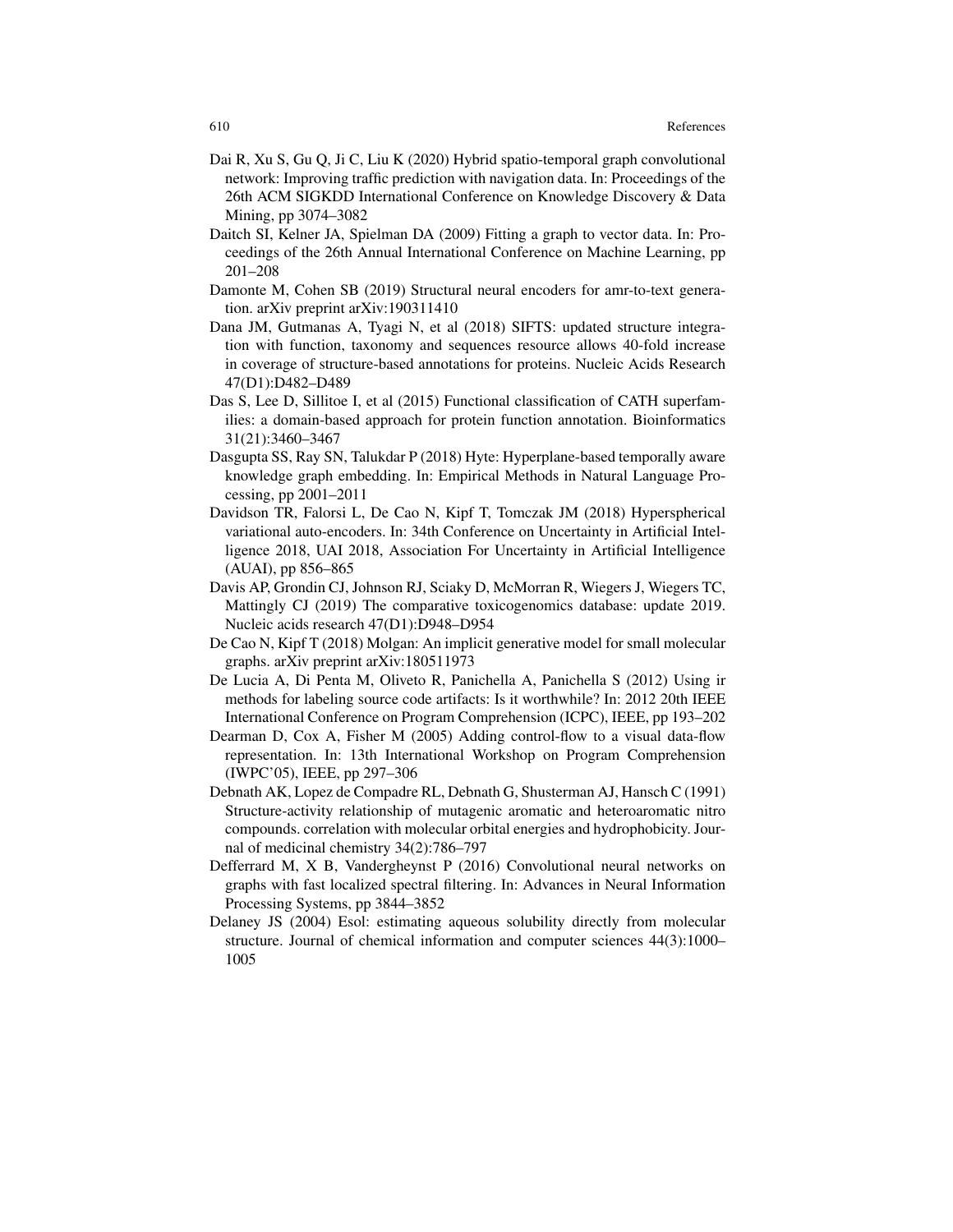- Deng C, Zhao Z, Wang Y, Zhang Z, Feng Z (2020) Graphzoom: A multi-level spectral approach for accurate and scalable graph embedding. In: International Conference on Learning Representations
- Deng Z, Dong Y, Zhu J (2019) Batch Virtual Adversarial Training for Graph Convolutional Networks. In: ICML 2019 Workshop: Learning and Reasoning with Graph-Structured Representations
- Desa U (2018) Revision of world urbanization prospects. UN Department of Economic and Social Affairs 16
- Dettmers T, Minervini P, Stenetorp P, Riedel S (2018) Convolutional 2d knowledge graph embeddings. In: Proceedings of the AAAI Conference on Artificial Intelligence, vol 32
- Devlin J, Chang MW, Lee K, Toutanova K (2019) BERT: Pre-training of deep bidirectional transformers for language understanding. In: Proceedings of the 2019 Conference of the North American Chapter of the Association for Computational Linguistics: Human Language Technologies, Volume 1 (Long and Short Papers), Association for Computational Linguistics, Minneapolis, Minnesota, pp 4171– 4186, DOI 10.18653/v1/N19-1423
- Dhillon IS, Guan Y, Kulis B (2007) Weighted graph cuts without eigenvectors a multilevel approach. IEEE Transactions on Pattern Analysis and Machine Intelligence 29(11):1944–1957
- Diao Z, Wang X, Zhang D, Liu Y, Xie K, He S (2019) Dynamic spatial-temporal graph convolutional neural networks for traffic forecasting. In: Proceedings of the AAAI Conference on Artificial Intelligence, vol 33, pp 890–897
- Dinella E, Dai H, Li Z, Naik M, Song L, Wang K (2020) Hoppity: Learning graph transformations to detect and fix bugs in programs. In: International Conference on Learning Representations (ICLR)
- Ding M, Zhou C, Chen Q, Yang H, Tang J (2019a) Cognitive graph for multi-hop reading comprehension at scale. In: Proceedings of the 57th Annual Meeting of the Association for Computational Linguistics, pp 2694–2703
- Ding S, Qu S, Xi Y, Sangaiah AK, Wan S (2019b) Image caption generation with high-level image features. Pattern Recognition Letters 123:89–95
- Ding Y, Yao Q, Zhang T (2020a) Propagation model search for graph neural networks. arXiv preprint arXiv:201003250
- Ding Y, Zhou X, Bao H, Li Y, Hamann C, Spears S, Yuan Z (2020b) Cycling-net: A deep learning approach to predicting cyclist behaviors from geo-referenced egocentric video data. Association for Computing Machinery, SIGSPATIAL '20, p 337–346, DOI 10.1145/3397536.3422258
- Do K, Tran T, Venkatesh S (2019) Graph transformation policy network for chemical reaction prediction. In: Proceedings of the 25th ACM SIGKDD International Conference on Knowledge Discovery & Data Mining, pp 750–760
- Doersch C, Gupta A, Efros AA (2015) Unsupervised visual representation learning by context prediction. In: 2015 IEEE International Conference on Computer Vision, ICCV 2015, Santiago, Chile, December 7-13, 2015, IEEE Computer Society, pp 1422–1430, DOI 10.1109/ICCV.2015.167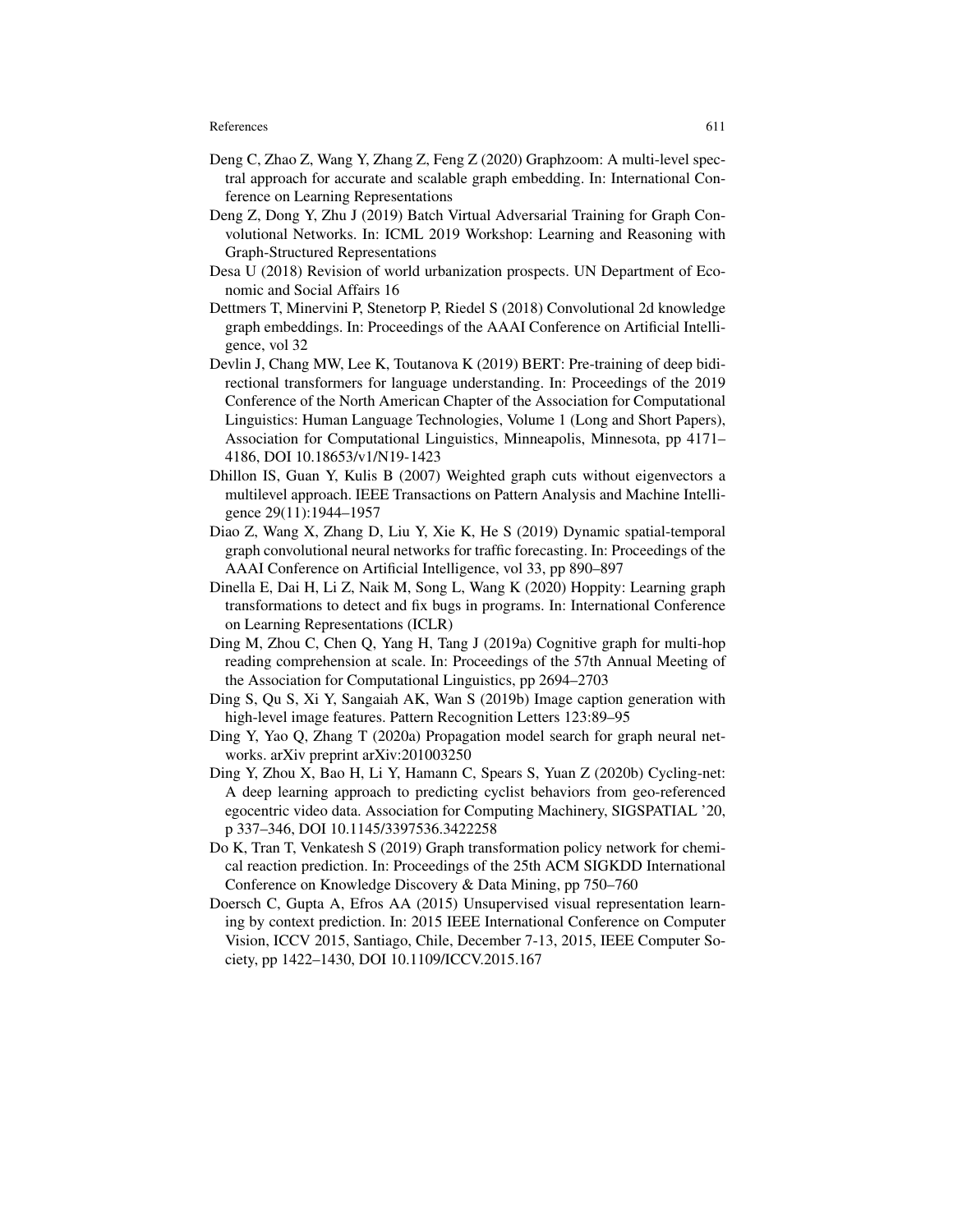- Dohkan S, Koike A, Takagi T (2006) Improving the performance of an svm-based method for predicting protein-protein interactions. In Silico Biology 6:515–529, 6
- Domingo-Fernandez D, Baksi S, Schultz B, Gadiya Y, Karki R, Raschka T, Ebeling ´ C, Hofmann-Apitius M, et al (2020) Covid-19 knowledge graph: a computable, multi-modal, cause-and-effect knowledge model of covid-19 pathophysiology. BioRxiv
- Donahue C, McAuley J, Puckette M (2018) Synthesizing audio with generative adversarial networks. arXiv preprint arXiv:180204208 1
- Donahue J, Anne Hendricks L, Guadarrama S, Rohrbach M, Venugopalan S, Saenko K, Darrell T (2015) Long-term recurrent convolutional networks for visual recognition and description. In: Proceedings of the IEEE conference on computer vision and pattern recognition, pp 2625–2634
- Doncheva NT, Morris JH, Gorodkin J, Jensen LJ (2018) Cytoscape StringApp: Network analysis and visualization of proteomics data. Journal of Proteome Research 18(2):623–632
- Dong X, Gabrilovich E, Heitz G, Horn W, Lao N, Murphy K, Strohmann T, Sun S, Zhang W (2014) Knowledge vault: A web-scale approach to probabilistic knowledge fusion. In: Proceedings of the 20th ACM SIGKDD international conference on Knowledge discovery and data mining, pp 601–610
- Dong X, Thanou D, Frossard P, Vandergheynst P (2016) Learning laplacian matrix in smooth graph signal representations. IEEE Transactions on Signal Processing 64(23):6160–6173
- Dong X, Thanou D, Rabbat M, Frossard P (2019) Learning graphs from data: A signal representation perspective. IEEE Signal Processing Magazine 36(3):44– 63
- Dong Y, Chawla NV, Swami A (2017) metapath2vec: Scalable representation learning for heterogeneous networks. In: Proceedings of the 23rd ACM SIGKDD international conference on knowledge discovery and data mining, pp 135–144
- Donsker M, Varadhan S (1976) Asymptotic evaluation of certain markov process expectations for large time—iii. Communications on Pure and Applied Mathematics 29(4):389–461, copyright: Copyright 2016 Elsevier B.V., All rights reserved.
- Dos Santos C, Gatti M (2014) Deep convolutional neural networks for sentiment analysis of short texts. In: Proceedings of COLING 2014, the 25th International Conference on Computational Linguistics: Technical Papers, pp 69–78
- Dosovitskiy A, Springenberg JT, Riedmiller MA, Brox T (2014) Discriminative unsupervised feature learning with convolutional neural networks. In: Ghahramani Z, Welling M, Cortes C, Lawrence ND, Weinberger KQ (eds) Advances in Neural Information Processing Systems 27: Annual Conference on Neural Information Processing Systems 2014, December 8-13 2014, Montreal, Quebec, Canada, pp 766–774
- Dosovitskiy A, et al (2021) An image is worth 16x16 words: Transformers for image recognition at scale. ICLR
- Dou Y, Liu Z, Sun L, Deng Y, Peng H, Yu PS (2020) Enhancing graph neural network-based fraud detectors against camouflaged fraudsters. In: Proceedings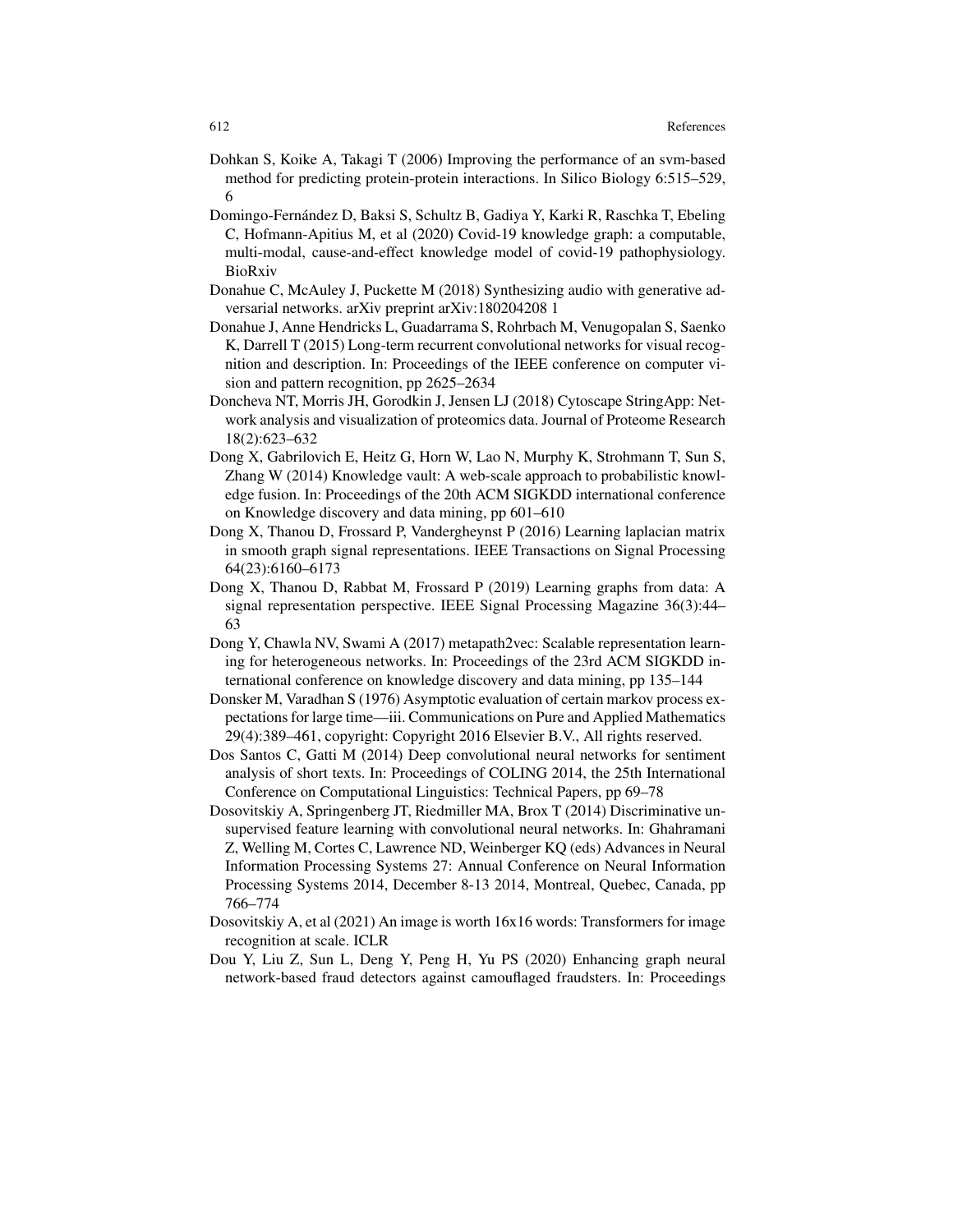of the 29th ACM International Conference on Information & Knowledge Management, pp 315–324

- Du M, Liu N, Yang F, Hu X (2019) Learning credible deep neural networks with rationale regularization. In: 2019 IEEE International Conference on Data Mining (ICDM), IEEE, pp 150–159
- Du M, Yang F, Zou N, Hu X (2020) Fairness in deep learning: A computational perspective. IEEE Intelligent Systems
- Duvenaud DK, Maclaurin D, Iparraguirre J, Bombarell R, Hirzel T, Aspuru-Guzik A, Adams RP (2015a) Convolutional networks on graphs for learning molecular fingerprints. In: Advances in neural information processing systems, pp 2224– 2232
- Duvenaud DK, Maclaurin D, Iparraguirre J, Bombarell R, Hirzel T, Aspuru-Guzik A, Adams RP (2015b) Convolutional networks on graphs for learning molecular fingerprints. In: Advances in Neural Information Processing Systems, pp 2224– 2232
- Dvijotham KD, Hayes J, Balle B, Kolter Z, Qin C, Gyorgy A, Xiao K, Gowal S, Kohli P (2020) A framework for robustness certification of smoothed classifiers using f-divergences. In: International Conference on Learning Representations, ICLR
- Dwivedi VP, Joshi CK, Laurent T, Bengio Y, Bresson X (2020) Benchmarking graph neural networks. arXiv preprint arXiv:200300982
- Dyer C, Ballesteros M, Ling W, Matthews A, Smith NA (2015) Transitionbased dependency parsing with stack long short-term memory. arXiv preprint arXiv:150508075
- Easley D, Kleinberg J, et al (2012) Networks, crowds, and markets: Reasoning about a highly connected world. Significance 9(1):43–44
- Eksombatchai C, Jindal P, Liu JZ, Liu Y, Sharma R, Sugnet C, Ulrich M, Leskovec J (2018) Pixie: A system for recommending 3+ billion items to 200+ million users in real-time. In: Proceedings of the 2018 world wide web conference, pp 1775–1784
- Elinas P, Bonilla EV, Tiao L (2020) Variational inference for graph convolutional networks in the absence of graph data and adversarial settings. In: Advances in Neural Information Processing Systems, vol 33, pp 18,648–18,660
- Elkan C, Noto K (2008) Learning classifiers from only positive and unlabeled data. In: Proceedings of the 14th ACM SIGKDD international conference on Knowledge discovery and data mining, pp 213–220
- Elman JL (1990) Finding structure in time. Cognitive Science 14(2):179–211
- Elmsallati A, Clark C, Kalita J (2016) Global alignment of protein-protein interaction networks: A survey. IEEE/ACM Trans Comput Biol Bioinformatics 13(4):689–705
- Entezari N, Al-Sayouri SA, Darvishzadeh A, Papalexakis EE (2020) All you need is low (rank) defending against adversarial attacks on graphs. In: Proceedings of the 13th International Conference on Web Search and Data Mining, pp 169–177
- Erdős P, Rényi A (1959) On random graphs i. Publ Math Debrecen 6:290–297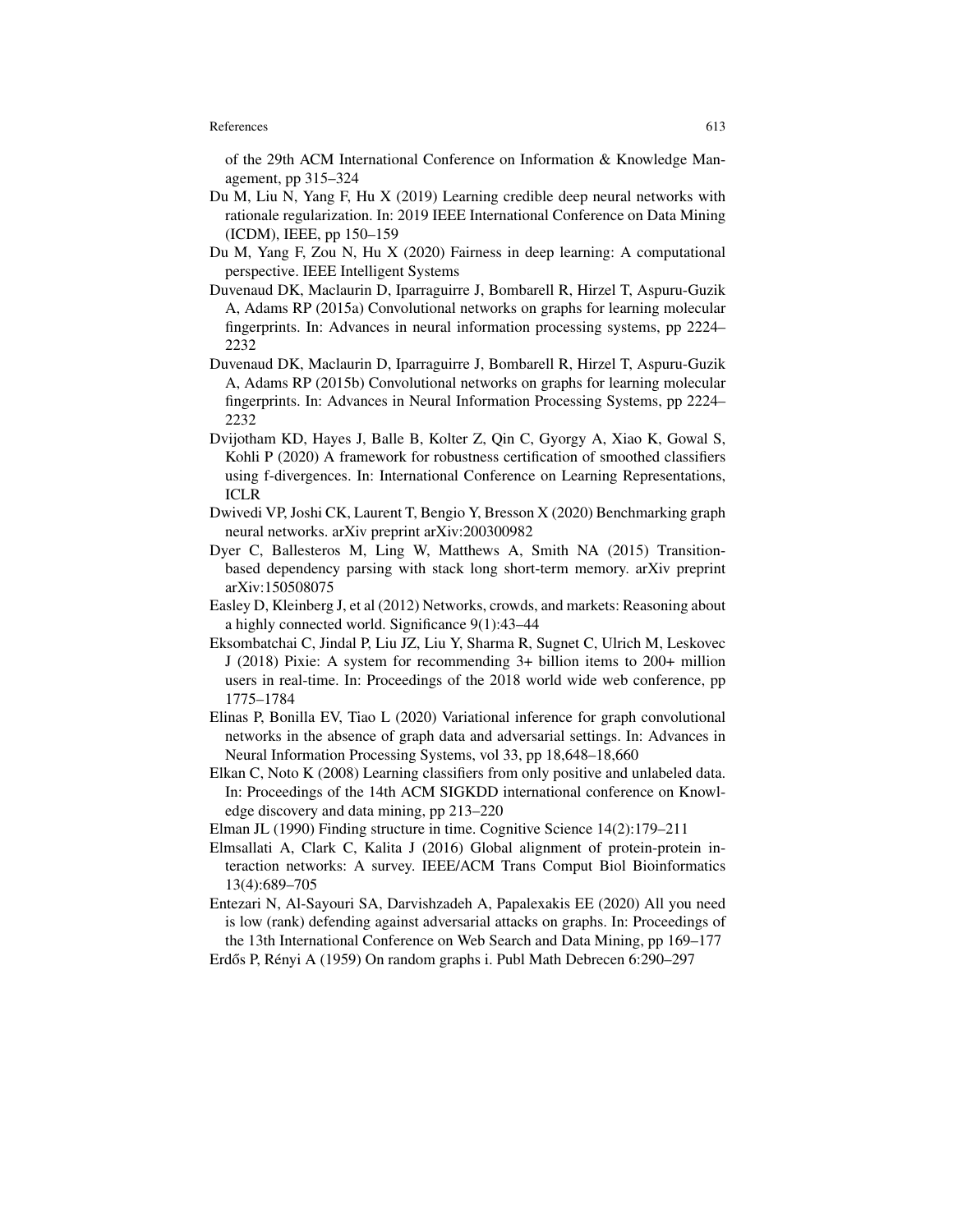- Erdős P, Rényi A  $(1960)$  On the evolution of random graphs. Publ Math Inst Hung Acad Sci 5(1):17–60
- Erkan G, Radev DR (2004) Lexrank: Graph-based lexical centrality as salience in text summarization. Journal of artificial intelligence research 22:457–479
- Ernst MD, Perkins JH, Guo PJ, McCamant S, Pacheco C, Tschantz MS, Xiao C (2007) The Daikon system for dynamic detection of likely invariants. Science of computer programming 69(1-3):35–45
- Eykholt K, Evtimov I, Fernandes E, Li B, Rahmati A, Xiao C, Prakash A, Kohno T, Song D (2018) Robust physical-world attacks on deep learning visual classification. In: IEEE Conference on Computer Vision and Pattern Recognition, CVPR, pp 1625–1634
- Faghri F, Fleet DJ, Kiros JR, Fidler S (2017) Vse++: Improving visual-semantic embeddings with hard negatives. arXiv preprint arXiv:170705612
- Fan Y, Hou S, Zhang Y, Ye Y, Abdulhayoglu M (2018) Gotcha-sly malware! scorpion a metagraph2vec based malware detection system. In: Proceedings of the 24th ACM SIGKDD International Conference on Knowledge Discovery & Data Mining, pp 253–262
- Fang Y, Sun S, Gan Z, Pillai R, Wang S, Liu J (2020) Hierarchical graph network for multi-hop question answering. In: Proceedings of the 2020 Conference on Empirical Methods in Natural Language Processing (EMNLP), pp 8823–8838
- Fatemi B, Asri LE, Kazemi SM (2021) Slaps: Self-supervision improves structure learning for graph neural networks. arXiv preprint arXiv:210205034
- Feng B, Wang Y, Wang Z, Ding Y (2021) Uncertainty-aware Attention Graph Neural Network for Defending Adversarial Attacks. In: AAAI Conference on Artificial Intelligence
- Feng F, He X, Tang J, Chua T (2019a) Graph adversarial training: Dynamically regularizing based on graph structure. TKDE pp 1–1
- Feng J, Huang M, Wang M, Zhou M, Hao Y, Zhu X (2016) Knowledge graph embedding by flexible translation. In: Proceedings of the Fifteenth International Conference on Principles of Knowledge Representation and Reasoning, pp 557– 560
- Feng W, Zhang J, Dong Y, Han Y, Luan H, Xu Q, Yang Q, Kharlamov E, Tang J (2020) Graph random neural networks for semi-supervised learning on graphs. In: Advances in Neural Information Processing Systems, vol 33, pp 22,092–22,103
- Feng X, Zhang Y, Glass J (2014) Speech feature denoising and dereverberation via deep autoencoders for noisy reverberant speech recognition. In: 2014 IEEE international conference on acoustics, speech and signal processing (ICASSP), IEEE, pp 1759–1763
- Feng Y, Lv F, Shen W, Wang M, Sun F, Zhu Y, Yang K (2019b) Deep session interest network for click-through rate prediction. arXiv preprint arXiv:190506482
- Feng Y, You H, Zhang Z, Ji R, Gao Y (2019c) Hypergraph neural networks. In: Proceedings of the AAAI Conference on Artificial Intelligence, vol 33, pp 3558– 3565
- Feurer M, Hutter F (2019) Hyperparameter optimization. In: Automated Machine Learning, Springer, Cham, pp 3–33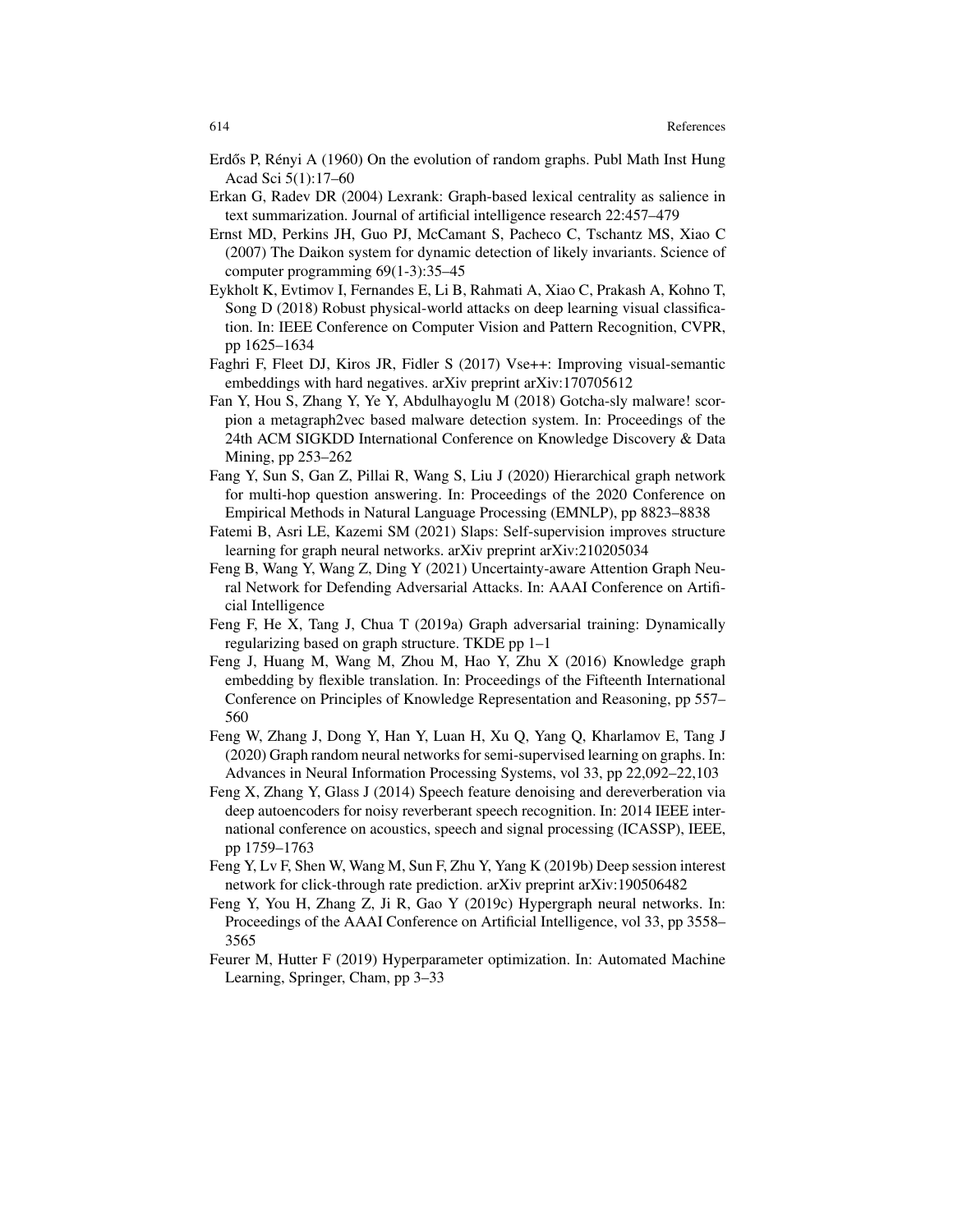- Févotte C, Idier J  $(2011)$  Algorithms for nonnegative matrix factorization with the  $\beta$ -divergence. Neural computation 23(9):2421–2456
- Fey M, Lenssen JE (2019) Fast graph representation learning with PyTorch Geometric. CoRR abs/1903.02428
- Fey M, Lenssen JE, Weichert F, Müller H (2018) Splinecnn: Fast geometric deep learning with continuous b-spline kernels. In: Proceedings of the IEEE Conference on Computer Vision and Pattern Recognition, pp 869–877
- Fey M, Lenssen JE, Morris C, Masci J, Kriege NM (2020) Deep graph matching consensus. In: International Conference on Learning Representations
- Finn RD, Bateman A, Clements J, et al (2013) Pfam: the protein families database. Nucleic Acids Research 42(D1):D222–D230
- Foggia P, Percannella G, Vento M (2014) Graph matching and learning in pattern recognition in the last 10 years. International Journal of Pattern Recognition and Artificial Intelligence 28(01):1450,001
- Foltman M, Sanchez-Diaz A (2016) Studying protein–protein interactions in budding yeast using co-immunoprecipitation. In: Yeast Cytokinesis, Springer, pp 239–256, DOI 10.1007/978-1-4939-3145-3 17
- Fong RC, Vedaldi A (2017) Interpretable explanations of black boxes by meaningful perturbation. In: Proceedings of the IEEE International Conference on Computer Vision, pp 3429–3437
- Fortin S (1996) The graph isomorphism problem
- Fortunato S (2010) Community detection in graphs. Physics reports 486(3-5):75– 174
- Fouss F, Pirotte A, Renders JM, Saerens M (2007) Random-walk computation of similarities between nodes of a graph with application to collaborative recommendation. IEEE Transactions on knowledge and data engineering 19(3):355– 369
- Fowkes J, Chanthirasegaran P, Ranca R, Allamanis M, Lapata M, Sutton C (2017) Autofolding for source code summarization. IEEE Transactions on Software Engineering 43(12):1095–1109
- Franceschi L, Niepert M, Pontil M, He X (2019) Learning discrete structures for graph neural networks. In: Proceedings of the 36th International Conference on Machine Learning, vol 97, pp 1972–1982
- Freeman LA (2003) A refresher in data flow diagramming: an effective aid for analysts. Commun ACM 46(9):147–151, DOI 10.1145/903893.903930
- Freeman LC (2000) Visualizing social networks. Journal of social structure 1(1):4
- Fröhlich H, Wegner JK, Sieker F, Zell A (2005) Optimal assignment kernels for attributed molecular graphs. In: International Conference on Machine Learning, pp 225–232
- Fu R, Zhang Z, Li L (2016) Using lstm and gru neural network methods for traffic flow prediction. In: 2016 31st Youth Academic Annual Conference of Chinese Association of Automation (YAC), IEEE, pp 324–328
- Fu Ty, Lee WC, Lei Z (2017) Hin2vec: Explore meta-paths in heterogeneous information networks for representation learning. In: Proceedings of the 2017 ACM on Conference on Information and Knowledge Management, pp 1797–1806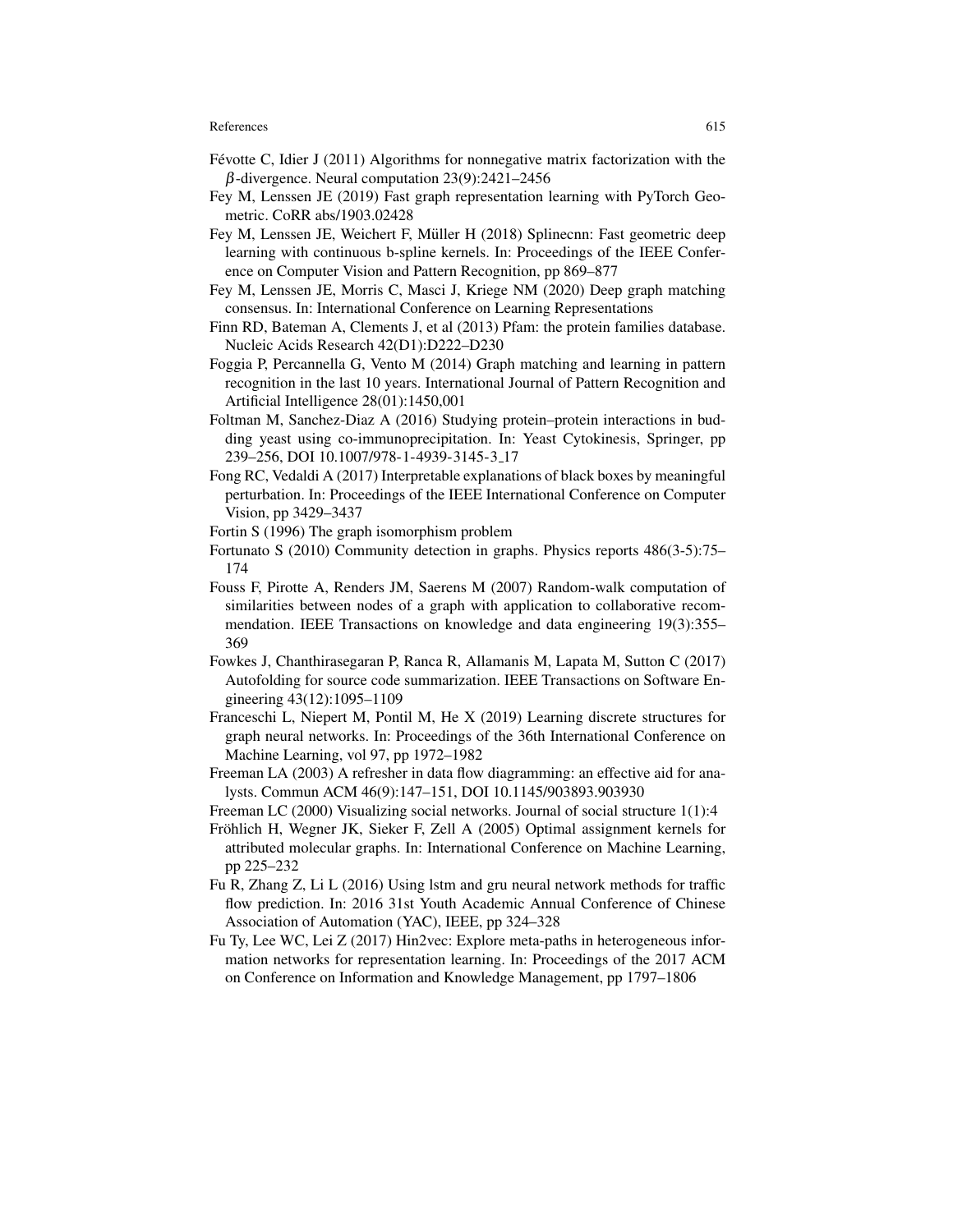- Fu X, Zhang J, Meng Z, King I (2020) Magnn: metapath aggregated graph neural network for heterogeneous graph embedding. In: Proceedings of The Web Conference 2020, pp 2331–2341
- Fu Y, Ma Y (2012) Graph embedding for pattern analysis. Springer Science & Business Media
- Gabrié M, Manoel A, Luneau C, Barbier J, Macris N, Krzakala F, Zdeborová L (2019) Entropy and mutual information in models of deep neural networks. Journal of Statistical Mechanics: Theory and Experiment 2019(12):124,014
- Gao D, Li K, Wang R, Shan S, Chen X (2020a) Multi-modal graph neural network for joint reasoning on vision and scene text. In: Proceedings of the IEEE/CVF Conference on Computer Vision and Pattern Recognition, pp 12,746–12,756
- Gao H, Ji S (2019) Graph u-nets. In: International Conference on Machine Learning, PMLR, pp 2083–2092
- Gao H, Wang Z, Ji S (2018a) Large-scale learnable graph convolutional networks. In: Proceedings of the 24th ACM SIGKDD International Conference on Knowledge Discovery & Data Mining, ACM, pp 1416–1424
- Gao J, Yang Z, Nevatia R (2017) Cascaded boundary regression for temporal action detection. arXiv preprint arXiv:170501180
- Gao J, Li X, Xu YE, Sisman B, Dong XL, Yang J (2019a) Efficient knowledge graph accuracy evaluation. arXiv preprint arXiv:190709657
- Gao S, Chen C, Xing Z, Ma Y, Song W, Lin SW (2019b) A neural model for method name generation from functional description. In: 2019 IEEE 26th International Conference on Software Analysis, Evolution and Reengineering (SANER), IEEE, pp 414–421
- Gao X, Hu W, Qi GJ (2021) Unsupervised learning of topology transformation equivariant representations
- Gao Y, Guo X, Zhao L (2018b) Local event forecasting and synthesis using unpaired deep graph translations. In: Proceedings of the 2nd ACM SIGSPATIAL Workshop on Analytics for Local Events and News, pp 1–8
- Gao Y, Wu L, Homayoun H, Zhao L (2019c) Dyngraph2seq: Dynamic-graph-tosequence interpretable learning for health stage prediction in online health forums. In: 2019 IEEE International Conference on Data Mining (ICDM), IEEE, pp 1042–1047
- Gao Y, Yang H, Zhang P, Zhou C, Hu Y (2020b) Graph neural architecture search. In: International Joint Conference on Artificial Intelligence, pp 1403–1409
- Garcia V, Bruna J (2017) Few-shot learning with graph neural networks. arXiv preprint arXiv:171104043
- García-Durán A, Dumančić S, Niepert M (2018) Learning sequence encoders for temporal knowledge graph completion. In: Proceedings of the 2018 Conference on Empirical Methods in Natural Language Processing, pp 4816–4821, DOI 10. 18653/v1/D18-1516
- Garey MR (1979) A guide to the theory of np-completeness. Computers and intractability
- Garey MR, Johnson DS (2002) Computers and intractability, vol 29. wh freeman New York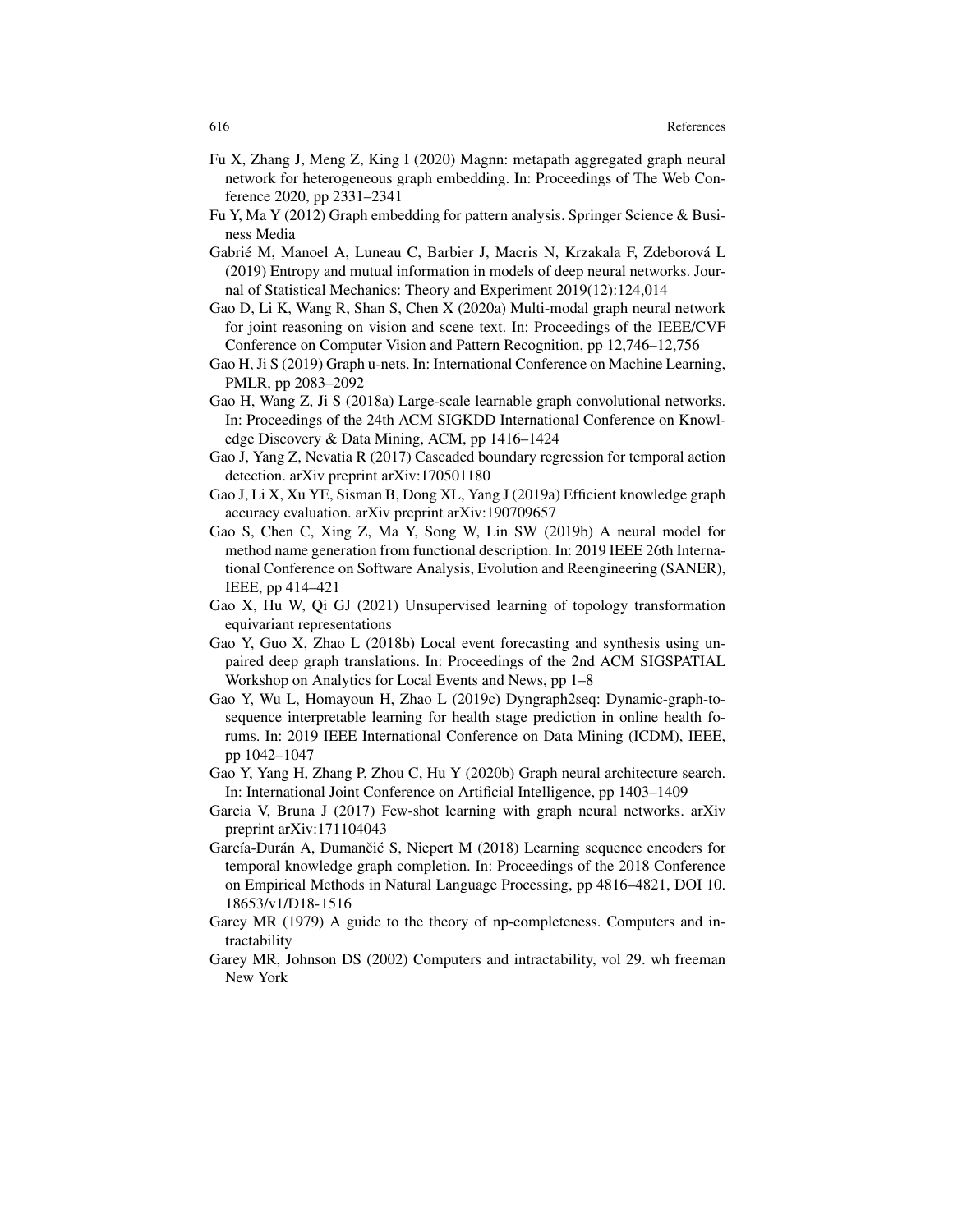- Garg V, Jegelka S, Jaakkola T (2020) Generalization and representational limits of graph neural networks. In: International Conference on Machine Learning, PMLR, pp 3419–3430
- Gaudelet T, Day B, Jamasb AR, Soman J, Regep C, Liu G, Hayter JBR, Vickers R, Roberts C, Tang J, Roblin D, Blundell TL, Bronstein MM, Taylor-King JP (2020) Utilising graph machine learning within drug discovery and development. CoRR abs/2012.05716
- Gavin AC, Bösche M, Krause R, et al (2002) Functional organization of the yeast proteome by systematic analysis of protein complexes. Nature 415(6868):141– 147
- Geisler S, Zügner D, Günnemann S (2020) Reliable graph neural networks via robust aggregation. Advances in Neural Information Processing Systems 33
- Geisler S, Zügner D, Bojchevski A, Günnemann S (2021) Attacking Graph Neural Networks at Scale. In: Deep Learning for Graphs at AAAI Conference on Artificial Intelligence
- Gema RP, Robles G, Alexander S, Zaidman A, German DM, Gonzalez-Barahona ´ JM (2020) How bugs are born: a model to identify how bugs are introduced in software components. Empirical Software Engineering 25(2):1294–1340
- Geng X, Li Y, Wang L, Zhang L, Yang Q, Ye J, Liu Y (2019) Spatiotemporal multigraph convolution network for ride-hailing demand forecasting. In: Proceedings of the AAAI conference on artificial intelligence, vol 33, pp 3656–3663
- Ghosal D, Hazarika D, Majumder N, Roy A, Poria S, Mihalcea R (2020) Kingdom: Knowledge-guided domain adaptation for sentiment analysis. arXiv preprint arXiv:200500791
- Gidaris S, Singh P, Komodakis N (2018) Unsupervised representation learning by predicting image rotations. In: 6th International Conference on Learning Representations, ICLR 2018, Vancouver, BC, Canada, April 30 - May 3, 2018, Conference Track Proceedings, OpenReview.net
- Gilbert EN (1959) Random graphs. The Annals of Mathematical Statistics 30(4):1141–1144
- Gilmer J, Schoenholz SS, Riley PF, Vinyals O, Dahl GE (2017) Neural message passing for quantum chemistry. In: Precup D, Teh YW (eds) Proceedings of the 34th International Conference on Machine Learning, ICML 2017, Sydney, NSW, Australia, 6-11 August 2017, PMLR, Proceedings of Machine Learning Research, vol 70, pp 1263–1272
- Girvan M, Newman ME (2002) Community structure in social and biological networks. Proceedings of the national academy of sciences 99(12):7821–7826
- Gligorijevic V, Renfrew PD, Kosciolek T, Leman JK, Berenberg D, Vatanen T, Chandler C, Taylor BC, Fisk IM, Vlamakis H, et al (2020) Structure-based function prediction using graph convolutional networks. bioRxiv p 786236
- Goel R, Kazemi SM, Brubaker M, Poupart P (2020) Diachronic embedding for temporal knowledge graph completion. In: Proceedings of the AAAI Conference on Artificial Intelligence, vol 34, pp 3988–3995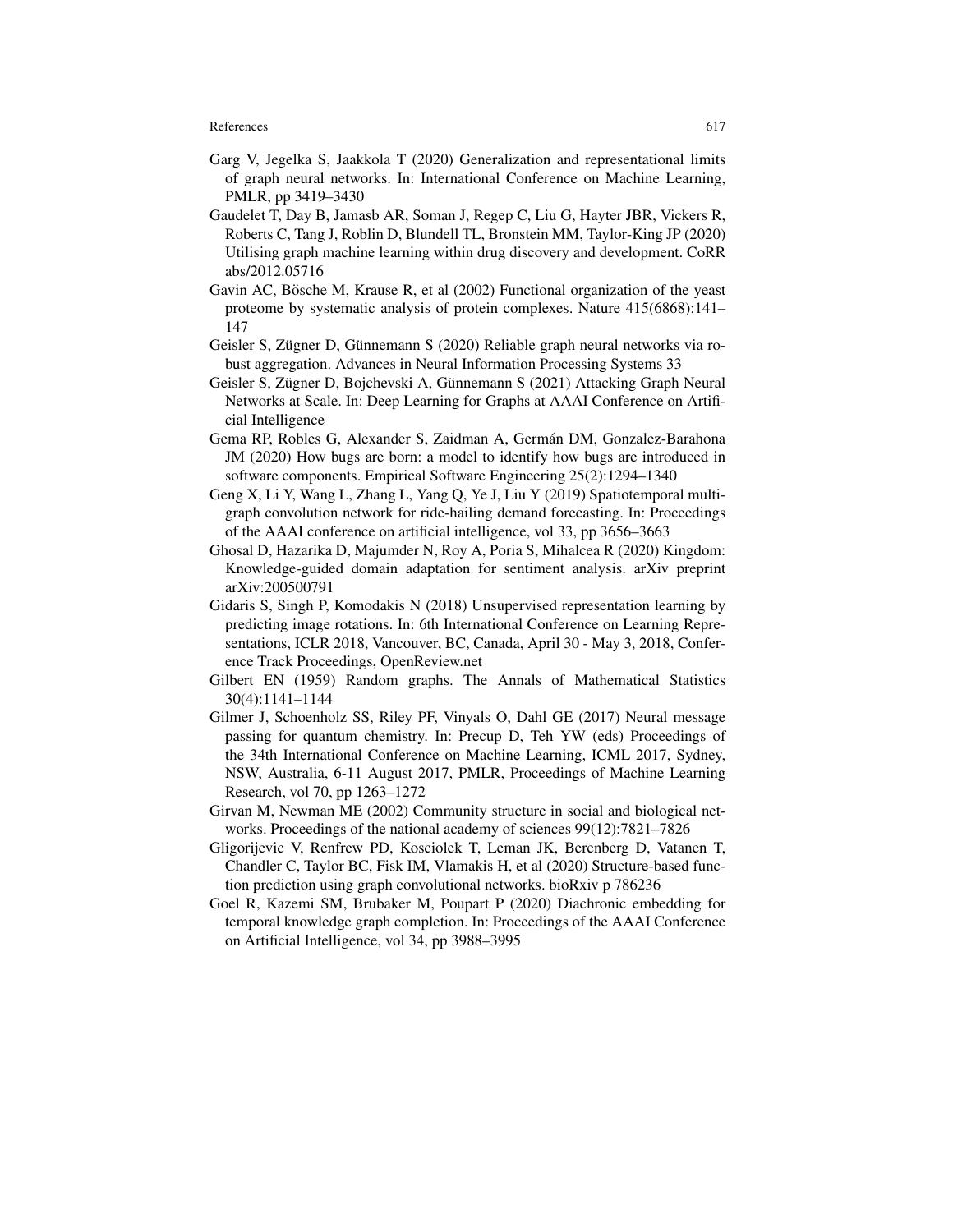- Gold S, Rangarajan A (1996) A graduated assignment algorithm for graph matching. IEEE Transactions on pattern analysis and machine intelligence 18(4):377– 388
- Goldberg D, Nichols D, Oki BM, Terry D (1992) Using collaborative filtering to weave an information tapestry. Communications of the ACM 35(12):61–70
- Gong X, Chang S, Jiang Y, Wang Z (2019) Autogan: Neural architecture search for generative adversarial networks. In: Proceedings of the IEEE/CVF International Conference on Computer Vision, pp 3224–3234
- Gong Y, Jiang Z, Feng Y, Hu B, Zhao K, Liu Q, Ou W (2020) Edgerec: Recommender system on edge in mobile taobao. In: Proceedings of the 29th ACM International Conference on Information & Knowledge Management, pp 2477–2484
- Goodfellow I, Shlens J, Szegedy C (2015) Explaining and harnessing adversarial examples. In: International Conference on Learning Representations
- Goodfellow IJ, Pouget-Abadie J, Mirza M, Bing X, Bengio Y (2014a) Generative adversarial nets. MIT Press
- Goodfellow IJ, Pouget-Abadie J, Mirza M, Xu B, Warde-Farley D, Ozair S, Courville A, Bengio Y (2014b) Generative adversarial networks. arXiv preprint arXiv:14062661
- Goodwin T, Harabagiu SM (2013) Automatic generation of a qualified medical knowledge graph and its usage for retrieving patient cohorts from electronic medical records. In: 2013 IEEE Seventh International Conference on Semantic Computing, IEEE, pp 363–370
- Gori M, Monfardini G, Scarselli F (2005) A new model for learning in graph domains. In: IEEE International Joint Conference on Neural Networks, vol 2, pp 729–734, DOI 10.1109/IJCNN.2005.1555942
- Goyal P, Ferrara E (2018) Graph embedding techniques, applications, and performance: A survey. Knowledge-Based Systems 151:78–94
- Grattarola D, Alippi C (2020) Graph neural networks in TensorFlow and Keras with Spektral. CoRR abs/2006.12138, <2006.12138>
- Graves A (2013) Generating sequences with recurrent neural networks. CoRR abs/1308.0850
- Graves A, Fernández S, Schmidhuber J (2005) Bidirectional lstm networks for improved phoneme classification and recognition. In: International Conference on Artificial Neural Networks, Springer, pp 799–804
- Grbovic M, Cheng H (2018) Real-time personalization using embeddings for search ranking at airbnb. In: Proceedings of the 24th ACM SIGKDD International Conference on Knowledge Discovery & Data Mining, pp 311–320
- Greff K, Srivastava RK, Koutník J, Steunebrink BR, Schmidhuber J (2016) Lstm: A search space odyssey. IEEE transactions on neural networks and learning systems 28(10):2222–2232
- Gremse M, Chang A, Schomburg I, Grote A, Scheer M, Ebeling C, Schomburg D (2010) The brenda tissue ontology (bto): the first all-integrating ontology of all organisms for enzyme sources. Nucleic acids research 39(suppl\_1):D507-D513
- Grohe M (2017) Descriptive complexity, canonisation, and definable graph structure theory, vol 47. Cambridge University Press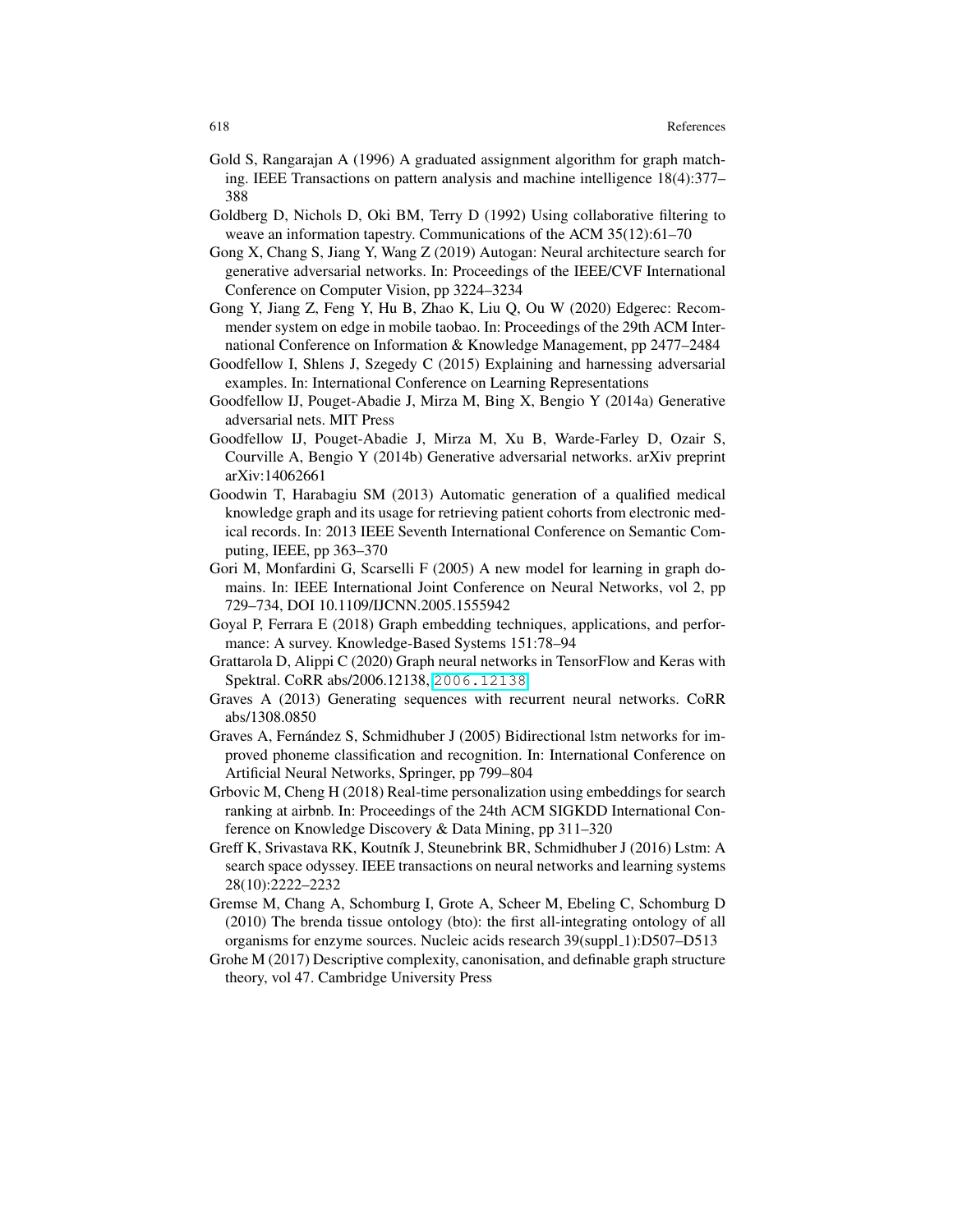- Grohe M, Otto M (2015) Pebble games and linear equations. The Journal of Symbolic Logic pp 797–844
- Grover A, Leskovec J (2016) node2vec: Scalable feature learning for networks. In: Proceedings of the 22nd ACM SIGKDD international conference on Knowledge discovery and data mining, pp 855–864
- Grover A, Zweig A, Ermon S (2019) Graphite: Iterative generative modeling of graphs. In: International Conference on Machine Learning, pp 2434–2444
- Gu J, Cai J, Joty SR, Niu L, Wang G (2018) Look, imagine and match: Improving textual-visual cross-modal retrieval with generative models. In: Proceedings of the IEEE Conference on Computer Vision and Pattern Recognition, pp 7181– 7189
- Gu S, Lillicrap T, Ghahramani Z, Turner RE, Levine S (2016) Q-prop: Sampleefficient policy gradient with an off-policy critic. arXiv preprint arXiv:161102247
- Guan Y, Myers CL, Hess DC, et al (2008) Predicting gene function in a hierarchical context with an ensemble of classifiers. Genome Biology 9(Suppl 1):S3
- Gui H, Liu J, Tao F, Jiang M, Norick B, Han J (2016) Large-scale embedding learning in heterogeneous event data. In: 2016 IEEE 16th International Conference on Data Mining (ICDM), IEEE, pp 907–912
- Gui T, Zou Y, Zhang Q, Peng M, Fu J, Wei Z, Huang XJ (2019) A lexicon-based graph neural network for chinese ner. In: Proceedings of the 2019 Conference on Empirical Methods in Natural Language Processing and the 9th International Joint Conference on Natural Language Processing (EMNLP-IJCNLP), pp 1039– 1049
- Guille A, Hacid H, Favre C, Zighed DA (2013) Information diffusion in online social networks: A survey. ACM Sigmod Record 42(2):17–28
- Gulrajani I, Ahmed F, Arjovsky M, Dumoulin V, Courville A (2017) Improved training of wasserstein gans. arXiv preprint arXiv:170400028
- Guo G, Ouyang S, He X, Yuan F, Liu X (2019a) Dynamic item block and prediction enhancing block for sequential recommendation. In: Proceedings of the International Joint Conference on Artificial Intelligence, pp 1373–1379
- Guo H, Tang R, Ye Y, Li Z, He X (2017) Deepfm: a factorization-machine based neural network for ctr prediction. In: Proceedings of the International Joint Conference on Artificial Intelligence, pp 1725–1731
- Guo M, Chou E, Huang DA, Song S, Yeung S, Fei-Fei L (2018a) Neural graph matching networks for fewshot 3d action recognition. In: Proceedings of the European Conference on Computer Vision (ECCV), pp 653–669
- Guo S, Lin Y, Feng N, Song C, Wan H (2019b) Attention based spatial-temporal graph convolutional networks for traffic flow forecasting. In: Proceedings of the AAAI Conference on Artificial Intelligence, vol 33, pp 922–929
- Guo X, Wu L, Zhao L (2018b) Deep graph translation. arXiv preprint arXiv:180509980
- Guo X, Zhao L, Nowzari C, Rafatirad S, Homayoun H, Dinakarrao SMP (2019c) Deep multi-attributed graph translation with node-edge co-evolution. In: 2019 IEEE International Conference on Data Mining (ICDM), IEEE, pp 250–259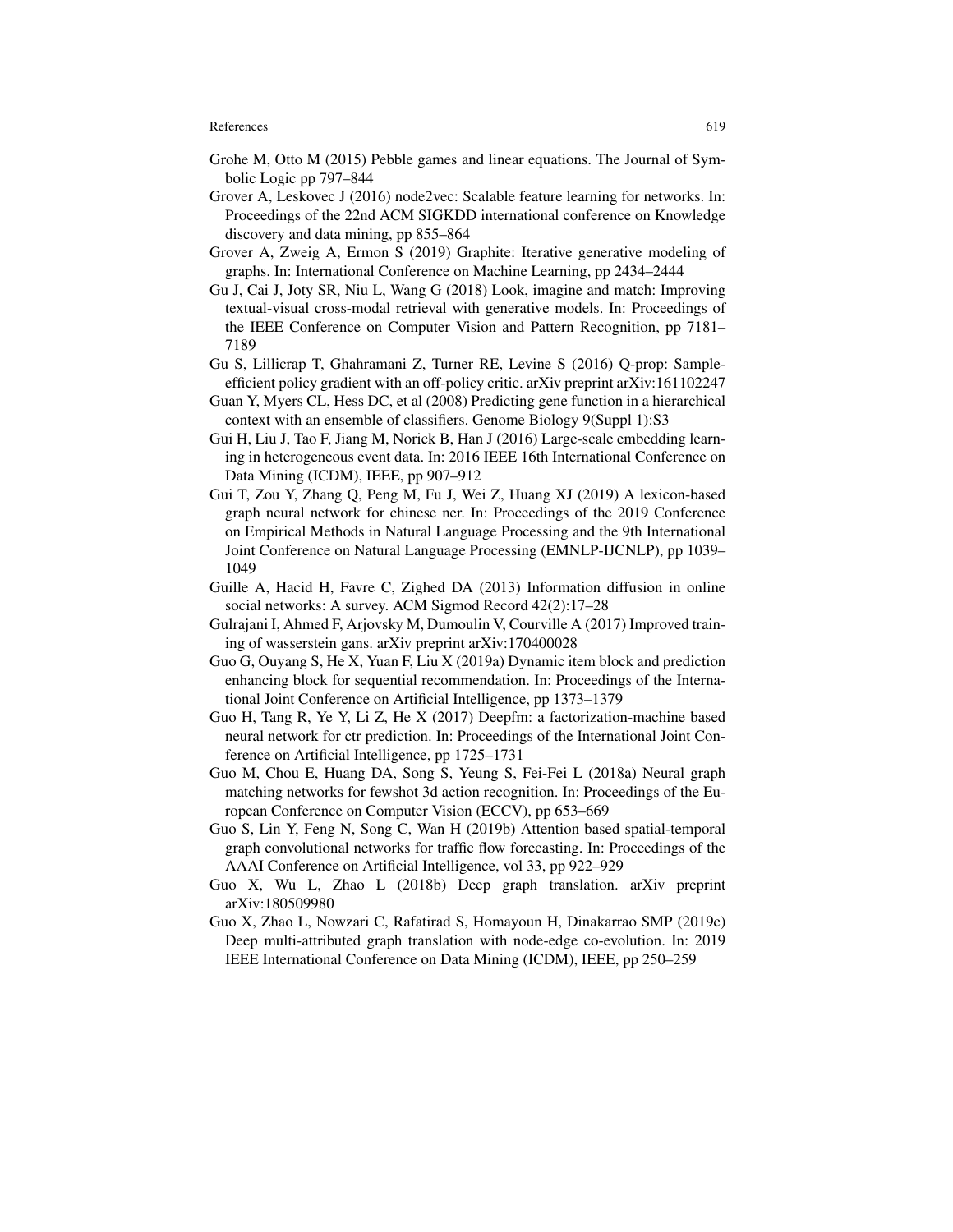- Guo Y, Li M, Pu X, et al (2010) Pred ppi: a server for predicting protein-protein interactions based on sequence data with probability assignment. BMC Research Notes 3(1):145
- Guo Z, Zhang Y, Lu W (2019d) Attention guided graph convolutional networks for relation extraction. In: Proceedings of the 57th Annual Meeting of the Association for Computational Linguistics, pp 241–251
- Guo Z, Zhang Y, Teng Z, Lu W (2019e) Densely connected graph convolutional networks for graph-to-sequence learning. Transactions of the Association for Computational Linguistics 7:297–312
- Gurwitz D (2020) Repurposing current therapeutics for treating covid-19: A vital role of prescription records data mining. Drug development research 81(7):777– 781
- Gutmann M, Hyvärinen A  $(2010)$  Noise-contrastive estimation: A new estimation principle for unnormalized statistical models. In: Proceedings of the International Conference on Artificial Intelligence and Statistics
- Ha D, Dai A, Le QV (2017) Hypernetworks. In: Proceedings of the International Conference on Learning Representations (ICLR)
- Haghighi A, Ng AY, Manning CD (2005) Robust textual inference via graph matching. In: Proceedings of Human Language Technology Conference and Conference on Empirical Methods in Natural Language Processing, pp 387–394
- Haiduc S, Aponte J, Moreno L, Marcus A (2010) On the use of automated text summarization techniques for summarizing source code. In: 2010 17th Working Conference on Reverse Engineering, IEEE, pp 35–44
- Haldar R, Wu L, Xiong J, Hockenmaier J (2020) A multi-perspective architecture for semantic code search. arXiv preprint arXiv:200506980
- Hamaguchi T, Oiwa H, Shimbo M, Matsumoto Y (2017) Knowledge transfer for out-of-knowledge-base entities: a graph neural network approach. In: Proceedings of the 26th International Joint Conference on Artificial Intelligence, pp 1802–1808
- Hamilton W, Ying Z, Leskovec J (2017a) Inductive representation learning on large graphs. In: Advances in Neural Information Processing Systems, vol 30
- Hamilton WL (2020) Graph representation learning. Synthesis Lectures on Artificial Intelligence and Machine Learning 14(3):1–159
- Hamilton WL, Ying R, Leskovec J (2017b) Inductive representation learning on large graphs. In: Advances in Neural Information Processing Systems, pp 1025– 1035
- Hamilton WL, Ying R, Leskovec J (2017c) Representation learning on graphs: Methods and applications. IEEE Data Engineering Bulletin 40(3):52–74
- Hammond DK, Vandergheynst P, Gribonval R (2011) Wavelets on graphs via spectral graph theory. Applied and Computational Harmonic Analysis 30(2):129–150
- Han J, Luo P, Wang X (2019) Deep self-learning from noisy labels. In: 2019 IEEE/CVF International Conference on Computer Vision, ICCV 2019, Seoul, Korea (South), October 27 - November 2, 2019, IEEE, pp 5137–5146, DOI 10.1109/ICCV.2019.00524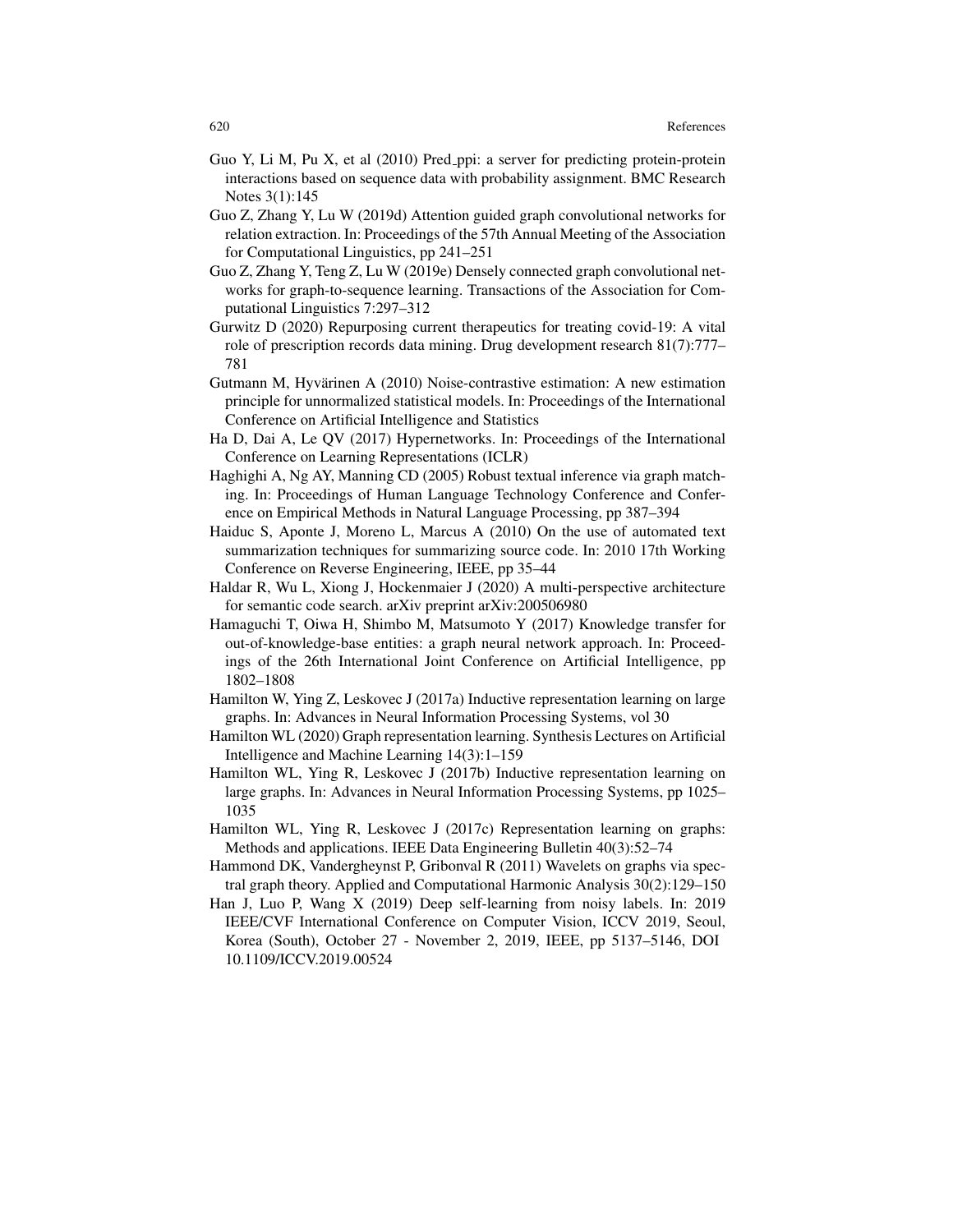- Han JDJ, Dupuy D, Bertin N, et al (2005) Effect of sampling on topology predictions of protein-protein interaction networks. Nature Biotechnology 23(7):839–844
- Han K, Wang Y, Chen H, Chen X, Guo J, Liu Z, Tang Y, Xiao A, Xu C, Xu Y, et al (2020) A survey on visual transformer. arXiv preprint arXiv:201212556
- Han X, Zhu H, Yu P, Wang Z, Yao Y, Liu Z, Sun M (2018) Fewrel: A large-scale supervised few-shot relation classification dataset with state-of-the-art evaluation. In: Proceedings of the 2018 Conference on Empirical Methods in Natural Language Processing, pp 4803–4809
- Haque S, LeClair A, Wu L, McMillan C (2020) Improved automatic summarization of subroutines via attention to file context. International Conference on Mining Software Repositories p 300–310
- Hart PE, Nilsson NJ, Raphael B (1968) A formal basis for the heuristic determination of minimum cost paths. IEEE transactions on Systems Science and Cybernetics 4(2):100–107
- Hashemifar S, Neyshabur B, Khan AA, et al (2018) Predicting protein–protein interactions through sequence-based deep learning. Bioinformatics 34(17):i802–i810
- Hasibi R, Michoel T (2020) Predicting gene expression from network topology using graph neural networks. arXiv preprint arXiv:200503961
- Hassan AE, Xie T (2010) Software intelligence: the future of mining software engineering data. In: Proceedings of the FSE/SDP workshop on Future of software engineering research, pp 161–166
- Hassani K, Khasahmadi AH (2020) Contrastive multi-view representation learning on graphs. In: International Conference on Machine Learning, PMLR, pp 4116– 4126
- Hastings J, Owen G, Dekker A, Ennis M, Kale N, Muthukrishnan V, Turner S, Swainston N, Mendes P, Steinbeck C (2016) Chebi in 2016: Improved services and an expanding collection of metabolites. Nucleic acids research 44(D1):D1214–D1219
- Haveliwala TH (2002) Topic-sensitive pagerank. In: Proceedings of the 11th international conference on World Wide Web, ACM, pp 517–526
- He K, Zhang X, Ren S, Sun J (2016a) Deep residual learning for image recognition. In: Proceedings of the IEEE conference on computer vision and pattern recognition, pp 770–778
- He K, Gkioxari G, Dollár P, Girshick R (2017a) Mask r-cnn. In: Proceedings of the IEEE international conference on computer vision, pp 2961–2969
- He Q, Chen B, Agarwal D (2016b) Building the linkedin knowledge graph. Engineering linkedin com
- He X, Niyogi P (2004) Locality preserving projections. Advances in neural information processing systems 16(16):153–160
- He X, Liao L, Zhang H, Nie L, Hu X, Chua TS (2017b) Neural collaborative filtering. In: Proceedings of the 26th international conference on world wide web, pp 173–182
- He X, Deng K, Wang X, Li Y, Zhang Y, Wang M (2020) Lightgcn: Simplifying and powering graph convolution network for recommendation. In: Proceedings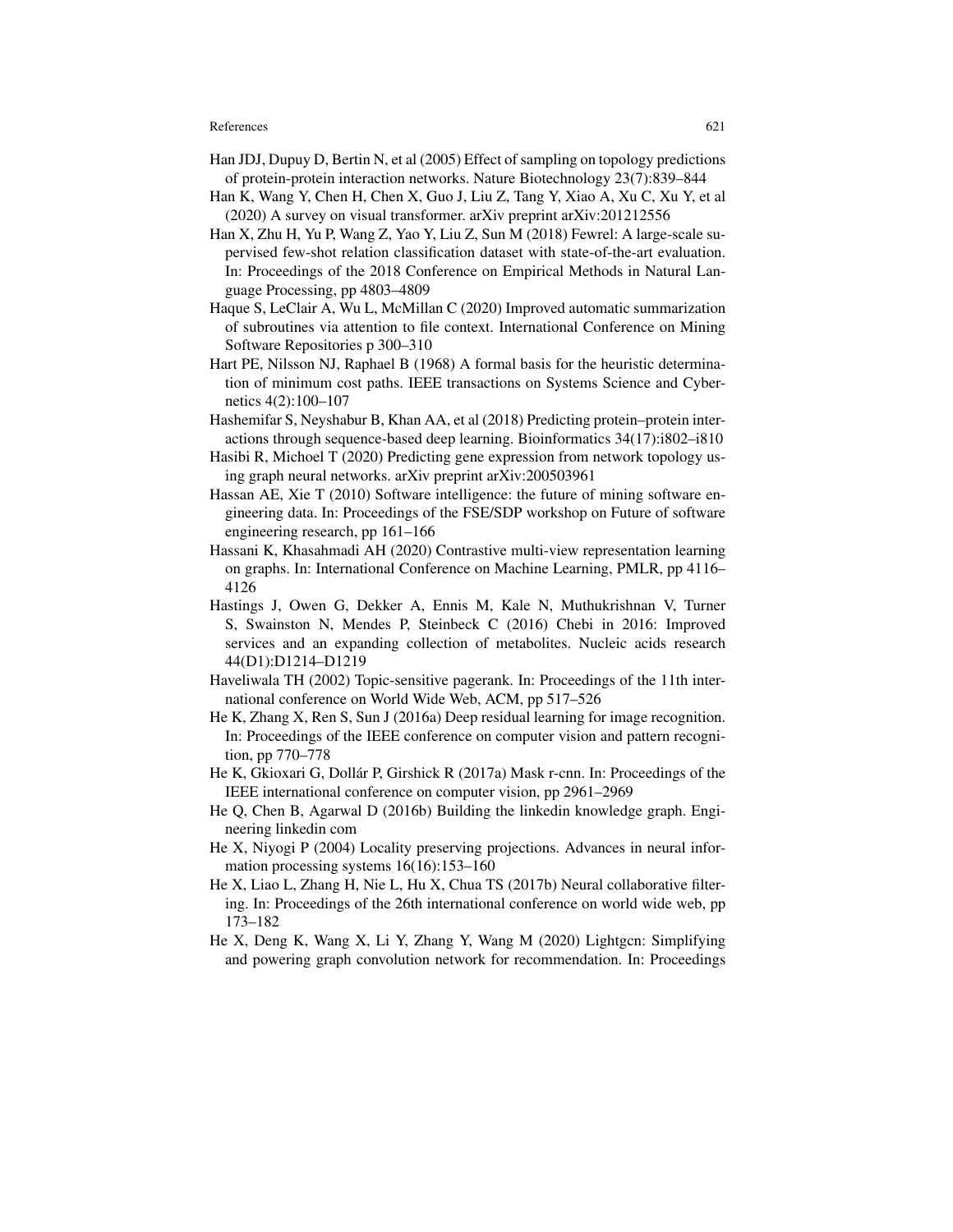of the 43rd International ACM SIGIR Conference on Research and Development in Information Retrieval, pp 639–648

- He Y, Song Y, Li J, Ji C, Peng J, Peng H (2019) Hetespaceywalk: A heterogeneous spacey random walk for heterogeneous information network embedding. In: Proceedings of the 28th ACM International Conference on Information and Knowledge Management, pp 639–648
- Hearst MA, Dumais ST, Osuna E, Platt J, Scholkopf B (1998) Support vector machines. IEEE Intelligent Systems and their applications 13(4):18–28
- Heimer RZ, Myrseth KOR, Schoenle RS (2019) Yolo: Mortality beliefs and household finance puzzles. The Journal of Finance 74(6):2957–2996
- Helfgott HA, Bajpai J, Dona D (2017) Graph isomorphisms in quasi-polynomial time. arXiv preprint arXiv:171004574
- Helgason S (1979) Differential geometry, Lie groups, and symmetric spaces. Academic press
- Hellendoorn VJ, Bird C, Barr ET, Allamanis M (2018) Deep learning type inference. In: Proceedings of the 2018 26th ACM joint meeting on european software engineering conference and symposium on the foundations of software engineering, pp 152–162
- Hellendoorn VJ, Devanbu PT, Polozov O, Marron M (2019a) Are my invariants valid? a learning approach. arXiv preprint arXiv:190306089
- Hellendoorn VJ, Sutton C, Singh R, Maniatis P, Bieber D (2019b) Global relational models of source code. In: International Conference on Learning Representations
- Henaff M, Bruna J, LeCun Y (2015) Deep convolutional networks on graphstructured data. arXiv preprint arXiv:150605163
- Henderson K, Gallagher B, Eliassi-Rad T, Tong H, Basu S, Akoglu L, Koutra D, Faloutsos C, Li L (2012) Rolx: structural role extraction & mining in large graphs. In: the ACM SIGKDD international conference on Knowledge discovery and data mining, pp 1231–1239
- Hensman S (2004) Construction of conceptual graph representation of texts. In: Proceedings of the Student Research Workshop at HLT-NAACL 2004, pp 49–54
- Hermann KM, Hill F, Green S, Wang F, Faulkner R, Soyer H, Szepesvari D, Czarnecki WM, Jaderberg M, Teplyashin D, et al (2017) Grounded language learning in a simulated 3d world. arXiv preprint arXiv:170606551
- Herzig R, Levi E, Xu H, Gao H, Brosh E, Wang X, Globerson A, Darrell T (2019) Spatio-temporal action graph networks. In: 2019 IEEE/CVF International Conference on Computer Vision Workshop (ICCVW), pp 2347–2356, DOI 10.1109/ICCVW.2019.00288
- Hidasi B, Karatzoglou A, Baltrunas L, Tikk D (2015) Session-based recommendations with recurrent neural networks. arXiv preprint arXiv:151106939
- Higgins I, Matthey L, Pal A, Burgess C, Glorot X, Botvinick M, Mohamed S, Lerchner A (2017) beta-vae: Learning basic visual concepts with a constrained variational framework. ICLR
- Himmelstein DS, Lizee A, Hessler C, Brueggeman L, Chen SL, Hadley D, Green A, Khankhanian P, Baranzini SE (2017) Systematic integration of biomedical knowledge prioritizes drugs for repurposing. Elife 6:e26,726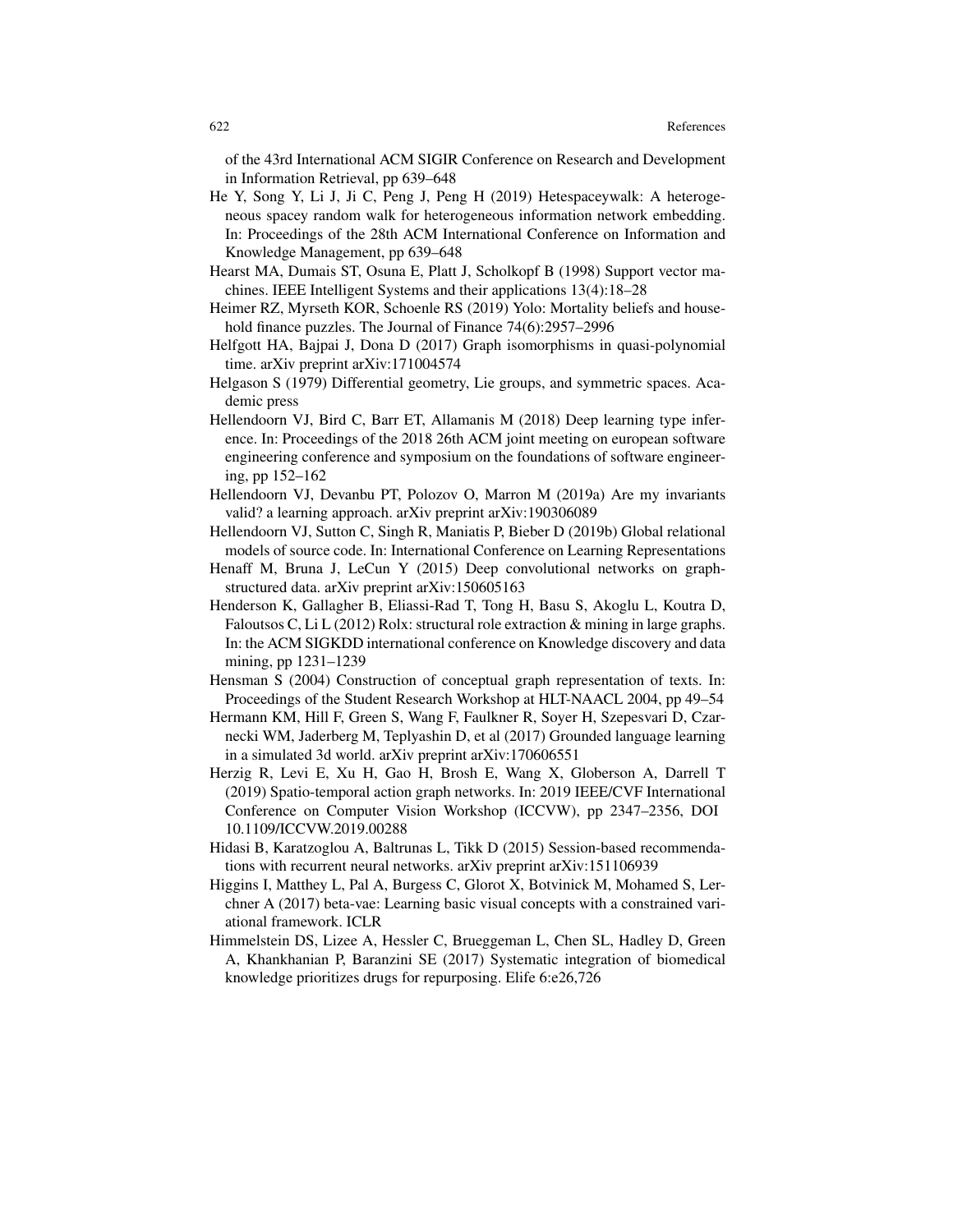- Hinton GE, Osindero S, Teh YW (2006) A fast learning algorithm for deep belief nets. Neural computation 18(7):1527–1554
- Hirsch CN, Hirsch CD, Brohammer AB, et al (2016) Draft assembly of elite inbred line PH207 provides insights into genomic and transcriptome diversity in maize. The Plant Cell 28(11):2700–2714
- Hjelm RD, Fedorov A, Lavoie-Marchildon S, Grewal K, Bachman P, Trischler A, Bengio Y (2018) Learning deep representations by mutual information estimation and maximization. arXiv preprint arXiv:180806670
- Ho Y, Gruhler A, Heilbut A, et al (2002) Systematic identification of protein complexes in saccharomyces cerevisiae by mass spectrometry. Nature 415(6868):180–183
- Hochreiter S, Schmidhuber J (1997) Long short-term memory. Neural computation 9(8):1735–1780
- Hoff PD, Raftery AE, Handcock MS (2002) Latent space approaches to social network analysis. Journal of the american Statistical association 97(460):1090–1098
- Hoffart J, Suchanek FM, Berberich K, Lewis-Kelham E, De Melo G, Weikum G (2011) Yago2: exploring and querying world knowledge in time, space, context, and many languages. In: Proceedings of the 20th international conference companion on World wide web, pp 229–232
- Hoffman MD, Blei DM, Wang C, Paisley J (2013) Stochastic variational inference. The Journal of Machine Learning Research 14(1):1303–1347
- Hogan A, Blomqvist E, Cochez M, d'Amato C, de Melo G, Gutierrez C, Gayo JEL, Kirrane S, Neumaier S, Polleres A, et al (2020) Knowledge graphs. arXiv preprint arXiv:200302320
- Holland PW, Laskey KB, Leinhardt S (1983) Stochastic blockmodels: First steps. Social networks 5(2):109–137
- Holmes R, Murphy GC (2005) Using structural context to recommend source code examples. In: Proceedings. 27th International Conference on Software Engineering, 2005. ICSE 2005., IEEE, pp 117–125
- Hong D, Gao L, Yao J, Zhang B, Plaza A, Chanussot J (2020a) Graph convolutional networks for hyperspectral image classification. IEEE Transactions on Geoscience and Remote Sensing pp 1–13, DOI 10.1109/TGRS.2020.3015157
- Hong H, Guo H, Lin Y, Yang X, Li Z, Ye J (2020b) An attention-based graph neural network for heterogeneous structural learning. In: Proceedings of the AAAI Conference on Artificial Intelligence, vol 34, pp 4132–4139
- Hornik K, Stinchcombe M, White H, et al (1989) Multilayer feedforward networks are universal approximators. Neural Networks 2(5):359–366
- Horton T (1992) Object-oriented analysis & design. Englewood Cliffs (New Jersey): Prentice-Hall
- Hosseini A, Chen T, Wu W, Sun Y, Sarrafzadeh M (2018) Heteromed: Heterogeneous information network for medical diagnosis. In: Proceedings of the 27th ACM International Conference on Information and Knowledge Management, pp 763–772
- Hou S, Ye Y, Song Y, Abdulhayoglu M (2017) Hindroid: An intelligent android malware detection system based on structured heterogeneous information net-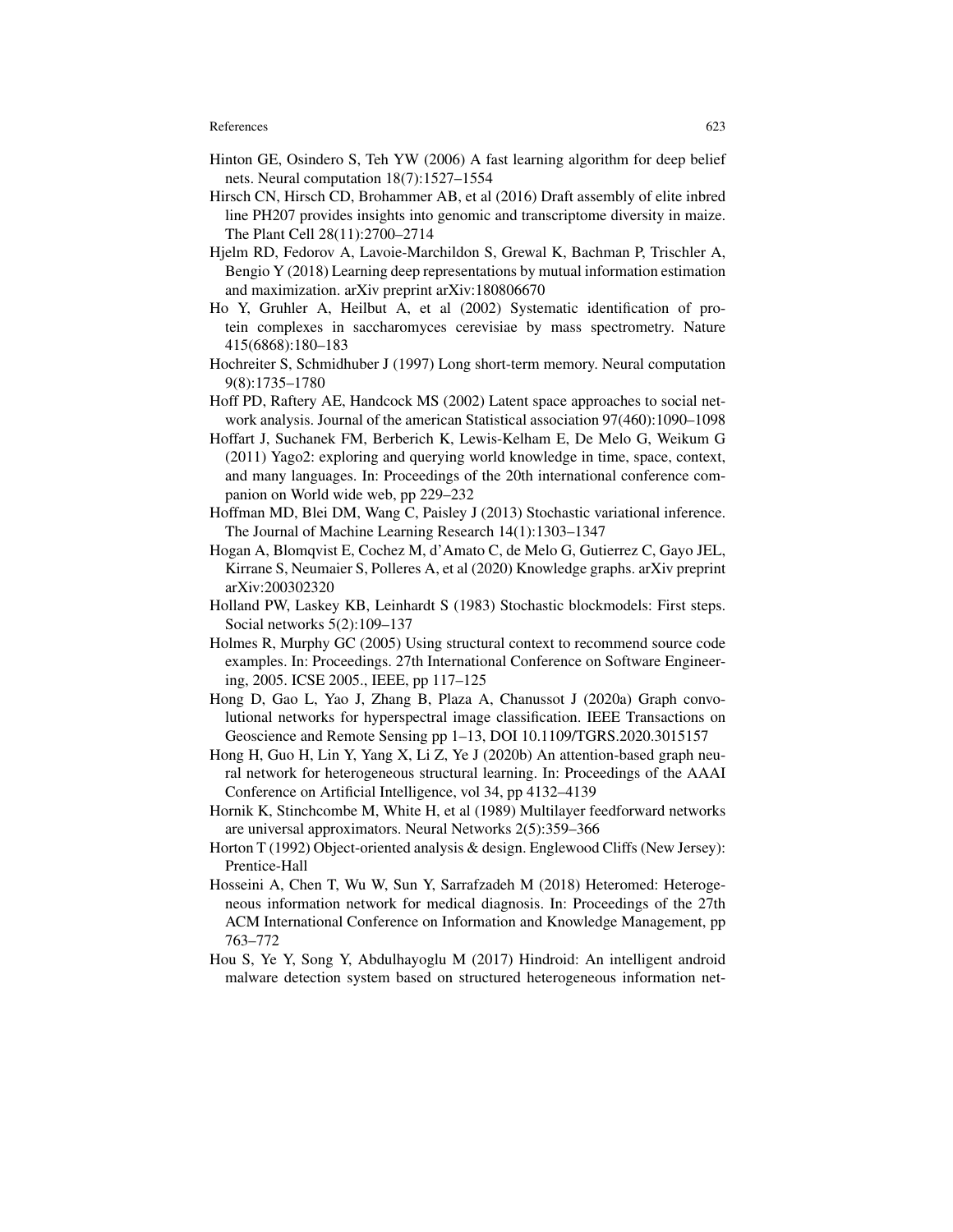work. In: Proceedings of the 23rd ACM SIGKDD international conference on knowledge discovery and data mining, pp 1507–1515

- Houlsby N, Giurgiu A, Jastrzebski S, Morrone B, De Laroussilhe Q, Gesmundo A, Attariyan M, Gelly S (2019) Parameter-efficient transfer learning for nlp. In: International Conference on Machine Learning, PMLR, pp 2790–2799
- Hsieh K, Wang Y, Chen L, Zhao Z, Savitz S, Jiang X, Tang J, Kim Y (2020) Drug repurposing for covid-19 using graph neural network with genetic, mechanistic, and epidemiological validation. arXiv preprint arXiv:200910931
- Hsu WN, Zhang Y, Glass J (2017) Unsupervised learning of disentangled and interpretable representations from sequential data. In: Proceedings of the 31st International Conference on Neural Information Processing Systems, pp 1876–1887
- Hsu WN, Zhang Y, Weiss RJ, Chung YA, Wang Y, Wu Y, Glass J (2019) Disentangling correlated speaker and noise for speech synthesis via data augmentation and adversarial factorization. In: ICASSP 2019-2019 IEEE International Conference on Acoustics, Speech and Signal Processing (ICASSP), IEEE, pp 5901–5905
- Hu B, Shi C, Zhao WX, Yu PS (2018a) Leveraging meta-path based context for top-n recommendation with a neural co-attention model. In: Proceedings of the 24th ACM SIGKDD International Conference on Knowledge Discovery & Data Mining, pp 1531–1540
- Hu B, Fang Y, Shi C (2019a) Adversarial learning on heterogeneous information networks. In: Proceedings of the 25th ACM SIGKDD International Conference on Knowledge Discovery & Data Mining, pp 120–129
- Hu B, Zhang Z, Shi C, Zhou J, Li X, Qi Y (2019b) Cash-out user detection based on attributed heterogeneous information network with a hierarchical attention mechanism. In: Proceedings of the AAAI Conference on Artificial Intelligence, vol 33, pp 946–953
- Hu L, Xu S, Li C, Yang C, Shi C, Duan N, Xie X, Zhou M (2020a) Graph neural news recommendation with unsupervised preference disentanglement. In: Proceedings of the 58th Annual Meeting of the Association for Computational Linguistics, pp 4255–4264
- Hu R, Aggarwal CC, Ma S, Huai J (2016) An embedding approach to anomaly detection. In: 2016 IEEE 32nd International Conference on Data Engineering (ICDE), IEEE, pp 385–396
- Hu W, Fey M, Zitnik M, Dong Y, Ren H, Liu B, Catasta M, Leskovec J (2020b) Open graph benchmark: Datasets for machine learning on graphs. arXiv preprint arXiv:200500687
- Hu W, Liu B, Gomes J, Zitnik M, Liang P, Pande VS, Leskovec J (2020c) Strategies for pre-training graph neural networks. In: 8th International Conference on Learning Representations, ICLR 2020, Addis Ababa, Ethiopia, April 26-30, 2020, OpenReview.net
- Hu X, Chiueh Tc, Shin KG (2009) Large-scale malware indexing using function-call graphs. In: Proceedings of the 16th ACM Conference on Computer and Communications Security (CCS), Association for Computing Machinery, New York, NY, USA, p 611–620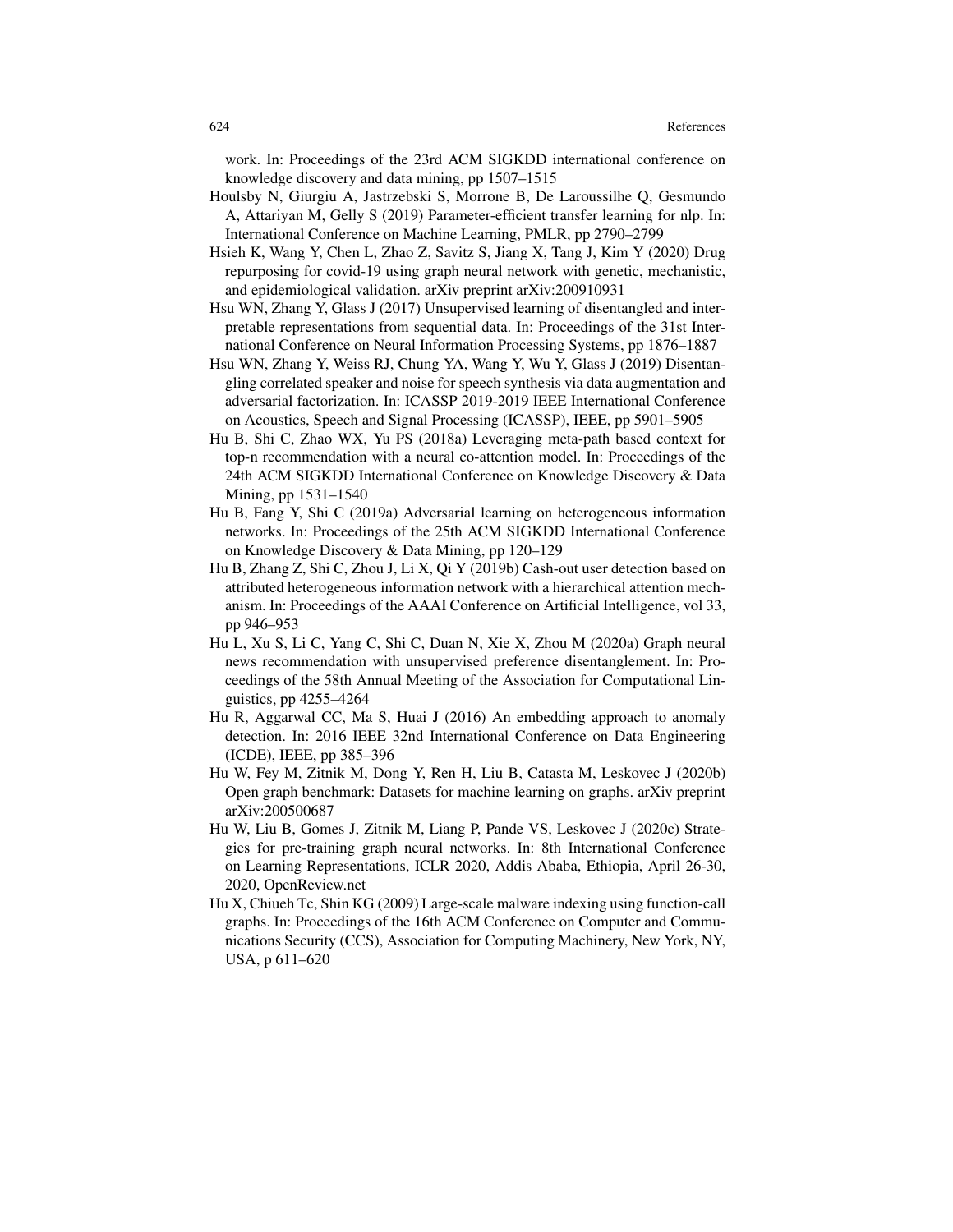- Hu X, Li G, Xia X, Lo D, Jin Z (2018b) Deep code comment generation. In: Proceedings of the 26th Conference on Program Comprehension, ACM, pp 200–210
- Hu X, Li G, Xia X, Lo D, Lu S, Jin Z (2018c) Summarizing source code with transferred api knowledge. In: Proceedings of the 27th International Joint Conference on Artificial Intelligence, AAAI Press, pp 2269–2275
- Hu Z, Fan C, Chen T, Chang KW, Sun Y (2019c) Pre-training graph neural networks for generic structural feature extraction. arXiv preprint arXiv:190513728
- Hu Z, Dong Y, Wang K, Chang KW, Sun Y (2020d) Gpt-gnn: Generative pretraining of graph neural networks. In: Proceedings of the 26th ACM SIGKDD International Conference on Knowledge Discovery & Data Mining, pp 1857– 1867
- Hu Z, Dong Y, Wang K, Sun Y (2020e) Heterogeneous graph transformer. In: Proceedings of The Web Conference 2020, pp 2704–2710
- Huang D, Chen P, Zeng R, Du Q, Tan M, Gan C (2020a) Location-aware graph convolutional networks for video question answering. In: The Thirty-Fourth AAAI Conference on Artificial Intelligence, AAAI Press, pp 11,021–11,028
- Huang G, Liu Z, Van Der Maaten L, Weinberger KQ (2017a) Densely connected convolutional networks. In: Proceedings of the IEEE conference on computer vision and pattern recognition, pp 4700–4708
- Huang H, Wang X, Yi Z, Ma X (2000) A character recognition based on feature extraction. Journal of Chongqing University (Natural Science Edition) 23:66–69
- Huang H, Alvarez S, Nusinow DA (2016a) Data on the identification of protein interactors with the evening complex and PCH1 in arabidopsis using tandem affinity purification and mass spectrometry (TAP–MS). Data in Brief 8:56–60
- Huang J, Li Z, Li N, Liu S, Li G (2019) Attpool: Towards hierarchical feature representation in graph convolutional networks via attention mechanism. In: IEEE/CVF International Conference on Computer Vision, pp 6479–6488
- Huang JT, Sharma A, Sun S, Xia L, Zhang D, Pronin P, Padmanabhan J, Ottaviano G, Yang L (2020b) Embedding-based retrieval in facebook search. In: Proceedings of the 26th ACM SIGKDD International Conference on Knowledge Discovery & Data Mining, pp 2553–2561
- Huang L, Ma D, Li S, Zhang X, Houfeng W (2019a) Text level graph neural network for text classification. In: Proceedings of the 2019 Conference on Empirical Methods in Natural Language Processing and the 9th International Joint Conference on Natural Language Processing (EMNLP-IJCNLP), pp 3435–3441
- Huang Q, Yamada M, Tian Y, Singh D, Yin D, Chang Y (2020c) Graphlime: Local interpretable model explanations for graph neural networks. arXiv preprint arXiv:200106216
- Huang S, Kang Z, Tsang IW, Xu Z (2019b) Auto-weighted multi-view clustering via kernelized graph learning. Pattern Recognition 88:174–184
- Huang W, Zhang T, Rong Y, Huang J (2018) Adaptive sampling towards fast graph representation learning. Advances in Neural Information Processing Systems 31:4558–4567
- Huang X, Alzantot M, Srivastava M (2019c) Neuroninspect: Detecting backdoors in neural networks via output explanations. arXiv preprint arXiv:191107399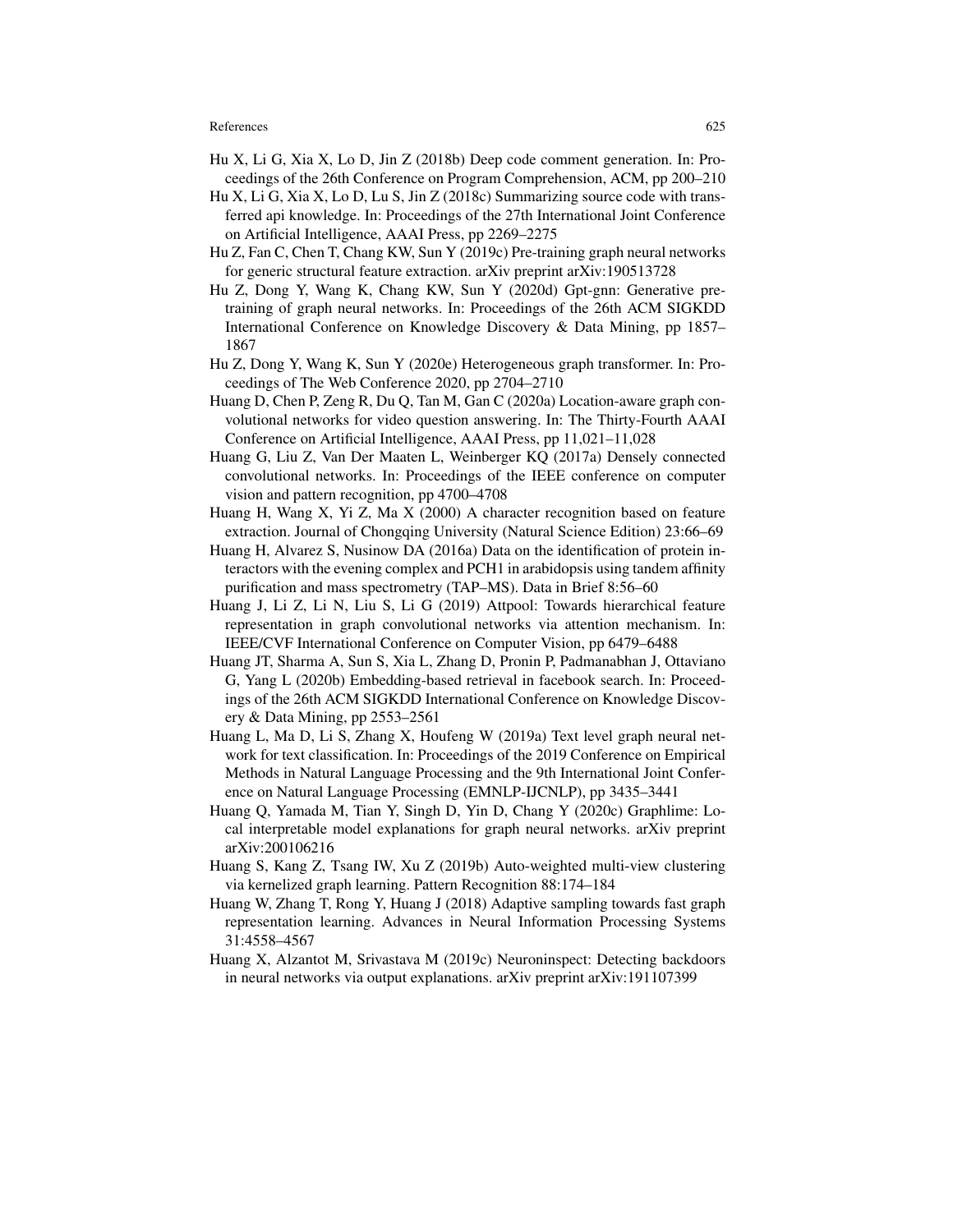- Huang X, Song Q, Li Y, Hu X (2019d) Graph recurrent networks with attributed random walks. In: Proceedings of the 25th ACM SIGKDD International Conference on Knowledge Discovery & Data Mining, pp 732–740
- Huang Y, Wang W, Wang L (2017b) Instance-aware image and sentence matching with selective multimodal lstm. In: Proceedings of the IEEE Conference on Computer Vision and Pattern Recognition, pp 2310–2318
- Huang Z, Mamoulis N (2017) Heterogeneous information network embedding for meta path based proximity. arXiv preprint arXiv:170105291
- Huang Z, Xu W, Yu K (2015) Bidirectional lstm-crf models for sequence tagging. arXiv preprint arXiv:150801991
- Huang Z, Zheng Y, Cheng R, Sun Y, Mamoulis N, Li X (2016b) Meta structure: Computing relevance in large heterogeneous information networks. In: Proceedings of the 22nd ACM SIGKDD International Conference on Knowledge Discovery and Data Mining, pp 1595–1604
- Hurle M, Yang L, Xie Q, Rajpal D, Sanseau P, Agarwal P (2013) Computational drug repositioning: from data to therapeutics. Clinical Pharmacology & Therapeutics 93(4):335–341
- Hussein R, Yang D, Cudré-Mauroux P  $(2018)$  Are meta-paths necessary? revisiting heterogeneous graph embeddings. In: Proceedings of the 27th ACM International Conference on Information and Knowledge Management, pp 437–446
- Hutchins WJ (1995) Machine translation: A brief history. In: Concise history of the language sciences, Elsevier, pp 431–445
- Ioannidis VN, Marques AG, Giannakis GB (2019) Graph neural networks for predicting protein functions. In: 2019 IEEE 8th International Workshop on Computational Advances in Multi-Sensor Adaptive Processing (CAMSAP), pp 221–225, DOI 10.1109/CAMSAP45676.2019.9022646
- Ioannidis VN, Song X, Manchanda S, Li M, Pan X, Zheng D, Ning X, Zeng X, Karypis G (2020) Drkg - drug repurposing knowledge graph for covid-19. <https://github.com/gnn4dr/DRKG/>
- Ioffe S, Szegedy C (2015) Batch normalization: Accelerating deep network training by reducing internal covariate shift. In: International Conference on Machine Learning, pp 448–456
- Irving G, Szegedy C, Alemi AA, Een N, Chollet F, Urban J (2016) DeepMath deep ´ sequence models for premise selection. Advances in neural information processing systems 29:2235–2243
- Irwin JJ, Sterling T, Mysinger MM, Bolstad ES, Coleman RG (2012) Zinc: a free tool to discover chemistry for biology. Journal of Chemical Information and Modeling 52(7):1757–1768
- Issa NT, Stathias V, Schurer S, Dakshanamurthy S (2020) Machine and deep learn- ¨ ing approaches for cancer drug repurposing. In: Seminars in cancer biology, Elsevier
- Ito T, Chiba T, Ozawa R, et al (2001) A comprehensive two-hybrid analysis to explore the yeast protein interactome. Proceedings of the National Academy of Sciences of the United States of America 98(8):4569–4574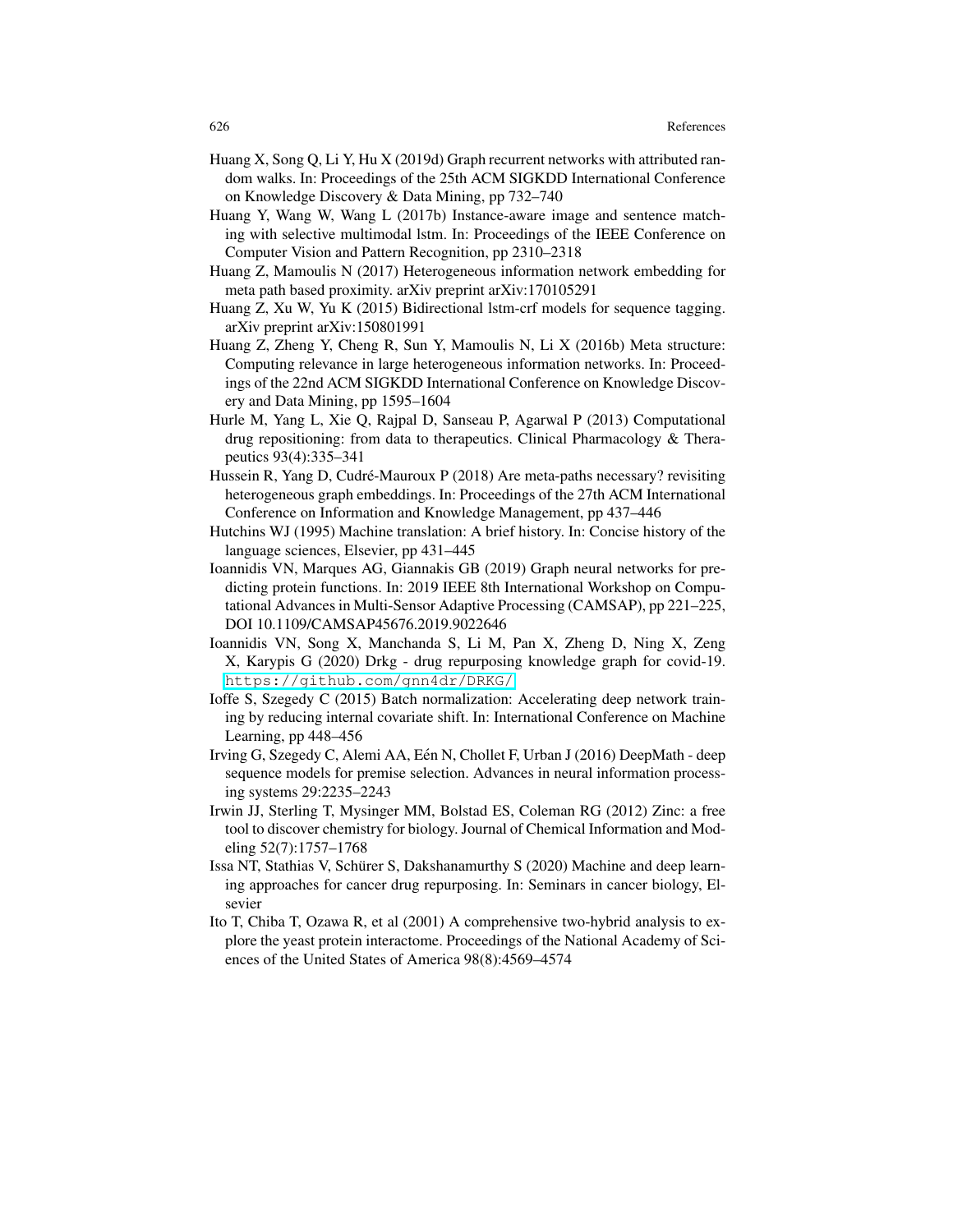- Iyer S, Konstas I, Cheung A, Zettlemoyer L (2016) Summarizing source code using a neural attention model. In: Proceedings of the 54th Annual Meeting of the Association for Computational Linguistics (Volume 1: Long Papers), pp 2073–2083
- Jaakkola T, Sontag D, Globerson A, Meila M (2010) Learning bayesian network structure using lp relaxations. In: Proceedings of the Thirteenth International Conference on Artificial Intelligence and Statistics, JMLR Workshop and Conference Proceedings, pp 358–365
- Jabri A, Owens A, Efros AA (2020) Space-time correspondence as a contrastive random walk. arXiv preprint arXiv:200614613
- Jacob Y, Denoyer L, Gallinari P (2014) Learning latent representations of nodes for classifying in heterogeneous social networks. In: Proceedings of the 7th ACM international conference on Web search and data mining, pp 373–382
- Jain A, Zamir AR, Savarese S, Saxena A (2016a) Structural-RNN: Deep learning on spatio-temporal graphs. In: IEEE Conference on Computer Vision and Pattern Recognition, pp 5308–5317
- Jain A, Zamir AR, Savarese S, Saxena A (2016b) Structural-rnn: Deep learning on spatio-temporal graphs. In: Proceedings of the ieee conference on computer vision and pattern recognition, pp 5308–5317
- Jaitly N, Hinton G (2011) Learning a better representation of speech soundwaves using restricted boltzmann machines. In: 2011 IEEE International Conference on Acoustics, Speech and Signal Processing (ICASSP), IEEE, pp 5884–5887
- Jang E, Gu S, Poole B (2017) Categorical reparameterization with gumbel-softmax. In: 5th International Conference on Learning Representations
- Jang S, Moon SE, Lee JS (2019) Brain signal classification via learning connectivity structure. arXiv preprint arXiv:190511678
- Jassal B, Matthews L, Viteri G, Gong C, Lorente P, Fabregat A, Sidiropoulos K, Cook J, Gillespie M, Haw R, et al (2020) The reactome pathway knowledgebase. Nucleic acids research 48(D1):D498–D503
- Jean S, Cho K, Memisevic R, Bengio Y (2014) On using very large target vocabulary for neural machine translation. arXiv preprint arXiv:14122007
- Jebara T, Wang J, Chang SF (2009) Graph construction and b-matching for semisupervised learning. In: Proceedings of the 26th annual international conference on machine learning, pp 441–448
- Jeh G, Widom J (2002) Simrank: a measure of structural-context similarity. In: Proceedings of the eighth ACM SIGKDD international conference on Knowledge discovery and data mining, ACM, pp 538–543
- Jeh G, Widom J (2003) Scaling personalized web search. In: the International Conference on World Wide Web, pp 271–279
- Jenatton R, Le Roux N, Bordes A, Obozinski G (2012) A latent factor model for highly multi-relational data. In: Advances in Neural Information Processing Systems 25 (NIPS 2012), pp 3176–3184
- Ji G, He S, Xu L, Liu K, Zhao J (2015) Knowledge graph embedding via dynamic mapping matrix. In: Proceedings of the 53rd annual meeting of the association for computational linguistics and the 7th international joint conference on natural language processing, pp 687–696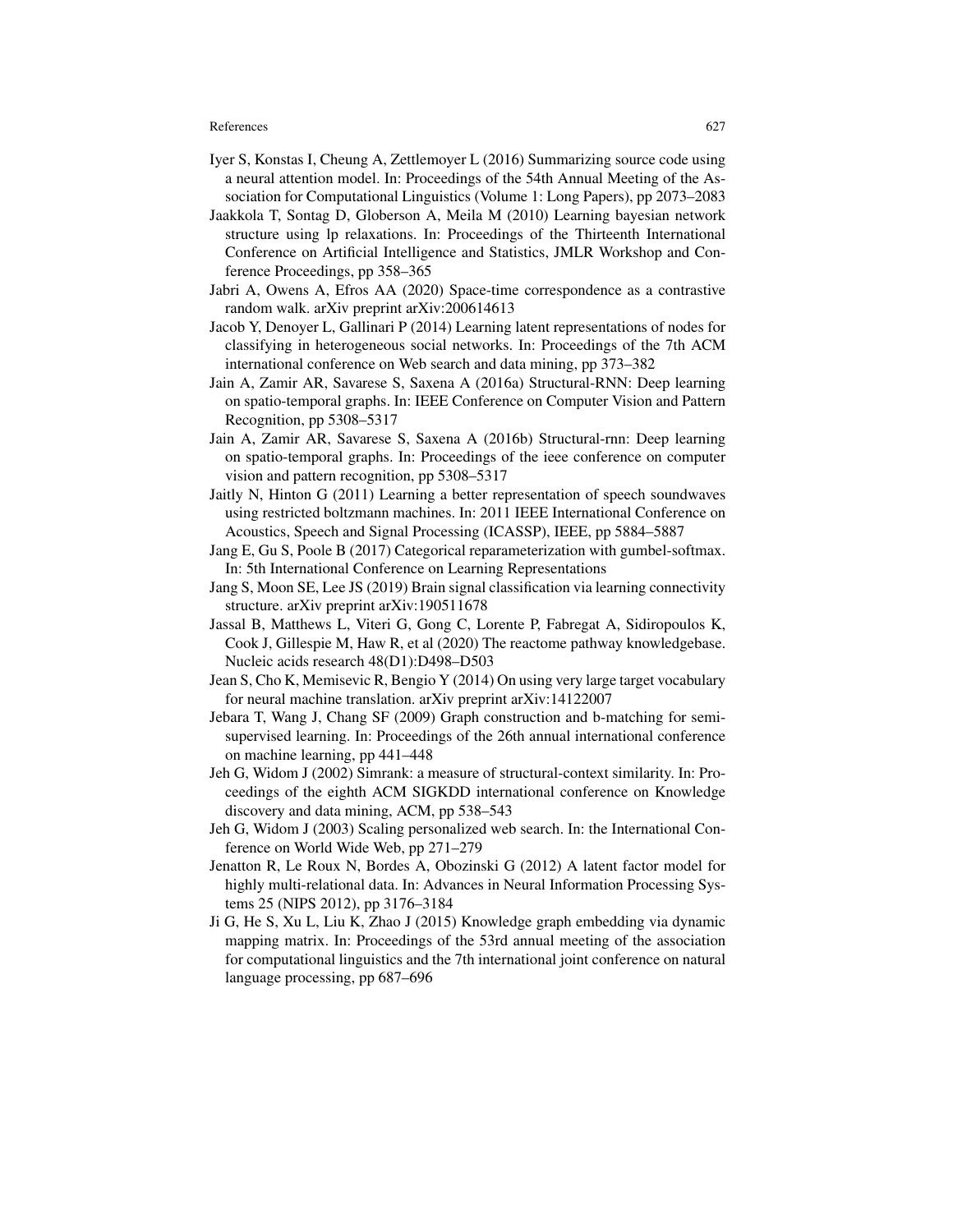- Ji G, Liu K, He S, Zhao J (2016) Knowledge graph completion with adaptive sparse transfer matrix. In: Proceedings of the AAAI Conference on Artificial Intelligence, vol 30
- Jia J, Wang B, Cao X, Gong NZ (2020) Certified robustness of community detection against adversarial structural perturbation via randomized smoothing. In: The Web Conference, pp 2718–2724
- Jia X, De Brabandere B, Tuytelaars T, Gool LV (2016) Dynamic filter networks. Advances in neural information processing systems 29:667–675
- Jiang B, Sun P, Tang J, Luo B (2019a) GLMNet: Graph learning-matching networks for feature matching. arXiv preprint arXiv:191107681
- Jiang B, Zhang Z, Lin D, Tang J, Luo B (2019b) Semi-supervised learning with graph learning-convolutional networks. In: Proceedings of the IEEE Conference on Computer Vision and Pattern Recognition, pp 11,313–11,320
- Jiang C, Coenen F, Sanderson R, Zito M (2010) Text classification using graph mining-based feature extraction. In: Research and Development in Intelligent Systems XXVI, Springer, pp 21–34
- Jiang S, Balaprakash P (2020) Graph neural network architecture search for molecular property prediction. arXiv preprint arXiv:200812187
- Jiang S, McMillan C, Santelices R (2016) Do programmers do change impact analysis in debugging? Empirical Software Engineering pp 1–39
- Jiang S, Armaly A, McMillan C (2017) Automatically generating commit messages from diffs using neural machine translation. In: Proceedings of the 32nd IEEE/ACM International Conference on Automated Software Engineering, IEEE Press, pp 135–146
- Jiménez J, Doerr S, Martínez-Rosell G, et al (2017) DeepSite: protein-binding site predictor using 3d-convolutional neural networks. Bioinformatics 33(19):3036– 3042
- Jin H, Zhang X (2019) Latent Adversarial Training of Graph Convolution Networks. In: ICML 2019 Workshop: Learning and Reasoning with Graph-Structured Representations
- Jin H, Song Q, Hu X (2019a) Auto-keras: An efficient neural architecture search system. In: Proceedings of the 25th ACM SIGKDD International Conference on Knowledge Discovery & Data Mining, pp 1946–1956
- Jin H, Shi Z, Peruri VJSA, Zhang X (2020a) Certified robustness of graph convolution networks for graph classification under topological attacks. Advances in Neural Information Processing Systems 33
- Jin J, Qin J, Fang Y, Du K, Zhang W, Yu Y, Zhang Z, Smola AJ (2020b) An efficient neighborhood-based interaction model for recommendation on heterogeneous graph. In: Proceedings of the 26th ACM SIGKDD International Conference on Knowledge Discovery & Data Mining, pp 75–84
- Jin L, Gildea D (2020) Generalized shortest-paths encoders for amr-to-text generation. In: Proceedings of the 28th International Conference on Computational Linguistics, pp 2004–2013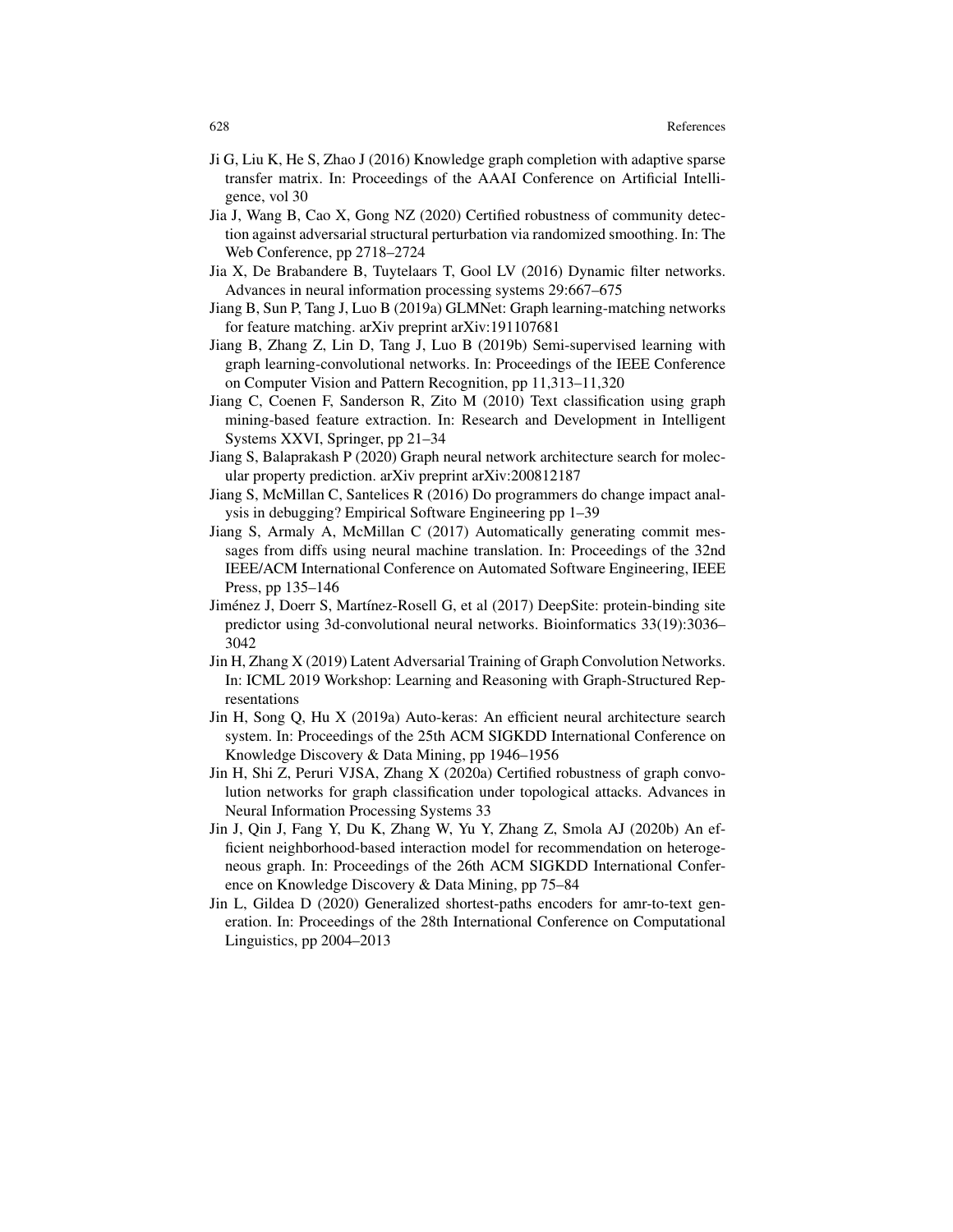- Jin M, Chang H, Zhu W, Sojoudi S (2019b) Power up! robust graph convolutional network against evasion attacks based on graph powering. CoRR abs/1905.10029, <1905.10029>
- Jin W, Barzilay R, Jaakkola T (2018a) Junction tree variational autoencoder for molecular graph generation. In: Proceedings of the 35th International Conference on Machine Learning, pp 2323–2332
- Jin W, Barzilay R, Jaakkola TS (2018b) Junction tree variational autoencoder for molecular graph generation. In: International Conference on Machine Learning, pp 2328–2337
- Jin W, Yang K, Barzilay R, Jaakkola T (2018c) Learning multimodal graph-to-graph translation for molecular optimization. arXiv preprint arXiv:181201070
- Jin W, Barzilay R, Jaakkola T (2020c) Composing molecules with multiple property constraints. arXiv preprint arXiv:200203244
- Jin W, Derr T, Liu H, Wang Y, Wang S, Liu Z, Tang J (2020d) Self-supervised learning on graphs: Deep insights and new direction. arXiv preprint arXiv:200610141
- Jin W, Ma Y, Liu X, Tang X, Wang S, Tang J (2020e) Graph structure learning for robust graph neural networks. In: The 26th ACM SIGKDD Conference on Knowledge Discovery and Data Mining, pp 66–74
- Jin W, Derr T, Wang Y, Ma Y, Liu Z, Tang J (2021) Node similarity preserving graph convolutional networks. In: Proceedings of the 14th ACM International Conference on Web Search and Data Mining, pp 148–156
- Johansson FD, Dubhashi D (2015) Learning with similarity functions on graphs using matchings of geometric embeddings. In: ACM SIGKDD International Conference on Knowledge Discovery and Data Mining, pp 467–476
- Johnson D, Larochelle H, Tarlow D (2020) Learning graph structure with a finitestate automaton layer. In: Larochelle H, Ranzato M, Hadsell R, Balcan MF, Lin H (eds) Advances in Neural Information Processing Systems, Curran Associates, Inc., vol 33, pp 3082–3093
- Jonas E (2019) Deep imitation learning for molecular inverse problems. Advances in Neural Information Processing Systems 32:4990–5000
- Jurafsky D (2000) Speech & language processing. Pearson Education India
- Kagdi H, Collard ML, Maletic JI (2007) A survey and taxonomy of approaches for mining software repositories in the context of software evolution. Journal of software maintenance and evolution: Research and practice 19(2):77–131
- Kahneman D (2011) Thinking, fast and slow. Macmillan
- Kalchbrenner N, Grefenstette E, Blunsom P (2014) A convolutional neural network for modelling sentences. In: Proceedings of the 52nd Annual Meeting of the Association for Computational Linguistics, Association for Computational Linguistics, pp 655–665, DOI 10.3115/v1/P14-1062
- Kalliamvakou E, Gousios G, Blincoe K, Singer L, German DM, Damian D (2014) The promises and perils of mining github. In: Proceedings of the 11th working conference on mining software repositories, pp 92–101
- Kalofolias V (2016) How to learn a graph from smooth signals. In: Artificial Intelligence and Statistics, PMLR, pp 920–929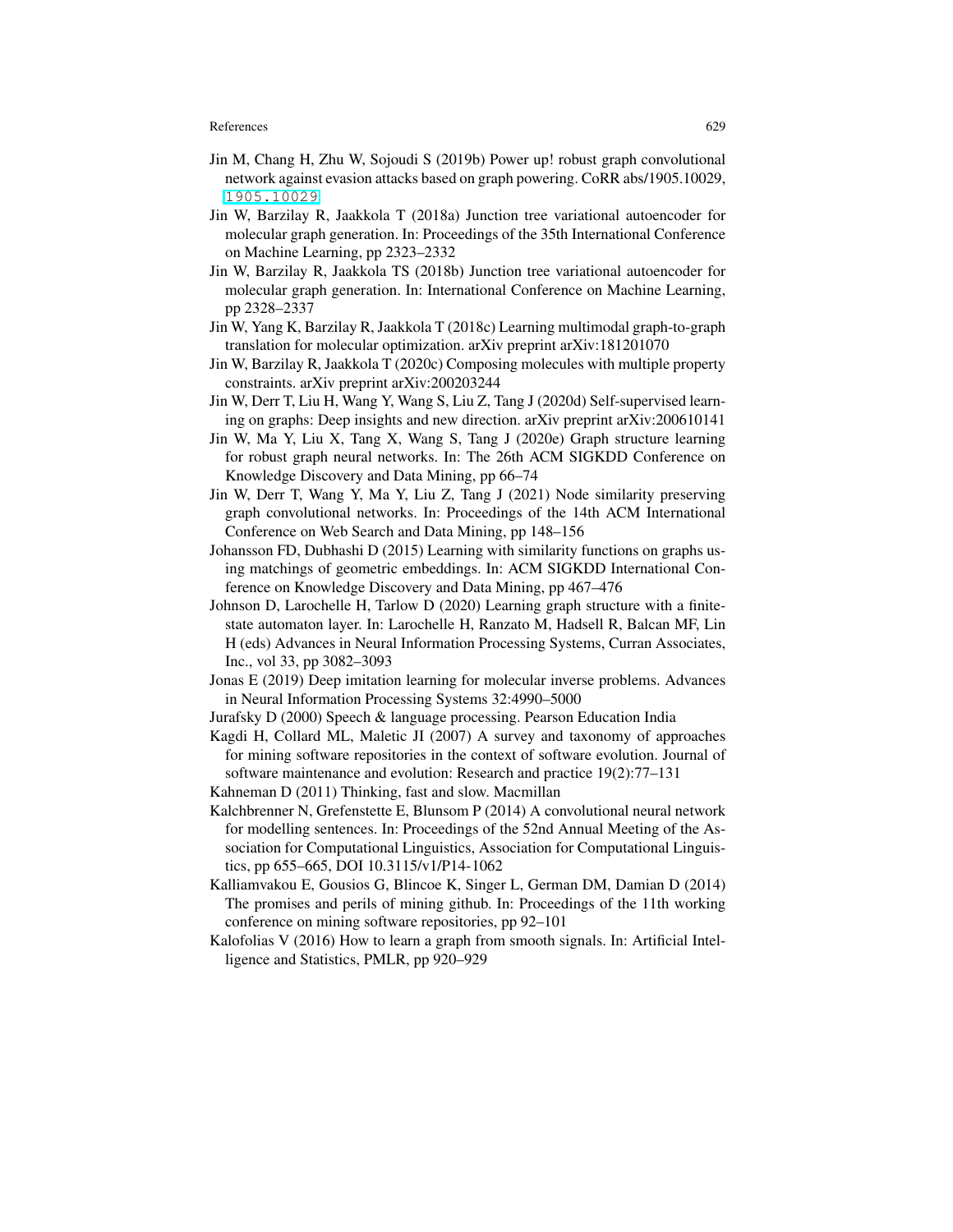- Kalofolias V, Perraudin N (2019) Large scale graph learning from smooth signals. In: 7th International Conference on Learning Representations
- Kaluza MCDP, Amizadeh S, Yu R (2018) A neural framework for learning dag to dag translation. In: NeurIPS'2018 Workshop
- Kampffmeyer M, Chen Y, Liang X, Wang H, Zhang Y, Xing EP (2019) Rethinking knowledge graph propagation for zero-shot learning. In: Proceedings of the IEEE/CVF Conference on Computer Vision and Pattern Recognition, pp 11,487– 11,496
- Kandasamy K, Neiswanger W, Schneider J, Poczos B, Xing E (2018) Neural architecture search with bayesian optimisation and optimal transport. In: Advances in Neural Information Processing Systems
- Kanehisa M, Goto S (2000) Kegg: kyoto encyclopedia of genes and genomes. Nucleic acids research 28(1):27–30
- Kanehisa M, Araki M, Goto S, Hattori M, Hirakawa M, Itoh M, Katayama T, Kawashima S, Okuda S, Tokimatsu T, et al (2007) Kegg for linking genomes to life and the environment. Nucleic acids research  $36\text{(suppl-1)}$ :D480–D484
- Kang U, Tong H, Sun J (2012) Fast random walk graph kernel. In: SIAM International Conference on Data Mining, pp 828–838
- Kang WC, McAuley J (2018) Self-attentive sequential recommendation. In: 2018 IEEE International Conference on Data Mining (ICDM), IEEE, pp 197–206
- Kang Z, Pan H, Hoi SC, Xu Z (2019) Robust graph learning from noisy data. IEEE transactions on cybernetics 50(5):1833–1843
- Karampatsis RM, Sutton C (2020) How often do single-statement bugs occur? the ManySStuBs4J dataset. In: Proceedings of the 17th International Conference on Mining Software Repositories, pp 573–577
- Karamshuk D, Noulas A, Scellato S, Nicosia V, Mascolo C (2013) Geo-spotting: mining online location-based services for optimal retail store placement. In: Proceedings of the 19th ACM SIGKDD international conference on Knowledge discovery and data mining, pp 793–801
- Karita S, Watanabe S, Iwata T, Ogawa A, Delcroix M (2018) Semi-supervised endto-end speech recognition. In: Interspeech, pp 2–6
- Karpathy A, Fei-Fei L (2015) Deep visual-semantic alignments for generating image descriptions. In: Proceedings of the IEEE conference on computer vision and pattern recognition, pp 3128–3137
- Karypis G, Kumar V (1995) Multilevel graph partitioning schemes. In: ICPP (3), pp 113–122
- Karypis G, Kumar V (1998) A fast and high quality multilevel scheme for partitioning irregular graphs. SIAM Journal on scientific Computing 20(1):359–392
- Katharopoulos A, Vyas A, Pappas N, Fleuret F (2020) Transformers are rnns: Fast autoregressive transformers with linear attention. In: International Conference on Machine Learning, PMLR, pp 5156–5165
- Katz L (1953) A new status index derived from sociometric analysis. Psychometrika 18(1):39–43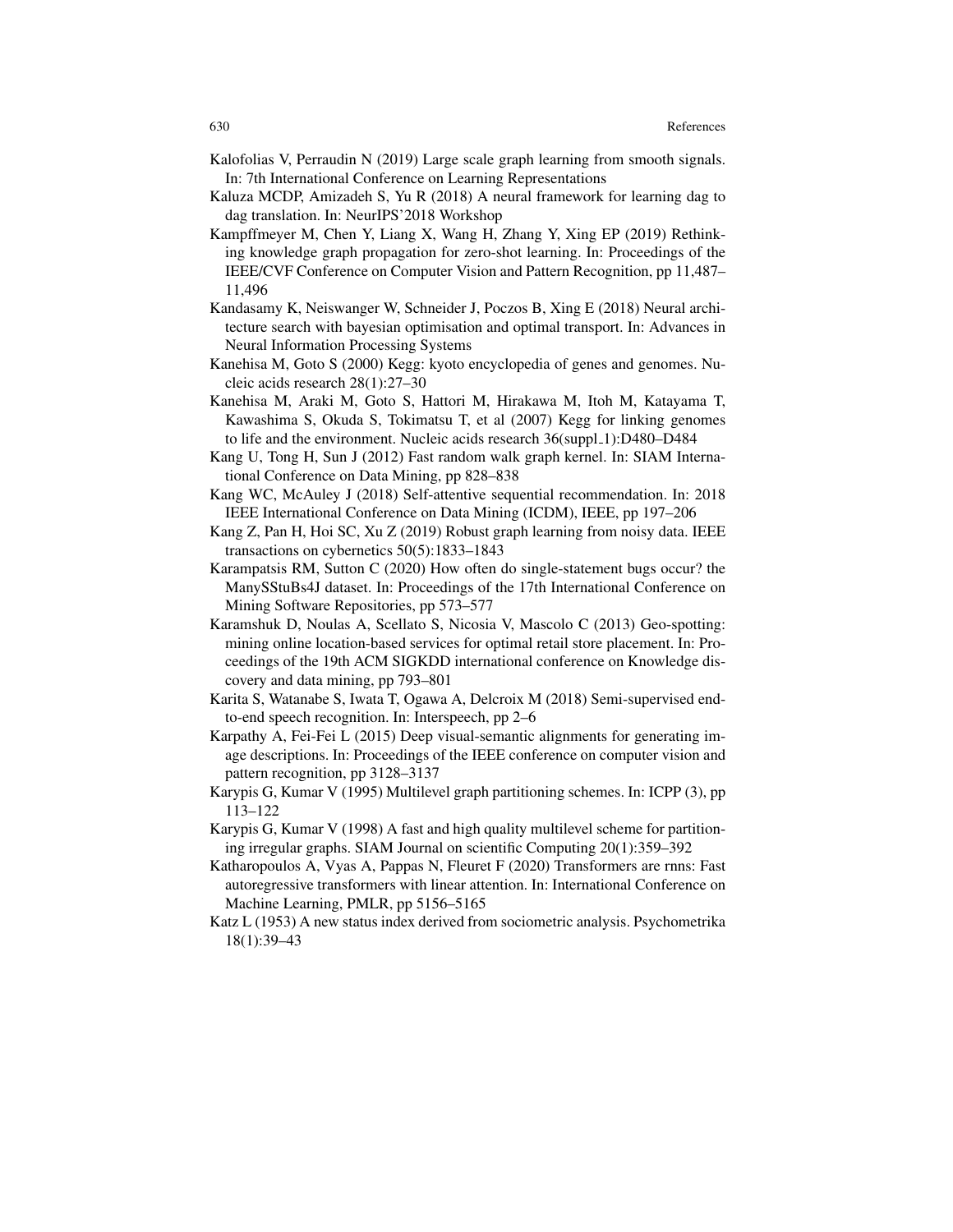- Kawahara J, Brown CJ, Miller SP, Booth BG, Chau V, Grunau RE, Zwicker JG, Hamarneh G (2017) Brainnetcnn: Convolutional neural networks for brain networks; towards predicting neurodevelopment. NeuroImage 146:1038–1049
- Kazemi E, Hassani SH, Grossglauser M (2015) Growing a graph matching from a handful of seeds. Proc VLDB Endow 8(10):1010–1021
- Kazemi SM, Poole D (2018) Simple embedding for link prediction in knowledge graphs. In: Neural Information Processing Systems, p 4289–4300
- Kazemi SM, Goel R, Eghbali S, Ramanan J, Sahota J, Thakur S, Wu S, Smyth C, Poupart P, Brubaker M (2019) Time2vec: Learning a vector representation of time. arXiv preprint arXiv:190705321
- Kazemi SM, Goel R, Jain K, Kobyzev I, Sethi A, Forsyth P, Poupart P (2020) Representation learning for dynamic graphs: A survey. Journal of Machine Learning Research 21(70):1–73
- Kazi A, Cosmo L, Navab N, Bronstein M (2020) Differentiable graph module (dgm) graph convolutional networks. arXiv preprint arXiv:200204999
- Kearnes S, McCloskey K, Berndl M, Pande V, Riley P (2016) Molecular graph convolutions: moving beyond fingerprints. Journal of computer-aided molecular design 30(8):595–608
- Keriven N, Peyré G (2019) Universal invariant and equivariant graph neural networks. In: Advances in Neural Information Processing Systems, pp 7090–7099
- Kersting K, Kriege NM, Morris C, Mutzel P, Neumann M (2016) Benchmark data sets for graph kernels
- Khezerlou AV, Zhou X, Li L, Shafiq Z, Liu AX, Zhang F (2017) A traffic flow approach to early detection of gathering events: Comprehensive results. ACM Transactions on Intelligent Systems and Technology (TIST) 8(6):1–24
- Khezerlou AV, Zhou X, Tong L, Li Y, Luo J (2021) Forecasting gathering events through trajectory destination prediction: A dynamic hybrid model. IEEE Transactions on Knowledge and Data Engineering 33(3):991–1004, DOI 10.1109/ TKDE.2019.2937082
- Khrulkov V, Novikov A, Oseledets I (2018) Expressive power of recurrent neural networks. In: International Conference on Learning Representations
- Kiefer S, Schweitzer P, Selman E (2015) Graphs identified by logics with counting. In: International Symposium on Mathematical Foundations of Computer Science, pp 319–330
- Kilicoglu H, Shin D, Fiszman M, Rosemblat G, Rindflesch TC (2012) Semmeddb: a pubmed-scale repository of biomedical semantic predications. Bioinformatics 28(23):3158–3160
- Kim B, Koyejo O, Khanna R, et al (2016) Examples are not enough, learn to criticize! criticism for interpretability. In: NIPS, pp 2280–2288
- Kim D, Oh A (2021) How to find your friendly neighborhood: Graph attention design with self-supervision. In: International Conference on Learning Representations
- Kim J, Kim T, Kim S, Yoo CD (2019) Edge-labeling graph neural network for fewshot learning. In: Proceedings of the IEEE/CVF Conference on Computer Vision and Pattern Recognition, pp 11–20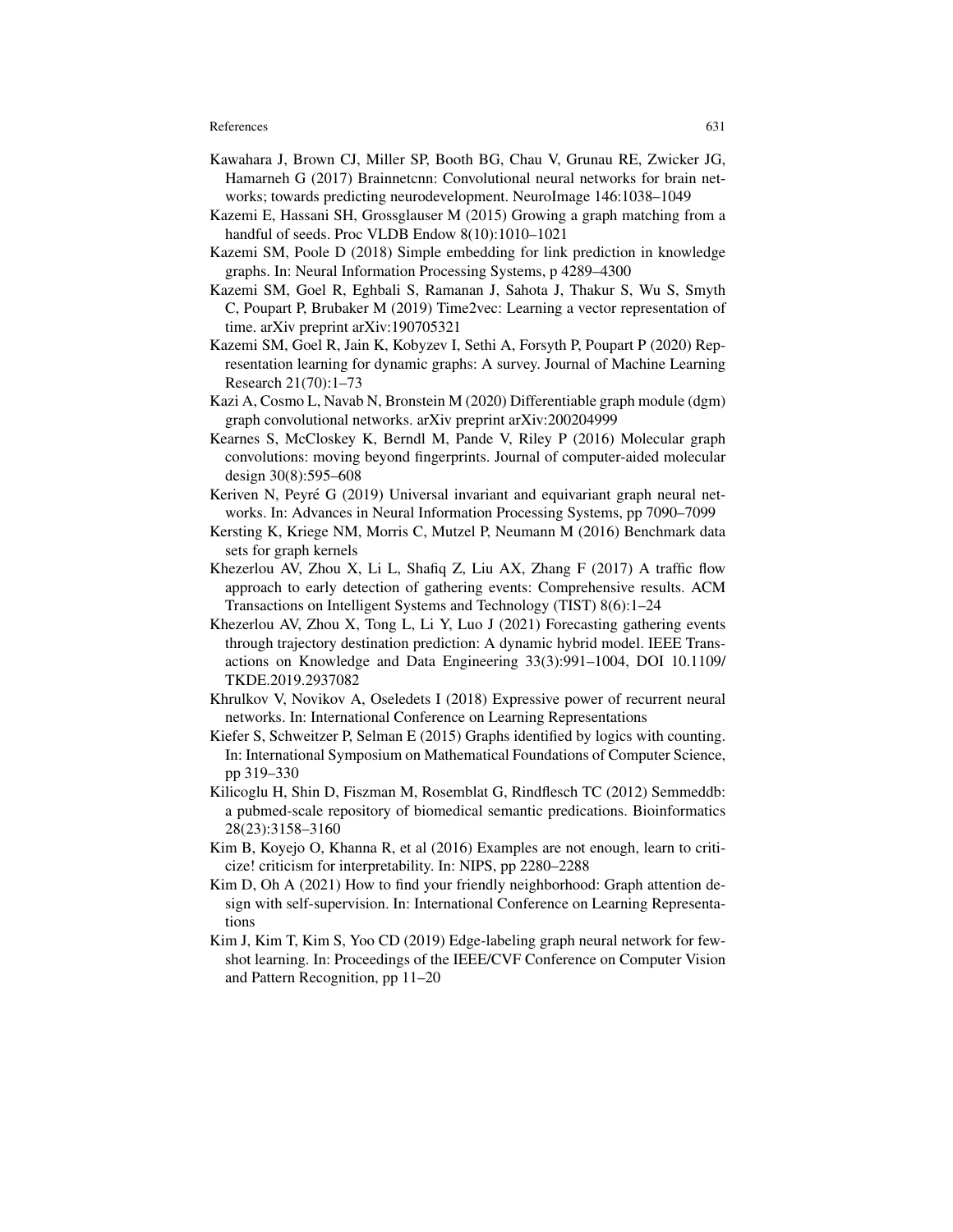- Kingma DP, Welling M (2013) Auto-encoding variational bayes. arXiv preprint arXiv:13126114
- Kingma DP, Welling M (2014) Auto-encoding variational bayes. In: 2nd International Conference on Learning Representations
- Kingma DP, Rezende DJ, Mohamed S, Welling M (2014) Semi-supervised learning with deep generative models. In: Proceedings of the 27th International Conference on Neural Information Processing Systems-Volume 2, pp 3581–3589
- Kingsbury PR, Palmer M (2002) From treebank to propbank. In: LREC, Citeseer, pp 1989–1993
- Kipf T, Fetaya E, Wang KC, Welling M, Zemel R (2018) Neural relational inference for interacting systems. In: International Conference on Machine Learning, pp 2688–2697
- Kipf TN, Welling M (2016) Variational graph auto-encoders. arXiv preprint arXiv:161107308
- Kipf TN, Welling M (2017a) Semi-supervised classification with graph convolutional networks. In: International Conference on Learning Representations
- Kipf TN, Welling M (2017b) Semi-supervised classification with graph convolutional networks. In: 5th International Conference on Learning Representations, ICLR 2017, Toulon, France, April 24-26, 2017, Conference Track Proceedings, OpenReview.net
- Kireev DB (1995) ChemNet: A novel neural network based method for graph/property mapping. Journal of Chemical Information and Computer Sciences 35(2):175–180
- Klicpera J, Bojchevski A, Günnemann S (2019a) Predict then propagate: Graph neural networks meet personalized pagerank. In: International Conference on Learning Representations
- Klicpera J, Weißenberger S, Günnemann S (2019b) Diffusion improves graph learning. In: Advances in Neural Information Processing Systems, pp 13,333–13,345
- Klicpera J, Groß J, Günnemann S (2020) Directional message passing for molecular graphs. In: International Conference on Learning Representations
- Ko AJ, Myers BA, Coblenz MJ, Aung HH (2006) An exploratory study of how developers seek, relate, and collect relevant information during software maintenance tasks. IEEE Transactions on software engineering 32(12):971–987
- Koch O, Kriege NM, Humbeck L (2019) Chemical similarity and substructure searches. In: Encyclopedia of Bioinformatics and Computational Biology, Academic Press, Oxford, pp 640–649
- Kohavi R, John GH (1995) Automatic parameter selection by minimizing estimated error. In: Machine Learning Proceedings 1995, Elsevier, pp 304–312
- Koivisto M, Sood K (2004) Exact bayesian structure discovery in bayesian networks. The Journal of Machine Learning Research 5:549–573
- Koncel-Kedziorski R, Bekal D, Luan Y, Lapata M, Hajishirzi H (2019) Text generation from knowledge graphs with graph transformers. In: Proceedings of the 2019 Conference of the North American Chapter of the Association for Computational Linguistics: Human Language Technologies, Volume 1 (Long and Short Papers), pp 2284–2293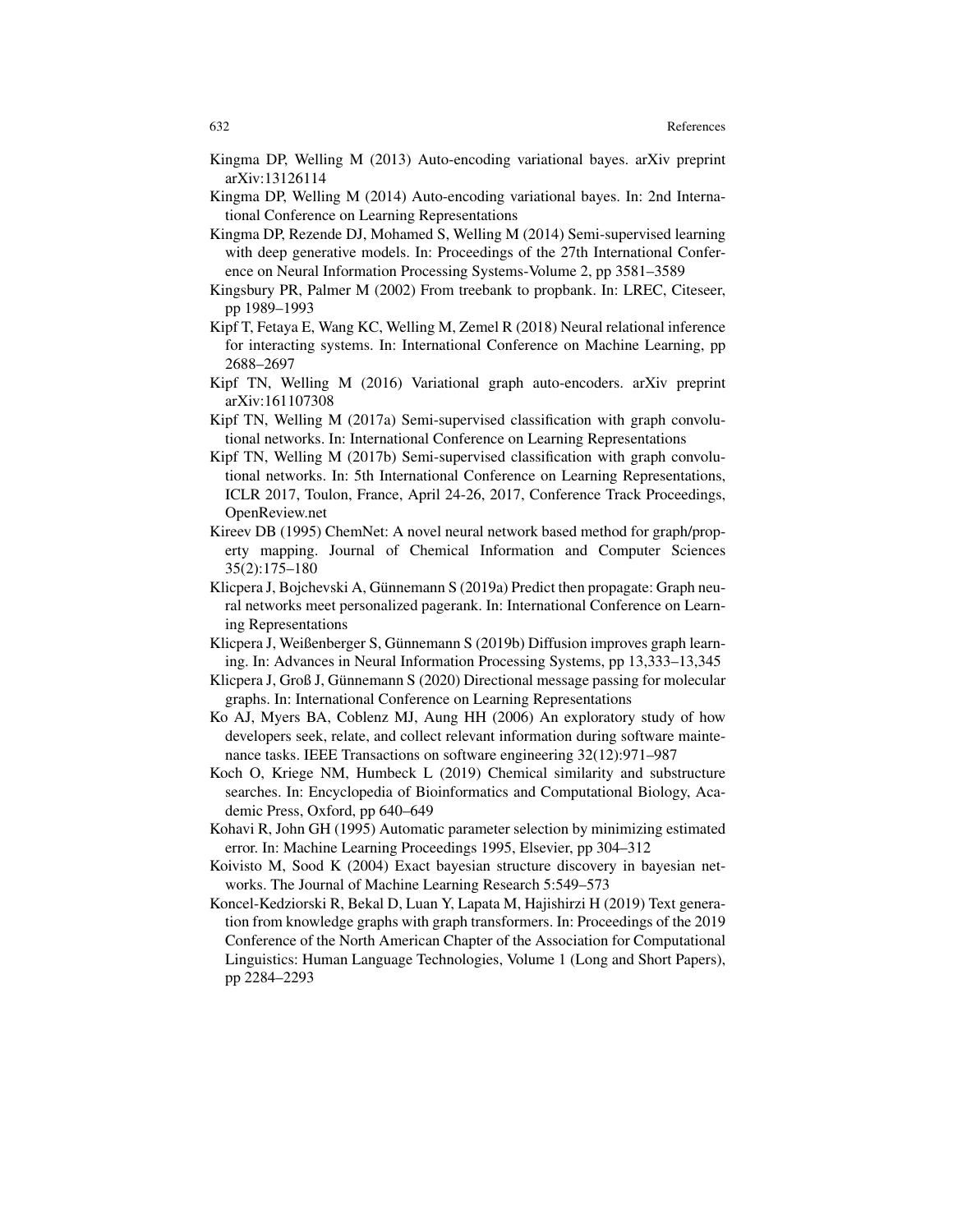- Koo DCE, Bonneau R (2018) Towards region-specific propagation of protein functions. Bioinformatics 35(10):1737–1744
- Kool W, Van Hoof H, Welling M (2019) Stochastic beams and where to find them: The gumbel-top-k trick for sampling sequences without replacement. In: International Conference on Machine Learning, PMLR, pp 3499–3508
- Koren Y (2008) Factorization meets the neighborhood: a multifaceted collaborative filtering model. In: Proceedings of the 14th ACM SIGKDD international conference on Knowledge discovery and data mining, ACM, pp 426–434
- Koren Y (2009) Collaborative filtering with temporal dynamics. In: Proceedings of the 15th ACM SIGKDD international conference on Knowledge discovery and data mining, pp 447–456
- Koren Y, Bell R, Volinsky C (2009) Matrix factorization techniques for recommender systems. Computer 42(8):30–37
- Korte BH, Vygen J, Korte B, Vygen J (2011) Combinatorial optimization, vol 1. Springer
- Kosugi S, Yamasaki T (2020) Unpaired image enhancement featuring reinforcement-learning-controlled image editing software. In: Proceedings of the AAAI Conference on Artificial Intelligence, vol 34, pp 11,296–11,303
- Kovács IA, Luck K, Spirohn K, et al (2019) Network-based prediction of protein interactions. Nature Communications 10(1)
- Kremenek T, Ng AY, Engler DR (2007) A factor graph model for software bug finding. In: IJCAI, pp 2510–2516
- Kriege N, Mutzel P (2012) Subgraph matching kernels for attributed graphs. In: Proceedings of the 29th International Coference on International Conference on Machine Learning, Omnipress, Madison, WI, USA, ICML'12, p 291–298
- Kriege NM, P-L G, Wilson RC (2016) On valid optimal assignment kernels and applications to graph classification. In: Advances in Neural Information Processing Systems, pp 1615–1623
- Kriege NM, Johansson FD, Morris C (2020) A survey on graph kernels. Applied Network Science 5(1):6
- Krishnan A (2018) Making search easier: How amazon's product graph is helping customers find products more easily. ed Amazon Blog
- Krishnapuram R, Medasani S, Jung SH, Choi YS, Balasubramaniam R (2004) Content-based image retrieval based on a fuzzy approach. IEEE transactions on knowledge and data engineering 16(10):1185–1199
- Krizhevsky A, Sutskever I, Hinton GE (2012) Imagenet classification with deep convolutional neural networks. Advances in neural information processing systems 25:1097–1105
- Kuhn M, Letunic I, Jensen LJ, Bork P (2016) The sider database of drugs and side effects. Nucleic acids research 44(D1):D1075–D1079
- Kulmanov M, Hoehndorf R (2019) DeepGOPlus: improved protein function prediction from sequence. Bioinformatics
- Kumar S, Spezzano F, Subrahmanian V, Faloutsos C (2016) Edge weight prediction in weighted signed networks. In: 2016 IEEE 16th International Conference on Data Mining (ICDM), IEEE, pp 221–230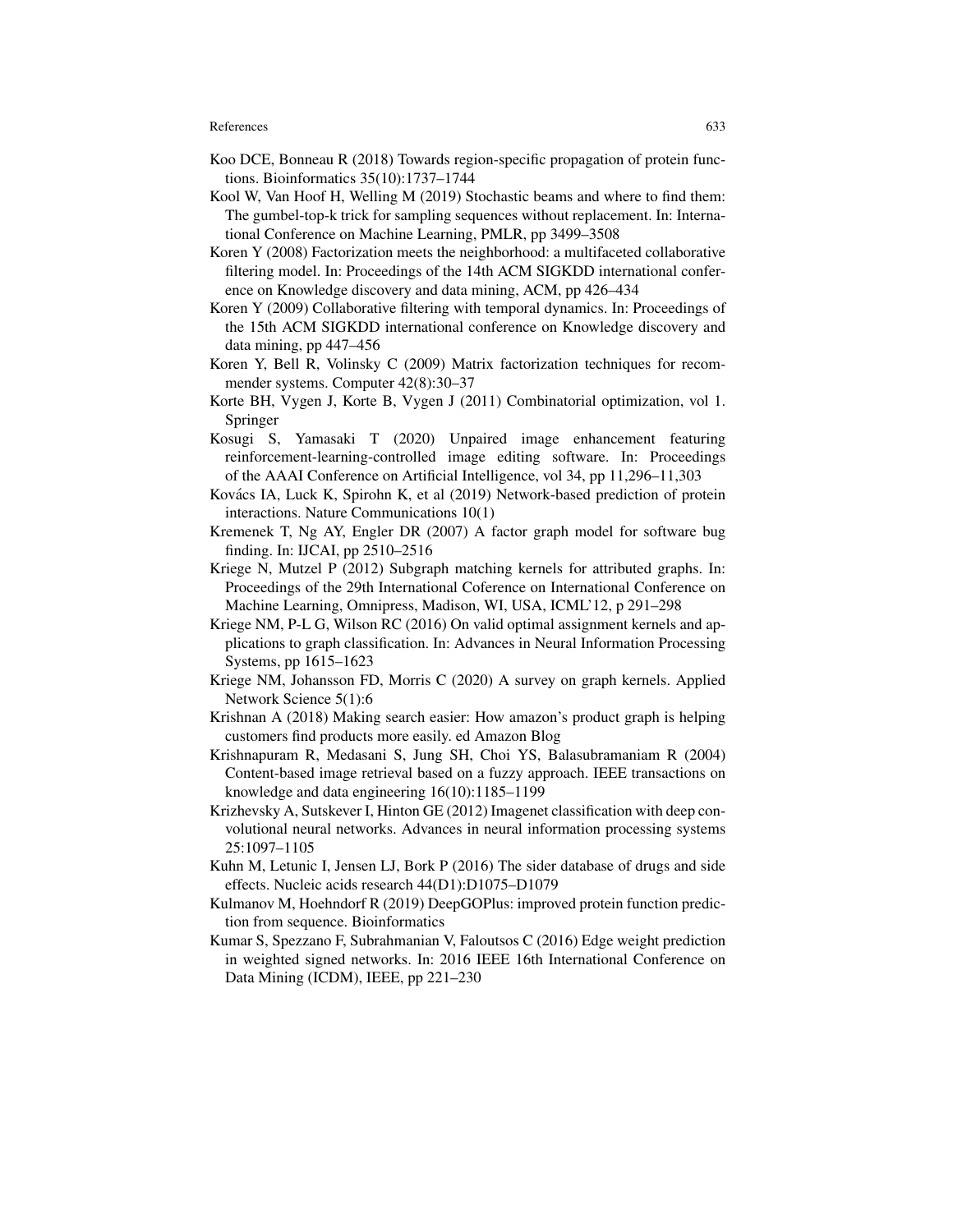- Kumar S, Ying J, de Miranda Cardoso JV, Palomar D (2019a) Structured graph learning via laplacian spectral constraints. In: Advances in Neural Information Processing Systems, pp 11,651–11,663
- Kumar S, Zhang X, Leskovec J (2019b) Predicting dynamic embedding trajectory in temporal interaction networks. In: ACM SIGKDD International Conference on Knowledge Discovery & Data Mining, pp 1269–1278
- Kumar S, Ying J, de Miranda Cardoso JV, Palomar DP (2020) A unified framework for structured graph learning via spectral constraints. Journal of Machine Learning Research 21(22):1–60
- Kusner MJ, Paige B, Hernández-Lobato JM (2017) Grammar variational autoencoder. In: International Conference on Machine Learning, pp 1945–1954
- Lacroix T, Obozinski G, Usunier N (2020) Tensor decompositions for temporal knowledge base completion. In: International Conference on Learning Representations
- Lake B, Tenenbaum J (2010) Discovering structure by learning sparse graphs. In: Proceedings of the Annual Meeting of the Cognitive Science Society, vol 32
- Lamb LC, Garcez A, Gori M, Prates M, Avelar P, Vardi M (2020) Graph neural networks meet neural-symbolic computing: A survey and perspective. In: Proceedings of IJCAI-PRICAI 2020
- Lan Z, Chen M, Goodman S, Gimpel K, Sharma P, Soricut R (2020) ALBERT: A lite BERT for self-supervised learning of language representations. In: 8th International Conference on Learning Representations, ICLR 2020, Addis Ababa, Ethiopia, April 26-30, 2020, OpenReview.net
- Lanczos C (1950) An iteration method for the solution of the eigenvalue problem of linear differential and integral operators. United States Governm. Press Office Los Angeles, CA
- Landrieu L, Simonovsky M (2018) Large-scale point cloud semantic segmentation with superpoint graphs. In: Proceedings of the IEEE Conference on Computer Vision and Pattern Recognition, pp 4558–4567
- Latif S, Rana R, Khalifa S, Jurdak R, Epps J (2019) Direct modelling of speech emotion from raw speech. In: Proceedings of the 20th Annual Conference of the International Speech Communication Association (INTERSPEECH 2019), International Speech Communication Association (ISCA), pp 3920–3924
- Lawler EL (1963) The quadratic assignment problem. Management science 9(4):586–599
- Le Cun Y, Boser B, Denker JS, Henderson D, Howard RE, Hubbard W, Jackel LD (1989) Handwritten digit recognition with a back-propagation network. In: Neural Information Processing Systems, pp 396–404
- Le-Khac PH, Healy G, Smeaton AF (2020) Contrastive representation learning: a framework and review. IEEE Access 8:1–28
- Leblay J, Chekol MW (2018) Deriving validity time in knowledge graph. In: Companion Proceedings of the The Web Conference 2018, pp 1771–1776
- LeClair A, McMillan C (2019) Recommendations for datasets for source code summarization. In: Proceedings of the 2019 Conference of the North American Chap-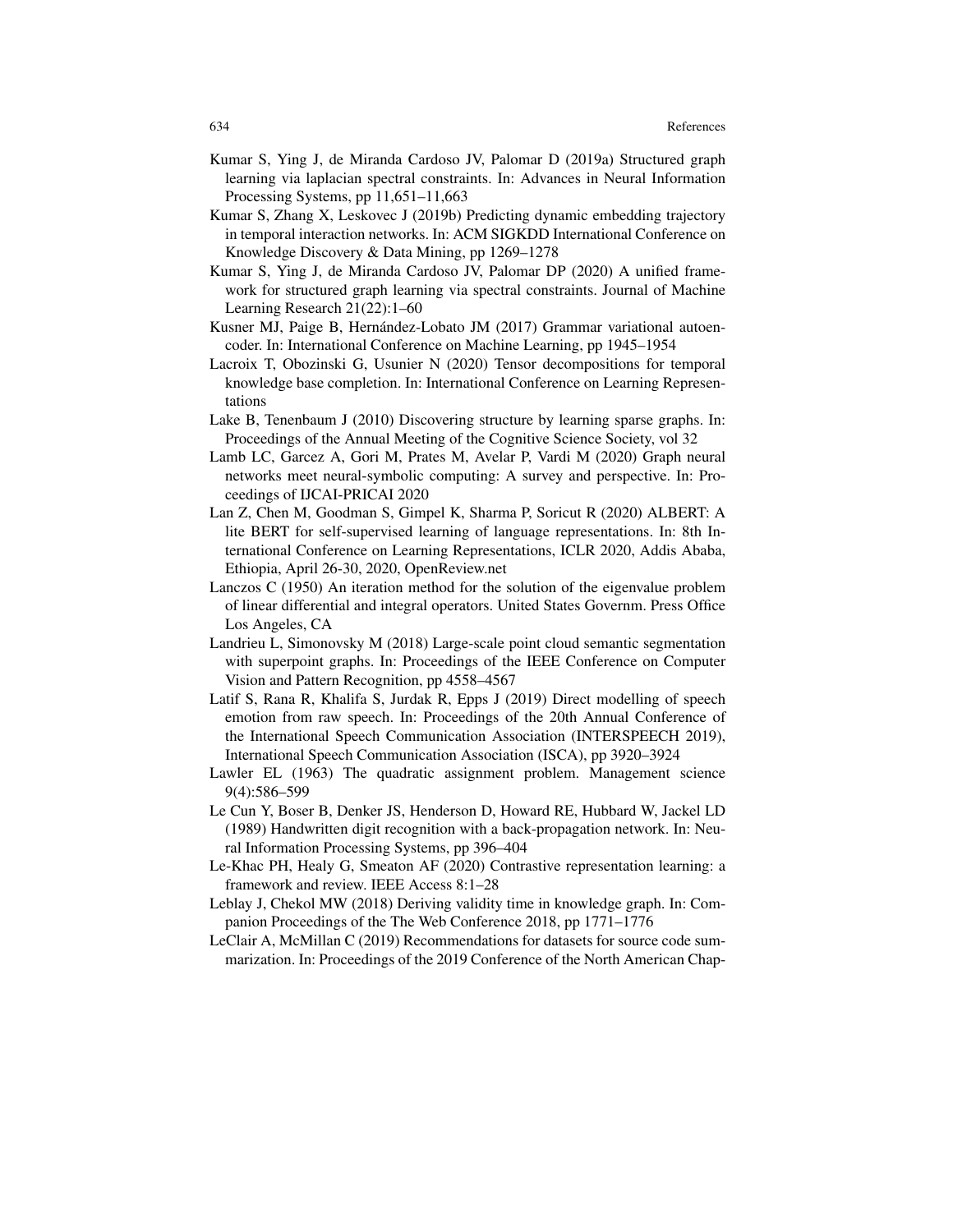ter of the Association for Computational Linguistics: Human Language Technologies, Volume 1 (Long and Short Papers), pp 3931–3937

- LeClair A, Jiang S, McMillan C (2019) A neural model for generating natural language summaries of program subroutines. In: Proceedings of the 41st International Conference on Software Engineering, IEEE Press, pp 795–806
- LeClair A, Haque S, Wu L, McMillan C (2020) Improved code summarization via a graph neural network. In: 28th ACM/IEEE International Conference on Program Comprehension (ICPC'20)
- LeCun Y, Boser B, Denker JS, Henderson D, Howard RE, Hubbard W, Jackel LD (1989) Backpropagation applied to handwritten zip code recognition. Neural computation  $1(4)$ :541-551
- Lecuyer M, Atlidakis V, Geambasu R, Hsu D, Jana S (2019) Certified robustness to adversarial examples with differential privacy. In: IEEE Symposium on Security and Privacy, DOI 10.1109/SP.2019.00044
- Lee G, Yuan Y, Chang S, Jaakkola TS (2019a) Tight certificates of adversarial robustness for randomly smoothed classifiers. In: Wallach HM, Larochelle H, Beygelzimer A, d'Alché-Buc F, Fox EB, Garnett R (eds) Advances in Neural Information Processing Systems 32: Annual Conference on Neural Information Processing Systems 2019, NeurIPS 2019, December 8-14, 2019, Vancouver, BC, Canada, pp 4911–4922
- Lee J, Lee I, Kang J (2019b) Self-attention graph pooling. In: International Conference on Machine Learning, PMLR, pp 3734–3743
- Lee JB, Rossi RA, Kim S, Ahmed NK, Koh E (2019c) Attention models in graphs: A survey. ACM Transactions on Knowledge Discovery from Data (TKDD) 13(6):1-25
- Lee JB, Rossi RA, Kong X, Kim S, Koh E, Rao A (2019d) Graph convolutional networks with motif-based attention. In: 28th ACM International Conference on Information, pp 499–508
- Lee S, Park C, Yu H (2019e) Bhin2vec: Balancing the type of relation in heterogeneous information network. In: Proceedings of the 28th ACM International Conference on Information and Knowledge Management, pp 619–628
- Lei T, Jin W, Barzilay R, Jaakkola T (2017a) Deriving neural architectures from sequence and graph kernels. In: Proceedings of the 34th International Conference on Machine Learning-Volume 70, pp 2024–2033
- Lei T, Zhang Y, Wang SI, Dai H, Artzi Y (2017b) Simple recurrent units for highly parallelizable recurrence. arXiv preprint arXiv:170902755
- Leordeanu M, Hebert M (2005) A spectral technique for correspondence problems using pairwise constraints. In: IEEE International Conference on Computer Vision, pp 1482–1489
- Leskovec J, Grobelnik M, Milic-Frayling N (2004) Learning sub-structures of document semantic graphs for document summarization. In: LinkKDD Workshop, pp 133–138
- Leskovec J, Chakrabarti D, Kleinberg J, Faloutsos C, Ghahramani Z (2010) Kronecker graphs: an approach to modeling networks. Journal of Machine Learning Research 11(2)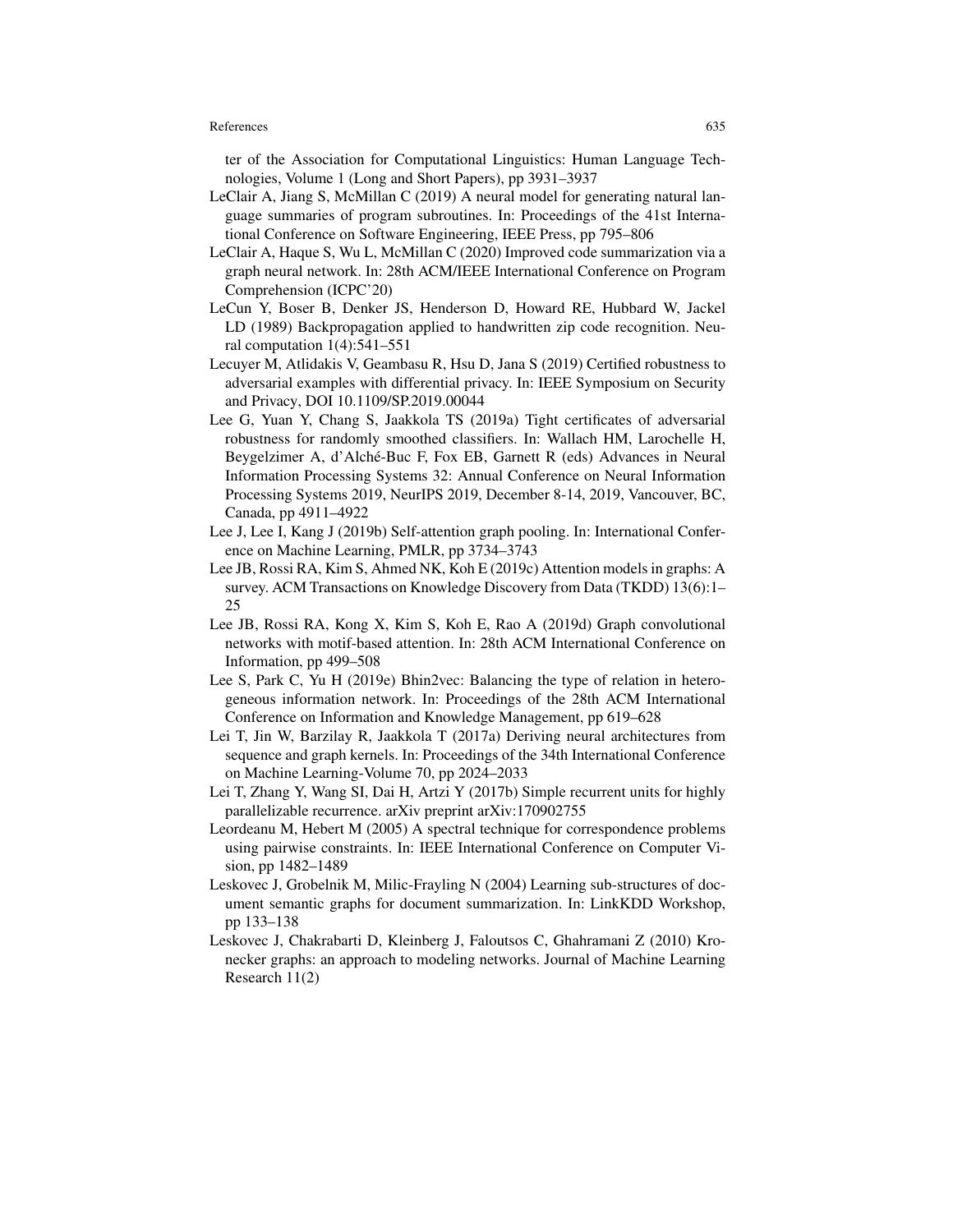- Letovsky S (1987) Cognitive processes in program comprehension. Journal of Systems and software 7(4):325–339
- Levi FW (1942) Finite geometrical systems: six public lectues delivered in February, 1940, at the University of Calcutta. University of Calcutta
- Levie R, Monti F, Bresson X, Bronstein MM (2019) Cayleynets: Graph convolutional neural networks with complex rational spectral filters. IEEE Trans Signal Process 67(1):97–109
- Levin E, Pieraccini R, Eckert W (2000) A stochastic model of human-machine interaction for learning dialog strategies. IEEE Transactions on speech and audio processing 8(1):11–23
- Levy O, Goldberg Y (2014) Neural word embedding as implicit matrix factorization. In: Advances in neural information processing systems, pp 2177–2185
- Lewis HR, et al (1983) Michael r. garey, david s. johnson, computers and intractability. a guide to the theory of np-completeness. Journal of Symbolic Logic 48(2):498–500
- Lewis M, Liu Y, Goyal N, Ghazvininejad M, Mohamed A, Levy O, Stoyanov V, Zettlemoyer L (2020) BART: Denoising sequence-to-sequence pre-training for natural language generation, translation, and comprehension. In: Proceedings of the 58th Annual Meeting of the Association for Computational Linguistics, p 7871, DOI 10.18653/v1/2020.acl-main.703
- Li A, Qin Z, Liu R, Yang Y, Li D (2019a) Spam review detection with graph convolutional networks. In: Proceedings of the 28th ACM International Conference on Information and Knowledge Management, pp 2703–2711
- Li C, Ma J, Guo X, Mei Q (2017a) Deepcas: An end-to-end predictor of information cascades. In: Proceedings of the 26th international conference on World Wide Web, pp 577–586
- Li C, Liu Z, Wu M, Xu Y, Zhao H, Huang P, Kang G, Chen Q, Li W, Lee DL (2019b) Multi-interest network with dynamic routing for recommendation at tmall. In: Proceedings of the 28th ACM International Conference on Information and Knowledge Management, pp 2615–2623
- Li F, Gan C, Liu X, Bian Y, Long X, Li Y, Li Z, Zhou J, Wen S (2017b) Temporal modeling approaches for large-scale youtube-8m video understanding. arXiv preprint arXiv:170704555
- Li G, Muller M, Thabet A, Ghanem B (2019c) Deepgcns: Can gcns go as deep as cnns? In: Proceedings of the IEEE/CVF International Conference on Computer Vision, pp 9267–9276
- Li J, Wang Y, Lyu MR, King I (2018a) Code completion with neural attention and pointer networks. In: Proceedings of the 27th International Joint Conference on Artificial Intelligence, pp 4159–25
- Li J, Yang F, Tomizuka M, Choi C (2020a) Evolvegraph: Multi-agent trajectory prediction with dynamic relational reasoning. Advances in Neural Information Processing Systems 33
- Li L, Feng H, Zhuang W, Meng N, Ryder B (2017c) Cclearner: A deep learningbased clone detection approach. In: 2017 IEEE International Conference on Software Maintenance and Evolution (ICSME), IEEE, pp 249–260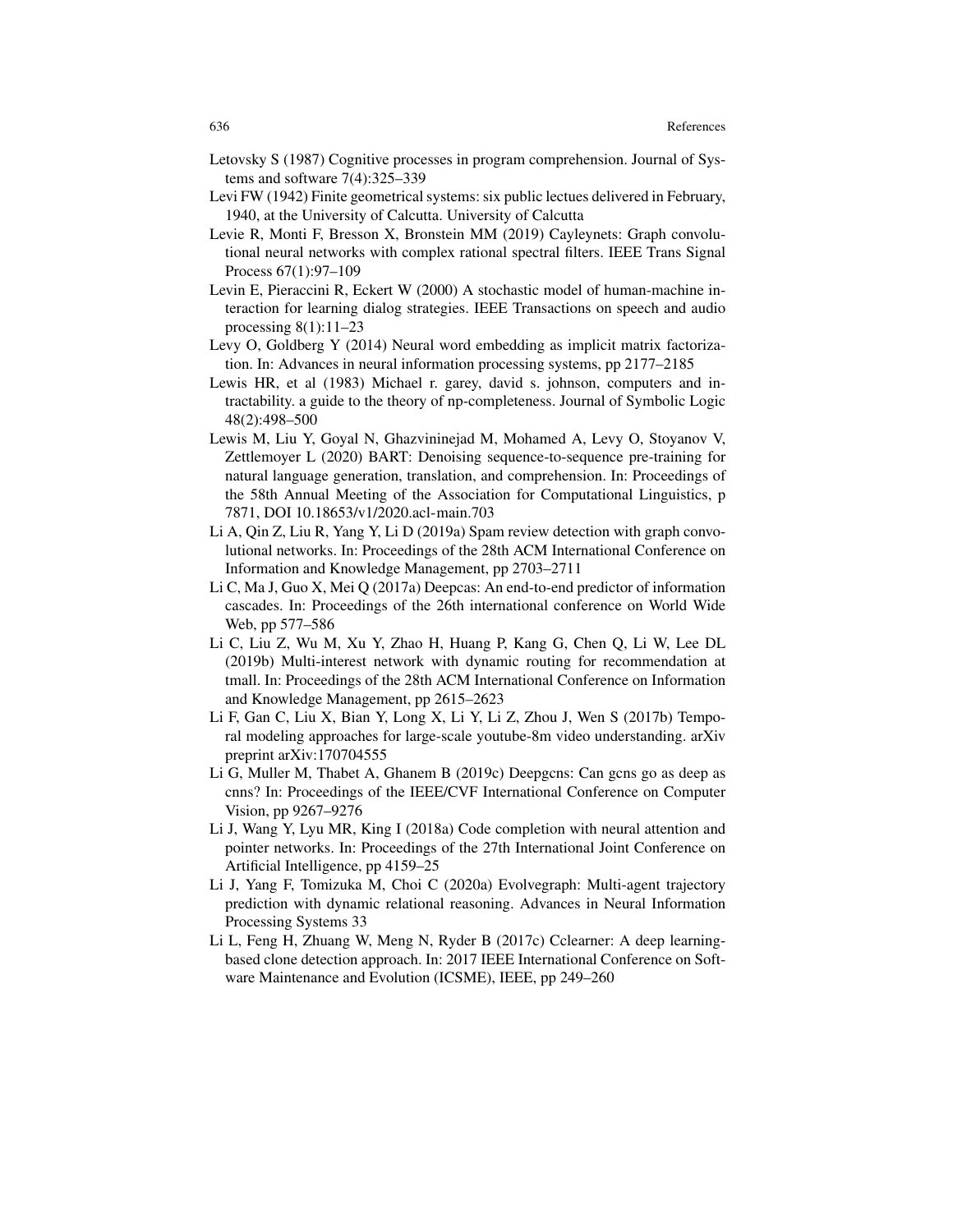- Li L, Tang S, Deng L, Zhang Y, Tian Q (2017d) Image caption with global-local attention. In: Proceedings of the AAAI Conference on Artificial Intelligence, vol 31
- Li L, Gan Z, Cheng Y, Liu J (2019d) Relation-aware graph attention network for visual question answering. In: Proceedings of the IEEE/CVF International Conference on Computer Vision, pp 10,313–10,322
- Li L, Wang P, Yan J, Wang Y, Li S, Jiang J, Sun Z, Tang B, Chang TH, Wang S, et al (2020b) Real-world data medical knowledge graph: construction and applications. Artificial intelligence in medicine 103:101,817
- Li L, Zhang Y, Chen L (2020c) Generate neural template explanations for recommendation. In: Proceedings of the 29th ACM International Conference on Information & Knowledge Management, pp 755–764
- Li M, Chen S, Chen X, Zhang Y, Wang Y, Tian Q (2019e) Actional-structural graph convolutional networks for skeleton-based action recognition. In: IEEE/CVF Conference on Computer Vision and Pattern Recognition, pp 3595–3603
- Li N, Yang Z, Luo L, Wang L, Zhang Y, Lin H, Wang J (2020d) Kghc: a knowledge graph for hepatocellular carcinoma. BMC Medical Informatics and Decision Making 20(3):1–11
- Li P, Chien I, Milenkovic O (2019f) Optimizing generalized pagerank methods for seed-expansion community detection. In: Advances in Neural Information Processing Systems, pp 11,705–11,716
- Li P, Wang Y, Wang H, Leskovec J (2020e) Distance encoding: Design provably more powerful neural networks for graph representation learning. Advances in Neural Information Processing Systems 33
- Li Q, Zheng Y, Xie X, Chen Y, Liu W, Ma WY (2008) Mining user similarity based on location history. In: Proceedings of the 16th ACM SIGSPATIAL international conference on Advances in geographic information systems, pp 1–10
- Li Q, Han Z, Wu XM (2018b) Deeper insights into graph convolutional networks for semi-supervised learning. In: Proceedings of the AAAI Conference on Artificial Intelligence, vol 32
- Li R, Tapaswi M, Liao R, Jia J, Urtasun R, Fidler S (2017e) Situation recognition with graph neural networks. In: Proceedings of the IEEE International Conference on Computer Vision, pp 4173–4182
- Li R, Wang S, Zhu F, Huang J (2018c) Adaptive graph convolutional neural networks. In: Proceedings of the AAAI Conference on Artificial Intelligence, vol 32
- Li S, Wu L, Feng S, Xu F, Xu F, Zhong S (2020f) Graph-to-tree neural networks for learning structured input-output translation with applications to semantic parsing and math word problem. In: Findings of the Association for Computational Linguistics: EMNLP 2020, Association for Computational Linguistics, Online, pp 2841–2852, DOI 10.18653/v1/2020.findings-emnlp.255, URL  $\frac{\text{https://www.spt.org/}{\text{https://www.spt.org/}{\text{https://www.spt.org/}{\text{https://www.spt.org/}{\text{https://www.spt.org/}{\text{https://www.spt.org/}{\text{https://www.spt.org/}{\text{https://www.spt.org/}{\text{https://www.spt.org/}{\text{https://www.spt.org/}{\text{https://www.spt.org/}{\text{https://www.spt.org/}{\text{https://www.spt.org/}{\text{https://www.spt.org/$  $\frac{\text{https://www.spt.org/}{\text{https://www.spt.org/}{\text{https://www.spt.org/}{\text{https://www.spt.org/}{\text{https://www.spt.org/}{\text{https://www.spt.org/}{\text{https://www.spt.org/}{\text{https://www.spt.org/}{\text{https://www.spt.org/}{\text{https://www.spt.org/}{\text{https://www.spt.org/}{\text{https://www.spt.org/}{\text{https://www.spt.org/}{\text{https://www.spt.org/$  $\frac{\text{https://www.spt.org/}{\text{https://www.spt.org/}{\text{https://www.spt.org/}{\text{https://www.spt.org/}{\text{https://www.spt.org/}{\text{https://www.spt.org/}{\text{https://www.spt.org/}{\text{https://www.spt.org/}{\text{https://www.spt.org/}{\text{https://www.spt.org/}{\text{https://www.spt.org/}{\text{https://www.spt.org/}{\text{https://www.spt.org/}{\text{https://www.spt.org/$ [//www.aclweb.org/anthology/2020.findings-emnlp.255](https://www.aclweb.org/anthology/2020.findings-emnlp.255)
- Li X, Cheng Y, Cong G, Chen L (2017f) Discovering pollution sources and propagation patterns in urban area. In: Proceedings of the 23rd ACM SIGKDD International Conference on Knowledge Discovery and Data Mining, pp 1863–1872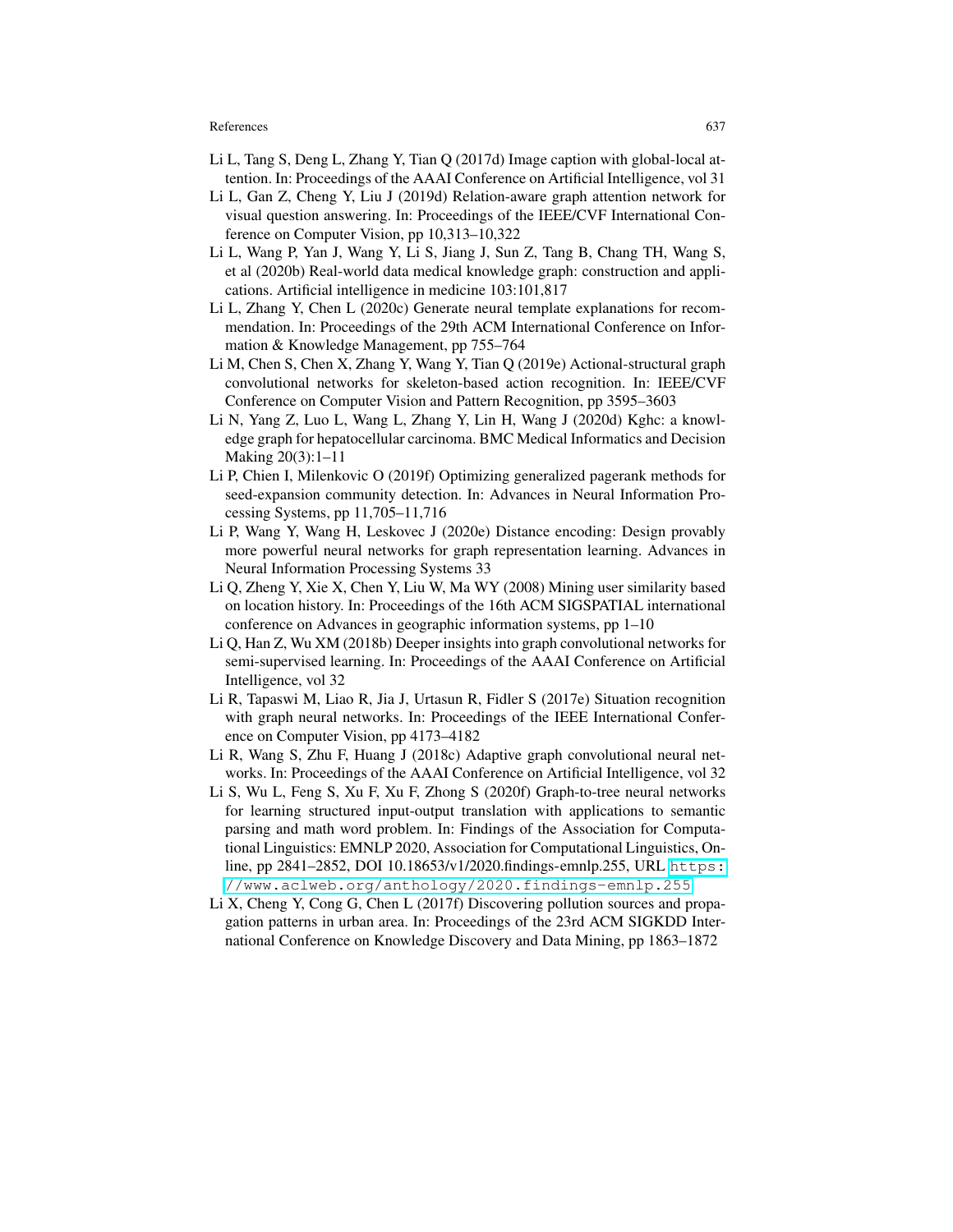- Li X, Kao B, Ren Z, Yin D (2019g) Spectral clustering in heterogeneous information networks. In: Proceedings of the AAAI Conference on Artificial Intelligence, vol 33, pp 4221–4228
- Li X, Wang C, Tong B, Tan J, Zeng X, Zhuang T (2020g) Deep time-aware item evolution network for click-through rate prediction. In: Proceedings of the 29th ACM International CIKM, pp 785–794
- Li Y, Gupta A (2018) Beyond grids: Learning graph representations for visual recognition. In: Proceedings of the 32nd International Conference on Neural Information Processing Systems, pp 9245–9255
- Li Y, King I (2020) Autograph: Automated graph neural network. In: International Conference on Neural Information Processing, Springer, pp 189–201
- Li Y, Tarlow D, Brockschmidt M, Zemel R (2016a) Gated graph seqrlence neural networks. In: International Conference on Learning Representations
- Li Y, Tarlow D, Brockschmidt M, Zemel R (2016b) Gated graph sequence neural networks. In: International Conference on Learning Representations (ICLR)
- Li Y, Vinyals O, Dyer C, Pascanu R, Battaglia P (2018d) Learning deep generative models of graphs. arXiv preprint arXiv:180303324
- Li Y, Yu R, Shahabi C, Liu Y (2018e) Diffusion convolutional recurrent neural network: Data-driven traffic forecasting. In: International Conference on Learning Representations
- Li Y, Zhang L, Liu Z (2018f) Multi-objective de novo drug design with conditional graph generative model. Journal of cheminformatics 10(1):1–24
- Li Y, Gu C, Dullien T, Vinyals O, Kohli P (2019h) Graph matching networks for learning the similarity of graph structured objects. In: International Conference on Machine Learning, PMLR, pp 3835–3845
- Li Y, Liu M, Yin J, Cui C, Xu XS, Nie L (2019i) Routing micro-videos via a temporal graph-guided recommendation system. In: Proceedings of the 27th ACM International Conference on Multimedia, pp 1464–1472
- Li Y, Lin Y, Madhusudan M, Sharma A, Xu W, Sapatnekar SS, Harjani R, Hu J (2020h) A customized graph neural network model for guiding analog ic placement. In: International Conference On Computer Aided Design, IEEE, pp 1–9
- Liang S, Srikant R (2017) Why deep neural networks for function approximation? In: 5th International Conference on Learning Representations, ICLR 2017
- Liang Y, Zhu KQ (2018) Automatic generation of text descriptive comments for code blocks. In: McIlraith SA, Weinberger KQ (eds) Proceedings of the Thirty-Second AAAI Conference on Artificial Intelligence (AAAI-18), AAAI Press, pp 5229–5236
- Liao L, He X, Zhang H, Chua TS (2018) Attributed social network embedding. IEEE Transactions on Knowledge and Data Engineering 30(12):2257–2270
- Liao R, Li Y, Song Y, Wang S, Nash C, Hamilton WL, Duvenaud D, Urtasun R, Zemel RS (2019a) Efficient graph generation with graph recurrent attention networks. arXiv preprint arXiv:191000760
- Liao R, Zhao Z, Urtasun R, Zemel RS (2019b) Lanczosnet: Multi-scale deep graph convolutional networks. arXiv preprint arXiv:190101484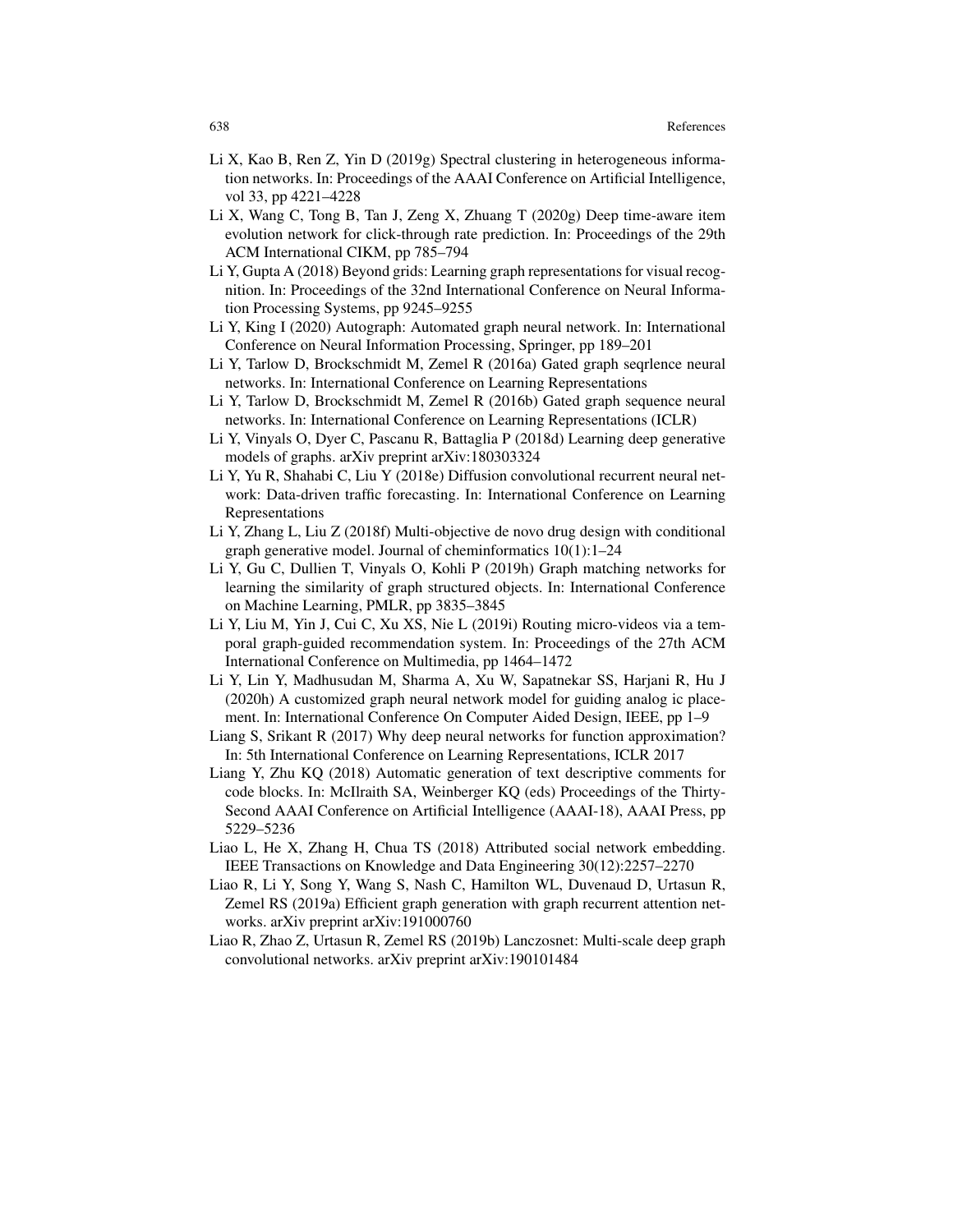- Liao R, Urtasun R, Zemel R (2021) A pac-bayesian approach to generalization bounds for graph neural networks. In: International Conference on Learning Representations
- Liben-Nowell D, Kleinberg J (2007) The link-prediction problem for social networks. Journal of the American society for information science and technology 58(7):1019–1031
- Licata L, Lo Surdo P, Iannuccelli M, Palma A, Micarelli E, Perfetto L, Peluso D, Calderone A, Castagnoli L, Cesareni G (2020) Signor 2.0, the signaling network open resource 2.0: 2019 update. Nucleic acids research 48(D1):D504–D510
- Lillicrap TP, Hunt JJ, Pritzel A, Heess N, Erez T, Tassa Y, Silver D, Wierstra D (2015) Continuous control with deep reinforcement learning. arXiv preprint arXiv:150902971
- Lin C, Sun GJ, Bulusu KC, Dry JR, Hernandez M (2020a) Graph neural networks including sparse interpretability. arXiv preprint arXiv:200700119
- Lin G, Wen S, Han QL, Zhang J, Xiang Y (2020b) Software vulnerability detection using deep neural networks: a survey. Proceedings of the IEEE 108(10):1825– 1848
- Lin P, Sun P, Cheng G, Xie S, Li X, Shi J (2020c) Graph-guided architecture search for real-time semantic segmentation. In: Proceedings of the IEEE/CVF Conference on Computer Vision and Pattern Recognition, pp 4203–4212
- Lin T, Zhao X, Shou Z (2017) Single shot temporal action detection. In: Proceedings of the 25th ACM international conference on Multimedia, pp 988–996
- Lin W, Ji S, Li B (2020d) Adversarial Attacks on Link Prediction Algorithms Based on Graph Neural Networks. In: ACM Asia Conference on Computer and Communications Security
- Lin X, Chen X  $(2012)$  Heterogeneous data integration by tree-augmented naïve bayes for protein-protein interactions prediction. PROTEOMICS 13(2):261–268
- Lin Y, Liu Z, Sun M, Liu Y, Zhu X (2015) Learning entity and relation embeddings for knowledge graph completion. In: Proceedings of the AAAI Conference on Artificial Intelligence, vol 29
- Lin Y, Ren P, Chen Z, Ren Z, Yu D, Ma J, Rijke Md, Cheng X (2020e) Meta matrix factorization for federated rating predictions. In: Proceedings of the 43rd International ACM SIGIR Conference on Research and Development in Information Retrieval, pp 981–990
- Lin ZH, Huang SY, Wang YCF (2020f) Convolution in the cloud: Learning deformable kernels in 3d graph convolution networks for point cloud analysis. In: Proceedings of the IEEE/CVF Conference on Computer Vision and Pattern Recognition, pp 1800–1809
- Ling X, Ji S, Zou J, Wang J, Wu C, Li B, Wang T (2019) DEEPSEC: A uniform platform for security analysis of deep learning model. In: 2019 IEEE Symposium on Security and Privacy (S&P), IEEE, pp 673–690
- Ling X, Wu L, Wang S, Ma T, Xu F, Liu AX, Wu C, Ji S (2020) Multi-level graph matching networks for deep graph similarity learning. arXiv preprint arXiv:200704395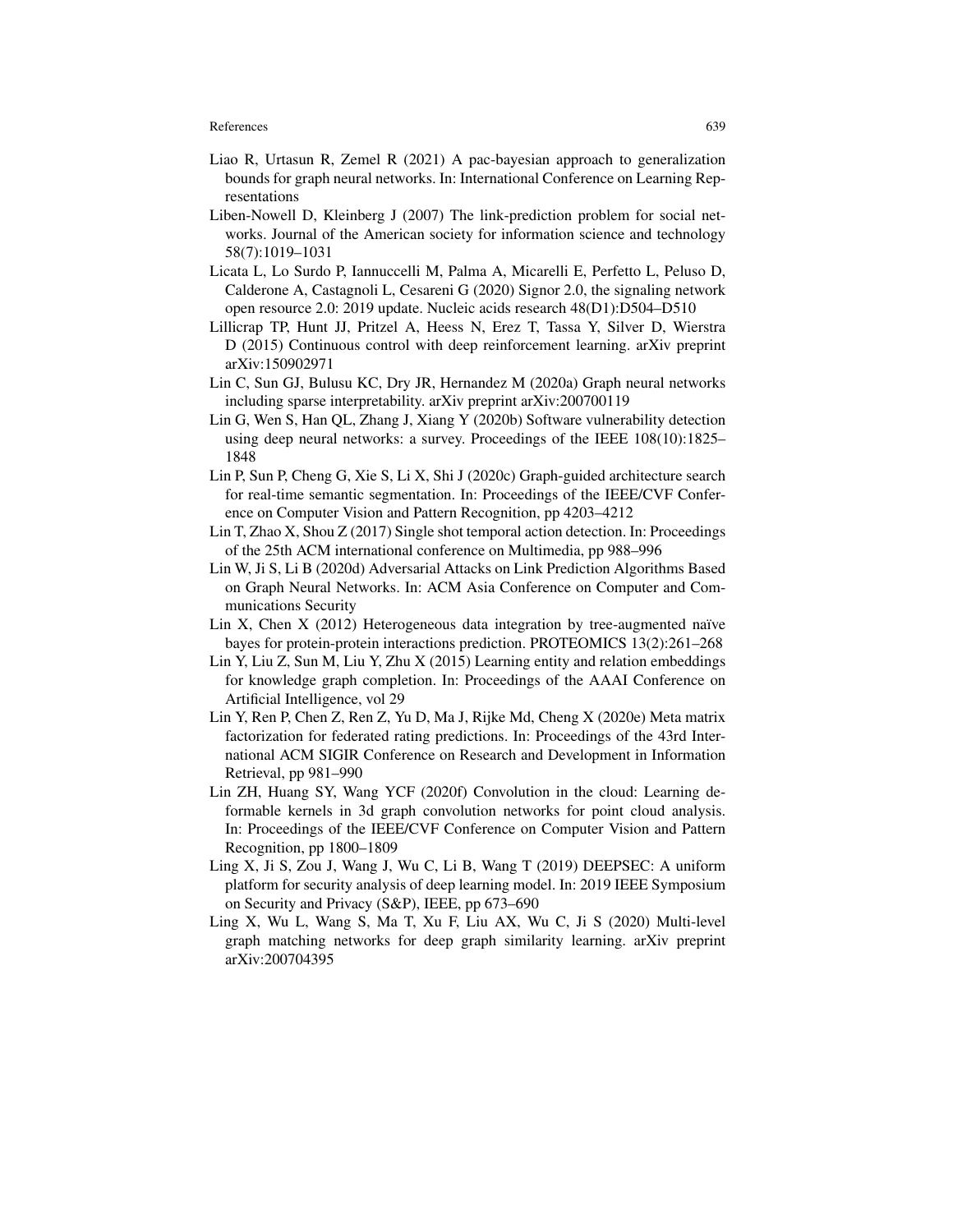- Ling X, Wu L, Wang S, Pan G, Ma T, Xu F, Liu AX, Wu C, Ji S (2021) Deep graph matching and searching for semantic code retrieval. ACM Transactions on Knowledge Discovery from Data (TKDD)
- Linial N, London E, Rabinovich Y (1995) The geometry of graphs and some of its algorithmic applications. Combinatorica 15(2):215–245
- Linmei H, Yang T, Shi C, Ji H, Li X (2019) Heterogeneous graph attention networks for semi-supervised short text classification. In: Proceedings of the 2019 Conference on Empirical Methods in Natural Language Processing and the 9th International Joint Conference on Natural Language Processing (EMNLP-IJCNLP), pp 4823–4832
- Liu A, Xu N, Zhang H, Nie W, Su Y, Zhang Y (2018a) Multi-level policy and reward reinforcement learning for image captioning. In: IJCAI, pp 821–827
- Liu B, Niu D, Lai K, Kong L, Xu Y (2017a) Growing story forest online from massive breaking news. In: Proceedings of the 2017 ACM on Conference on Information and Knowledge Management, pp 777–785
- Liu B, Niu D, Wei H, Lin J, He Y, Lai K, Xu Y (2019a) Matching article pairs with graphical decomposition and convolutions. In: Proceedings of the 57th Annual Meeting of the Association for Computational Linguistics, pp 6284–6294
- Liu B, Han FX, Niu D, Kong L, Lai K, Xu Y (2020a) Story forest: Extracting events and telling stories from breaking news. ACM Transactions on Knowledge Discovery from Data (TKDD) 14(3):1–28
- Liu C, Zoph B, Neumann M, Shlens J, Hua W, Li LJ, Fei-Fei L, Yuille A, Huang J, Murphy K (2018b) Progressive neural architecture search. In: Proceedings of the European conference on computer vision, pp 19–34
- Liu H, Simonyan K, Vinyals O, Fernando C, Kavukcuoglu K (2017b) Hierarchical representations for efficient architecture search. arXiv preprint arXiv:171100436
- Liu H, Simonyan K, Yang Y (2018c) Darts: Differentiable architecture search. arXiv preprint arXiv:180609055
- Liu J, Chi Y, Zhu C (2015) A dynamic multiagent genetic algorithm for gene regulatory network reconstruction based on fuzzy cognitive maps. IEEE Transactions on Fuzzy Systems 24(2):419–431
- Liu J, Kumar A, Ba J, Kiros J, Swersky K (2019b) Graph normalizing flows. arXiv preprint arXiv:190513177
- Liu L, Ma Y, Zhu X, et al (2019) Integrating sequence and network information to enhance protein-protein interaction prediction using graph convolutional networks. In: 2019 IEEE International Conference on Bioinformatics and Biomedicine (BIBM), pp 1762–1768, DOI 10.1109/BIBM47256.2019.8983330
- Liu L, Ouyang W, Wang X, Fieguth P, Chen J, Liu X, Pietikainen M (2020b) Deep ¨ learning for generic object detection: A survey. International journal of computer vision 128(2):261–318
- Liu M, Gao H, Ji S (2020c) Towards deeper graph neural networks. In: Proceedings of the 26th ACM SIGKDD International Conference on Knowledge Discovery & Data Mining, pp 338–348
- Liu N, Tan Q, Li Y, Yang H, Zhou J, Hu X (2019a) Is a single vector enough? exploring node polysemy for network embedding. In: Proceedings of the 25th ACM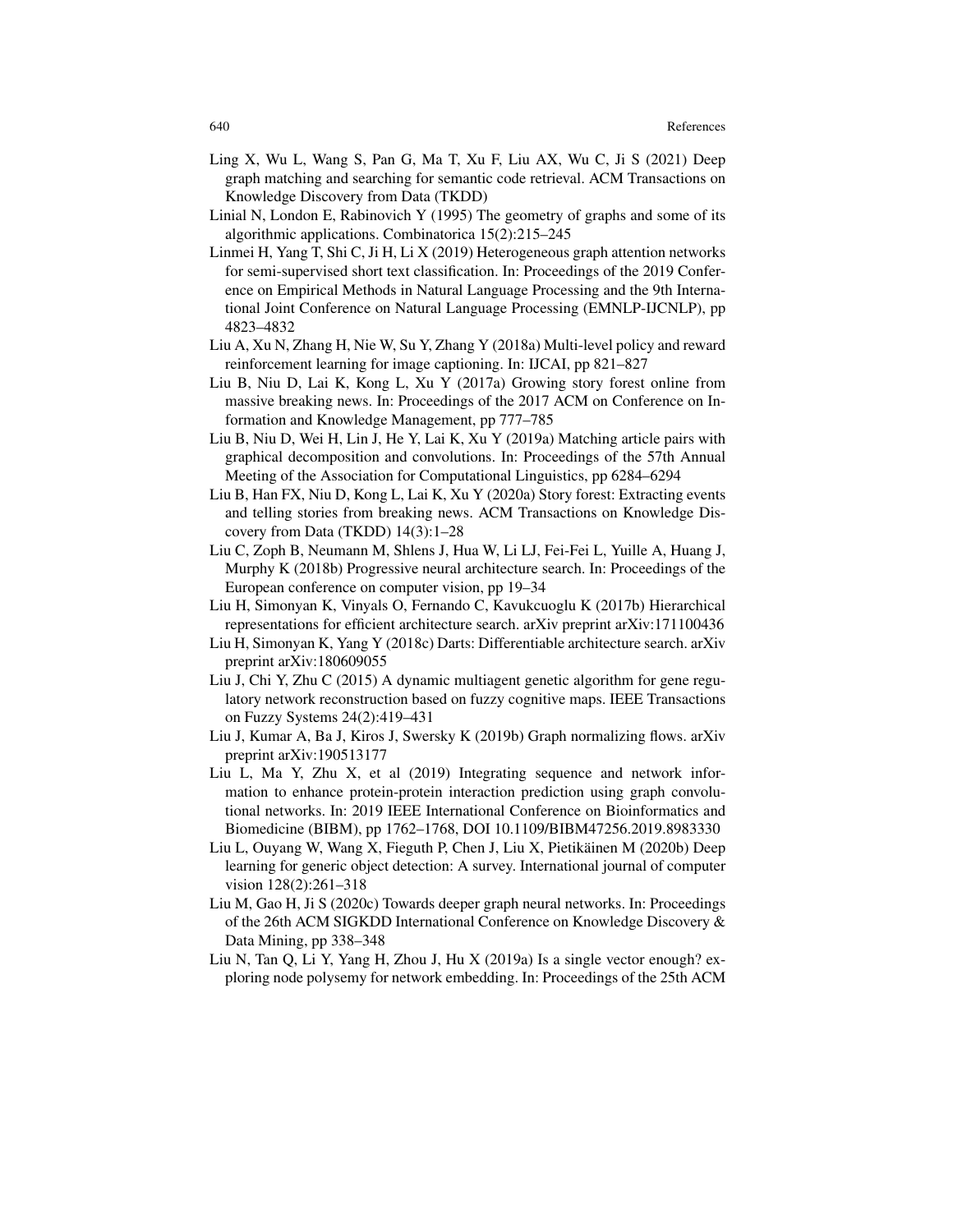SIGKDD International Conference on Knowledge Discovery & Data Mining, pp 932–940

- Liu N, Du M, Hu X (2020d) Adversarial machine learning: An interpretation perspective. arXiv preprint arXiv:200411488
- Liu P, Chang S, Huang X, Tang J, Cheung JCK (2019b) Contextualized non-local neural networks for sequence learning. In: Proceedings of the AAAI Conference on Artificial Intelligence, vol 33, pp 6762–6769
- Liu Q, Allamanis M, Brockschmidt M, Gaunt AL (2018d) Constrained graph variational autoencoders for molecule design. arXiv preprint arXiv:180509076
- Liu S, Yang N, Li M, Zhou M (2014) A recursive recurrent neural network for statistical machine translation. In: Proceedings of the 52nd Annual Meeting of the Association for Computational Linguistics, ACL 2014, June 22-27, 2014, Baltimore, MD, USA, Volume 1: Long Papers, The Association for Computer Linguistics, pp 1491–1500
- Liu S, Chen Y, Xie X, Siow JK, Liu Y (2021) Retrieval-augmented generation for code summarization via hybrid gnn. In: 9th International Conference on Learning Representations
- Liu X, Si S, Zhu X, Li Y, Hsieh CJ (2019c) A Unified Framework for Data Poisoning Attack to Graph-based Semi-supervised Learning. In: Neural Information Processing Systems, NeurIPS
- Liu X, Pan H, He M, Song Y, Jiang X, Shang L (2020e) Neural subgraph isomorphism counting. In: Proceedings of the 26th ACM SIGKDD International Conference on Knowledge Discovery & Data Mining, pp 1959–1969
- Liu X, Zhang F, Hou Z, Wang Z, Mian L, Zhang J, Tang J (2020f) Self-supervised learning: Generative or contrastive. arXiv preprint arXiv:200608218 1(2)
- Liu Y, Lee J, Park M, Kim S, Yang E, Hwang SJ, Yang Y (2018e) Learning to propagate labels: Transductive propagation network for few-shot learning. arXiv preprint arXiv:180510002
- Liu Y, Wan B, Zhu X, He X (2020g) Learning cross-modal context graph for visual grounding. In: Proceedings of the AAAI Conference on Artificial Intelligence, vol 34, pp 11,645–11,652
- Liu Y, Zhang F, Zhang Q, Wang S, Wang Y, Yu Y (2020h) Cross-view correspondence reasoning based on bipartite graph convolutional network for mammogram mass detection. In: Proceedings of the IEEE/CVF Conference on Computer Vision and Pattern Recognition, pp 3812–3822
- Liu Z, Chen C, Yang X, Zhou J, Li X, Song L (2018f) Heterogeneous graph neural networks for malicious account detection. In: Proceedings of the 27th ACM International Conference on Information and Knowledge Management, pp 2077– 2085
- Livshits B, Nori AV, Rajamani SK, Banerjee A (2009) Merlin: specification inference for explicit information flow problems. ACM Sigplan Notices 44(6):75–86
- Locatelli A, Sieniutycz S (2002) Optimal control: An introduction. Appl Mech Rev 55(3):B48–B49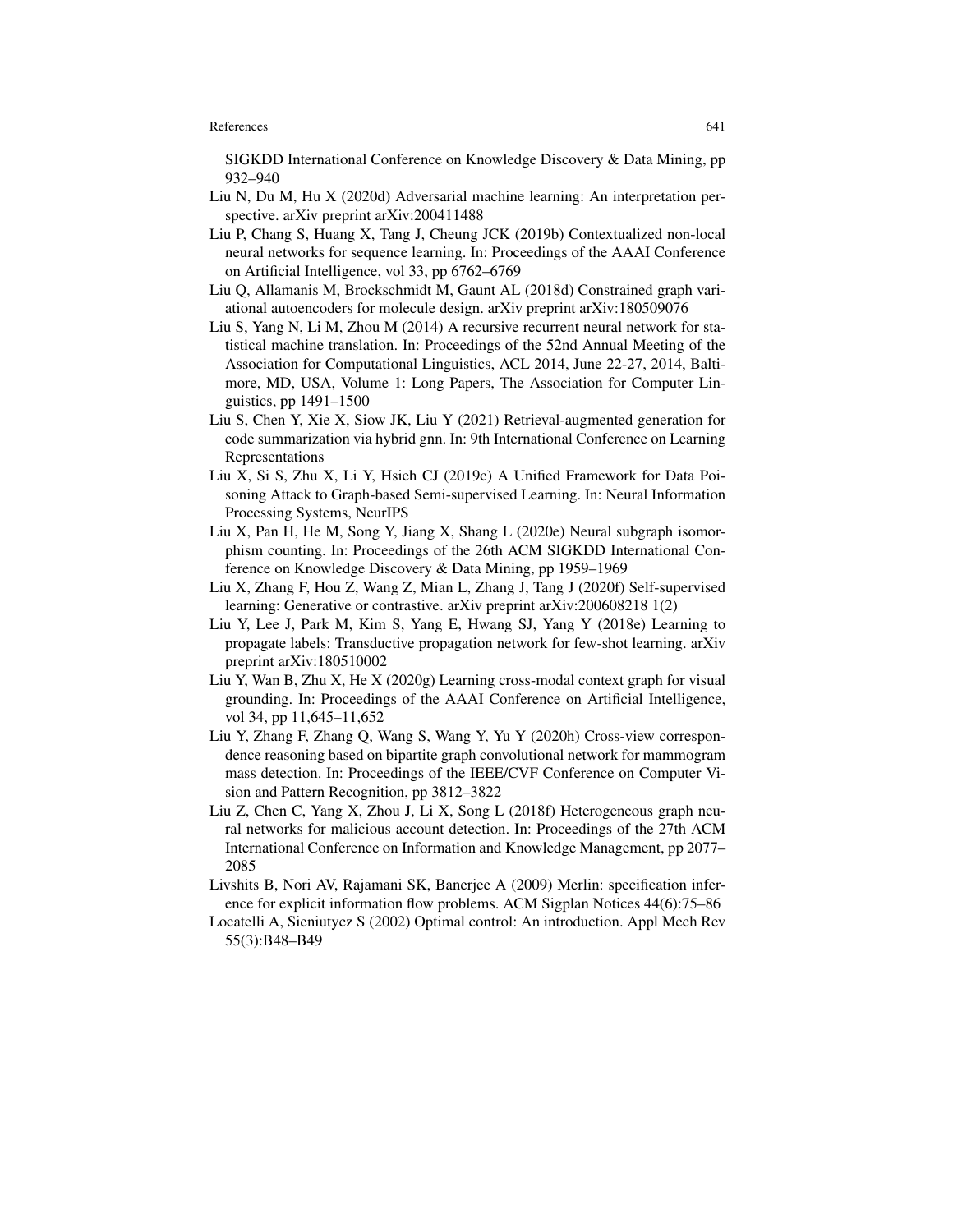- Loiola EM, de Abreu NMM, Boaventura-Netto PO, Hahn P, Querido T (2007) A survey for the quadratic assignment problem. European journal of operational research 176(2):657–690
- Lops P, De Gemmis M, Semeraro G (2011) Content-based recommender systems: State of the art and trends. In: Recommender systems handbook, Springer, pp 73–105
- Loukas A (2020) What graph neural networks cannot learn: depth vs width. In: International Conference on Learning Representations
- Lovász L, et al (1993) Random walks on graphs: A survey. Combinatorics, Paul erdos is eighty 2(1):1–46
- Lovell SC, Davis IW, Arendall WB, et al (2003) Structure validation by c geometry: , and c deviation. Proteins: Structure, Function, and Bioinformatics 50(3):437– 450
- Loyola P, Marrese-Taylor E, Matsuo Y (2017) A neural architecture for generating natural language descriptions from source code changes. In: Proceedings of the 55th Annual Meeting of the Association for Computational Linguistics (Volume 2: Short Papers), pp 287–292
- Lü L, Zhou T  $(2011)$  Link prediction in complex networks: A survey. Physica A: statistical mechanics and its applications 390(6):1150–1170
- Lu X, Wang B, Zheng X, Li X (2017a) Exploring models and data for remote sensing image caption generation. IEEE Transactions on Geoscience and Remote Sensing 56(4):2183–2195
- Lu Y, Zhao Z, Li G, Jin Z (2017b) Learning to generate comments for api-based code snippets. In: Software Engineering and Methodology for Emerging Domains, Springer, pp 3–14
- Lucic A, ter Hoeve M, Tolomei G, de Rijke M, Silvestri F (2021) Cfgnnexplainer: Counterfactual explanations for graph neural networks. arXiv preprint arXiv:210203322
- Luo D, Cheng W, Xu D, Yu W, Zong B, Chen H, Zhang X (2020) Parameterized explainer for graph neural network. arXiv preprint arXiv:201104573
- Luo D, Cheng W, Yu W, Zong B, Ni J, Chen H, Zhang X (2021) Learning to Drop: Robust Graph Neural Network via Topological Denoising. In: International Conference on Web Search and Data Mining, WSDM
- Luo R, Liao W, Huang X, Pi Y, Philips W (2016) Feature extraction of hyperspectral images with semisupervised graph learning. IEEE Journal of Selected Topics in Applied Earth Observations and Remote Sensing 9(9):4389–4399
- Luo R, Tian F, Qin T, Chen EH, Liu TY (2018) Neural architecture optimization. In: Advances in neural information processing systems
- Luo X, You Z, Zhou M, et al (2015) A highly efficient approach to protein interactome mapping based on collaborative filtering framework. Scientific Reports 5(1):7702
- Luong T, Pham H, Manning CD (2015) Effective approaches to attention-based neural machine translation. In: Proceedings of the 2015 Conference on Empirical Methods in Natural Language Processing, Association for Computational Linguistics, Lisbon, Portugal, pp 1412–1421, DOI 10.18653/v1/D15-1166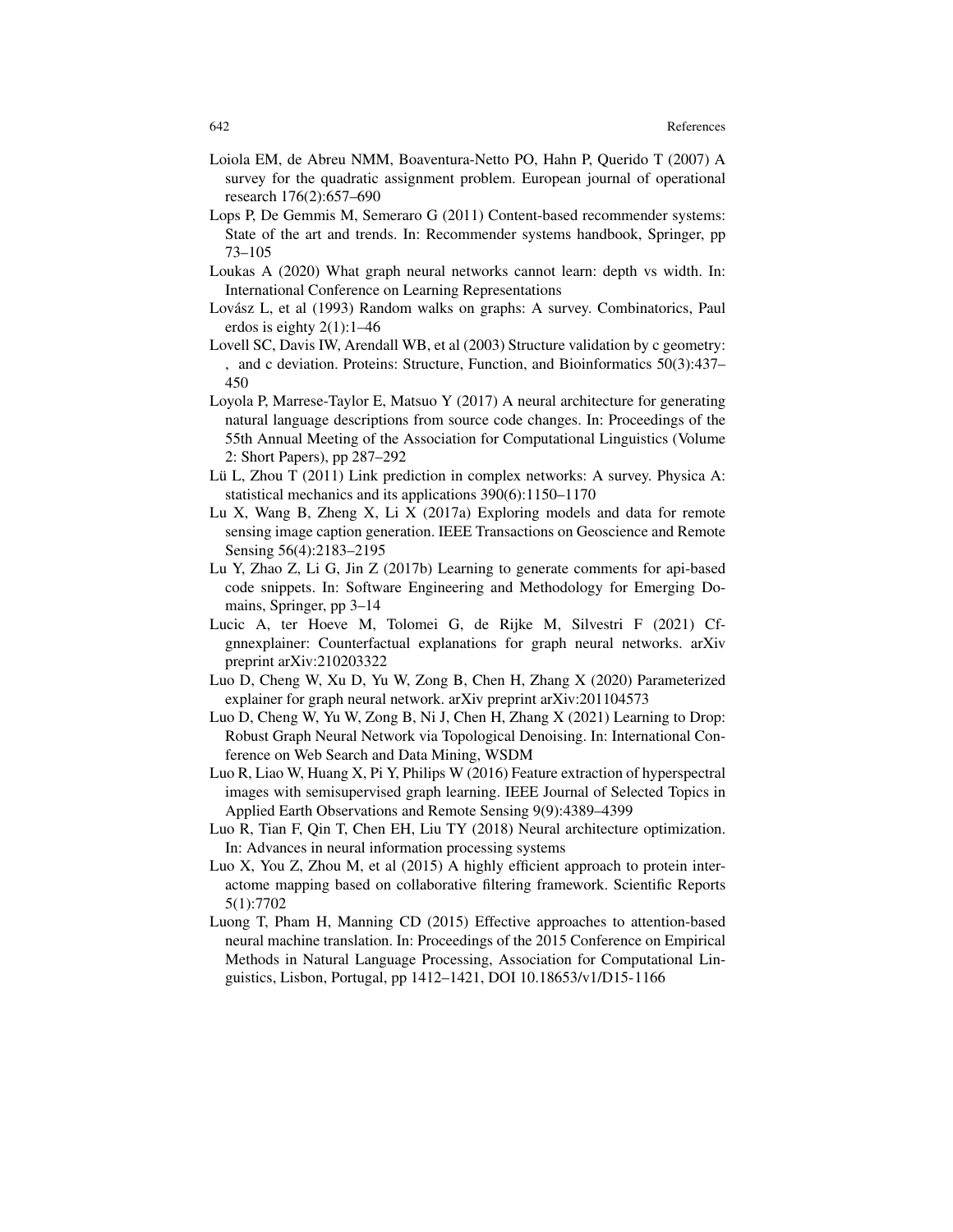- Ma G, Ahmed NK, Willke TL, Yu PS (2019a) Deep graph similarity learning: A survey. arXiv preprint arXiv:191211615
- Ma H, Bian Y, Rong Y, Huang W, Xu T, Xie W, Ye G, Huang J (2020a) Multiview graph neural networks for molecular property prediction. arXiv e-prints pp arXiv–2005
- Ma J, Tang W, Zhu J, Mei Q (2019b) A flexible generative framework for graphbased semi-supervised learning. In: Advances in Neural Information Processing Systems, pp 3281–3290
- Ma J, Zhou C, Cui P, Yang H, Zhu W (2019c) Learning disentangled representations for recommendation. In: Wallach HM, Larochelle H, Beygelzimer A, d'Alche-´ Buc F, Fox EB, Garnett R (eds) Advances in Neural Information Processing Systems 32: Annual Conference on Neural Information Processing Systems 2019, NeurIPS 2019, December 8-14, 2019, Vancouver, BC, Canada, pp 5712–5723
- Ma J, Ding S, Mei Q (2020b) Towards more practical adversarial attacks on graph neural networks. In: Larochelle H, Ranzato M, Hadsell R, Balcan M, Lin H (eds) Advances in Neural Information Processing Systems 33: Annual Conference on Neural Information Processing Systems 2020, NeurIPS 2020, December 6-12, 2020, virtual
- Ma T, Chen J, Xiao C (2018) Constrained generation of semantically valid graphs via regularizing variational autoencoders. In: Advances in Neural Information Processing Systems, pp 7113–7124
- Ma Y, Wang S, Aggarwal CC, Tang J (2019d) Graph convolutional networks with eigenpooling. In: ACM SIGKDD International Conference on Knowledge Discovery & Data Mining, ACM, pp 723–731
- Maalej W, Tiarks R, Roehm T, Koschke R (2014) On the comprehension of program comprehension. ACM Transactions on Software Engineering and Methodology (TOSEM) 23(4):1–37
- Maddison C, Mnih A, Teh Y (2017) The concrete distribution: A continuous relaxation of discrete random variables. International Conference on Learning Representations
- Madry A, Makelov A, Schmidt L, Tsipras D, Vladu A (2017) Towards deep learning models resistant to adversarial attacks. arXiv preprint arXiv:170606083
- Maglott D, Ostell J, Pruitt KD, Tatusova T (2010) Entrez gene: gene-centered information at ncbi. Nucleic acids research 39(suppl\_1):D52-D57
- Malewicz G, Austern MH, Bik AJ, Dehnert JC, Horn I, Leiser N, Czajkowski G (2010) Pregel: a system for large-scale graph processing. In: Proceedings of the 2010 ACM SIGMOD International Conference on Management of data, pp 135– 146
- Malliaros FD, Vazirgiannis M (2013) Clustering and community detection in directed networks: A survey. Physics reports 533(4):95–142
- Man T, Shen H, Liu S, Jin X, Cheng X (2016) Predict anchor links across social networks via an embedding approach. In: Ijcai, vol 16, pp 1823–1829
- Manessi F, Rozza A (2020) Graph-based neural network models with multiple selfsupervised auxiliary tasks. arXiv preprint arXiv: 201107267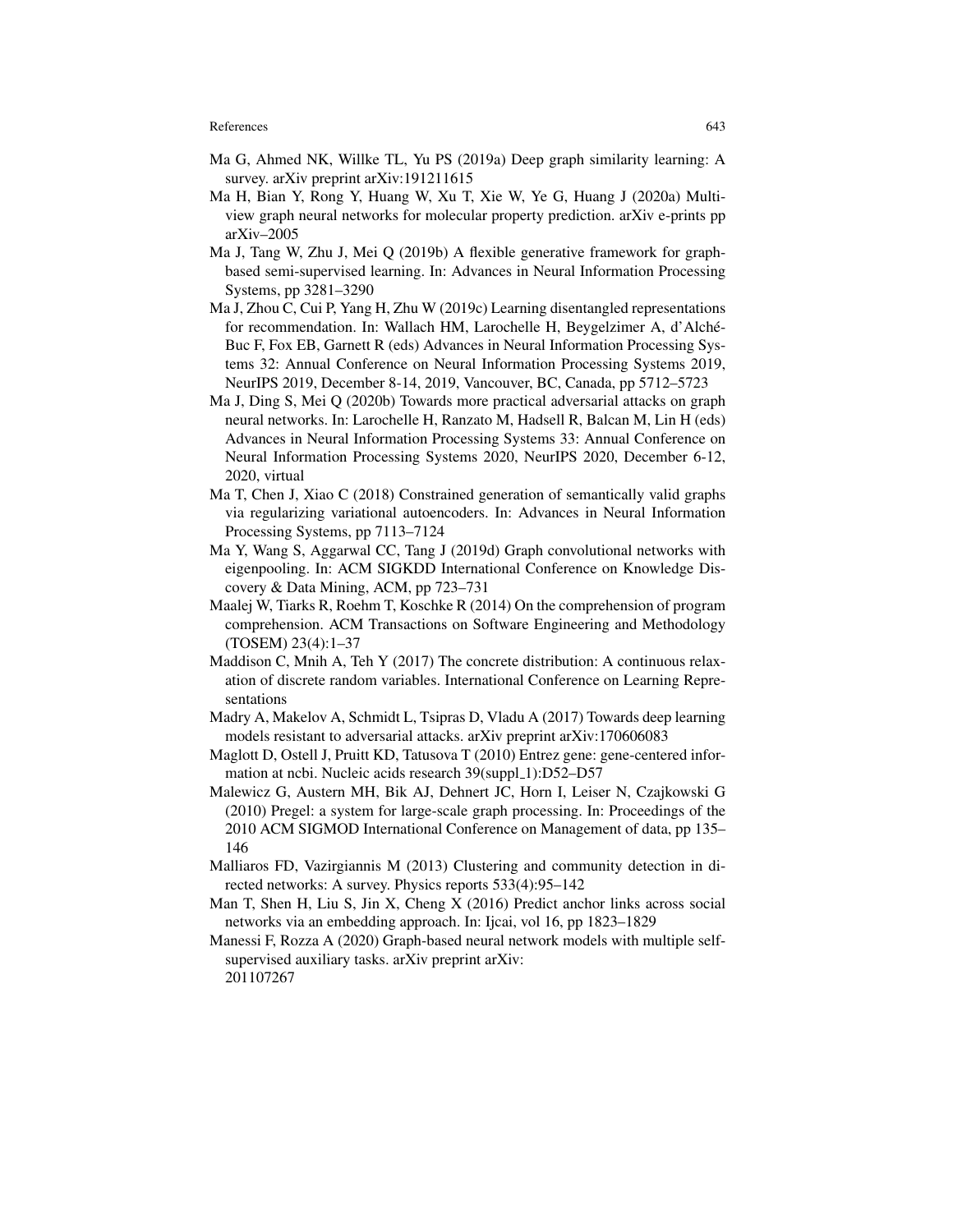- Manessi F, Rozza A, Manzo M (2020) Dynamic graph convolutional networks. Pattern Recognition 97:107,000
- Mangal R, Zhang X, Nori AV, Naik M (2015) A user-guided approach to program analysis. In: Proceedings of the 2015 10th Joint Meeting on Foundations of Software Engineering, pp 462–473
- Manning C, Schutze H (1999) Foundations of statistical natural language processing. MIT press
- Marcheggiani D, Titov I (2017) Encoding sentences with graph convolutional networks for semantic role labeling. In: EMNLP 2017-Conference on Empirical Methods in Natural Language Processing, Proceedings, pp 1506–1515
- Marcheggiani D, Bastings J, Titov I (2018) Exploiting semantics in neural machine translation with graph convolutional networks. arXiv preprint arXiv:180408313
- Maretic HP, Thanou D, Frossard P (2017) Graph learning under sparsity priors. In: 2017 IEEE International Conference on Acoustics, Speech and Signal Processing (ICASSP), Ieee, pp 6523–6527
- Markovitz A, Sharir G, Friedman I, Zelnik-Manor L, Avidan S (2020) Graph embedded pose clustering for anomaly detection. In: Proceedings of the IEEE/CVF Conference on Computer Vision and Pattern Recognition, pp 10,539–10,547
- Maron H, Ben-Hamu H, Shamir N, Lipman Y (2018) Invariant and equivariant graph networks. In: International Conference on Learning Representations
- Maron H, Ben-Hamu H, Serviansky H, Lipman Y (2019a) Provably powerful graph networks. In: Advances in Neural Information Processing Systems, pp 2153– 2164
- Maron H, Fetaya E, Segol N, Lipman Y (2019b) On the universality of invariant networks. In: International Conference on Machine Learning, pp 4363–4371
- Mathew B, Sikdar S, Lemmerich F, Strohmaier M (2020) The polar framework: Polar opposites enable interpretability of pre-trained word embeddings. In: Proceedings of The Web Conference 2020, pp 1548–1558
- Matsuno R, Murata T (2018) Mell: effective embedding method for multiplex networks. In: Companion Proceedings of the The Web Conference 2018, pp 1261– 1268
- Matuszek C (2018) Grounded language learning: Where robotics and nlp meet (invited talk). In: Proceedings of the 27th International Joint Conference on Artificial Intelligence, pp 5687–5691
- Maziarka Ł, Danel T, Mucha S, Rataj K, Tabor J, Jastrzebski S (2020a) Molecule attention transformer. arXiv preprint arXiv:200208264
- Maziarka Ł, Pocha A, Kaczmarczyk J, Rataj K, Danel T, Warchoł M (2020b) Molcyclegan: a generative model for molecular optimization. Journal of Cheminformatics 12(1):1–18
- McBurney PW, McMillan C (2014) Automatic documentation generation via source code summarization of method context. In: Proceedings of the 22nd International Conference on Program Comprehension, ACM, pp 279–290
- McBurney PW, McMillan C (2016) Automatic source code summarization of context for java methods. IEEE Transactions on Software Engineering 42(2):103– 119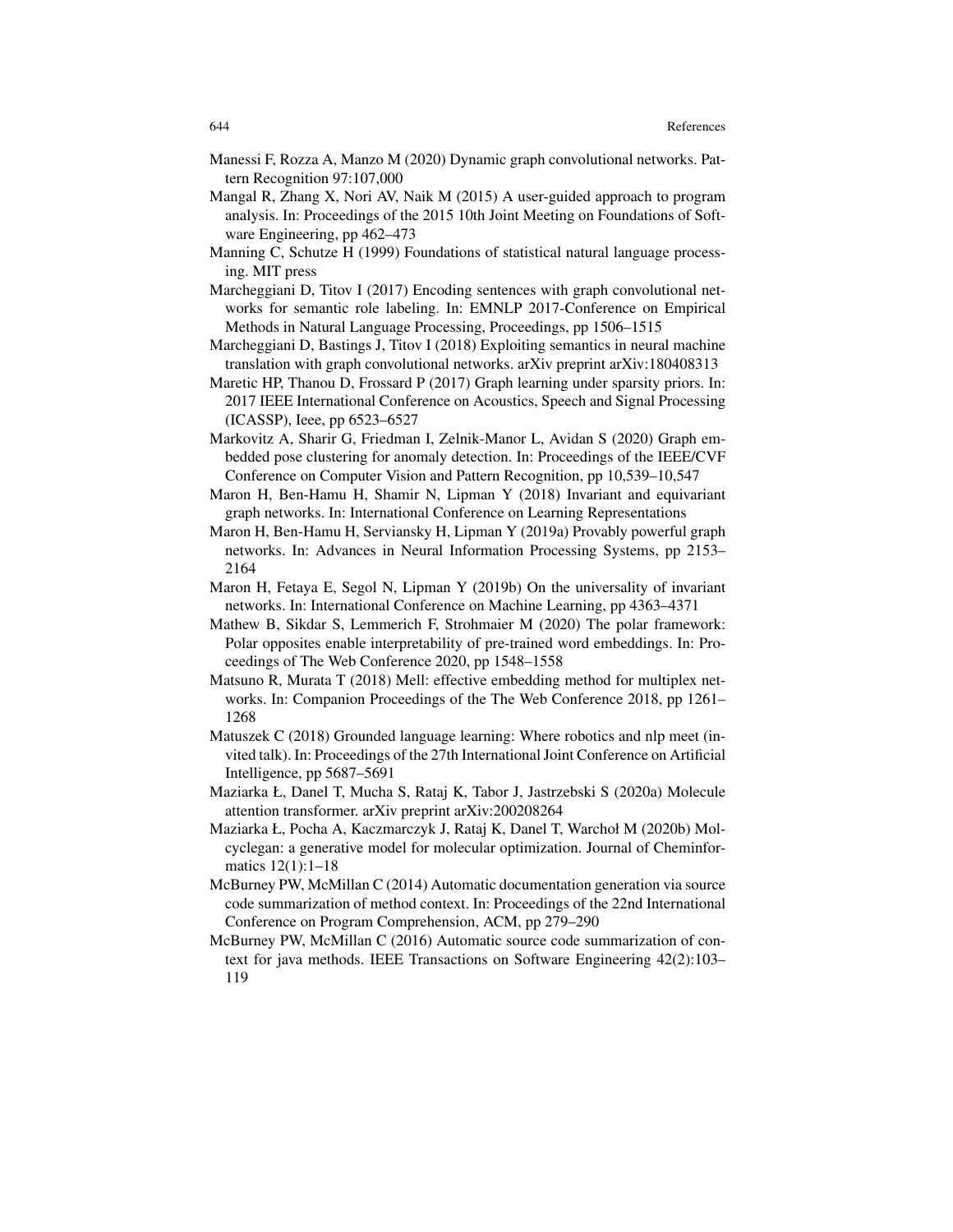- McBurney PW, Liu C, McMillan C (2016) Automated feature discovery via sentence selection and source code summarization. Journal of Software: Evolution and Process 28(2):120–145
- McMillan C, Grechanik M, Poshyvanyk D, Xie Q, Fu C (2011) Portfolio: finding relevant functions and their usage. In: Proceedings of the 33rd International Conference on Software Engineering, pp 111–120
- Mcmillan C, Poshyvanyk D, Grechanik M, Xie Q, Fu C (2013) Portfolio: Searching for relevant functions and their usages in millions of lines of code. ACM Transactions on Software Engineering and Methodology (TOSEM) 22(4):1–30
- McNee SM, Riedl J, Konstan JA (2006) Being accurate is not enough: how accuracy metrics have hurt recommender systems. In: CHI'06 extended abstracts on Human factors in computing systems, pp 1097–1101
- Mendez D, Gaulton A, Bento AP, Chambers J, De Veij M, Félix E, Magariños MP, Mosquera JF, Mutowo P, Nowotka M, et al (2019) Chembl: towards direct deposition of bioassay data. Nucleic acids research 47(D1):D930–D940
- Merkwirth C, Lengauer T (2005) Automatic generation of complementary descriptors with molecular graph networks. Journal of Chemical Information and Modeling 45(5):1159–1168
- Mesquita DPP, Jr AHS, Kaski S (2020) Rethinking pooling in graph neural networks. In: Advances in Neural Information Processing Systems
- Mihalcea R, Tarau P (2004) Textrank: Bringing order into text. In: Proceedings of the 2004 conference on empirical methods in natural language processing, pp 404–411
- Miikkulainen R, Liang J, Meyerson E, Rawal A, Fink D, Francon O, Raju B, Shahrzad H, Navruzyan A, Duffy N, et al (2019) Evolving deep neural networks. In: Artificial Intelligence in the Age of Neural Networks and Brain Computing, Elsevier, pp 293–312
- Mikolov T, Karafiát M, Burget L, Cernocký J, Khudanpur S (2010) Recurrent neural network based language model. In: Kobayashi T, Hirose K, Nakamura S (eds) INTERSPEECH 2010, 11th Annual Conference of the International Speech Communication Association, Makuhari, Chiba, Japan, September 26-30, 2010, ISCA, pp 1045–1048
- Mikolov T, Deoras A, Kombrink S, Burget L, Cernocky J (2011a) Empirical eval- ´ uation and combination of advanced language modeling techniques. In: INTER-SPEECH 2011, 12th Annual Conference of the International Speech Communication Association, Florence, Italy, August 27-31, 2011, ISCA, pp 605–608
- Mikolov T, Kombrink S, Burget L, Černock $\dot{y}$  J, Khudanpur S (2011b) Extensions of recurrent neural network language model. In: 2011 IEEE international conference on acoustics, speech and signal processing (ICASSP), IEEE, pp 5528–5531
- Mikolov T, Chen K, Corrado G, Dean J (2013a) Efficient estimation of word representations in vector space. arXiv preprint arXiv:13013781
- Mikolov T, Sutskever I, Chen K, Corrado GS, Dean J (2013b) Distributed representations of words and phrases and their compositionality. In: Advances in neural information processing systems, pp 3111–3119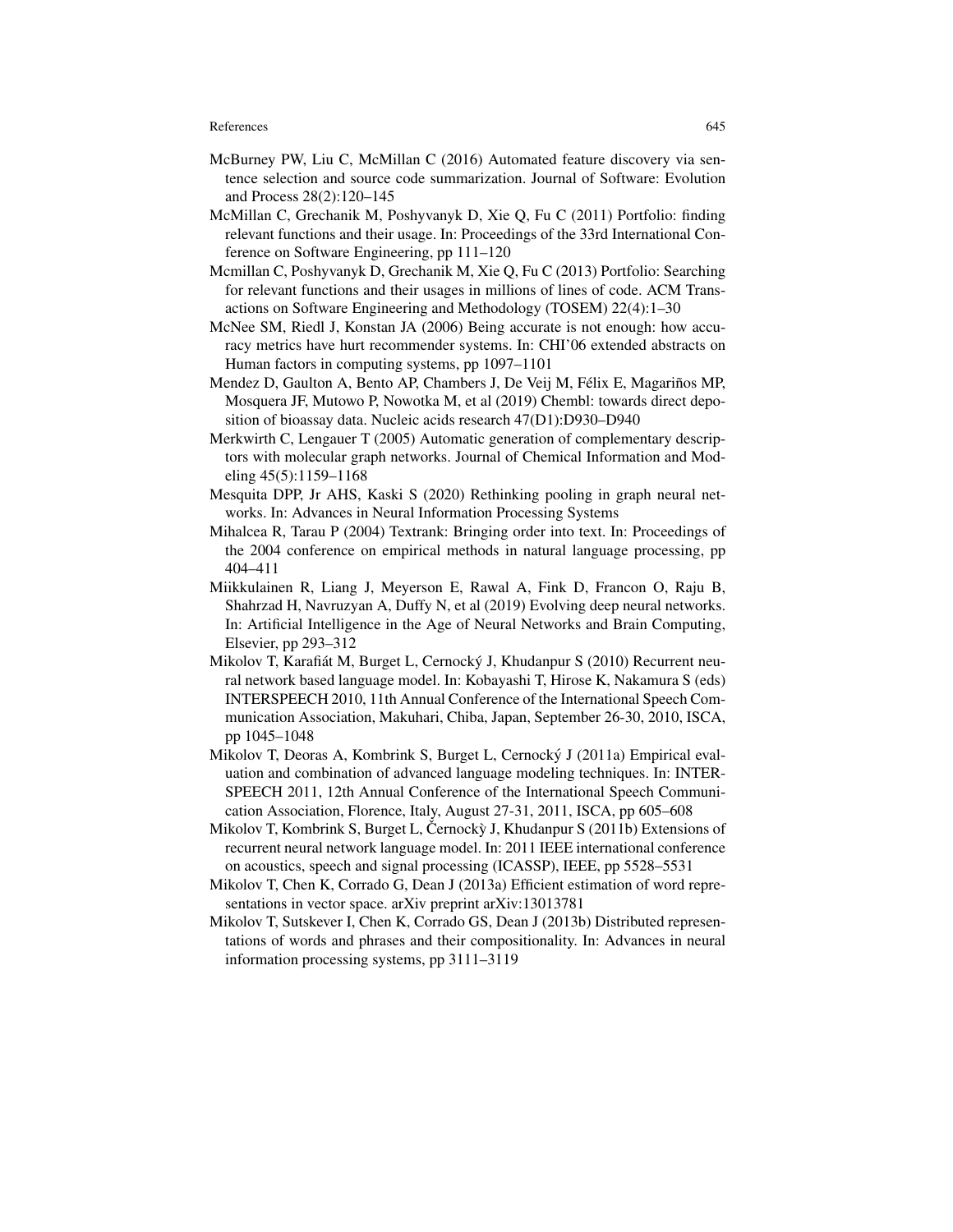- Mikolov T CGDJ Chen K (2013) Efficient estimation of word representations in vector space. In: International Conference on Learning Representations
- Miller BA, Çamurcu M, Gomez AJ, Chan K, Eliassi-Rad T (2019) Improving Robustness to Attacks Against Vertex Classification. In: Deep Learning for Graphs at AAAI Conference on Artificial Intelligence
- Miller GA (1995) Wordnet: a lexical database for english. Communications of the ACM 38(11):39–41
- Miller T (2019) Explanation in artificial intelligence: Insights from the social sciences. Artificial intelligence 267:1–38
- Milo R, Shen-Orr S, Itzkovitz S, Kashtan N, Chklovskii D, Alon U (2002) Network motifs: simple building blocks of complex networks. Science 298(5594):824–827
- Min S, Gao Z, Peng J, Wang L, Qin K, Fang B (2021) Stgsn—a spatial–temporal graph neural network framework for time-evolving social networks. Knowledge-Based Systems 214:106,746
- Mir AM, Latoskinas E, Proksch S, Gousios G (2021) Type4Py: Deep similarity learning-based type inference for Python. arXiv preprint arXiv:210104470
- Mirza M, Osindero S (2014) Conditional generative adversarial nets. arXiv preprint arXiv:14111784
- Mnih A, Salakhutdinov RR (2008) Probabilistic matrix factorization. In: Advances in neural information processing systems, pp 1257–1264
- Mnih V, Kavukcuoglu K, Silver D, Rusu AA, Veness J, Bellemare MG, Graves A, Riedmiller M, Fidjeland AK, Ostrovski G, et al (2015) Human-level control through deep reinforcement learning. Nature 518(7540):529–533
- Mokou M, Lygirou V, Angelioudaki I, Paschalidis N, Stroggilos R, Frantzi M, Latosinska A, Bamias A, Hoffmann MJ, Mischak H, et al (2020) A novel pipeline for drug repurposing for bladder cancer based on patients' omics signatures. Cancers 12(12):3519
- Momtazpour M, Butler P, Hossain MS, Bozchalui MC, Ramakrishnan N, Sharma R (2012) Coordinated clustering algorithms to support charging infrastructure design for electric vehicles. In: Proceedings of the ACM SIGKDD International Workshop on Urban Computing, pp 126–133
- Montavon G, Samek W, Müller KR (2018) Methods for interpreting and understanding deep neural networks. Digital Signal Processing 73:1–15
- Monti F, Bronstein M, Bresson X (2017) Geometric matrix completion with recurrent multi-graph neural networks. In: Advances in Neural Information Processing Systems, pp 3700–3710
- Monti F, Frasca F, Eynard D, Mannion D, Bronstein MM (2019) Fake news detection on social media using geometric deep learning. In: Workshop on Representation Learning on Graphs and Manifolds
- Moreno L, Aponte J, Sridhara G, Marcus A, Pollock L, Vijay-Shanker K (2013) Automatic generation of natural language summaries for java classes. In: 2013 21st International Conference on Program Comprehension (ICPC), IEEE, pp 23– 32
- Moreno L, Bavota G, Di Penta M, Oliveto R, Marcus A, Canfora G (2014) Automatic generation of release notes. In: Proceedings of the 22nd ACM SIGSOFT In-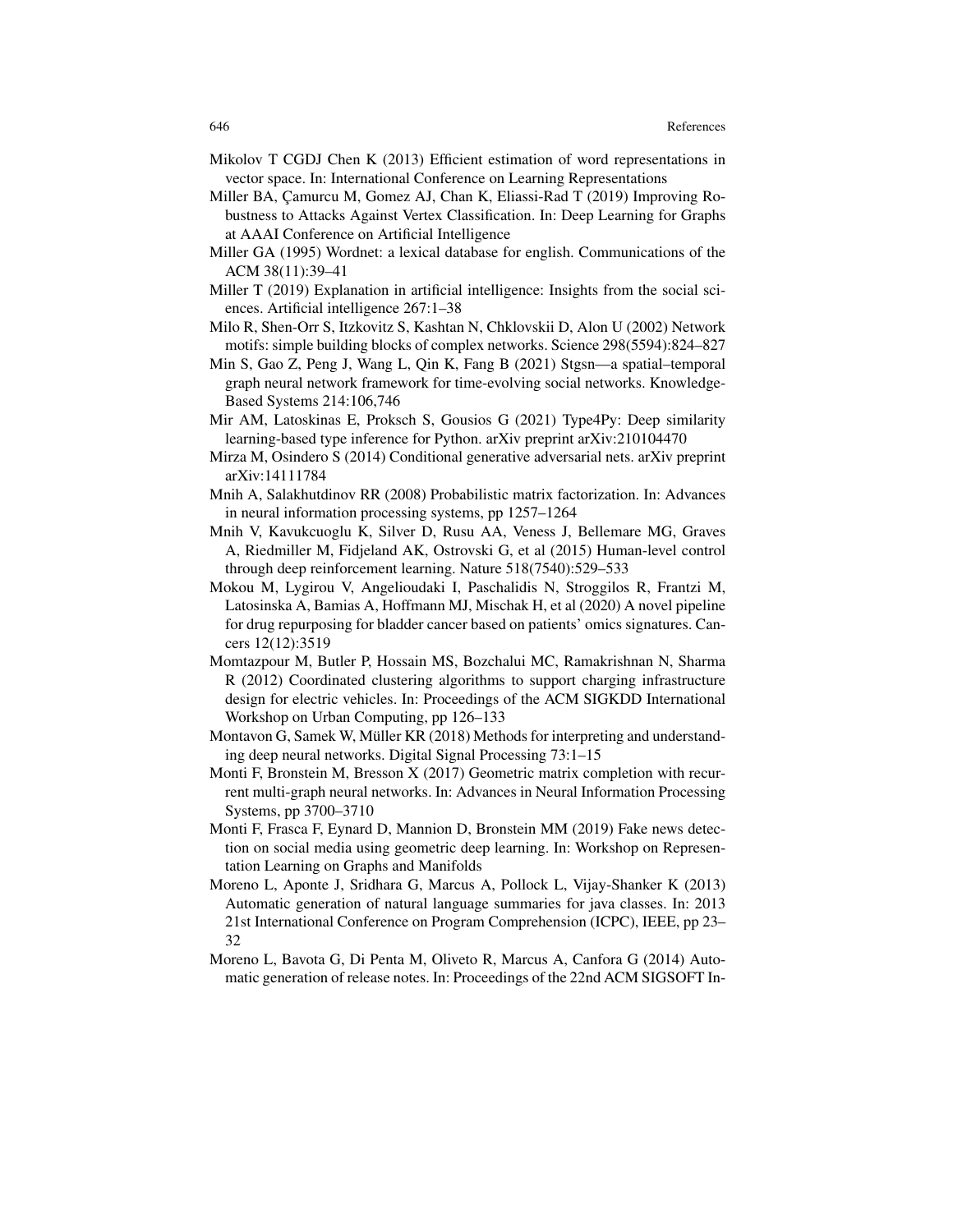ternational Symposium on Foundations of Software Engineering, ACM, pp 484– 495

- Morris C, Kersting K, Mutzel P (2017) Glocalized Weisfeiler-Lehman kernels: Global-local feature maps of graphs. In: IEEE International Conference on Data Mining, IEEE, pp 327–336
- Morris C, Ritzert M, Fey M, Hamilton WL, Lenssen JE, Rattan G, Grohe M (2019) Weisfeiler and leman go neural: Higher-order graph neural networks. In: the AAAI Conference on Artificial Intelligence, vol 33, pp 4602–4609
- Morris C, Kriege NM, Bause F, Kersting K, Mutzel P, Neumann M (2020a) TU-Dataset: A collection of benchmark datasets for learning with graphs. CoRR abs/2007.08663
- Morris C, Rattan G, Mutzel P (2020b) Weisfeiler and leman go sparse: Towards scalable higher-order graph embeddings. Advances in Neural Information Processing Systems 33
- Mueller J, Thyagarajan A (2016) Siamese recurrent architectures for learning sentence similarity. In: Proceedings of the AAAI Conference on Artificial Intelligence, vol 30
- Mungall CJ, Torniai C, Gkoutos GV, Lewis SE, Haendel MA (2012) Uberon, an integrative multi-species anatomy ontology. Genome biology 13(1):1–20
- Murphy R, Srinivasan B, Rao V, Ribeiro B (2019a) Relational pooling for graph representations. In: International Conference on Machine Learning, pp 4663–4673
- Murphy RL, Srinivasan B, Rao VA, Ribeiro B (2019b) Janossy pooling: Learning deep permutation-invariant functions for variable-size inputs. In: International Conference on Learning Representations
- Murphy RL, Srinivasan B, Rao VA, Ribeiro B (2019c) Relational pooling for graph representations. In: International Conference on Machine Learning, pp 4663– 4673
- Nair V, Hinton GE (2010) Rectified linear units improve restricted boltzmann machines. In: Fürnkranz J, Joachims T (eds) Proceedings of the  $27th$  International Conference on Machine Learning (ICML-10), June 21-24, 2010, Haifa, Israel, Omnipress, pp 807–814
- Nathani D, Chauhan J, Sharma C, Kaul M (2019) Learning attention-based embeddings for relation prediction in knowledge graphs. arXiv preprint arXiv:190601195
- Nelson CA, Butte AJ, Baranzini SE (2019) Integrating biomedical research and electronic health records to create knowledge-based biologically meaningful machine-readable embeddings. Nature communications 10(1):1–10
- Neville J, Jensen D (2000) Iterative classification in relational data. In: Proc. AAAI-2000 workshop on learning statistical models from relational data, pp 13–20
- Newman M (2010) Networks: an introduction. Oxford university press
- Newman M (2018) Networks. Oxford university press
- Newman ME (2006a) Finding community structure in networks using the eigenvectors of matrices. Physical review E 74(3):036,104
- Newman ME (2006b) Modularity and community structure in networks. Proceedings of the national academy of sciences 103(23):8577–8582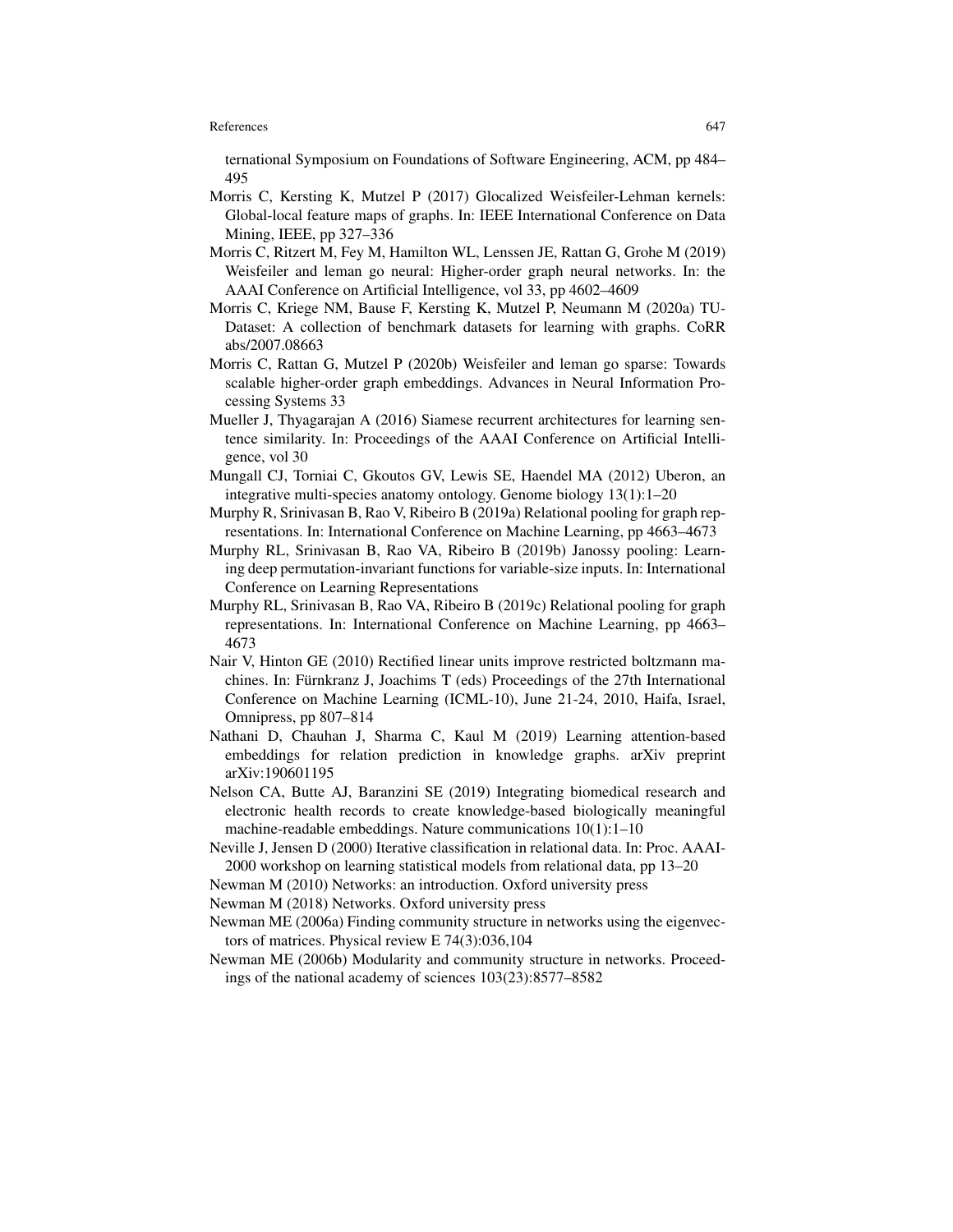Ng A (2011) Machine learning

- Nguyen DQ, Nguyen TD, Nguyen DQ, Phung D (2017) A novel embedding model for knowledge base completion based on convolutional neural network. arXiv preprint arXiv:171202121
- Nguyen HV, Bai L (2010) Cosine similarity metric learning for face verification. In: Asian conference on computer vision, Springer, pp 709–720
- Nickel M, Tresp V (2013) Tensor factorization for multi-relational learning. In: Joint European Conference on Machine Learning and Knowledge Discovery in Databases, Springer, pp 617–621
- Nickel M, Tresp V, Kriegel HP (2011) A three-way model for collective learning on multi-relational data. In: Proceedings of the 28th International Conference on International Conference on Machine Learning, Omnipress, Madison, WI, USA, ICML'11, p 809–816
- Nickel M, Jiang X, Tresp V (2014) Reducing the rank in relational factorization models by including observable patterns. In: Advances in Neural Information Processing Systems, pp 1179–1187
- Nickel M, Murphy K, Tresp V, Gabrilovich E (2016a) A review of relational machine learning for knowledge graphs. Proceedings of the IEEE 104(1):11–33
- Nickel M, Rosasco L, Poggio T (2016b) Holographic embeddings of knowledge graphs. In: Proceedings of the AAAI Conference on Artificial Intelligence, vol 30
- Nicora G, Vitali F, Dagliati A, Geifman N, Bellazzi R (2020) Integrated multi-omics analyses in oncology: a review of machine learning methods and tools. Frontiers in oncology 10:1030
- Nie P, Rai R, Li JJ, Khurshid S, Mooney RJ, Gligoric M (2019) A framework for writing trigger-action todo comments in executable format. In: Proceedings of the 2019 27th ACM Joint Meeting on European Software Engineering Conference and Symposium on the Foundations of Software Engineering, ACM, pp 385–396
- Nielson F, Nielson HR, Hankin C (2015) Principles of program analysis. Springer
- Niepert M, Ahmed M, Kutzkov K (2016) Learning convolutional neural networks for graphs. In: International Conference on Machine Learning, pp 2014–2023
- Nikolentzos G, Meladianos P, Vazirgiannis M (2017) Matching node embeddings for graph similarity. In: AAAI Conference on Artificial Intelligence, pp 2429– 2435
- Ning X, Karypis G (2011) Slim: Sparse linear methods for top-n recommender systems. In: 2011 IEEE 11th International Conference on Data Mining, IEEE, pp 497–506
- Niu C, Wu F, Tang S, Hua L, Jia R, Lv C, Wu Z, Chen G (2020) Billion-scale federated learning on mobile clients: A submodel design with tunable privacy. In: Proceedings of the 26th Annual International Conference on Mobile Computing and Networking, pp 1–14
- Norcliffe-Brown W, Vafeias S, Parisot S (2018) Learning conditioned graph structures for interpretable visual question answering. In: Advances in neural information processing systems, pp 8334–8343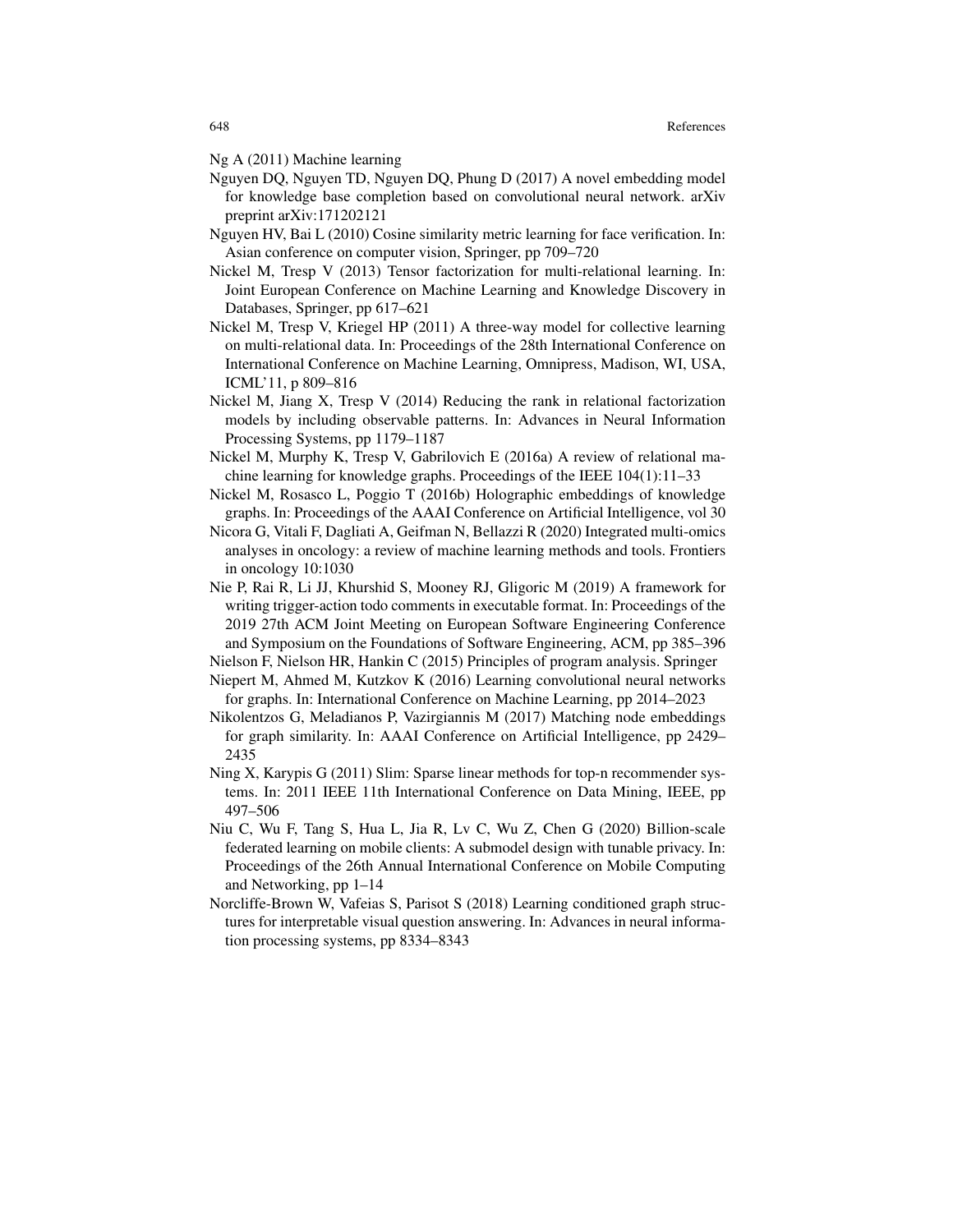- Noroozi M, Favaro P (2016) Unsupervised learning of visual representations by solving jigsaw puzzles. In: European conference on computer vision, Springer, pp 69–84
- Nowozin S, Cseke B, Tomioka R (2016) f-gan: Training generative neural samplers using variational divergence minimization. In: Advances in Neural Information Processing Systems, vol 29
- Noy N, Gao Y, Jain A, Narayanan A, Patterson A, Taylor J (2019) Industryscale knowledge graphs: lessons and challenges. Communications of the ACM 62(8):36–43
- NT H, Maehara T (2019) Revisiting graph neural networks: All we have is low-pass filters. arXiv preprint arXiv:190509550
- Nunes M, Pappa GL (2020) Neural architecture search in graph neural networks. In: Brazilian Conference on Intelligent Systems, Springer, pp 302–317
- Oda Y, Fudaba H, Neubig G, Hata H, Sakti S, Toda T, Nakamura S (2015) Learning to generate pseudo-code from source code using statistical machine translation (t). In: 2015 30th IEEE/ACM International Conference on Automated Software Engineering (ASE), IEEE, pp 574–584
- Ok S (2020) A graph similarity for deep learning. In: Larochelle H, Ranzato M, Hadsell R, Balcan MF, Lin H (eds) Advances in Neural Information Processing Systems, Curran Associates, Inc., vol 33, pp 1–12
- Olah C, Satyanarayan A, Johnson I, Carter S, Schubert L, Ye K, Mordvintsev A (2018) The building blocks of interpretability. Distill DOI 10.23915/distill.00010, https://distill.pub/2018/building-blocks
- On K, Kim E, Heo Y, Zhang B (2020) Cut-based graph learning networks to discover compositional structure of sequential video data. In: The Thirty-Fourth AAAI Conference on Artificial Intelligence, pp 5315–5322
- Oono K, Suzuki T (2020) Graph neural networks exponentially lose expressive power for node classification. In: International Conference on Learning Representations
- Oord Avd, Kalchbrenner N, Vinyals O, Espeholt L, Graves A, Kavukcuoglu K (2016) Conditional image generation with pixelcnn decoders. In: Proceedings of the 30th International Conference on Neural Information Processing Systems, pp 4797–4805
- Oord Avd, Li Y, Vinyals O (2018) Representation learning with contrastive predictive coding. arXiv preprint arXiv:180703748
- Orchard S, Ammari M, Aranda B, Breuza L, Briganti L, Broackes-Carter F, Campbell NH, Chavali G, Chen C, Del-Toro N, et al (2014) The mintact project—intact as a common curation platform for 11 molecular interaction databases. Nucleic acids research 42(D1):D358–D363
- Ottenstein KJ, Ottenstein LM (1984) The program dependence graph in a software development environment. ACM Sigplan Notices 19(5):177–184
- Ou M, Cui P, Wang F, Wang J, Zhu W (2015) Non-transitive hashing with latent similarity components. In: Proceedings of the 21th ACM SIGKDD International Conference on Knowledge Discovery and Data Mining, pp 895–904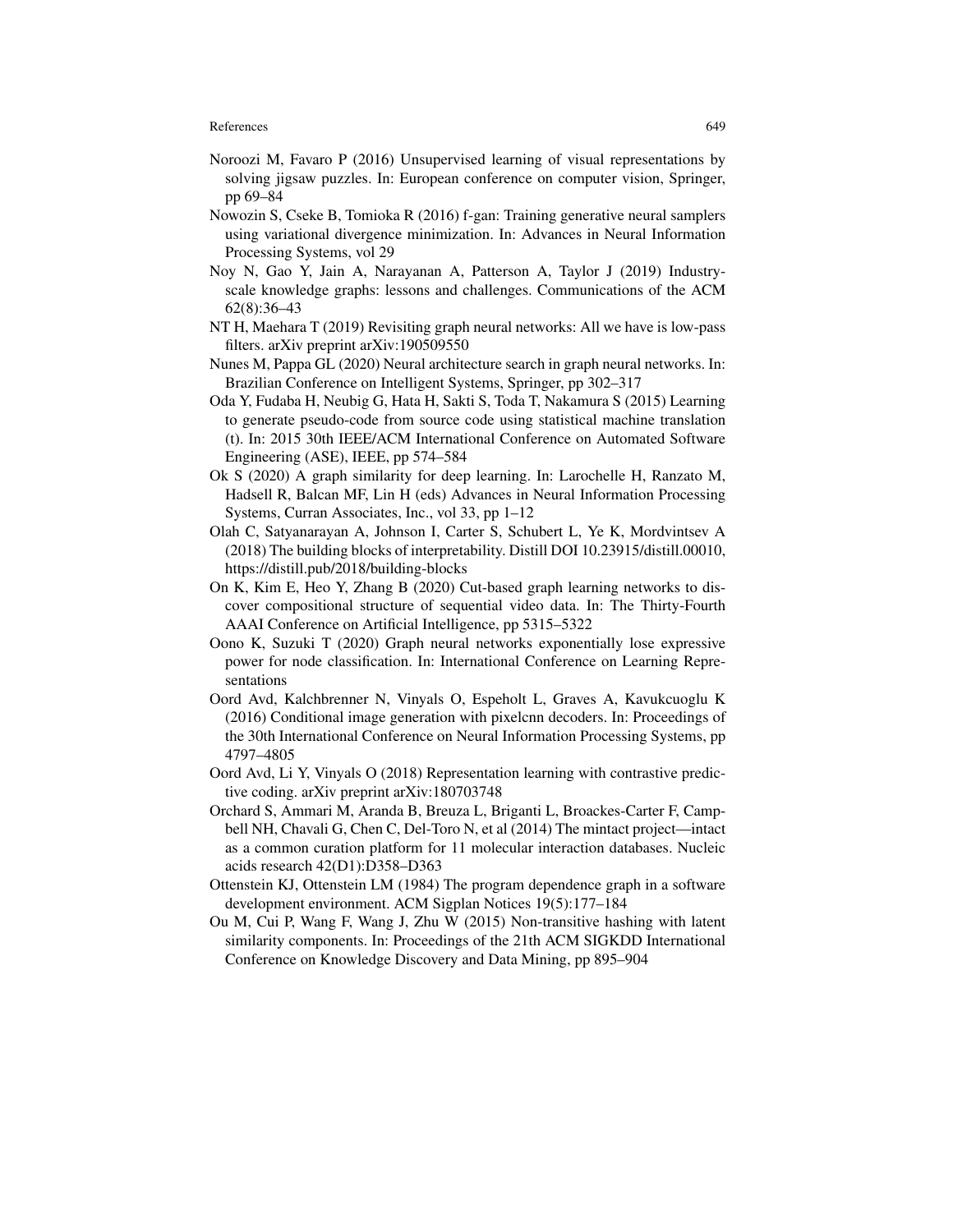- Ou M, Cui P, Pei J, Zhang Z, Zhu W (2016) Asymmetric transitivity preserving graph embedding. In: Proceedings of the 22nd ACM SIGKDD international conference on Knowledge discovery and data mining, pp 1105–1114
- Oyetunde T, Zhang M, Chen Y, Tang YJ, Lo C (2017) Boostgapfill: improving the fidelity of metabolic network reconstructions through integrated constraint and pattern-based methods. Bioinformatics 33(4):608–611
- Page L, Brin S, Motwani R, Winograd T (1999) The pagerank citation ranking: Bringing order to the web. Tech. rep., Stanford InfoLab
- Paige CC, Saunders MA (1981) Towards a generalized singular value decomposition. SIAM Journal on Numerical Analysis 18(3):398–405
- Pal S, Malekmohammadi S, Regol F, Zhang Y, Xu Y, Coates M (2020) Nonparametric graph learning for bayesian graph neural networks. In: Conference on Uncertainty in Artificial Intelligence, PMLR, pp 1318–1327
- Palasca O, Santos A, Stolte C, Gorodkin J, Jensen LJ (2018) Tissues 2.0: an integrative web resource on mammalian tissue expression. Database 2018
- Palaz D, Collobert R, et al (2015a) Analysis of cnn-based speech recognition system using raw speech as input. Tech. rep., Idiap
- Palaz D, Doss MM, Collobert R (2015b) Convolutional neural networks-based continuous speech recognition using raw speech signal. In: 2015 IEEE International Conference on Acoustics, Speech and Signal Processing (ICASSP), IEEE, pp 4295–4299
- Paliwal A, Gimeno F, Nair V, Li Y, Lubin M, Kohli P, Vinyals O (2020) Reinforced genetic algorithm learning for optimizing computation graphs. In: International Conference on Learning Representations
- Pan M, Li Y, Zhou X, Liu Z, Song R, Lu H, Luo J (2019) Dissecting the learning curve of taxi drivers: A data-driven approach. In: Proceedings of the 2019 SIAM International Conference on Data Mining, SIAM, pp 783–791
- Pan M, Huang W, Li Y, Zhou X, Liu Z, Song R, Lu H, Tian Z, Luo J (2020a) Dhpa: Dynamic human preference analytics framework: A case study on taxi drivers' learning curve analysis. ACM Trans Intell Syst Technol 11(1), DOI 10. 1145/3360312
- Pan M, Huang W, Li Y, Zhou X, Luo J (2020b) Xgail: Explainable generative adversarial imitation learning for explainable human decision analysis. In: Proceedings of the 26th ACM SIGKDD International Conference on Knowledge Discovery amp; Data Mining, Association for Computing Machinery, KDD '20, p 1334–1343, DOI 10.1145/3394486.3403186
- Pan S, Wu J, Zhu X, Zhang C, Wang Y (2016) Tri-party deep network representation. In: Proceedings of the Twenty-Fifth International Joint Conference on Artificial Intelligence, pp 1895–1901
- Pan S, Hu R, Long G, Jiang J, Yao L, Zhang C (2018) Adversarially regularized graph autoencoder for graph embedding. In: Proceedings of the 27th International Joint Conference on Artificial Intelligence, pp 2609–2615
- Pan W, Su C, Chen K, Henchcliffe C, Wang F (2020c) Learning phenotypic associations for parkinson's disease with longitudinal clinical records. medRxiv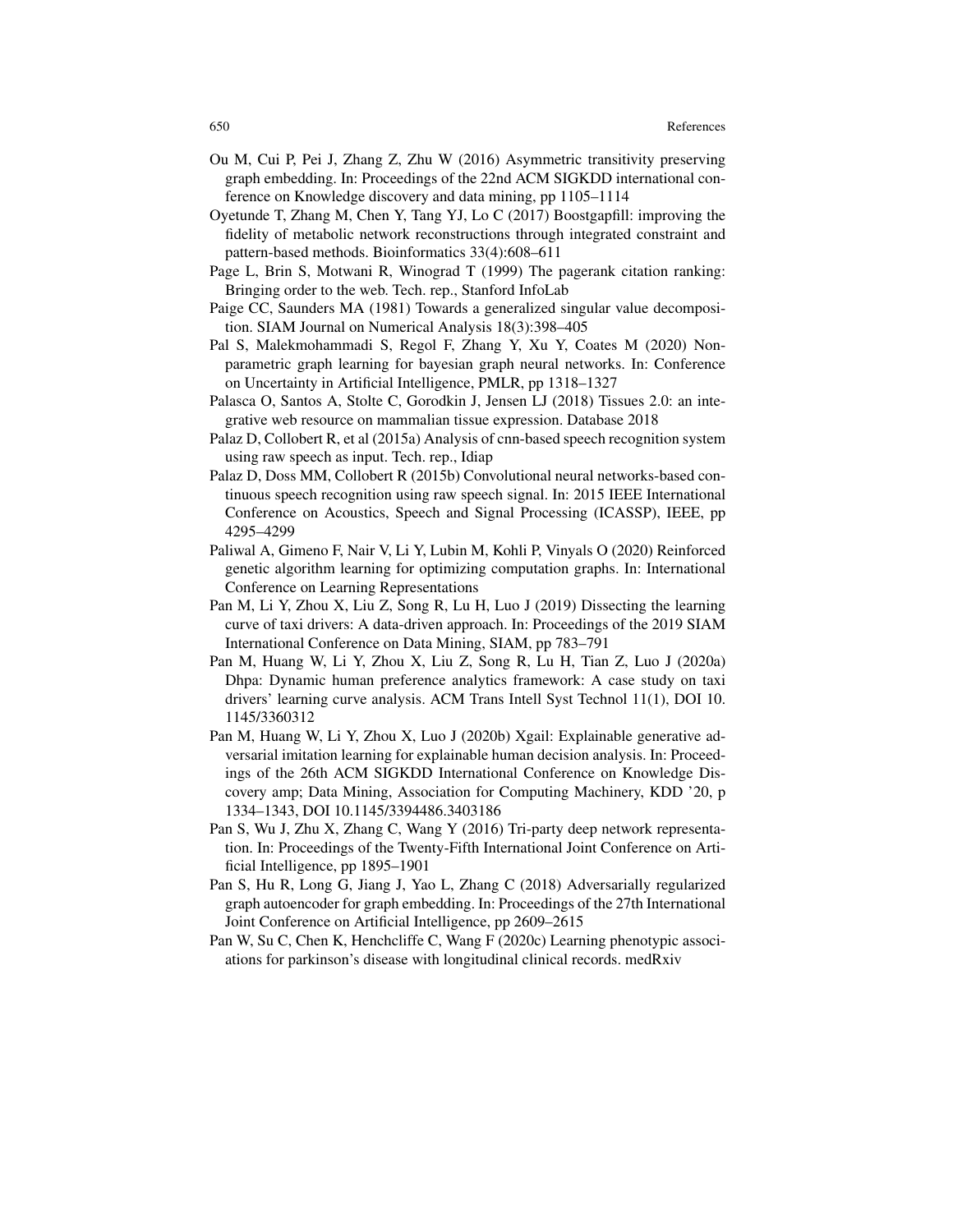- Pandi IV, Barr ET, Gordon AD, Sutton C (2020) OptTyper: Probabilistic type inference by optimising logical and natural constraints. arXiv preprint arXiv:200400348
- Pang L, Lan Y, Guo J, Xu J, Wan S, Cheng X (2016) Text matching as image recognition. In: Proceedings of the AAAI Conference on Artificial Intelligence, vol 30
- Pang LX, Chawla S, Liu W, Zheng Y (2011) On mining anomalous patterns in road traffic streams. In: International conference on advanced data mining and applications, Springer, pp 237–251
- Panichella S, Aponte J, Di Penta M, Marcus A, Canfora G (2012) Mining source code descriptions from developer communications. In: 2012 20th IEEE International Conference on Program Comprehension (ICPC), IEEE, pp 63–72
- Paninski L (2003) Estimation of entropy and mutual information. Neural computation 15(6):1191–1253
- Pantziarka P, Meheus L (2018) Omics-driven drug repurposing as a source of innovative therapies in rare cancers. Expert Opinion on Orphan Drugs 6(9):513–517
- Park C, Kim D, Zhu Q, Han J, Yu H (2019) Task-guided pair embedding in heterogeneous network. In: Proceedings of the 28th ACM International Conference on Information and Knowledge Management, pp 489–498
- Parthasarathy S, Busso C (2017) Jointly predicting arousal, valence and dominance with multi-task learning. In: Interspeech, vol 2017, pp 1103–1107
- Pascanu R, Mikolov T, Bengio Y (2013) On the difficulty of training recurrent neural networks. In: International conference on machine learning, PMLR, pp 1310– 1318
- Paszke A, Gross S, Massa F, Lerer A, Bradbury J, Chanan G, Killeen T, Lin Z, Gimelshein N, Antiga L, Desmaison A, Kopf A, Yang E, DeVito Z, Raison M, Tejani A, Chilamkurthy S, Steiner B, Fang L, Bai J, Chintala S (2019) Pytorch: An imperative style, high-performance deep learning library. In: Advances in Neural Information Processing Systems, vol 32
- Pathak D, Krahenbuhl P, Donahue J, Darrell T, Efros AA (2016) Context encoders: Feature learning by inpainting. In: Proceedings of the IEEE conference on computer vision and pattern recognition, pp 2536–2544
- Peña-Castillo L, Tasan M, Myers CL, et al (2008) A critical assessment of mus musculus gene function prediction using integrated genomic evidence. Genome Biology 9(Suppl 1):S2, DOI 10.1186/gb-2008-9-s1-s2
- Peng H, Li J, He Y, Liu Y, Bao M, Wang L, Song Y, Yang Q (2018) Large-scale hierarchical text classification with recursively regularized deep graph-cnn. In: Proceedings of the 2018 world wide web conference, pp 1063–1072
- Peng H, Pappas N, Yogatama D, Schwartz R, Smith N, Kong L (2021) Random feature attention. In: International Conference on Learning Representations
- Peng Z, Dong Y, Luo M, Wu XM, Zheng Q (2020) Self-supervised graph representation learning via global context prediction. arXiv preprint arXiv:200301604
- Pennington J, Socher R, Manning CD (2014) Glove: Global vectors for word representation. In: Proceedings of the 2014 conference on empirical methods in natural language processing (EMNLP), pp 1532–1543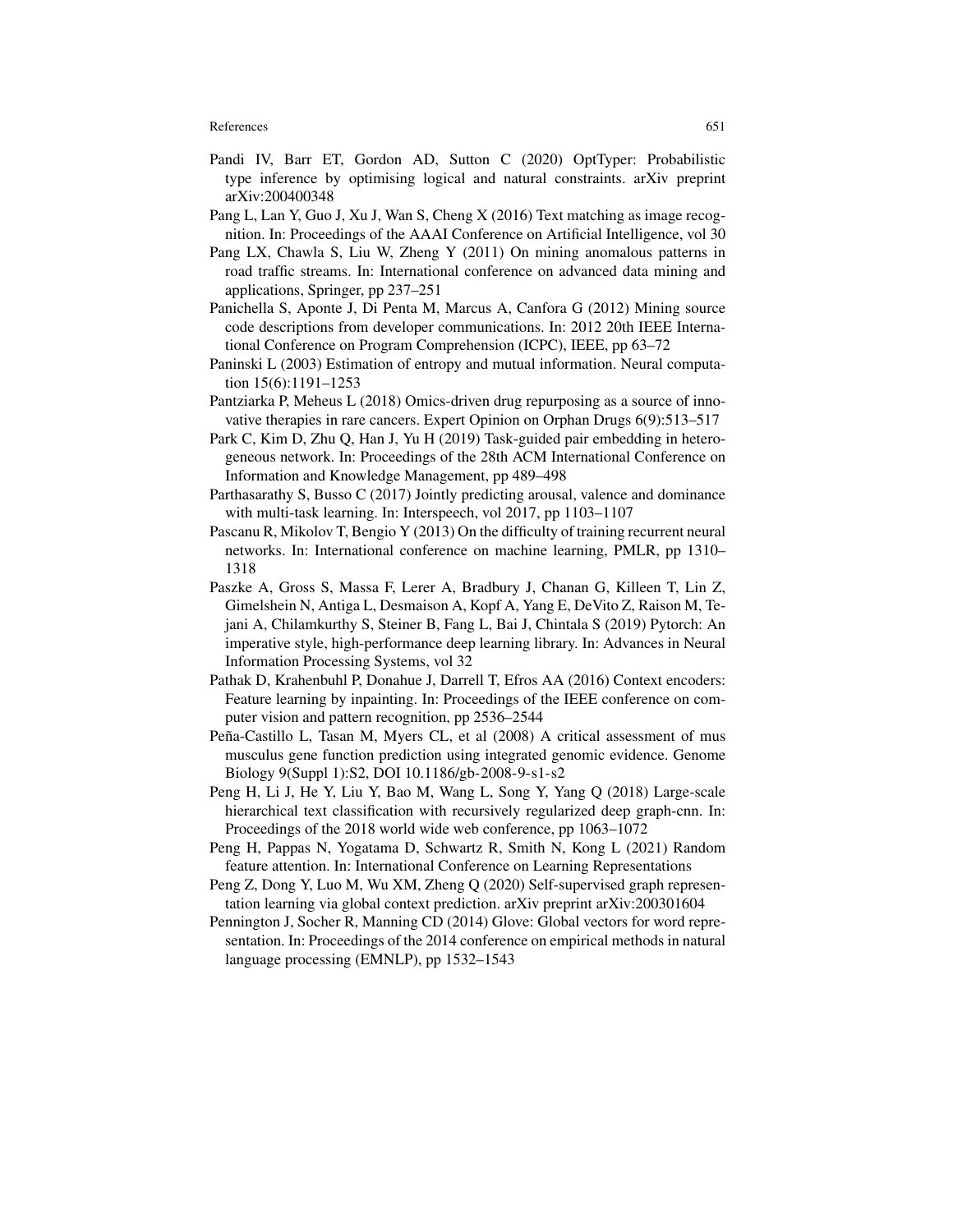- Percha B, Altman RB (2018) A global network of biomedical relationships derived from text. Bioinformatics 34(15):2614–2624
- Perez E, Strub F, De Vries H, Dumoulin V, Courville A (2018) Film: Visual reasoning with a general conditioning layer. In: Proceedings of the AAAI Conference on Artificial Intelligence, vol 32
- Perozzi B, Al-Rfou R, Skiena S (2014) Deepwalk: Online learning of social representations. In: Proceedings of the 20th ACM SIGKDD international conference on Knowledge discovery and data mining, pp 701–710
- Petar V, Guillem C, Arantxa C, Adriana R, Pietro L, Yoshua B (2018) Graph attention networks. In: International Conference on Learning Representations
- Pham H, Guan M, Zoph B, Le Q, Dean J (2018) Efficient neural architecture search via parameter sharing. In: International Conference on Machine Learning, pp 4092–4101
- Pham T, Tran T, Phung D, Venkatesh S (2017) Column networks for collective classification. In: Proceedings of the Thirty-First AAAI Conference on Artificial Intelligence, AAAI Press, AAAI'17, p 2485–2491
- Piñero J, Ramírez-Anguita JM, Saüch-Pitarch J, Ronzano F, Centeno E, Sanz F, Furlong LI (2020) The disgenet knowledge platform for disease genomics: 2019 update. Nucleic acids research 48(D1):D845–D855
- Pires DE, Blundell TL, Ascher DB (2015) pkcsm: predicting small-molecule pharmacokinetic and toxicity properties using graph-based signatures. Journal of medicinal chemistry 58(9):4066–4072
- Pletscher-Frankild S, Palleja A, Tsafou K, Binder JX, Jensen LJ (2015) Diseases: ` Text mining and data integration of disease–gene associations. Methods 74:83–89
- Pogancic MV, Paulus A, Musil V, Martius G, Rolinek M (2020) Differentiation of blackbox combinatorial solvers. In: International Conference on Learning Representations, OpenReview.net
- Pope PE, Kolouri S, Rostami M, Martin CE, Hoffmann H (2019) Explainability methods for graph convolutional neural networks. In: Proceedings of the IEEE/CVF Conference on Computer Vision and Pattern Recognition, pp 10,772– 10,781
- Pradel M, Sen K (2018) Deepbugs: A learning approach to name-based bug detection. Proceedings of the ACM on Programming Languages 2(OOPSLA):1–25
- Pradel M, Gousios G, Liu J, Chandra S (2020) TypeWriter: Neural type prediction with search-based validation. In: Proceedings of the 28th ACM Joint Meeting on European Software Engineering Conference and Symposium on the Foundations of Software Engineering, pp 209–220
- Pushpakom S, Iorio F, Eyers PA, Escott KJ, Hopper S, Wells A, Doig A, Guilliams T, Latimer J, McNamee C, et al (2019) Drug repurposing: progress, challenges and recommendations. Nature reviews Drug discovery 18(1):41–58
- Putra JWG, Tokunaga T (2017) Evaluating text coherence based on semantic similarity graph. In: Proceedings of TextGraphs-11: the Workshop on Graph-based Methods for Natural Language Processing, pp 76–85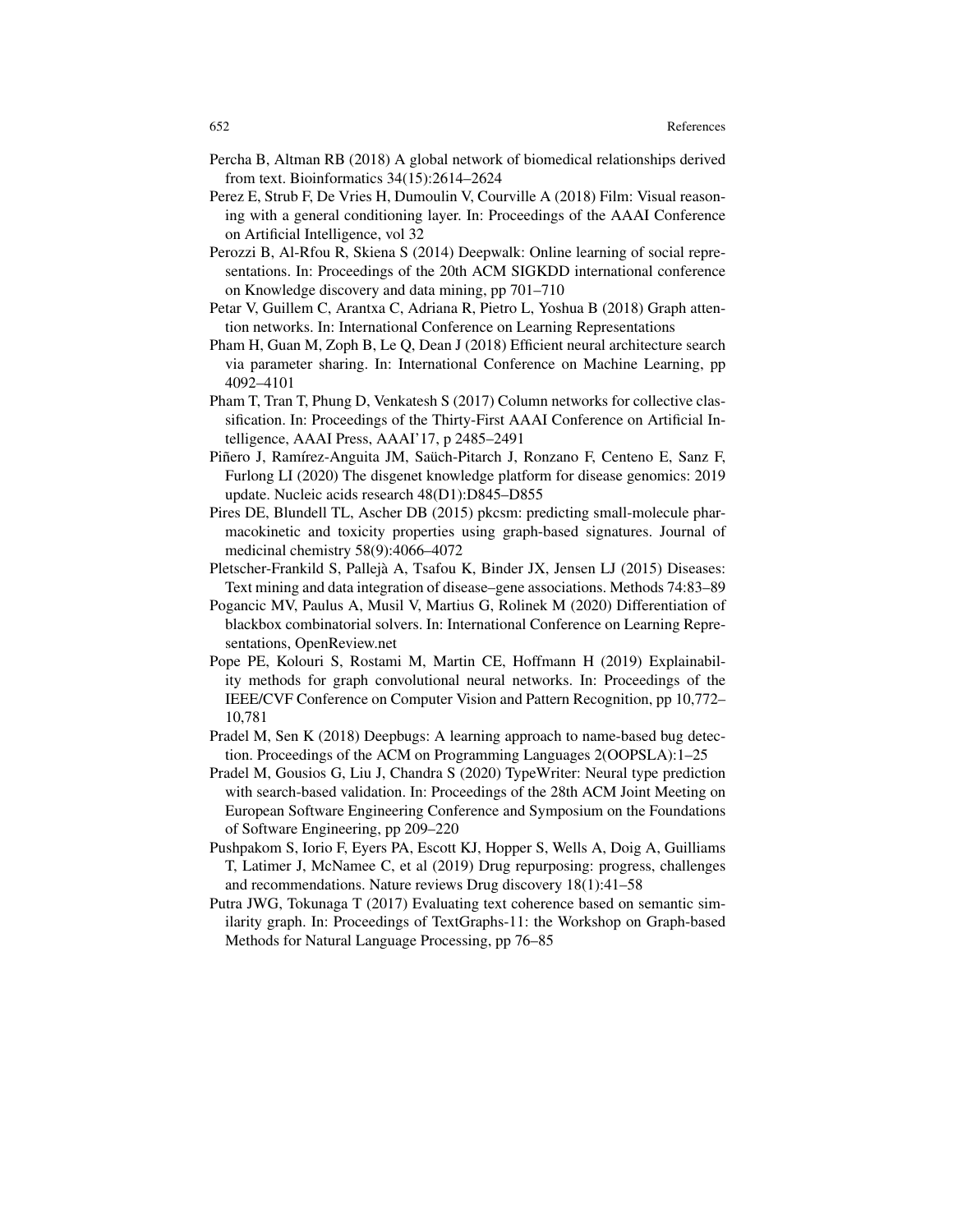- Qi Y, Bar-Joseph Z, Klein-Seetharaman J (2006) Evaluation of different biological data and computational classification methods for use in protein interaction prediction. Proteins: Structure, Function, and Bioinformatics 63(3):490–500
- Qiu J, Dong Y, Ma H, Li J, Wang K, Tang J (2018) Network embedding as matrix factorization: Unifying deepwalk, line, pte, and node2vec. In: Proceedings of the eleventh ACM international conference on web search and data mining, pp 459– 467
- Qiu J, Chen Q, Dong Y, Zhang J, Yang H, Ding M, Wang K, Tang J (2020a) Gcc: Graph contrastive coding for graph neural network pre-training. In: Proceedings of the 26th ACM SIGKDD International Conference on Knowledge Discovery & Data Mining, pp 1150–1160
- Qiu J, Cen Y, Chen Q, Zhou C, Zhou J, Yang H, Tang J (2021) Local clustering graph neural networks. OpenReview
- Qiu X, Sun T, Xu Y, Shao Y, Dai N, Huang X (2020b) Pre-trained models for natural language processing: A survey. Science China Technological Sciences pp 1–26
- Qu Y, Cai H, Ren K, Zhang W, Yu Y, Wen Y, Wang J (2016) Product-based neural networks for user response prediction. In: 2016 IEEE 16th International Conference on Data Mining (ICDM), IEEE, pp 1149–1154
- Radford A, Narasimhan K, Salimans T, Sutskever I (2018) Improving language understanding with unsupervised learning. Tech. rep., OpenAI
- Radivojac P, Clark WT, Oron TR, et al (2013) A large-scale evaluation of computational protein function prediction. Nature Methods 10(3):221–227
- Raghothaman M, Kulkarni S, Heo K, Naik M (2018) User-guided program reasoning using Bayesian inference. In: Proceedings of the 39th ACM SIGPLAN Conference on Programming Language Design and Implementation, pp 722–735
- Rahman TA, Surma B, Backes M, Zhang Y (2019) Fairwalk: Towards fair graph embedding. In: IJCAI, pp 3289–3295
- Ramakrishnan R, Dral PO, Rupp M, Von Lilienfeld OA (2014) Quantum chemistry structures and properties of 134 kilo molecules. Scientific data 1(1):1–7
- Ramos PIP, Arge LWP, Lima NCB, Fukutani KF, de Queiroz ATL (2019) Leveraging user-friendly network approaches to extract knowledge from high-throughput omics datasets. Frontiers in genetics 10:1120
- Rastkar S, Murphy GC (2013) Why did this code change? In: Proceedings of the 2013 International Conference on Software Engineering, IEEE Press, pp 1193– 1196
- Rastkar S, Murphy GC, Bradley AW (2011) Generating natural language summaries for crosscutting source code concerns. In: 2011 27th IEEE International Conference on Software Maintenance (ICSM), IEEE, pp 103–112
- Rastkar S, Murphy GC, Murray G (2014) Automatic summarization of bug reports. IEEE Transactions on Software Engineering 40(4):366–380
- Ratti C, Sobolevsky S, Calabrese F, Andris C, Reades J, Martino M, Claxton R, Strogatz SH (2010) Redrawing the map of great britain from a network of human interactions. PloS one 5(12)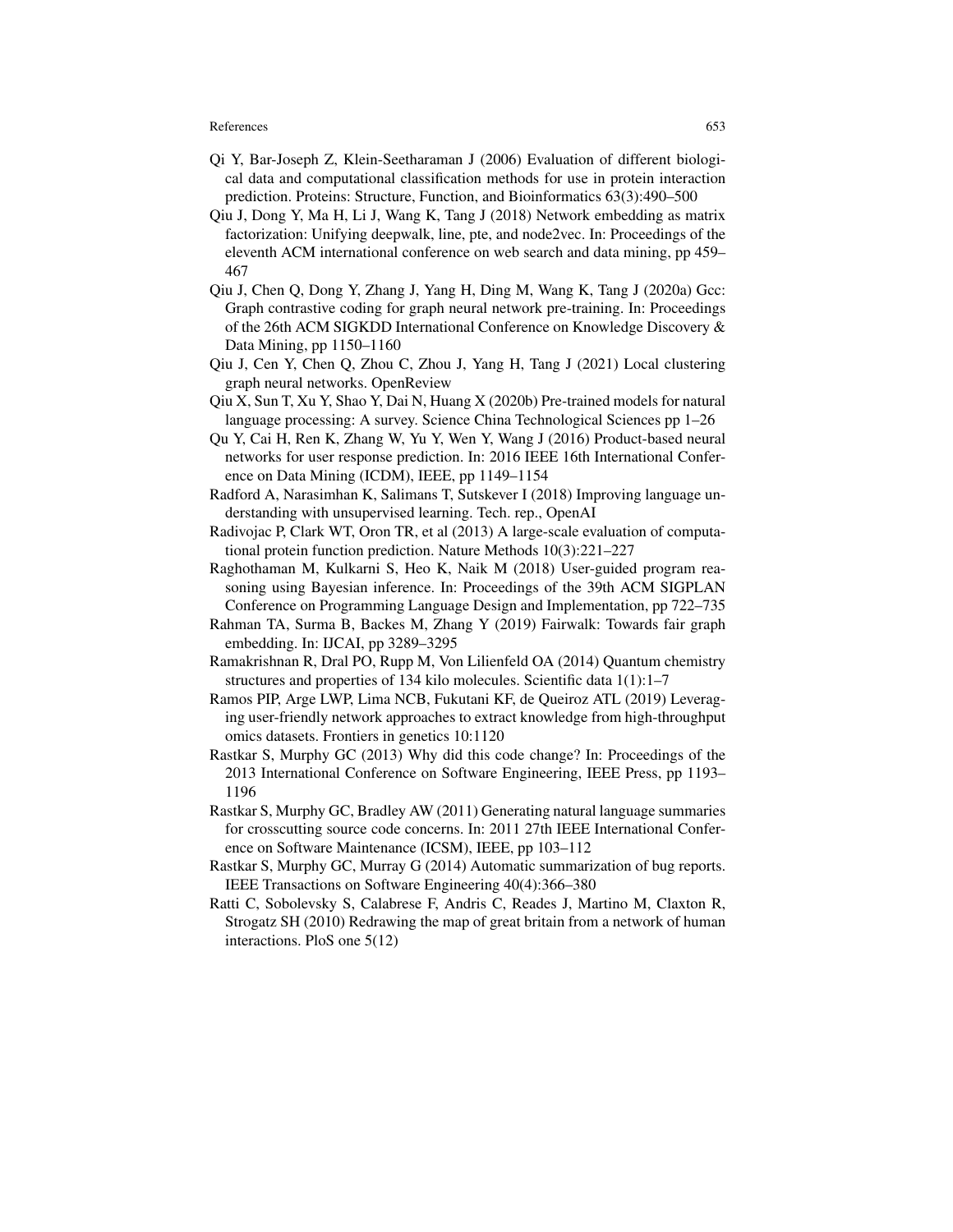- Raychev V, Vechev M, Yahav E (2014) Code completion with statistical language models. In: Proceedings of the 35th ACM SIGPLAN Conference on Programming Language Design and Implementation, pp 419–428
- Raychev V, Vechev M, Krause A (2015) Predicting program properties from Big Code. In: Principles of Programming Languages (POPL)
- Real E, Moore S, Selle A, Saxena S, Suematsu YL, Tan J, Le Q, Kurakin A (2017) Large-scale evolution of image classifiers. arXiv preprint arXiv:170301041
- Real E, Aggarwal A, Huang Y, Le QV (2019) Regularized evolution for image classifier architecture search. In: Proceedings of the AAAI Conference on Artificial Intelligence, vol 33, pp 4780–4789
- Ren H, Hu W, Leskovec J (2020) Query2box: Reasoning over knowledge graphs in vector space using box embeddings. In: International Conference on Learning Representations
- Ren S, He K, Girshick R, Sun J (2015) Faster r-cnn: towards real-time object detection with region proposal networks. In: Proceedings of the 28th International Conference on Neural Information Processing Systems-Volume 1, pp 91–99
- Ren Z, Wang X, Zhang N, Lv X, Li LJ (2017) Deep reinforcement learning-based image captioning with embedding reward. In: Proceedings of the IEEE conference on computer vision and pattern recognition, pp 290–298
- Rendle S (2010) Factorization machines. In: 10th IEEE International Conference on Data Mining (ICDM), IEEE, pp 995–1000
- Rezende DJ, Mohamed S, Wierstra D (2014) Stochastic backpropagation and approximate inference in deep generative models. In: International conference on machine learning, PMLR, pp 1278–1286
- Rhodes G (2010) Crystallography made crystal clear: a guide for users of macromolecular models. Elsevier
- Ribeiro LF, Saverese PH, Figueiredo DR (2017) struc2vec: Learning node representations from structural identity. In: the ACM SIGKDD International Conference on Knowledge Discovery and Data Mining, pp 385–394
- Ribeiro MT, Ziviani N, Moura ESD, Hata I, Lacerda A, Veloso A (2014) Multiobjective pareto-efficient approaches for recommender systems. ACM Transactions on Intelligent Systems and Technology (TIST) 5(4):1–20
- Ribeiro MT, Singh S, Guestrin C (2016) " why should i trust you?" explaining the predictions of any classifier. In: Proceedings of the 22nd ACM SIGKDD international conference on knowledge discovery and data mining, pp 1135–1144
- Richiardi J, Achard S, Bunke H, Van De Ville D (2013) Machine learning with brain graphs: predictive modeling approaches for functional imaging in systems neuroscience. IEEE Signal Processing Magazine 30(3):58–70
- Riesen K (2015) Structural Pattern Recognition with Graph Edit Distance Approximation Algorithms and Applications. Springer
- Riesen K, Fankhauser S, Bunke H (2007) Speeding up graph edit distance computation with a bipartite heuristic. In: MLG, Citeseer, pp 21–24
- Riloff E (1996) Automatically generating extraction patterns from untagged text. In: Proceedings of the national conference on artificial intelligence, pp 1044–1049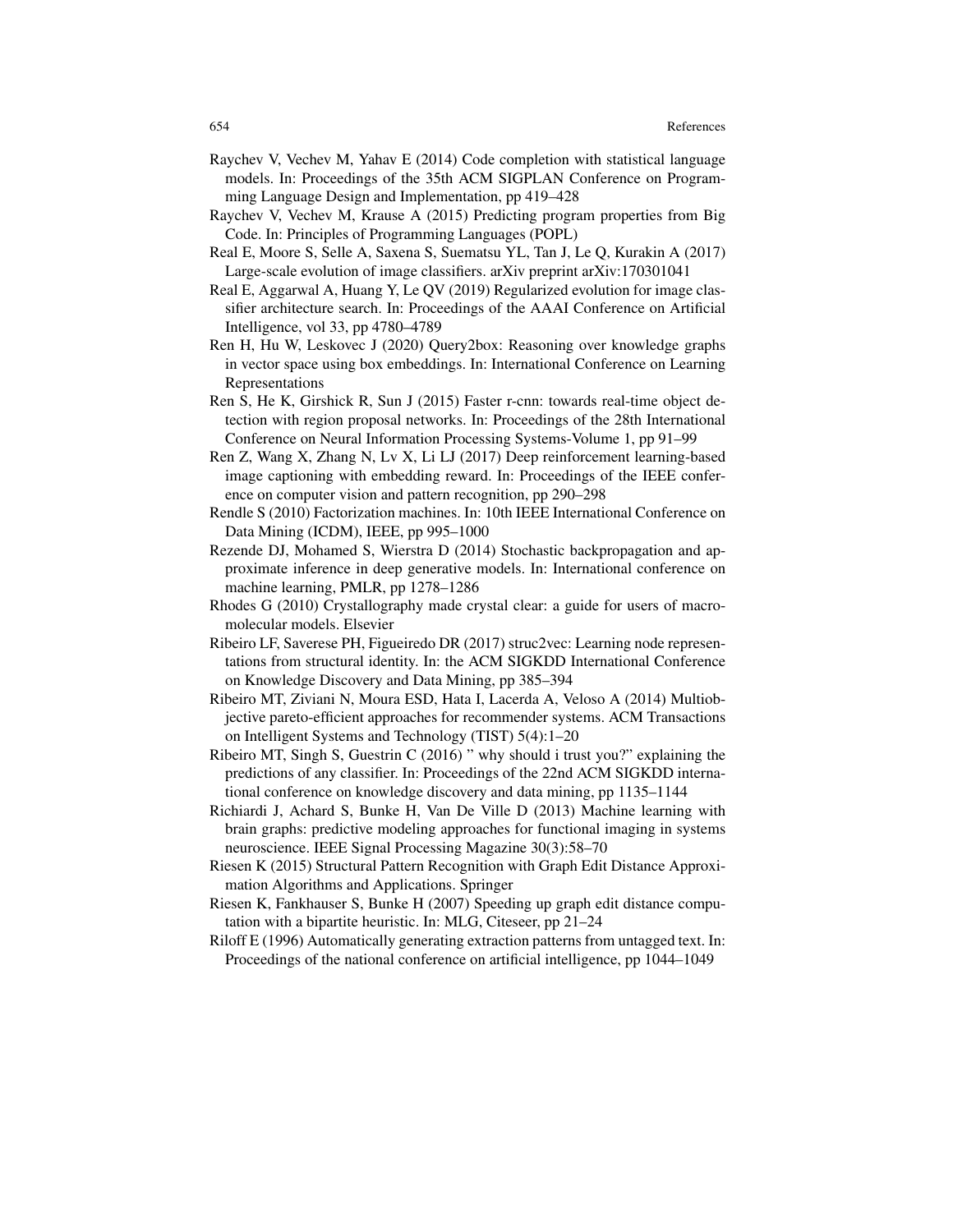- Rink B, Bejan CA, Harabagiu SM (2010) Learning textual graph patterns to detect causal event relations. In: FLAIRS Conference
- Rizvi RF, Vasilakes JA, Adam TJ, Melton GB, Bishop JR, Bian J, Tao C, Zhang R (2019) Integrated dietary supplement knowledge base (idisk)
- Robinson PN, Köhler S, Bauer S, et al (2008) The human phenotype ontology: A tool for annotating and analyzing human hereditary disease. The American Journal of Human Genetics 83(5):610–615
- Rocco I, Cimpoi M, Arandjelović R, Torii A, Pajdla T, Sivic J (2018) Neighbourhood consensus networks. In: Advances in Neural Information Processing Systems, vol 31
- Rodeghero P, McMillan C, McBurney PW, Bosch N, D'Mello S (2014) Improving automated source code summarization via an eye-tracking study of programmers. In: Proceedings of the 36th international conference on Software engineering, ACM, pp 390–401
- Rodeghero P, Jiang S, Armaly A, McMillan C (2017) Detecting user story information in developer-client conversations to generate extractive summaries. In: 2017 IEEE/ACM 39th International Conference on Software Engineering (ICSE), IEEE, pp 49–59
- Roehm T, Tiarks R, Koschke R, Maalej W (2012) How do professional developers comprehend software? In: 2012 34th International Conference on Software Engineering (ICSE), IEEE, pp 255–265
- Rogers D, Hahn M (2010) Extended-connectivity fingerprints. Journal of Chemical Information and Modeling 50(5):742–754
- Rolínek M, Swoboda P, Zietlow D, Paulus A, Musil V, Martius G (2020) Deep graph matching via blackbox differentiation of combinatorial solvers. In: European Conference on Computer Vision, Springer, pp 407–424
- Rong Y, Bian Y, Xu T, Xie W, Wei Y, Huang W, Huang J (2020a) Self-supervised graph transformer on large-scale molecular data. Advances in Neural Information Processing Systems 33
- Rong Y, Huang W, Xu T, Huang J (2020b) Dropedge: Towards deep graph convolutional networks on node classification. In: International Conference on Learning Representations
- Rong Y, Xu T, Huang J, Huang W, Cheng H, Ma Y, Wang Y, Derr T, Wu L, Ma T (2020c) Deep graph learning: Foundations, advances and applications. In: Proceedings of the 26th ACM SIGKDD International Conference on Knowledge Discovery & Data Mining, ACM, Virtual Event, pp 3555–3556
- Rossi A, Barbosa D, Firmani D, Matinata A, Merialdo P (2021) Knowledge graph embedding for link prediction: A comparative analysis. ACM Transactions on Knowledge Discovery from Data (TKDD) 15(2):1–49
- Rossi E, Chamberlain B, Frasca F, Eynard D, Monti F, Bronstein M (2020) Temporal graph networks for deep learning on dynamic graphs. arXiv preprint arXiv:200610637
- Rotmensch M, Halpern Y, Tlimat A, Horng S, Sontag D (2017) Learning a health knowledge graph from electronic medical records. Scientific reports 7(1):5994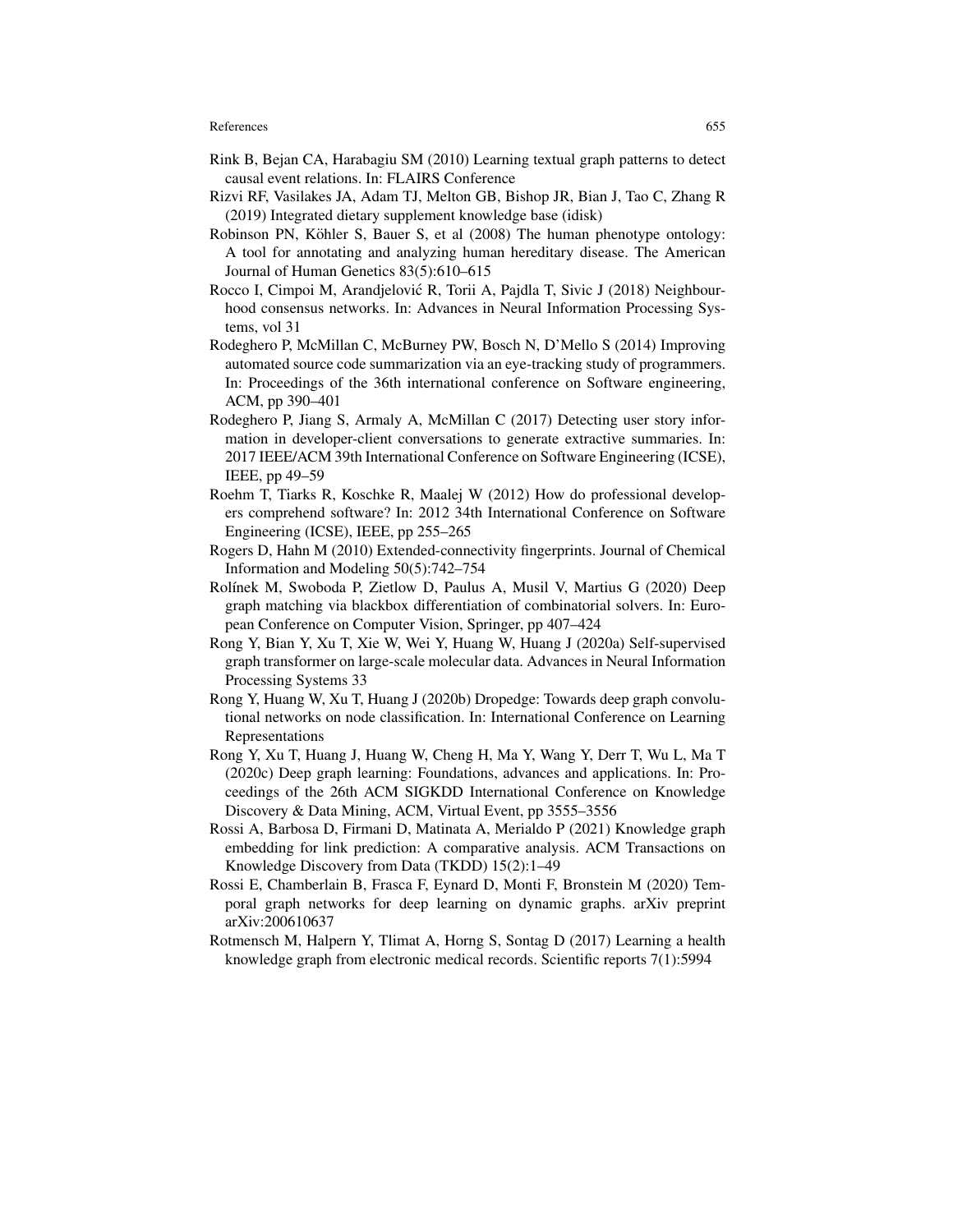- Rousseau F, Vazirgiannis M (2013) Graph-of-word and tw-idf: new approach to ad hoc ir. In: Proceedings of the 22nd ACM international conference on Information & Knowledge Management, pp 59–68
- Rousseau F, Kiagias E, Vazirgiannis M (2015) Text categorization as a graph classification problem. In: Proceedings of the 53rd Annual Meeting of the Association for Computational Linguistics and the 7th International Joint Conference on Natural Language Processing (Volume 1: Long Papers), pp 1702–1712
- Roweis ST, Saul LK (2000) Nonlinear dimensionality reduction by locally linear embedding. science 290(5500):2323–2326
- Rubner Y, Tomasi C, Guibas LJ (1998) A metric for distributions with applications to image databases. In: Sixth International Conference on Computer Vision (IEEE Cat. No. 98CH36271), IEEE, pp 59–66
- Rue H, Held L (2005) Gaussian Markov random fields: theory and applications. CRC press
- Rui SCLDJZJL T (2005) A character recognition based on feature extraction. Journal of Chinese Computer Systems, 26(2), 289-292 26(2):289–292
- Sabour S, Frosst N, Hinton GE (2017) Dynamic routing between capsules. In: Proceedings of the 31st International Conference on Neural Information Processing Systems, pp 3859–3869
- Sachdev S, Li H, Luan S, Kim S, Sen K, Chandra S (2018) Retrieval on source code: a neural code search. In: Proceedings of the 2nd ACM SIGPLAN International Workshop on Machine Learning and Programming Languages, pp 31–41
- Sahu S, Gupta R, Sivaraman G, AbdAlmageed W, Espy-Wilson C (2017) Adversarial auto-encoders for speech based emotion recognition. Proc Interspeech 2017 pp 1243–1247
- Sahu SK, Anand A (2018) Drug-drug interaction extraction from biomedical texts using long short-term memory network. Journal of biomedical informatics 86:15– 24
- Saire D, Ramírez Rivera A (2019) Graph learning network: A structure learning algorithm. In: Workshop on Learning and Reasoning with Graph-Structured Data (ICMLW 2019)
- Samanta B, Abir D, Jana G, Chattaraj PK, Ganguly N, Rodriguez MG (2019) Nevae: A deep generative model for molecular graphs. In: Proceedings of the AAAI Conference on Artificial Intelligence, vol 33, pp 1110–1117
- Sanchez-Lengeling B, Wei J, Lee B, Reif E, Wang P, Qian W, McCloskey K, Colwell L, Wiltschko A (2020) Evaluating attribution for graph neural networks. In: Larochelle H, Ranzato M, Hadsell R, Balcan MF, Lin H (eds) Advances in Neural Information Processing Systems, Curran Associates, Inc., vol 33, pp 5898–5910
- Sandryhaila A, Moura JF (2013) Discrete signal processing on graphs. IEEE Trans Signal Process 61(7):1644–1656
- Sangeetha J, Jayasankar T (2019) Emotion speech recognition based on adaptive fractional deep belief network and reinforcement learning. In: Cognitive Informatics and Soft Computing, Springer, pp 165–174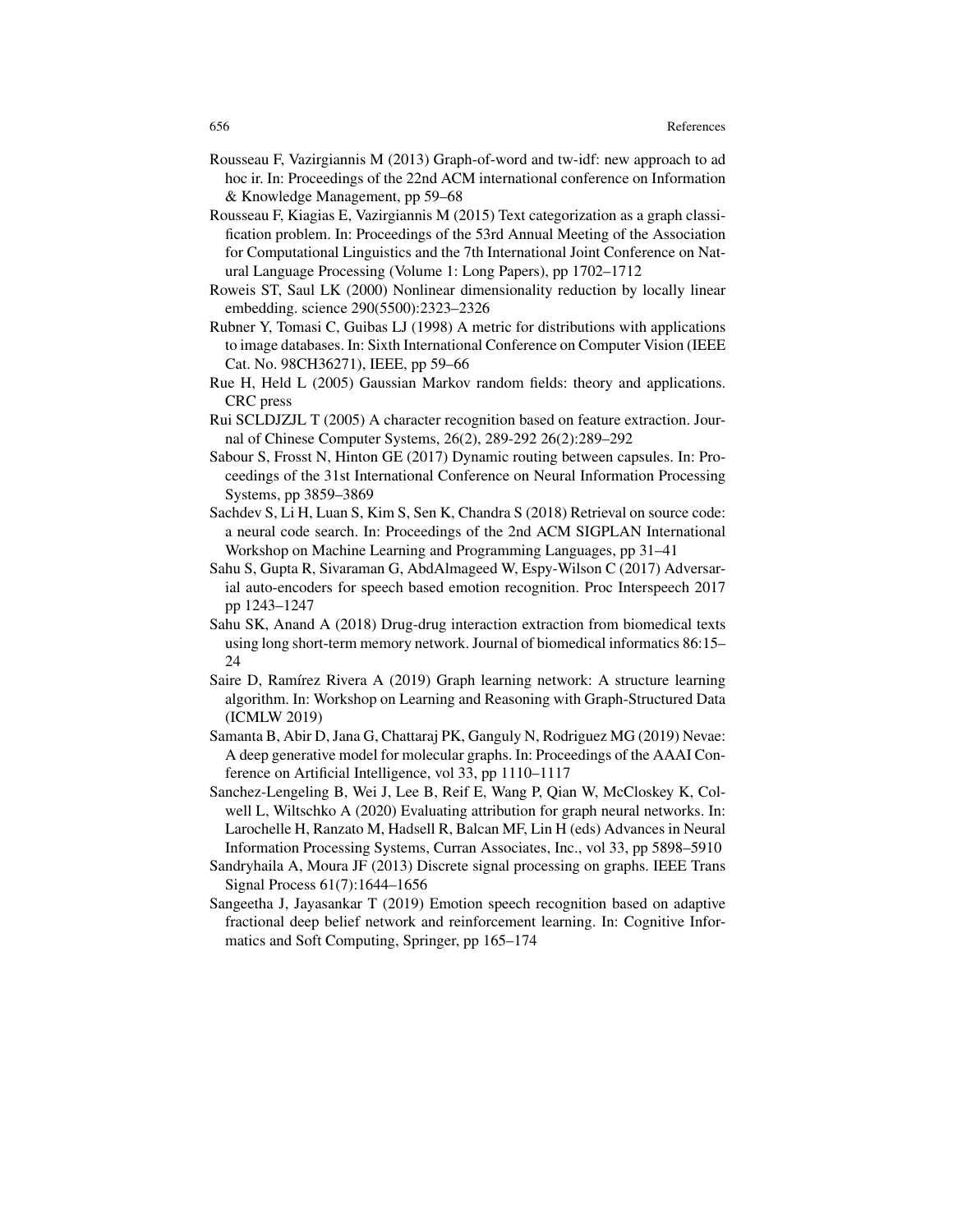- Santini S, Ostermaier B, Vitaletti A (2008) First experiences using wireless sensor networks for noise pollution monitoring. In: Proceedings of the workshop on Real-world wireless sensor networks, pp 61–65
- Santos A, Colaço AR, Nielsen AB, Niu L, Geyer PE, Coscia F, Albrechtsen NJW, Mundt F, Jensen LJ, Mann M (2020) Clinical knowledge graph integrates proteomics data into clinical decision-making. bioRxiv
- Sato R (2020) A survey on the expressive power of graph neural networks. arXiv preprint arXiv:200304078
- Sato R, Yamada M, Kashima H (2021) Random features strengthen graph neural networks. In: Proceedings of the 2021 SIAM International Conference on Data Mining (SDM), SIAM, pp 333–341
- Satorras VG, Estrach JB (2018) Few-shot learning with graph neural networks. In: International Conference on Learning Representations
- Scarselli F, Gori M, Tsoi AC, Hagenbuchner M, Monfardini G (2008) The graph neural network model. IEEE transactions on neural networks 20(1):61–80
- Schenker A, Last M, Bunke H, Kandel A (2003) Clustering of web documents using a graph model. In: Web Document Analysis: Challenges and Opportunities, World Scientific, pp 3–18
- Schlichtkrull M, Kipf TN, Bloem P, Van Den Berg R, Titov I, Welling M (2018) Modeling relational data with graph convolutional networks. In: European semantic web conference, Springer, pp 593–607
- Schlichtkrull MS, De Cao N, Titov I (2021) Interpreting graph neural networks for nlp with differentiable edge masking. In: International Conference on Learning Representations
- Schnake T, Eberle O, Lederer J, Nakajima S, Schütt KT, Müller KR, Montavon G (2020) Xai for graphs: Explaining graph neural network predictions by identifying relevant walks. arXiv preprint arXiv:200603589
- Schneider N, Flanigan J, O'Gorman T (2015) The logic of amr: Practical, unified, graph-based sentence semantics for nlp. In: Proceedings of the 2015 Conference of the North American Chapter of the Association for Computational Linguistics: Tutorial Abstracts, pp 4–5
- Schriml LM, Mitraka E, Munro J, Tauber B, Schor M, Nickle L, Felix V, Jeng L, Bearer C, Lichenstein R, et al (2019) Human disease ontology 2018 update: classification, content and workflow expansion. Nucleic acids research 47(D1):D955–D962
- Schuchardt J, Bojchevski A, Klicpera J, Günnemann S (2021) Collective robustness certificates. In: International Conference on Learning Representations, ICLR
- Schug J (2002) Predicting gene ontology functions from ProDom and CDD protein domains. Genome Research 12(4):648–655
- Schulman J, Wolski F, Dhariwal P, Radford A, Klimov O (2017) Proximal policy optimization algorithms. arXiv preprint arXiv:170706347
- Schuster M, Paliwal KK (1997) Bidirectional recurrent neural networks. IEEE Transactions on Signal Processing 45(11):2673–2681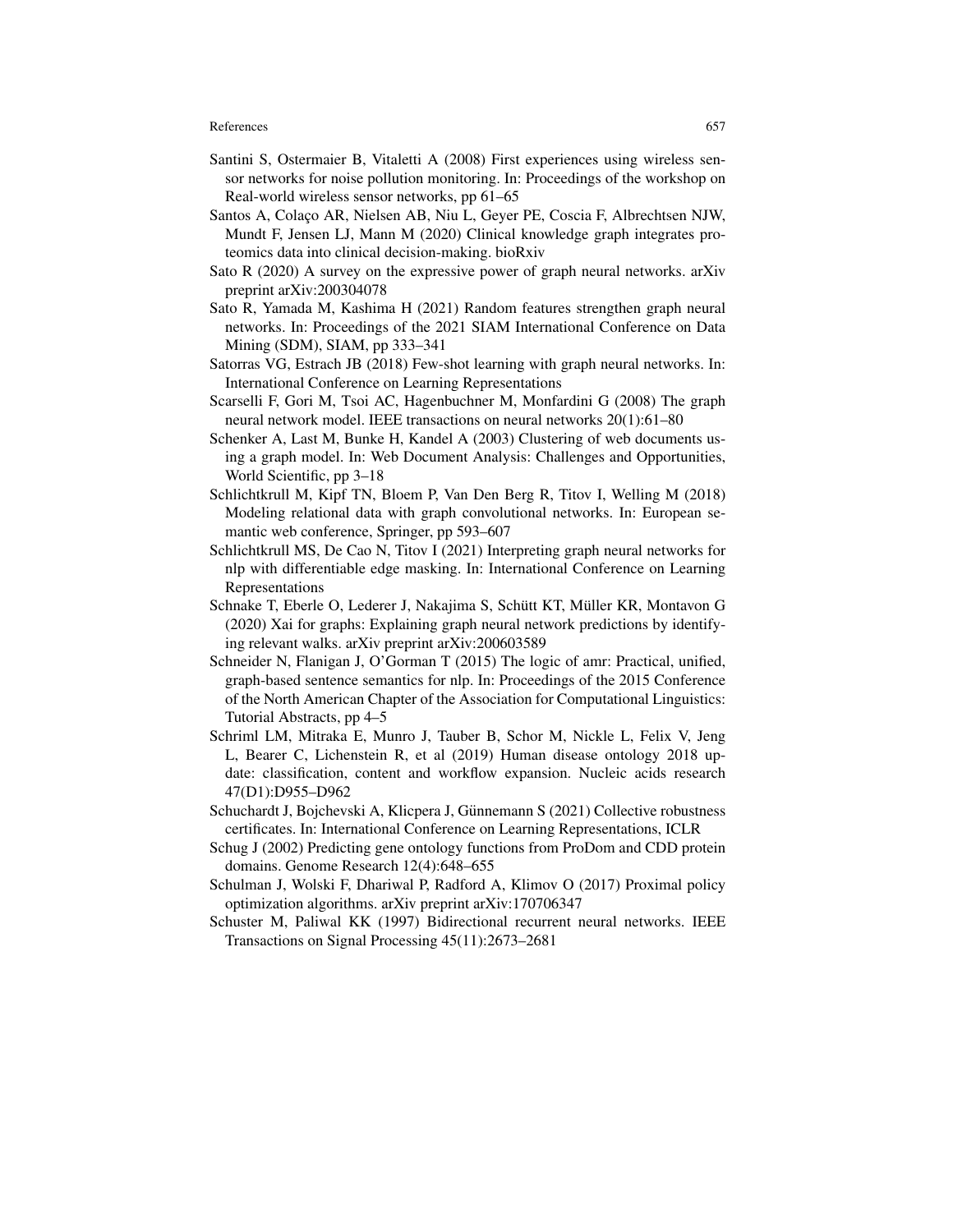- Schwarzenberg R, Hübner M, Harbecke D, Alt C, Hennig L  $(2019)$  Layerwise relevance visualization in convolutional text graph classifiers. In: Proceedings of the EMNLP 2019 Workshop on Graph-Based Natural Language Processing
- Schweidtmann AM, Rittig JG, König A, Grohe M, Mitsos A, Dahmen M (2020) Graph neural networks for prediction of fuel ignition quality. Energy & Fuels 34(9):11,395–11,407
- Schwikowski B, Uetz P, Fields S (2000) A network of protein–protein interactions in yeast. Nature Biotechnology 18(12):1257–1261
- Seide F, Li G, Yu D (2011) Conversational speech transcription using contextdependent deep neural networks. In: Twelfth annual conference of the international speech communication association
- Seidman SB (1983) Network structure and minimum degree. Social Networks 5(3):269–287
- Selsam D, Bjørner N (2019) Guiding high-performance SAT solvers with unsat-core predictions. In: International Conference on Theory and Applications of Satisfiability Testing, Springer, pp 336–353
- Semasaba AOA, Zheng W, Wu X, Agyemang SA (2020) Literature survey of deep learning-based vulnerability analysis on source code. IET Software
- Seo Y, Defferrard M, Vandergheynst P, Bresson X (2018) Structured sequence modeling with graph convolutional recurrent networks. In: Neural Information Processing, Springer, pp 362–373
- Shah M, Chen X, Rohrbach M, Parikh D (2019) Cycle-consistency for robust visual question answering. In: Proceedings of the IEEE/CVF Conference on Computer Vision and Pattern Recognition, pp 6649–6658
- Shang C, Tang Y, Huang J, Bi J, He X, Zhou B (2019) End-to-end structure-aware convolutional networks for knowledge base completion. In: Proceedings of the AAAI Conference on Artificial Intelligence, vol 33, pp 3060–3067
- Shang J, Zheng Y, Tong W, Chang E, Yu Y (2014) Inferring gas consumption and pollution emission of vehicles throughout a city. In: Proceedings of the 20th ACM SIGKDD international conference on Knowledge discovery and data mining, pp 1027–1036
- Shanthamallu US, Thiagarajan JJ, Spanias A (2021) Uncertainty-Matching Graph Neural Networks to Defend Against Poisoning Attacks. In: AAAI Conference on Artificial Intelligence
- Sharp ME (2017) Toward a comprehensive drug ontology: extraction of drugindication relations from diverse information sources. Journal of biomedical semantics 8(1):1-10
- Shehu A, Barbará D, Molloy K (2016) A survey of computational methods for protein function prediction. In: Wong KC (ed) Big Data Analytics in Genomics, Springer Verlag, pp 225–298
- Shen J, Zhang J, Luo X, et al (2007) Predicting protein-protein interactions based only on sequences information. Proceedings of the National Academy of Sciences 104(11):4337–4341
- Shen K, Wu L, Xu F, Tang S, Xiao J, Zhuang Y (2020) Hierarchical attention based spatial-temporal graph-to-sequence learning for grounded video description. In: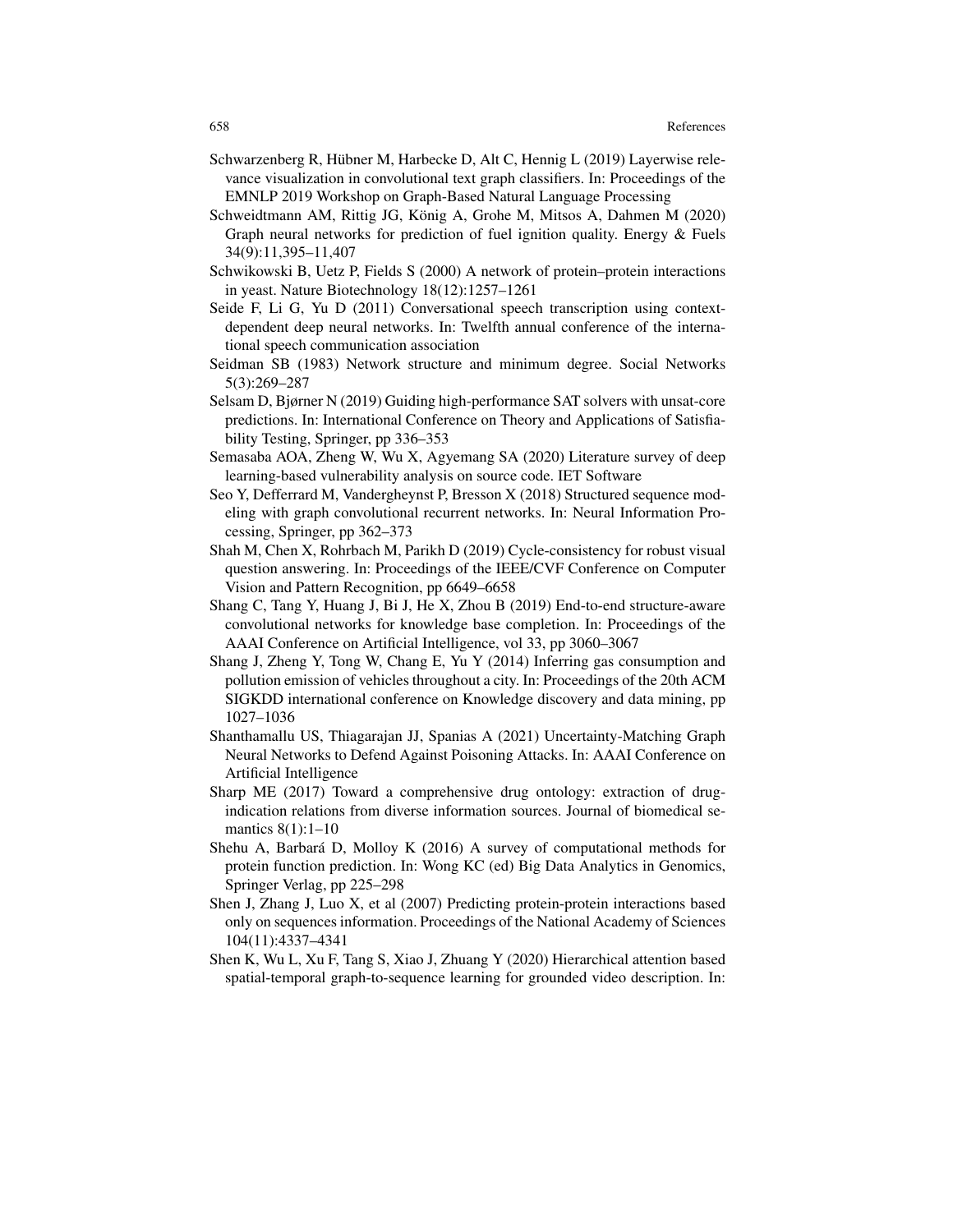Bessiere C (ed) Proceedings of the Twenty-Ninth International Joint Conference on Artificial Intelligence, IJCAI-20, International Joint Conferences on Artificial Intelligence Organization, pp 941–947, main track

- Shen YL, Huang CY, Wang SS, Tsao Y, Wang HM, Chi TS (2019) Reinforcement learning based speech enhancement for robust speech recognition. In: ICASSP 2019-2019 IEEE International Conference on Acoustics, Speech and Signal Processing (ICASSP), IEEE, pp 6750–6754
- Shen Z, Zhang M, Zhao H, Yi S, Li H (2021) Efficient attention: Attention with linear complexities. In: Proceedings of the IEEE/CVF Winter Conference on Applications of Computer Vision, pp 3531–3539
- Shervashidze N, Schweitzer P, van Leeuwen EJ, Mehlhorn K, Borgwardt KM (2011a) Weisfeiler-Lehman graph kernels. Journal of Machine Learning Research 12:2539–2561
- Shervashidze N, Schweitzer P, Leeuwen EJv, Mehlhorn K, Borgwardt KM (2011b) Weisfeiler-lehman graph kernels. Journal of Machine Learning Research 12(Sep):2539–2561
- Shi C, Li Y, Zhang J, Sun Y, Philip SY (2016) A survey of heterogeneous information network analysis. IEEE Transactions on Knowledge and Data Engineering 29(1):17–37
- Shi C, Hu B, Zhao WX, Philip SY (2018a) Heterogeneous information network embedding for recommendation. IEEE Transactions on Knowledge and Data Engineering 31(2):357–370
- Shi C, Xu M, Zhu Z, Zhang W, Zhang M, Tang J (2019a) Graphaf: a flow-based autoregressive model for molecular graph generation. In: International Conference on Learning Representations
- Shi J, Malik J (2000) Normalized cuts and image segmentation. IEEE Transactions on Pattern Analysis and Machine Intelligence 22(8):888–905, DOI 10.1109/34. 868688
- Shi L, Zhang Y, Cheng J, Lu H (2019b) Skeleton-based action recognition with directed graph neural networks. In: IEEE/CVF Conference on Computer Vision and Pattern Recognition, pp 7912–7921
- Shi M, Wilson DA, Zhu X, Huang Y, Zhuang Y, Liu J, Tang Y (2020) Evolutionary architecture search for graph neural networks. arXiv preprint arXiv:200910199
- Shi W, Rajkumar R (2020) Point-gnn: Graph neural network for 3d object detection in a point cloud. In: Proceedings of the IEEE/CVF conference on computer vision and pattern recognition, pp 1711–1719
- Shi Y, Gui H, Zhu Q, Kaplan L, Han J (2018b) Aspem: Embedding learning by aspects in heterogeneous information networks. In: Proceedings of the 2018 SIAM International Conference on Data Mining, SIAM, pp 144–152
- Shi Y, Zhu Q, Guo F, Zhang C, Han J (2018c) Easing embedding learning by comprehensive transcription of heterogeneous information networks. In: Proceedings of the 24th ACM SIGKDD International Conference on Knowledge Discovery & Data Mining, pp 2190–2199
- Shibata N, Kajikawa Y, Sakata I (2012) Link prediction in citation networks. Journal of the American society for information science and technology 63(1):78–85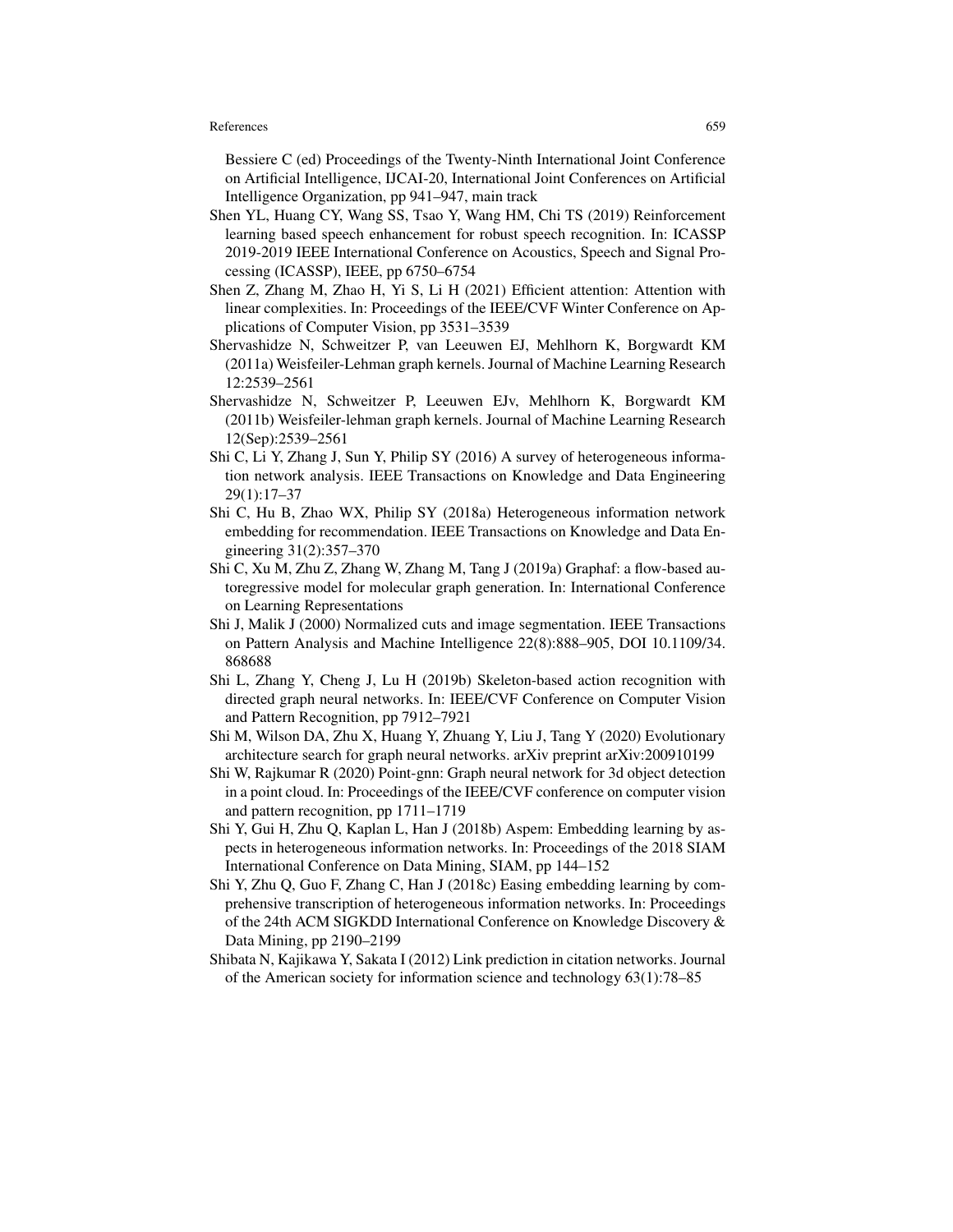- Shorten C, Khoshgoftaar TM (2019) A survey on image data augmentation for deep learning. Journal of Big Data 6(1):1–48
- Shou Z, Wang D, Chang SF (2016) Temporal action localization in untrimmed videos via multi-stage cnns. In: Proceedings of the IEEE conference on computer vision and pattern recognition, pp 1049–1058
- Shou Z, Chan J, Zareian A, Miyazawa K, Chang SF (2017) Cdc: Convolutionalde-convolutional networks for precise temporal action localization in untrimmed videos. In: Proceedings of the IEEE conference on computer vision and pattern recognition, pp 5734–5743
- Shrivastava S (2017) Bring rich knowledge of people places things and local businesses to your apps. Bing Blogs
- Shu DW, Park SW, Kwon J (2019) 3d point cloud generative adversarial network based on tree structured graph convolutions. In: Proceedings of the IEEE/CVF International Conference on Computer Vision, pp 3859–3868
- Shu K, Mahudeswaran D, Wang S, Liu H (2020) Hierarchical propagation networks for fake news detection: Investigation and exploitation. In: International AAAI Conference on Web and Social Media
- Shuman DI, Narang SK, Frossard P, Ortega A, Vandergheynst P (2013) The emerging field of signal processing on graphs: Extending high-dimensional data analysis to networks and other irregular domains. IEEE Signal Process Mag 30(3):83– 98
- Si X, Dai H, Raghothaman M, Naik M, Song L (2018) Learning loop invariants for program verification. Advances in Neural Information Processing Systems 31:7751–7762
- Si Y, Du J, Li Z, Jiang X, Miller T, Wang F, Zheng J, Roberts K (2020) Deep representation learning of patient data from electronic health records (ehr): A systematic review. Journal of Biomedical Informatics pp 103,671–103,671
- Siddharth N, Paige B, van de Meent JW, Desmaison A, Goodman ND, Kohli P, Wood F, Torr PH (2017) Learning disentangled representations with semisupervised deep generative models. In: Proceedings of the 31st International Conference on Neural Information Processing Systems, pp 5927–5937
- Siegelmann HT, Sontag ED (1995) On the computational power of neural nets. Journal of computer and system sciences 50(1):132–150
- Silander T, Myllymäki P  $(2006)$  A simple approach for finding the globally optimal bayesian network structure. In: Proceedings of the Twenty-Second Conference on Uncertainty in Artificial Intelligence, pp 445–452
- Sillito J, Murphy GC, De Volder K (2008) Asking and answering questions during a programming change task. IEEE Transactions on Software Engineering 34(4):434–451
- Silva J (2012) A vocabulary of program slicing-based techniques. ACM computing surveys (CSUR) 44(3):1–41
- Silver D, Lever G, Heess N, Degris T, Wierstra D, Riedmiller M (2014) Deterministic policy gradient algorithms. In: International conference on machine learning, PMLR, pp 387–395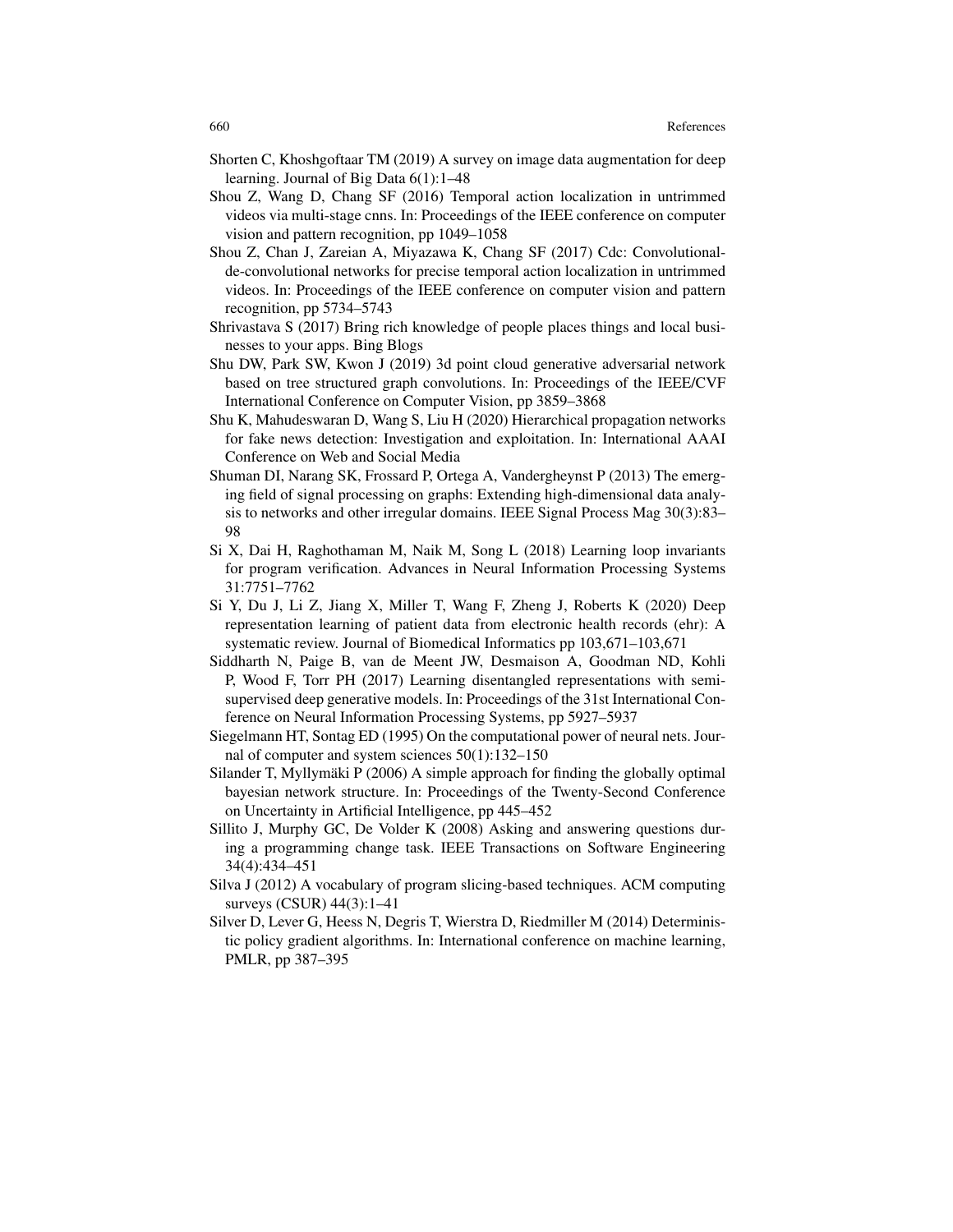- Simonovsky M, Komodakis N (2017) Dynamic edge-conditioned filters in convolutional neural networks on graphs. In: IEEE Conference on Computer Vision and Pattern Recognition, pp 29–38
- Simonovsky M, Komodakis N (2018) Graphvae: Towards generation of small graphs using variational autoencoders. arXiv preprint arXiv:180203480
- Simonyan K, Zisserman A (2014a) Two-stream convolutional networks for action recognition in videos. In: Proceedings of the 27th International Conference on Neural Information Processing Systems, pp 568–576
- Simonyan K, Zisserman A (2014b) Very deep convolutional networks for largescale image recognition. arXiv preprint arXiv:14091556
- Simonyan K, Vedaldi A, Zisserman A (2013) Deep inside convolutional networks: Visualising image classification models and saliency maps. arXiv preprint arXiv:13126034
- Singhal A (2012) Introducing the knowledge graph: things, not strings. Official google blog 5:16
- Skarding J, Gabrys B, Musial K (2020) Foundations and modelling of dynamic networks using dynamic graph neural networks: A survey. arXiv preprint arXiv:200507496
- Smilkov D, Thorat N, Kim B, Viégas F, Wattenberg M (2017) Smoothgrad: removing noise by adding noise. Workshop on Visualization for Deep Learning, ICML
- Socher R, Huang EH, Pennington J, Ng AY, Manning CD (2011) Dynamic pooling and unfolding recursive autoencoders for paraphrase detection. In: NIPS, vol 24, pp 801–809
- Socher R, Chen D, Manning CD, Ng A (2013) Reasoning with neural tensor networks for knowledge base completion. In: Advances in neural information processing systems, Citeseer, pp 926–934
- Sohn K, Lee H, Yan X (2015) Learning structured output representation using deep conditional generative models. Advances in neural information processing systems 28:3483–3491
- Song C, Lin Y, Guo S, Wan H (2020a) Spatial-temporal synchronous graph convolutional networks: A new framework for spatial-temporal network data forecasting. In: Proceedings of the AAAI Conference on Artificial Intelligence, vol 34, pp 914–921
- Song L, Zhang Y, Wang Z, Gildea D (2018) A graph-to-sequence model for amr-totext generation. In: Proceedings of the 56th Annual Meeting of the Association for Computational Linguistics (Volume 1: Long Papers), pp 1616–1626
- Song L, Wang A, Su J, Zhang Y, Xu K, Ge Y, Yu D (2020b) Structural information preserving for graph-to-text generation. In: Proceedings of the 58th Annual Meeting of the Association for Computational Linguistics, pp 7987–7998
- Song W, Xiao Z, Wang Y, Charlin L, Zhang M, Tang J (2019a) Session-based social recommendation via dynamic graph attention networks. In: ACM International Conference on Web Search and Data Mining, pp 555–563
- Song X, Sun H, Wang X, Yan J (2019b) A survey of automatic generation of source code comments: Algorithms and techniques. IEEE Access 7:111,411–111,428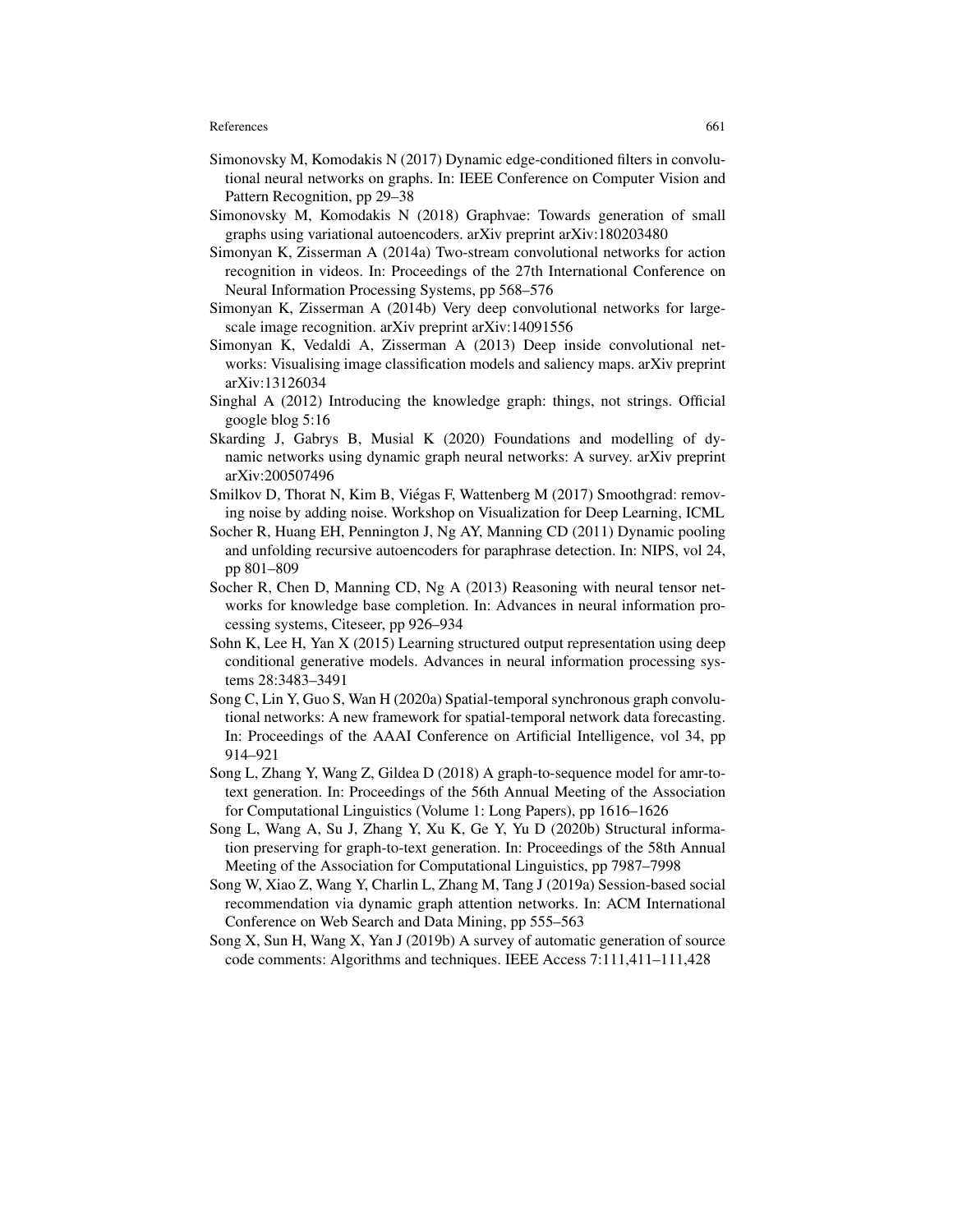- Sridhara G, Pollock L, Vijay-Shanker K (2011) Automatically detecting and describing high level actions within methods. In: Proceedings of the 33rd International Conference on Software Engineering, ACM, pp 101–110
- Srinivasan B, Ribeiro B (2020a) On the equivalence between node embeddings and structural graph representations. In: International Conference on Learning Representations
- Srinivasan B, Ribeiro B (2020b) On the equivalence between positional node embeddings and structural graph representations. In: 8th International Conference on Learning Representations, ICLR 2020, Addis Ababa, Ethiopia, April 26-30, 2020, OpenReview.net
- Srivastava N, Hinton G, Krizhevsky A, Sutskever I, Salakhutdinov R (2014) Dropout: a simple way to prevent neural networks from overfitting. The journal of machine learning research 15(1):1929–1958
- Stanfield Z, Coskun M, Koyutürk M  $(2017)$  Drug response prediction as a link prediction problem. Scientific reports 7(1):1–13
- Stanic A, van Steenkiste S, Schmidhuber J (2021) Hierarchical relational inference. In: Proceedings of the AAAI Conference on Artificial Intelligence
- Stark C (2006) BioGRID: a general repository for interaction datasets. Nucleic Acids Research 34(90001):D535–D539
- van Steenkiste S, Chang M, Greff K, Schmidhuber J (2018) Relational neural expectation maximization: Unsupervised discovery of objects and their interactions. In: International Conference on Learning Representations
- Sterling T, Irwin JJ (2015) ZINC 15 ligand discovery for everyone. Journal of Chemical Information and Modeling 55(11):2324–2337
- Stokes J, Yang K, Swanson K, Jin W, Cubillos-Ruiz A, Donghia N, MacNair C, French S, Carfrae L, Bloom-Ackerman Z, Tran V, Chiappino-Pepe A, Badran A, Andrews I, Chory E, Church G, Brown E, Jaakkola T, Barzilay R, Collins J (2020) A deep learning approach to antibiotic discovery. Cell 180:688–702.e13
- Su C, Aseltine R, Doshi R, Chen K, Rogers SC, Wang F (2020a) Machine learning for suicide risk prediction in children and adolescents with electronic health records. Translational psychiatry 10(1):1–10
- Su C, Tong J, Wang F (2020b) Mining genetic and transcriptomic data using machine learning approaches in parkinson's disease. npj Parkinson's Disease 6(1):1– 10
- Su C, Tong J, Zhu Y, Cui P, Wang F (2020c) Network embedding in biomedical data science. Briefings in bioinformatics 21(1):182–197
- Su C, Xu Z, Hoffman K, Goyal P, Safford MM, Lee J, Alvarez-Mulett S, Gomez-Escobar L, Price DR, Harrington JS, et al (2020d) Identifying organ dysfunction trajectory-based subphenotypes in critically ill patients with covid-19. medRxiv
- Su C, Xu Z, Pathak J, Wang F (2020e) Deep learning in mental health outcome research: a scoping review. Translational Psychiatry 10(1):1–26
- Su C, Zhang Y, Flory JH, Weiner MG, Kaushal R, Schenck EJ, Wang F (2021) Novel clinical subphenotypes in covid-19: derivation, validation, prediction, temporal patterns, and interaction with social determinants of health. medRxiv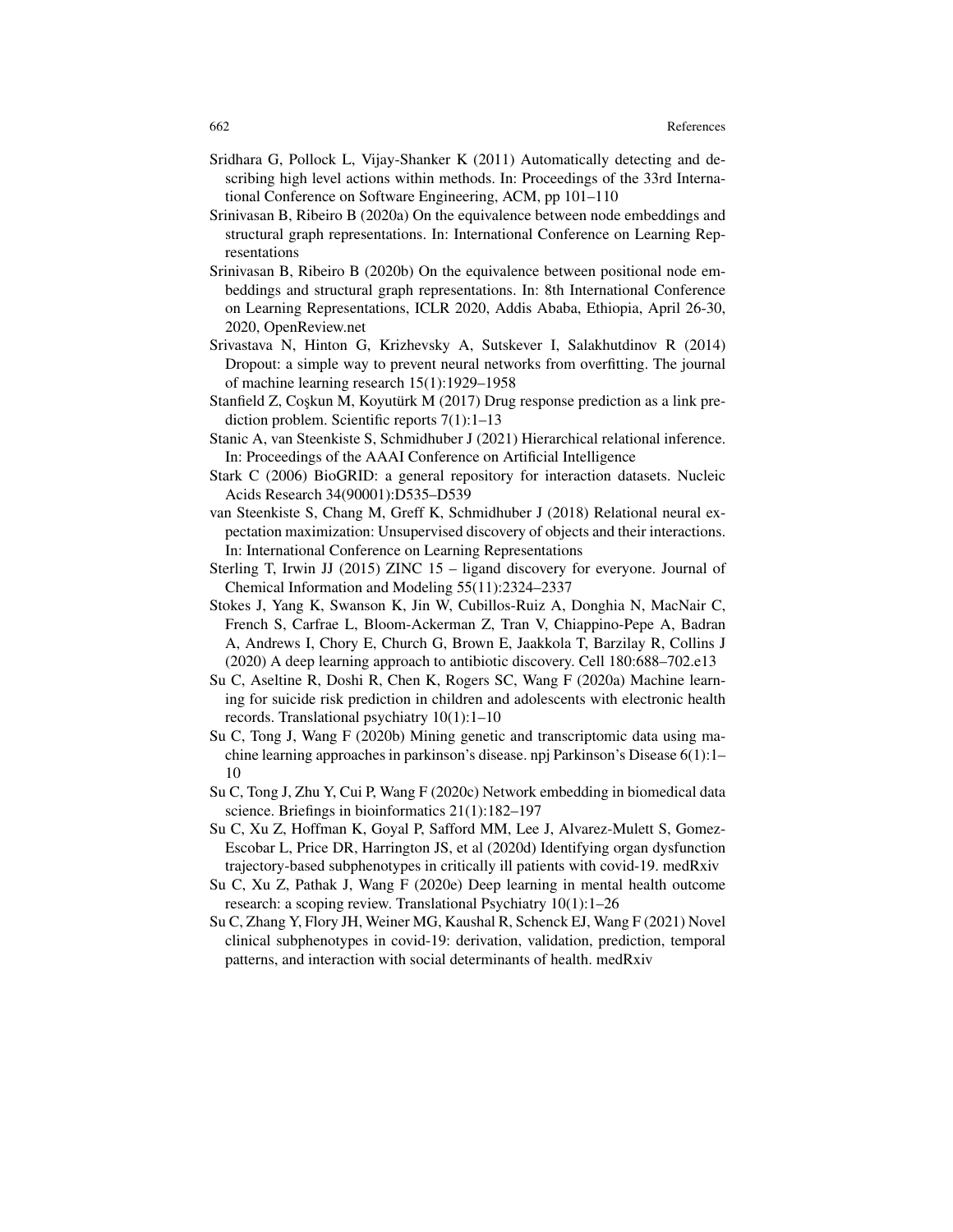- Subramanian I, Verma S, Kumar S, Jere A, Anamika K (2020) Multi-omics data integration, interpretation, and its application. Bioinformatics and biology insights 14:1177932219899,051
- Sugiyama M, Borgwardt KM (2015) Halting in random walk kernels. In: Advances in Neural Information Processing Systems, pp 1639–1647
- Sukhbaatar S, Fergus R, et al (2016) Learning multiagent communication with backpropagation. Advances in neural information processing systems 29:2244–2252
- Sun C, Gong Y, Wu Y, Gong M, Jiang D, Lan M, Sun S, Duan N (2019) Joint type inference on entities and relations via graph convolutional networks. In: Proceedings of the 57th Annual Meeting of the Association for Computational Linguistics, pp 1361–1370
- Sun H, Xiao J, Zhu W, He Y, Zhang S, Xu X, Hou L, Li J, Ni Y, Xie G (2020a) Medical knowledge graph to enhance fraud, waste, and abuse detection on claim data: Model development and performance evaluation. JMIR Medical Informatics 8(7):e17,653
- Sun J, Jiang Q, Lu C (2020b) Recursive social behavior graph for trajectory prediction. In: Proceedings of the IEEE/CVF Conference on Computer Vision and Pattern Recognition, pp 660–669
- Sun K, Lin Z, Zhu Z (2020c) Multi-stage self-supervised learning for graph convolutional networks on graphs with few labeled nodes. In: Proceedings of the AAAI Conference on Artificial Intelligence, vol 34, pp 5892–5899
- Sun M, Li P (2019) Graph to graph: a topology aware approach for graph structures learning and generation. In: The 22nd International Conference on Artificial Intelligence and Statistics, PMLR, pp 2946–2955
- Sun S, Zhang B, Xie L, Zhang Y (2017) An unsupervised deep domain adaptation approach for robust speech recognition. Neurocomputing 257:79–87
- Sun Y, Han J (2013) Mining heterogeneous information networks: a structural analysis approach. Acm Sigkdd Explorations Newsletter 14(2):20–28
- Sun Y, Han J, Yan X, Yu PS, Wu T (2011) Pathsim: Meta path-based top-k similarity search in heterogeneous information networks. Proceedings of the VLDB Endowment 4(11):992–1003
- Sun Y, Wang S, Tang X, Hsieh TY, Honavar V (2020d) Adversarial attacks on graph neural networks via node injections: A hierarchical reinforcement learning approach. In: Proceedings of The Web Conference 2020, Association for Computing Machinery, WWW '20, p 673–683, DOI 10.1145/3366423.3380149
- Sun Y, Yuan F, Yang M, Wei G, Zhao Z, Liu D (2020e) A generic network compression framework for sequential recommender systems. In: Proceedings of the 43rd International ACM SIGIR Conference on Research and Development in Information Retrieval, pp 1299–1308
- Sundararajan M, Taly A, Yan Q (2017) Axiomatic attribution for deep networks. In: International Conference on Machine Learning, PMLR, pp 3319–3328
- Sutskever I, Vinyals O, Le QV (2014) Sequence to sequence learning with neural networks. Advances in Neural Information Processing Systems 27:3104–3112
- Sutton RS, Barto AG (2018) Reinforcement learning: An introduction. MIT press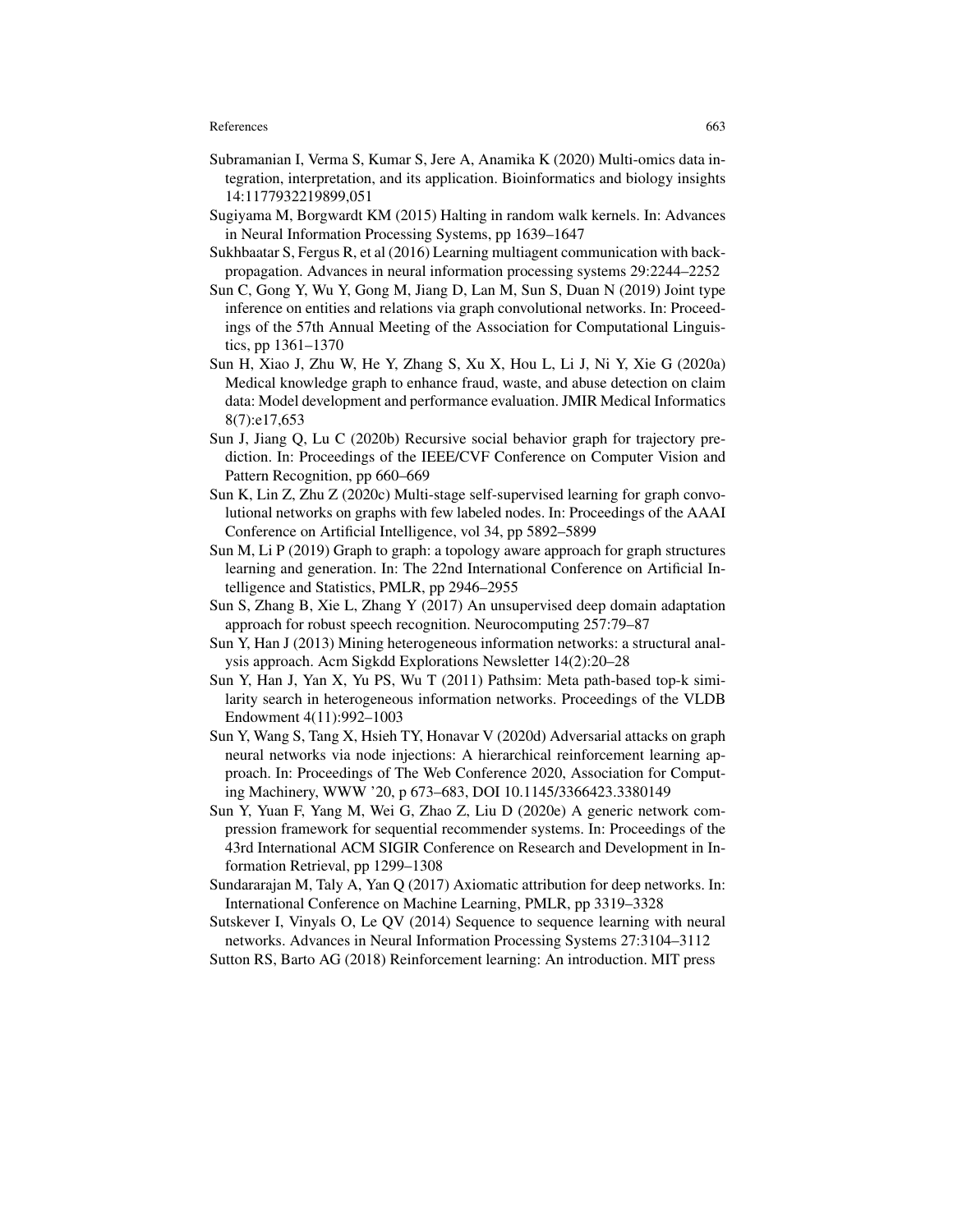- Sutton RS, McAllester DA, Singh SP, Mansour Y (2000) Policy gradient methods for reinforcement learning with function approximation. In: Advances in Neural Information Processing Systems, pp 1057–1063
- Swietojanski P, Li J, Renals S (2016) Learning hidden unit contributions for unsupervised acoustic model adaptation. IEEE/ACM Transactions on Audio, Speech, and Language Processing 24(8):1450–1463
- Szegedy C, Liu W, Jia Y, Sermanet P, Reed S, Anguelov D, Erhan D, Vanhoucke V, Rabinovich A (2015) Going deeper with convolutions. In: Proceedings of the IEEE conference on computer vision and pattern recognition, pp 1–9
- Szklarczyk D, Gable AL, Lyon D, Junge A, Wyder S, Huerta-Cepas J, Simonovic M, Doncheva NT, Morris JH, Bork P, et al (2019) String v11: protein–protein association networks with increased coverage, supporting functional discovery in genome-wide experimental datasets. Nucleic acids research 47(D1):D607–D613
- Takahashi T (2019) Indirect adversarial attacks via poisoning neighbors for graph convolutional networks. In: 2019 IEEE International Conference on Big Data (Big Data), IEEE, pp 1395–1400
- Tang J, Wang K (2018) Personalized top-n sequential recommendation via convolutional sequence embedding. In: Proceedings of the Eleventh ACM International Conference on Web Search and Data Mining, pp 565–573
- Tang J, Qu M, Mei Q (2015a) Pte: Predictive text embedding through large-scale heterogeneous text networks. In: Proceedings of the 21th ACM SIGKDD international conference on knowledge discovery and data mining, pp 1165–1174
- Tang J, Qu M, Wang M, Zhang M, Yan J, Mei Q (2015b) Line: Large-scale information network embedding. In: Proceedings of the 24th international conference on world wide web, pp 1067–1077
- Tang R, Du M, Liu N, Yang F, Hu X (2020a) An embarrassingly simple approach for trojan attack in deep neural networks. In: Proceedings of the 26th ACM SIGKDD International Conference on Knowledge Discovery & Data Mining, pp 218–228
- Tang X, Li Y, Sun Y, Yao H, Mitra P, Wang S (2020b) Transferring robustness for graph neural network against poisoning attacks. In: Proceedings of the 13th International Conference on Web Search and Data Mining, pp 600–608
- Tao J, Lin J, Zhang S, Zhao S, Wu R, Fan C, Cui P (2019) Mvan: Multi-view attention networks for real money trading detection in online games. In: Proceedings of the 25th ACM SIGKDD International Conference on Knowledge Discovery & Data Mining, pp 2536–2546
- Tarlow D, Moitra S, Rice A, Chen Z, Manzagol PA, Sutton C, Aftandilian E (2020) Learning to fix build errors with Graph2Diff neural networks. In: Proceedings of the IEEE/ACM 42nd International Conference on Software Engineering Workshops, pp 19–20
- Tate JG, Bamford S, Jubb HC, Sondka Z, Beare DM, Bindal N, Boutselakis H, Cole CG, Creatore C, Dawson E, et al (2019) Cosmic: the catalogue of somatic mutations in cancer. Nucleic acids research 47(D1):D941–D947
- Te G, Hu W, Zheng A, Guo Z (2018) Rgcnn: Regularized graph cnn for point cloud segmentation. In: Proceedings of the 26th ACM international conference on Multimedia, pp 746–754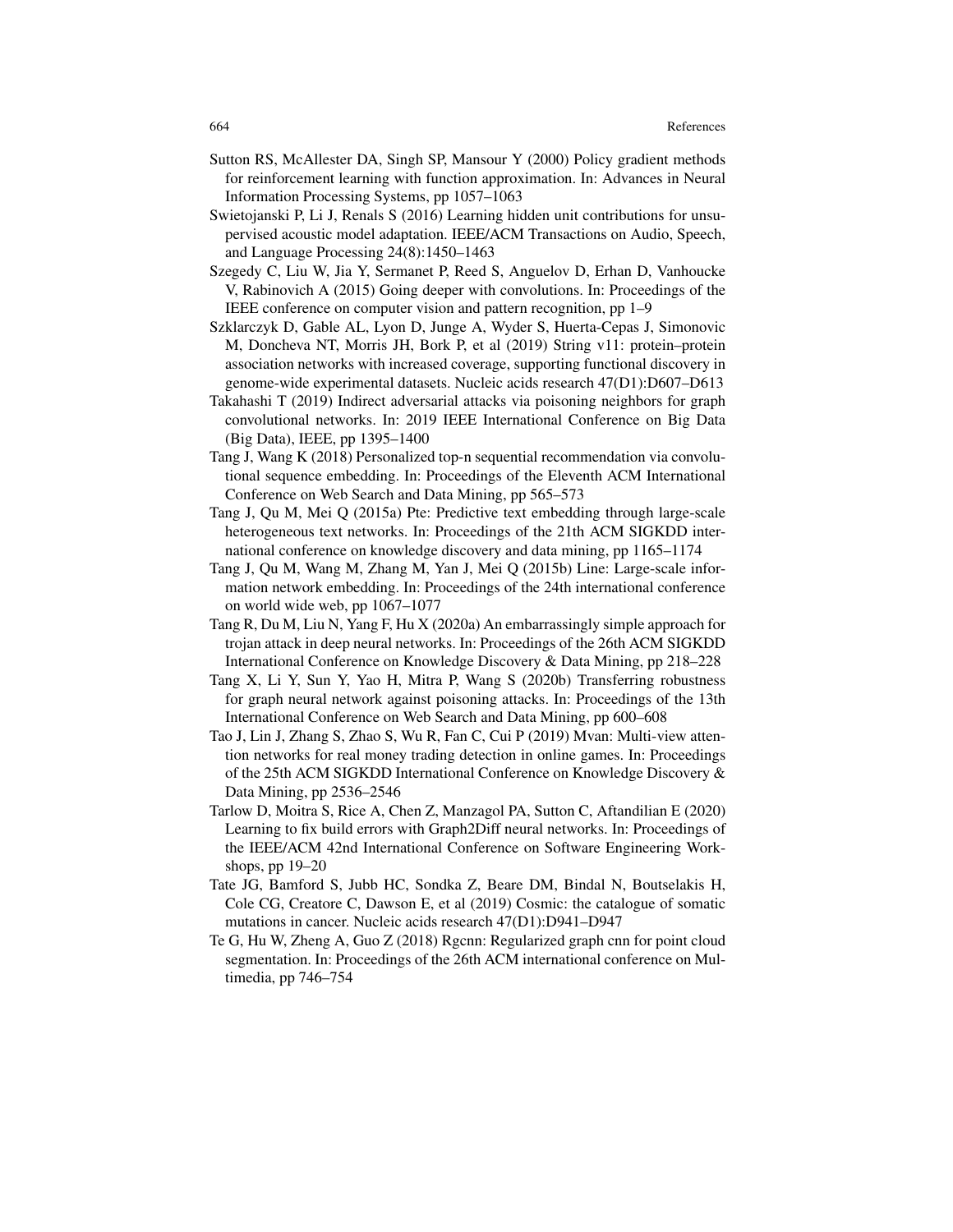- Tenenbaum JB, De Silva V, Langford JC (2000) A global geometric framework for nonlinear dimensionality reduction. science 290(5500):2319–2323
- Teru K, Denis E, Hamilton W (2020) Inductive relation prediction by subgraph reasoning. In: International Conference on Machine Learning, PMLR, pp 9448– 9457
- Thomas S, Seltzer ML, Church K, Hermansky H (2013) Deep neural network features and semi-supervised training for low resource speech recognition. In: 2013 IEEE international conference on acoustics, speech and signal processing, IEEE, pp 6704–6708
- Tian Z, Guo M, Wang C, Liu X, Wang S (2017) Refine gene functional similarity network based on interaction networks. BMC bioinformatics (16)
- Torng W, Altman RB (2018) High precision protein functional site detection using 3d convolutional neural networks. Bioinformatics 35(9):1503–1512
- Train K (1986) Qualitative choice analysis: Theory, econometrics, and an application to automobile demand, vol 10. MIT press
- Tramer F, Carlini N, Brendel W, Madry A (2020) On adaptive attacks to adversarial example defenses. In: Larochelle H, Ranzato M, Hadsell R, Balcan MF, Lin H (eds) Advances in Neural Information Processing Systems, Curran Associates, Inc., vol 33, pp 1633–1645
- Tran D, Bourdev L, Fergus R, Torresani L, Paluri M (2015) Learning spatiotemporal features with 3d convolutional networks. In: Proceedings of the IEEE international conference on computer vision, pp 4489–4497
- Trivedi R, Dai H, Wang Y, Song L (2017) Know-evolve: Deep temporal reasoning for dynamic knowledge graphs. In: International Conference on Machine Learning, PMLR, pp 3462–3471
- Trivedi R, Farajtabar M, Biswal P, Zha H (2019) Dyrep: Learning representations over dynamic graphs. In: International Conference on Learning Representations
- Trouillon T, Welbl J, Riedel S, Gaussier E, Bouchard G (2016) Complex embed- ´ dings for simple link prediction. In: International Conference on Machine Learning, pp 2071–2080
- Tsai YHH, Bai S, Yamada M, Morency LP, Salakhutdinov R (2019) Transformer dissection: An unified understanding for transformer's attention via the lens of kernel. In: Proceedings of the 2019 Conference on Empirical Methods in Natural Language Processing and the 9th International Joint Conference on Natural Language Processing (EMNLP-IJCNLP), pp 4335–4344
- Tsuyuzaki K, Nikaido I (2017) Biological systems as heterogeneous information networks: a mini-review and perspectives. WSDM HeteroNAM 18 - International Workshop on Heterogeneous Networks Analysis and Mining
- Tu C, Zhang W, Liu Z, Sun M, et al (2016) Max-margin deepwalk: Discriminative learning of network representation. In: IJCAI, vol 2016, pp 3889–3895
- Tu K, Cui P, Wang X, Wang F, Zhu W (2018) Structural deep embedding for hypernetworks. In: Proceedings of the AAAI Conference on Artificial Intelligence, vol 32
- Tu M, Wang G, Huang J, Tang Y, He X, Zhou B (2019) Multi-hop reading comprehension across multiple documents by reasoning over heterogeneous graphs. In: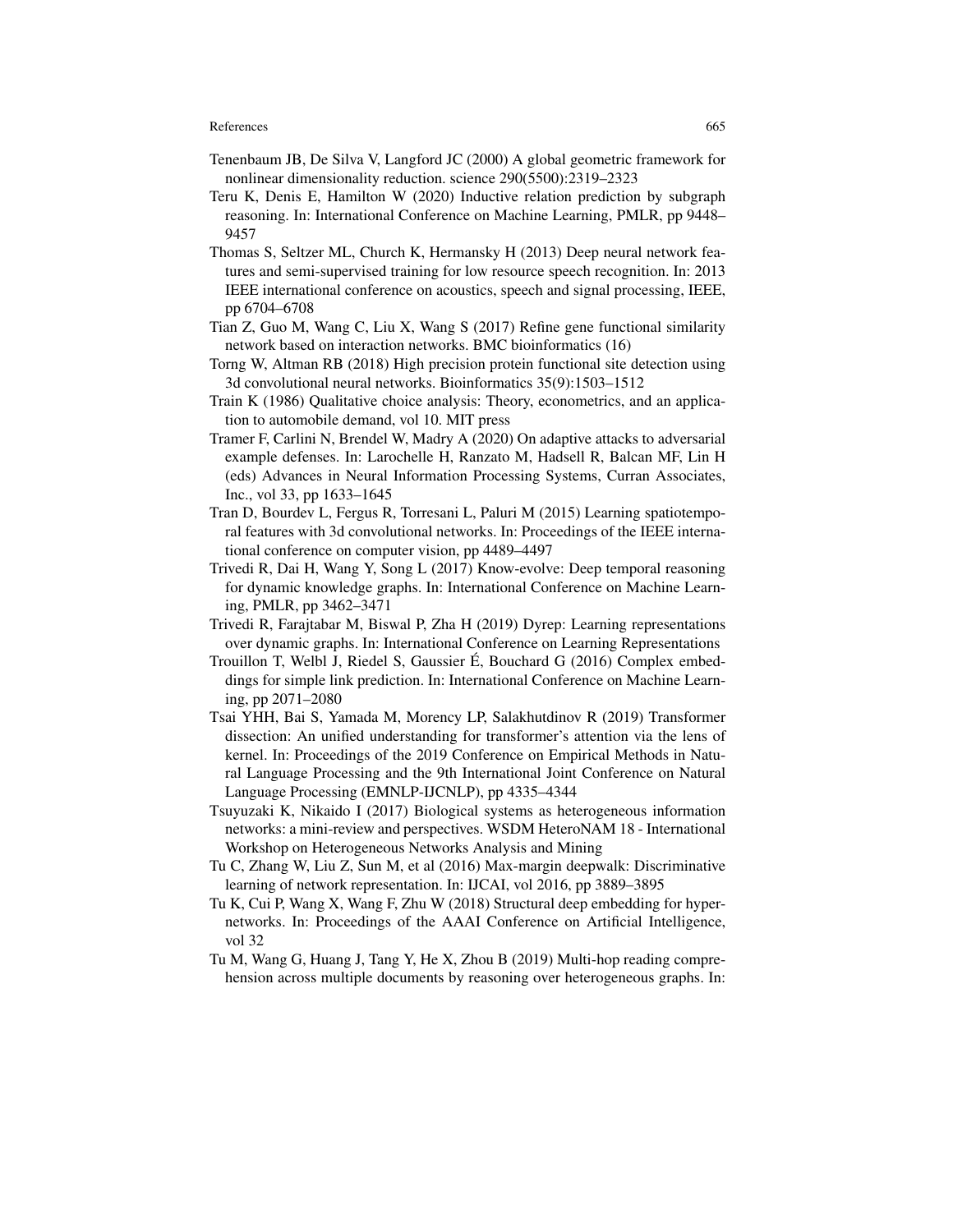Proceedings of the 57th Annual Meeting of the Association for Computational Linguistics, pp 2704–2713

- Tufano M, Drain D, Svyatkovskiy A, Sundaresan N (2020) Generating accurate assert statements for unit test cases using pretrained transformers. arXiv preprint arXiv:200905634
- Tzirakis P, Zhang J, Schuller BW (2018) End-to-end speech emotion recognition using deep neural networks. In: 2018 IEEE international conference on acoustics, speech and signal processing (ICASSP), IEEE, pp 5089–5093
- Ulutan O, Iftekhar A, Manjunath BS (2020) Vsgnet: Spatial attention network for detecting human object interactions using graph convolutions. In: Proceedings of the IEEE/CVF Conference on Computer Vision and Pattern Recognition, pp 13,617–13,626
- Vahedian A, Zhou X, Tong L, Li Y, Luo J (2017) Forecasting gathering events through continuous destination prediction on big trajectory data. In: Proceedings of the 25th ACM SIGSPATIAL International Conference on Advances in Geographic Information Systems, pp 1–10
- Vahedian A, Zhou X, Tong L, Street WN, Li Y (2019) Predicting urban dispersal events: A two-stage framework through deep survival analysis on mobility data. In: Proceedings of the AAAI Conference on Artificial Intelligence, vol 33, pp 5199–5206
- Van Hasselt H, Guez A, Silver D (2016) Deep reinforcement learning with double q-learning. In: Proceedings of the AAAI Conference on Artificial Intelligence, vol 30
- Van Oord A, Kalchbrenner N, Kavukcuoglu K (2016) Pixel recurrent neural networks. In: International Conference on Machine Learning, pp 1747–1756
- Vashishth S, Yadati N, Talukdar P (2019) Graph-based deep learning in natural language processing. In: Proceedings of the 2019 Conference on Empirical Methods in Natural Language Processing and the 9th International Joint Conference on Natural Language Processing (EMNLP-IJCNLP): Tutorial Abstracts
- Vashishth S, Sanyal S, Nitin V, Talukdar P (2020) Composition-based multirelational graph convolutional networks. In: International Conference on Learning Representations
- Vasic M, Kanade A, Maniatis P, Bieber D, Singh R (2018) Neural program repair by jointly learning to localize and repair. In: International Conference on Learning Representations
- Vaswani A, Shazeer N, Parmar N, Uszkoreit J, Jones L, Gomez AN, Kaiser u, Polosukhin I (2017) Attention is all you need. In: Proceedings of the 31st International Conference on Neural Information Processing Systems, Curran Associates Inc., Red Hook, NY, USA, NIPS'17, p 6000–6010
- Veličković P, Cucurull G, Casanova A, Romero A, Lio P, Bengio Y (2018) Graph attention networks. In: International Conference on Learning Representations
- Veličković P, Cucurull G, Casanova A, Romero A, Liò P, Bengio Y (2018) Graph Attention Networks. In: International Conference on Learning Representations (ICLR)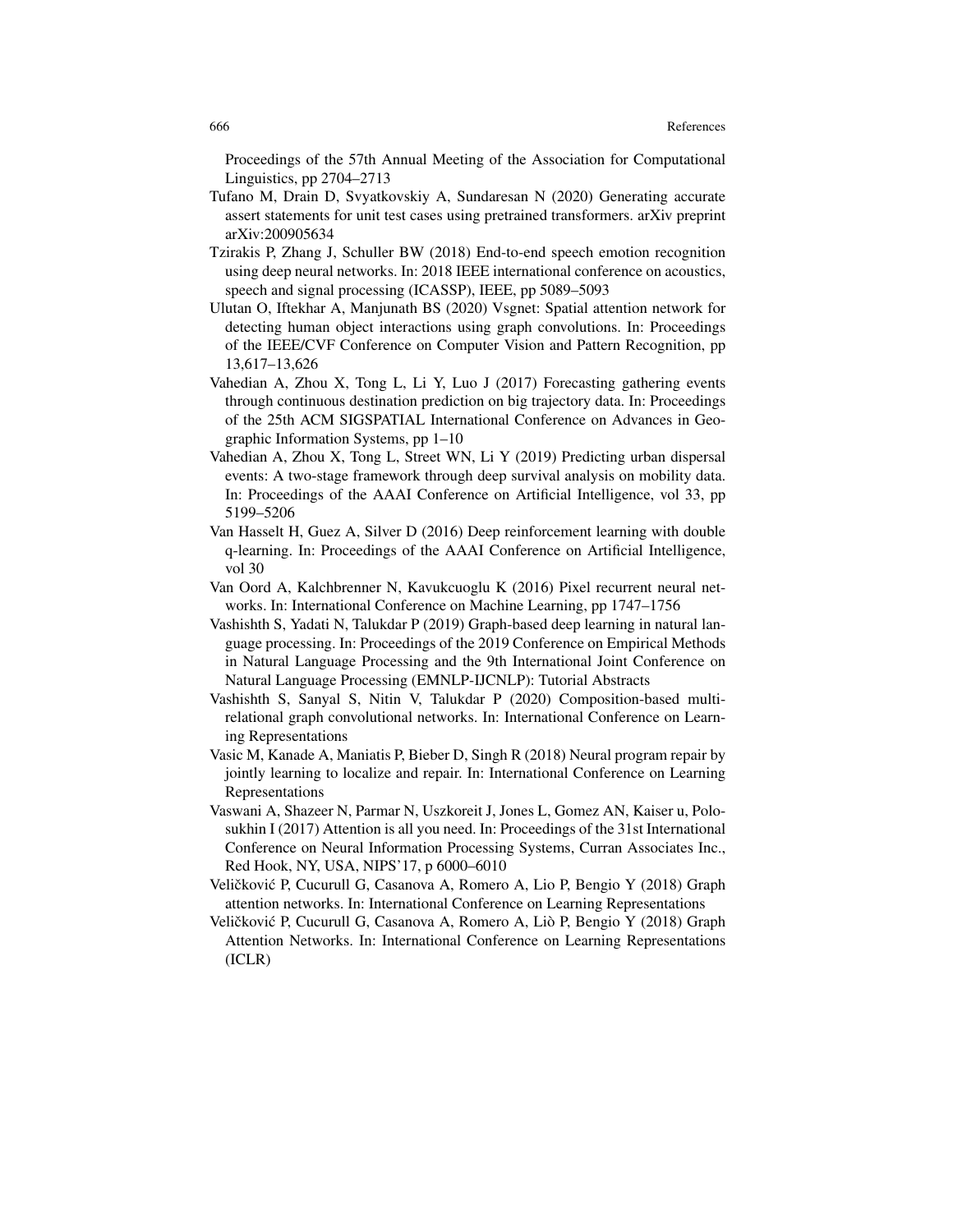- Velickovic P, Fedus W, Hamilton WL, Lio P, Bengio Y, Hjelm RD (2019) Deep ` graph infomax. In: ICLR (Poster)
- Veličković P, Ying R, Padovano M, Hadsell R, Blundell C (2019) Neural execution of graph algorithms. In: International Conference on Learning Representations
- Velickovic P, Buesing L, Overlan M, Pascanu R, Vinyals O, Blundell C (2020) Pointer graph networks. In: Larochelle H, Ranzato M, Hadsell R, Balcan MF, Lin H (eds) Advances in Neural Information Processing Systems, Curran Associates, Inc., vol 33, pp 2232–2244
- Veličković P, Fedus W, Hamilton WL, Liò P, Bengio Y, Hjelm RD (2019) Deep graph infomax. In: International Conference on Learning Representations
- Vento M, Foggia P (2013) Graph matching techniques for computer vision. In: Image Processing: Concepts, Methodologies, Tools, and Applications, IGI Global, chap 21, pp 381–421
- Vignac C, Loukas A, Frossard P (2020a) Building powerful and equivariant graph neural networks with structural message-passing. arXiv e-prints pp arXiv–2006
- Vignac C, Loukas A, Frossard P (2020b) Building powerful and equivariant graph neural networks with structural message-passing. In: Larochelle H, Ranzato M, Hadsell R, Balcan MF, Lin H (eds) Advances in Neural Information Processing Systems, Curran Associates, Inc., vol 33, pp 14,143–14,155
- Vincent P, Larochelle H, Bengio Y, Manzagol P (2008) Extracting and composing robust features with denoising autoencoders. In: Cohen WW, McCallum A, Roweis ST (eds) Machine Learning, Proceedings of the Twenty-Fifth International Conference (ICML 2008), Helsinki, Finland, June 5-9, 2008, ACM, ACM International Conference Proceeding Series, vol 307, pp 1096–1103, DOI 10.1145/1390156.1390294
- Vinyals O, Fortunato M, Jaitly N (2015) Pointer networks. In: Neural Information Processing Systems (NeurIPS), pp 2692–2700
- Vinyals O, Bengio S, Kudlur M (2016) Order matters: Sequence to sequence for sets. In: International Conference on Learning Representations
- Vishwanathan SVN, Schraudolph NN, Kondor R, Borgwardt KM (2010) Graph kernels. Journal of Machine Learning Research 11(Apr):1201–1242
- VONLUXBURG U (2007) A tutorial on spectral clustering. Statistics and Computing 17:395–416
- Vrandečić D, Krötzsch M (2014) Wikidata: a free collaborative knowledgebase. Communications of the ACM 57(10):78–85
- Vu MN, Thai MT (2020) Pgm-explainer: Probabilistic graphical model explanations for graph neural networks. arXiv preprint arXiv:201005788
- Wald J, Dhamo H, Navab N, Tombari F (2020) Learning 3d semantic scene graphs from 3d indoor reconstructions. In: Proceedings of the IEEE/CVF Conference on Computer Vision and Pattern Recognition, pp 3961–3970
- Wan S, Lan Y, Guo J, Xu J, Pang L, Cheng X (2016) A deep architecture for semantic matching with multiple positional sentence representations. In: Proceedings of the AAAI Conference on Artificial Intelligence, vol 30
- Wan Y, Zhao Z, Yang M, Xu G, Ying H, Wu J, Yu PS (2018) Improving automatic source code summarization via deep reinforcement learning. In: Proceedings of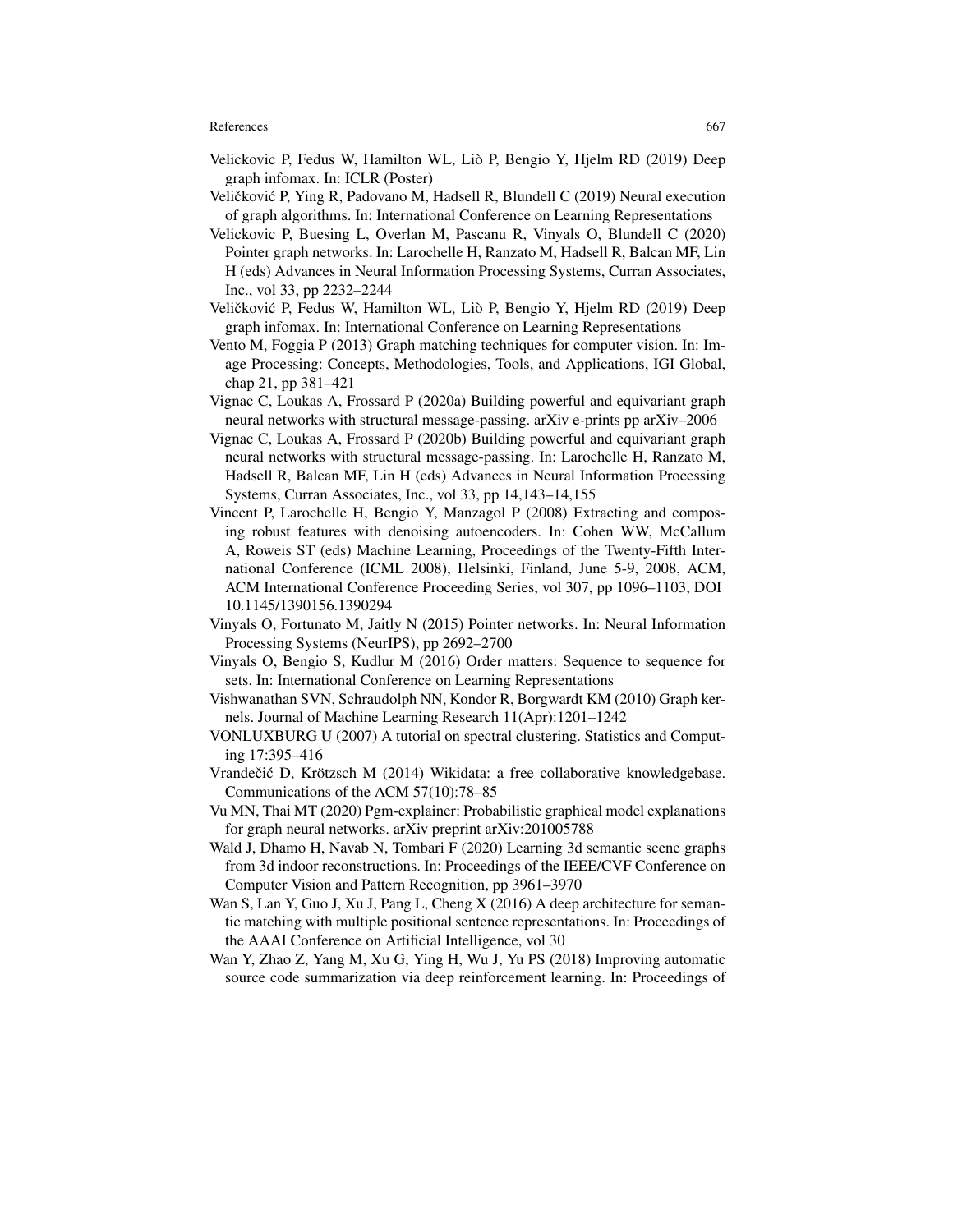the 33rd ACM/IEEE International Conference on Automated Software Engineering, ACM, pp 397–407

- Wang B, Gong NZ (2019) Attacking graph-based classification via manipulating the graph structure. In: Proceedings of the 2019 ACM SIGSAC Conference on Computer and Communications Security, pp 2023–2040
- Wang C, Pan S, Long G, Zhu X, Jiang J (2017a) Mgae: Marginalized graph autoencoder for graph clustering. In: Proceedings of the 2017 ACM on Conference on Information and Knowledge Management, pp 889–898
- Wang D, Cui P, Zhu W (2016) Structural deep network embedding. In: Proceedings of the 22nd ACM SIGKDD international conference on Knowledge discovery and data mining, pp 1225–1234
- Wang D, Jamnik M, Lio P (2019a) Abstract diagrammatic reasoning with multiplex graph networks. In: International Conference on Learning Representations
- Wang D, Lin J, Cui P, Jia Q, Wang Z, Fang Y, Yu Q, Zhou J, Yang S, Qi Y (2019b) A semi-supervised graph attentive network for financial fraud detection. In: 2019 IEEE International Conference on Data Mining (ICDM), IEEE, pp 598–607
- Wang D, Jiang M, Syed M, Conway O, Juneja V, Subramanian S, Chawla NV (2020a) Calendar graph neural networks for modeling time structures in spatiotemporal user behaviors. In: Proceedings of the 26th ACM SIGKDD International Conference on Knowledge Discovery & Data Mining, pp 2581–2589
- Wang F, Preininger A (2019) Ai in health: State of the art, challenges, and future directions. Yearbook of medical informatics 28(1):16–26
- Wang F, Zhang C (2007) Label propagation through linear neighborhoods. IEEE Transactions on Knowledge and Data Engineering 20(1):55–67
- Wang G, Dunbrack RL (2003) PISCES: a protein sequence culling server. Bioinformatics 19(12):1589–1591, DOI 10.1093/bioinformatics/btg224
- Wang H, Huan J (2019) Agan: Towards automated design of generative adversarial networks. arXiv preprint arXiv:190611080
- Wang H, Schmid C (2013) Action recognition with improved trajectories. In: Proceedings of the IEEE international conference on computer vision, pp 3551–3558
- Wang H, Wang J, Wang J, Zhao M, Zhang W, Zhang F, Xie X, Guo M (2018a) Graphgan: Graph representation learning with generative adversarial nets. In: Proceedings of the AAAI conference on artificial intelligence, vol 32
- Wang H, Zhang F, Zhang M, Leskovec J, Zhao M, Li W, Wang Z (2019c) Knowledge-aware graph neural networks with label smoothness regularization for recommender systems. In: KDD'19, pp 968–977
- Wang H, Zhao M, Xie X, Li W, Guo M (2019d) Knowledge graph convolutional networks for recommender systems. In: The world wide web conference, pp 3307– 3313
- Wang H, Zhao M, Xie X, Li W, Guo M (2019e) Knowledge graph convolutional networks for recommender systems. In: WWW'19, pp 3307–3313
- Wang H, Wang K, Yang J, Shen L, Sun N, Lee HS, Han S (2020b) Gcn-rl circuit designer: Transferable transistor sizing with graph neural networks and reinforcement learning. In: Design Automation Conference, IEEE, pp 1–6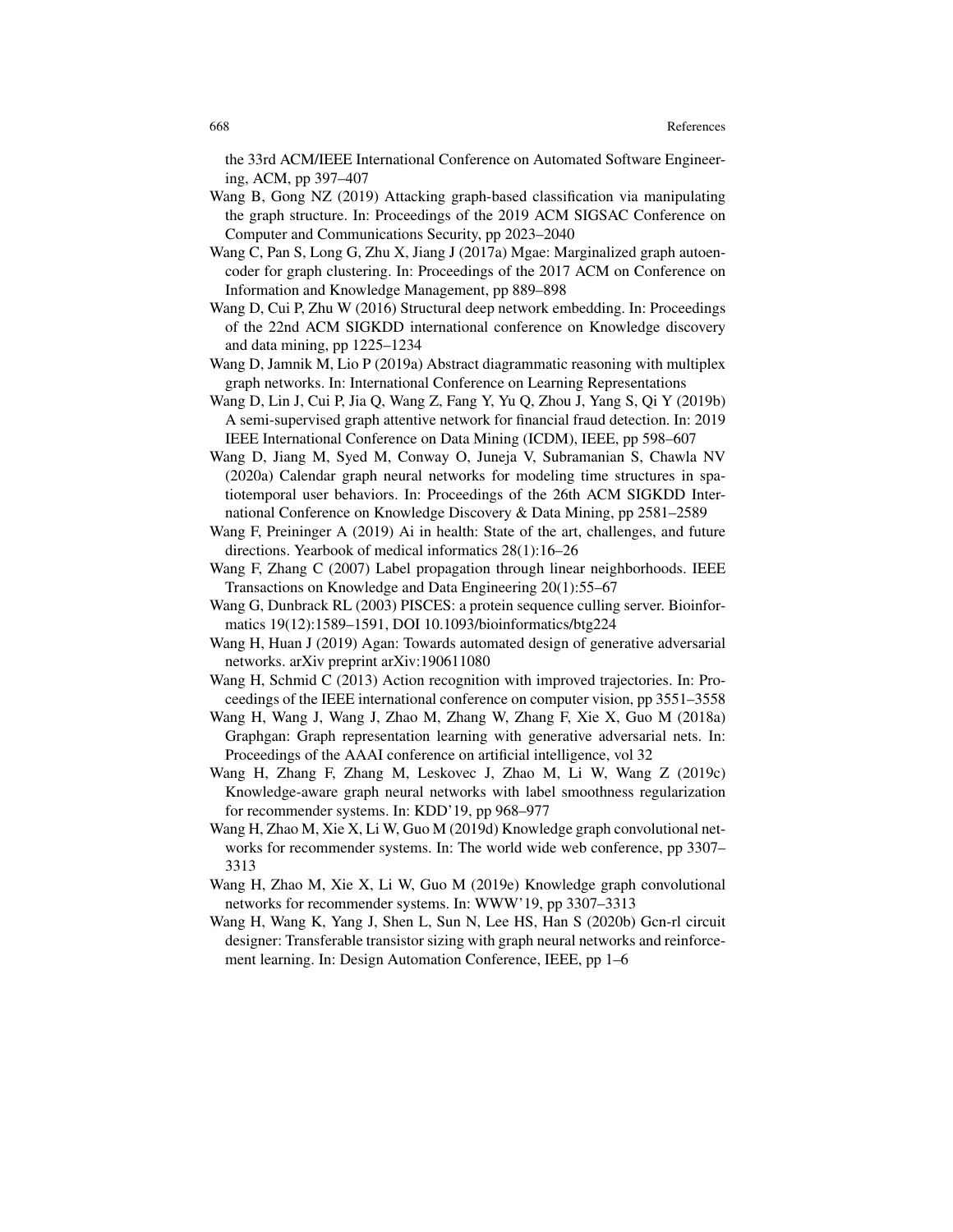- Wang J, Zheng VW, Liu Z, Chang KCC (2017b) Topological recurrent neural network for diffusion prediction. In: 2017 IEEE International Conference on Data Mining (ICDM), IEEE, pp 475–484
- Wang J, Huang P, Zhao H, Zhang Z, Zhao B, Lee DL (2018b) Billion-scale commodity embedding for e-commerce recommendation in alibaba. In: Proceedings of the 24th ACM SIGKDD International Conference on Knowledge Discovery & Data Mining, pp 839–848
- Wang J, Oh J, Wang H, Wiens J (2018c) Learning credible models. In: Proceedings of the 24th ACM SIGKDD International Conference on Knowledge Discovery & Data Mining, pp 2417–2426
- Wang J, Luo M, Suya F, Li J, Yang Z, Zheng Q (2020c) Scalable attack on graph data by injecting vicious nodes. Data Mining and Knowledge Discovery 34(5):1363– 1389
- Wang K, Singh R, Su Z (2018d) Dynamic neural program embeddings for program repair. In: International Conference on Learning Representations
- Wang M, Liu M, Liu J, Wang S, Long G, Qian B (2017c) Safe medicine recommendation via medical knowledge graph embedding. arXiv preprint arXiv:171005980
- Wang M, Yu L, Zheng D, Gan Q, Gai Y, Ye Z, Li M, Zhou J, Huang Q, Ma C, Huang Z, Guo Q, Zhang H, Lin H, Zhao J, Li J, Smola AJ, Zhang Z (2019f) Deep graph library: Towards efficient and scalable deep learning on graphs. International Conference on Learning Representations Workshop on Representation Learning on Graphs and Manifolds
- Wang M, Lin Y, Lin G, Yang K, Wu Xm (2020d) M2grl: A multi-task multi-view graph representation learning framework for web-scale recommender systems. In: Proceedings of the 26th ACM SIGKDD International Conference on Knowledge Discovery & Data Mining, pp 2349–2358
- Wang Q, Mao Z, Wang B, Guo L (2017d) Knowledge graph embedding: A survey of approaches and applications. IEEE Transactions on Knowledge and Data Engineering 29(12):2724–2743
- Wang Q, Li M, Wang X, Parulian N, Han G, Ma J, Tu J, Lin Y, Zhang H, Liu W, et al (2020e) Covid-19 literature knowledge graph construction and drug repurposing report generation. arXiv preprint arXiv:200700576
- Wang R, Yan J, Yang X (2019g) Learning combinatorial embedding networks for deep graph matching. In: Proceedings of the IEEE/CVF International Conference on Computer Vision, pp 3056–3065
- Wang R, Zhang T, Yu T, Yan J, Yang X (2020f) Combinatorial learning of graph edit distance via dynamic embedding. arXiv preprint arXiv:201115039
- Wang S, He L, Cao B, Lu CT, Yu PS, Ragin AB (2017e) Structural deep brain network mining. In: Proceedings of the 23rd ACM SIGKDD International Conference on Knowledge Discovery and Data Mining, pp 475–484
- Wang S, Tang J, Aggarwal C, Chang Y, Liu H (2017f) Signed network embedding in social media. In: Proceedings of the 2017 SIAM international conference on data mining, SIAM, pp 327–335
- Wang S, Chen Z, Li D, Li Z, Tang LA, Ni J, Rhee J, Chen H, Yu PS (2019h) Attentional heterogeneous graph neural network: Application to program reiden-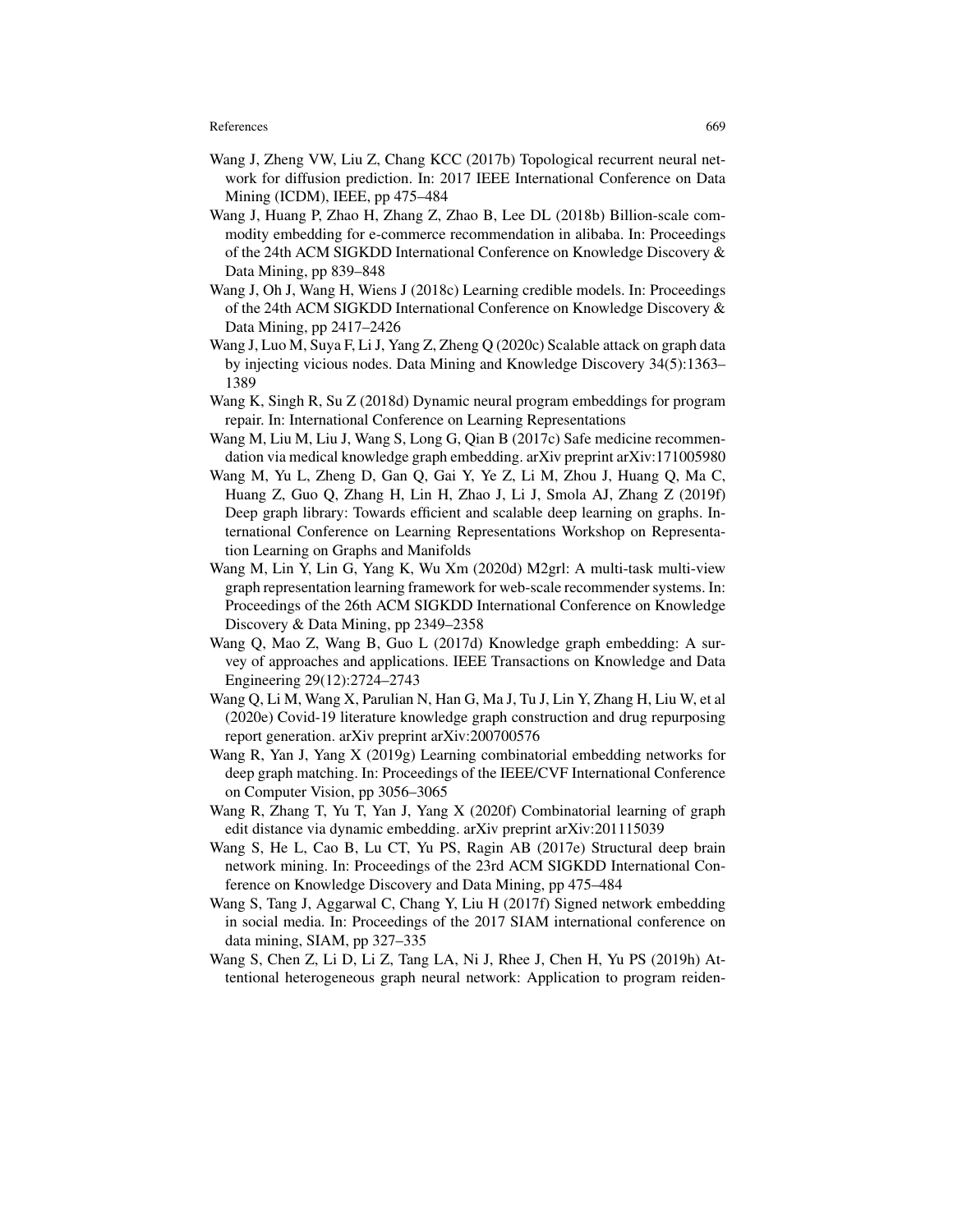tification. In: Proceedings of the 2019 SIAM International Conference on Data Mining, SIAM, pp 693–701

- Wang S, Chen Z, Yu X, Li D, Ni J, Tang L, Gui J, Li Z, Chen H, Yu PS (2019i) Heterogeneous graph matching networks for unknown malware detection. In: Proceedings of the Twenty-Eighth International Joint Conference on Artificial Intelligence, IJCAI, pp 3762–3770
- Wang S, Li BZ, Khabsa M, Fang H, Ma H (2020g) Linformer: Self-attention with linear complexity. CoRR abs/2006.04768
- Wang S, Li Y, Zhang J, Meng Q, Meng L, Gao F (2020h) Pm2. 5-gnn: A domain knowledge enhanced graph neural network for pm2. 5 forecasting. In: Proceedings of the 28th International Conference on Advances in Geographic Information Systems, pp 163–166
- Wang S, Wang R, Yao Z, Shan S, Chen X (2020i) Cross-modal scene graph matching for relationship-aware image-text retrieval. In: Proceedings of the IEEE/CVF Winter Conference on Applications of Computer Vision, pp 1508–1517
- Wang T, Ling H (2017) Gracker: A graph-based planar object tracker. IEEE transactions on pattern analysis and machine intelligence 40(6):1494–1501
- Wang T, Liu H, Li Y, Jin Y, Hou X, Ling H (2020j) Learning combinatorial solver for graph matching. In: Proceedings of the IEEE/CVF conference on computer vision and pattern recognition, pp 7568–7577
- Wang T, Wan X, Jin H (2020k) Amr-to-text generation with graph transformer. Transactions of the Association for Computational Linguistics 8:19–33
- Wang X, Gupta A (2018) Videos as space-time region graphs. In: Proceedings of the European conference on computer vision (ECCV), pp 399–417
- Wang X, Cui P, Wang J, Pei J, Zhu W, Yang S (2017g) Community preserving network embedding. In: Proceedings of the AAAI Conference on Artificial Intelligence, vol 31
- Wang X, Girshick R, Gupta A, He K (2018e) Non-local neural networks. In: Proceedings of the IEEE conference on computer vision and pattern recognition, pp 7794–7803
- Wang X, Ye Y, Gupta A (2018f) Zero-shot recognition via semantic embeddings and knowledge graphs. In: Proceedings of the IEEE conference on computer vision and pattern recognition, pp 6857–6866
- Wang X, He X, Cao Y, Liu M, Chua TS (2019j) Kgat: Knowledge graph attention network for recommendation. In: KDD'19, pp 950–958
- Wang X, He X, Wang M, Feng F, Chua TS (2019k) Neural graph collaborative filtering. In: Proceedings of the 42nd international ACM SIGIR conference on Research and development in Information Retrieval, pp 165–174
- Wang X, Ji H, Shi C, Wang B, Ye Y, Cui P, Yu PS (2019l) Heterogeneous graph attention network. In: The World Wide Web Conference, pp 2022–2032
- Wang X, Ji H, Shi C, Wang B, Ye Y, Cui P, Yu PS (2019m) Heterogeneous graph attention network. In: The World Wide Web Conference, pp 2022–2032
- Wang X, Zhang Y, Shi C (2019n) Hyperbolic heterogeneous information network embedding. In: Proceedings of the AAAI conference on artificial intelligence, vol 33, pp 5337–5344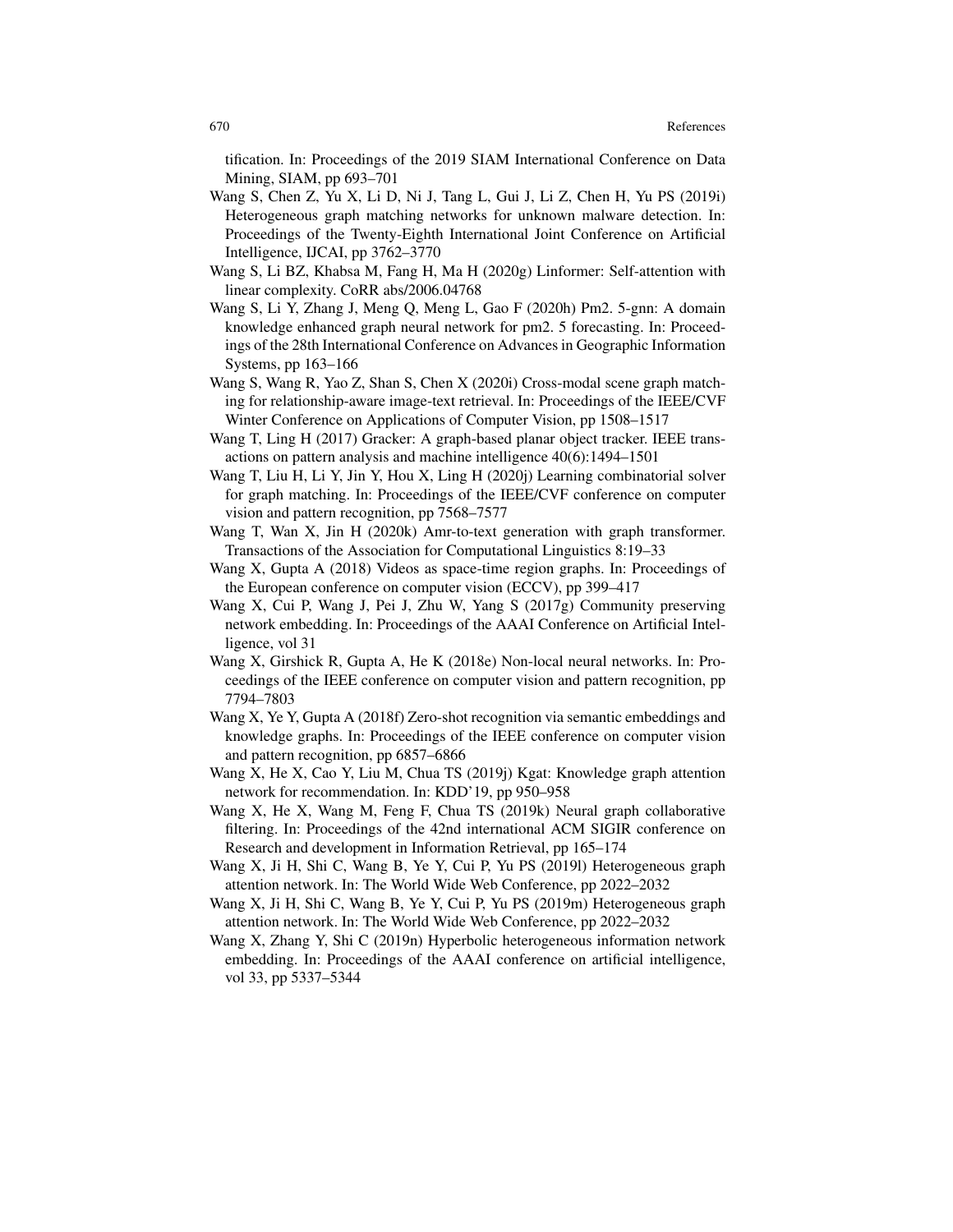- Wang X, Bo D, Shi C, Fan S, Ye Y, Yu PS (2020l) A survey on heterogeneous graph embedding: Methods, techniques, applications and sources. arXiv preprint arXiv:201114867
- Wang X, Lu Y, Shi C, Wang R, Cui P, Mou S (2020m) Dynamic heterogeneous information network embedding with meta-path based proximity. IEEE Transactions on Knowledge and Data Engineering pp 1–1, DOI 10.1109/TKDE.2020.2993870
- Wang X, Wang R, Shi C, Song G, Li Q (2020n) Multi-component graph convolutional collaborative filtering. In: Proceedings of the AAAI Conference on Artificial Intelligence, vol 34, pp 6267–6274
- Wang X, Wu Y, Zhang A, He X, seng Chua T (2021) Causal screening to interpret graph neural networks
- Wang Y, Ni X, Sun JT, Tong Y, Chen Z (2011) Representing document as dependency graph for document clustering. In: Proceedings of the 20th ACM international conference on Information and knowledge management, pp 2177–2180
- Wang Y, Shen H, Liu S, Gao J, Cheng X (2017h) Cascade dynamics modeling with attention-based recurrent neural network. In: Proceedings of the 26th International Joint Conference on Artificial Intelligence, pp 2985–2991
- Wang Y, Che W, Guo J, Liu T (2018g) A neural transition-based approach for semantic dependency graph parsing. In: Proceedings of the AAAI Conference on Artificial Intelligence, vol 32
- Wang Y, Yin H, Chen H, Wo T, Xu J, Zheng K (2019o) Origin-destination matrix prediction via graph convolution: a new perspective of passenger demand modeling. In: Proceedings of the 25th ACM SIGKDD International Conference on Knowledge Discovery & Data Mining, pp 1227–1235
- Wang Y, Liu S, Yoon M, Lamba H, Wang W, Faloutsos C, Hooi B (2020o) Provably robust node classification via low-pass message passing. In: 2020 IEEE International Conference on Data Mining (ICDM), pp 621–630, DOI 10.1109/ ICDM50108.2020.00071
- Wang Z, Zhang J, Feng J, Chen Z (2014) Knowledge graph embedding by translating on hyperplanes. In: Proceedings of the AAAI Conference on Artificial Intelligence, vol 28
- Wang Z, Zheng L, Li Y, Wang S (2019p) Linkage based face clustering via graph convolution network. In: Proceedings of the IEEE/CVF Conference on Computer Vision and Pattern Recognition, pp 1117–1125
- Wass MN, Barton G, Sternberg MJE (2012) CombFunc: predicting protein function using heterogeneous data sources. Nucleic Acids Research 40(W1):W466–W470
- Watkins KE, Ferris B, Borning A, Rutherford GS, Layton D (2011) Where is my bus? impact of mobile real-time information on the perceived and actual wait time of transit riders. Transportation Research Part A: Policy and Practice 45(8):839– 848
- Watts DJ, Strogatz SH (1998) Collective dynamics of 'small-world'networks. nature 393(6684):440–442
- Wei J, Goyal M, Durrett G, Dillig I (2019) LambdaNet: Probabilistic type inference using graph neural networks. In: International Conference on Learning Representations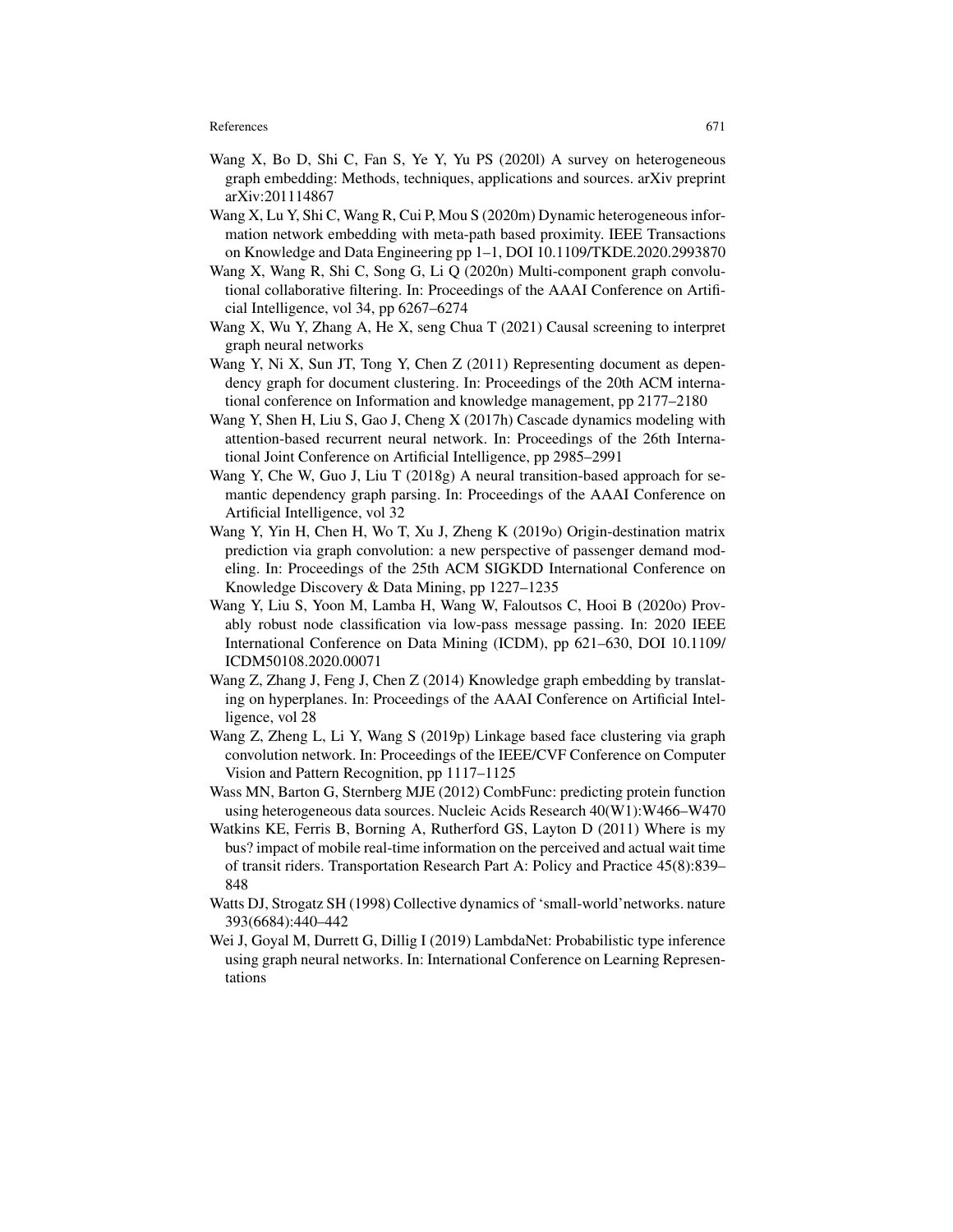- Wei X, Yu R, Sun J (2020) View-gcn: View-based graph convolutional network for 3d shape analysis. In: Proceedings of the IEEE/CVF Conference on Computer Vision and Pattern Recognition, pp 1850–1859
- Weihua Hu MZYDHRBLMCJL Matthias Fey (2020) Open graph benchmark: Datasets for machine learning on graphs. arXiv preprint arXiv:200500687
- Weininger D (1988) Smiles, a chemical language and information system. 1. introduction to methodology and encoding rules. Journal of chemical information and computer sciences 28(1):31–36
- Weisfeiler B (1976) On Construction and Identification of Graphs. Lecture Notes in Mathematics, Vol. 558, Springer
- Weisfeiler B, Leman A (1968) The reduction of a graph to canonical form and the algebra which appears therein. Nauchno-Technicheskaya Informatsia 2(9):12–16
- Weisfeiler B, Leman A (1968) The reduction of a graph to canonical form and the algebra which appears therein. NTI, Series 2(9):12–16
- Weng C, Shah NH, Hripcsak G (2020) Deep phenotyping: embracing complexity and temporality—towards scalability, portability, and interoperability. Journal of biomedical informatics 105:103,433
- Weston J, Bengio S, Usunier N (2010) Large scale image annotation: learning to rank with joint word-image embeddings. Machine learning 81(1):21–35
- Whirl-Carrillo M, McDonagh EM, Hebert J, Gong L, Sangkuhl K, Thorn C, Altman RB, Klein TE (2012) Pharmacogenomics knowledge for personalized medicine. Clinical Pharmacology & Therapeutics 92(4):414–417
- White M, Tufano M, Vendome C, Poshyvanyk D (2016) Deep learning code fragments for code clone detection. In: 2016 31st IEEE/ACM International Conference on Automated Software Engineering (ASE), IEEE, pp 87–98
- Williams RJ (1992) Simple statistical gradient-following algorithms for connectionist reinforcement learning. Machine learning 8(3-4):229–256
- Wishart DS, Feunang YD, Guo AC, Lo EJ, Marcu A, Grant JR, Sajed T, Johnson D, Li C, Sayeeda Z, et al (2018) Drugbank 5.0: a major update to the drugbank database for 2018. Nucleic acids research 46(D1):D1074–D1082
- Wold S, Esbensen K, Geladi P (1987) Principal component analysis. Chemometrics and intelligent laboratory systems 2(1-3):37–52
- Woźnica A, Kalousis A, Hilario M (2010) Adaptive matching based kernels for labelled graphs. In: Advances in Knowledge Discovery and Data Mining, Springer, Lecture Notes in Computer Science, vol 6119, pp 374–385
- Wu B, Xu C, Dai X, Wan A, Zhang P, Tomizuka M, Keutzer K, Vajda P (2020a) Visual transformers: Token-based image representation and processing for computer vision. arXiv preprint arXiv:200603677
- Wu F, Souza A, Zhang T, Fifty C, Yu T, Weinberger K (2019a) Simplifying graph convolutional networks. In: International conference on machine learning, PMLR, pp 6861–6871
- Wu H, Wang C, Tyshetskiy Y, Docherty A, Lu K, Zhu L (2019b) Adversarial examples for graph data: Deep insights into attack and defense. In: Proceedings of the Twenty-Eighth International Joint Conference on Artificial Intelligence,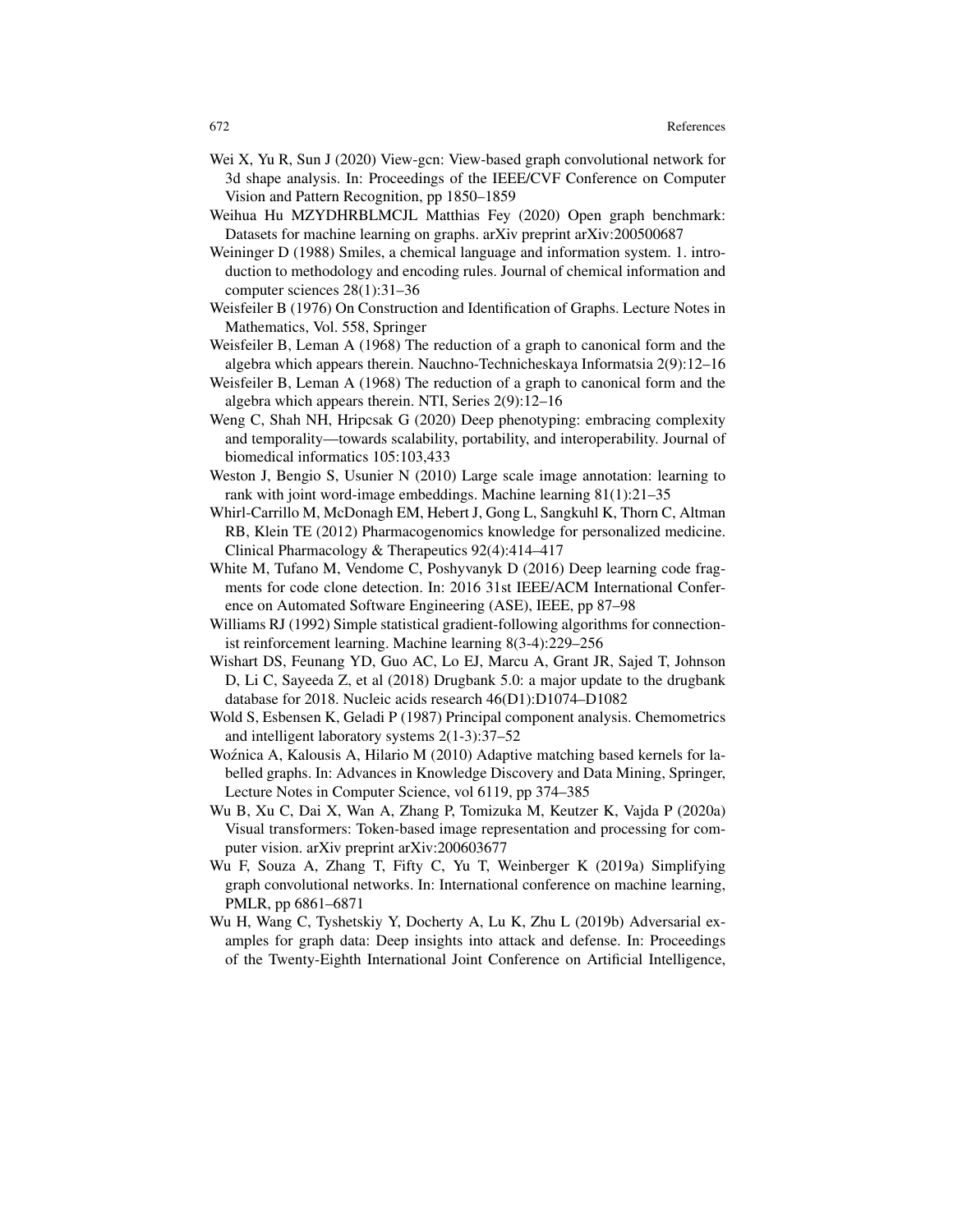IJCAI-19, International Joint Conferences on Artificial Intelligence Organization, pp 4816–4823

- Wu H, Ma Y, Xiang Z, Yang C, He K (2021a) A spatial-temporal graph neural network framework for automated software bug triaging. arXiv preprint arXiv:210111846
- Wu J, Cao M, Cheung JCK, Hamilton WL (2020b) Temp: Temporal message passing for temporal knowledge graph completion. In: Proceedings of the 2020 Conference on Empirical Methods in Natural Language Processing (EMNLP), pp 5730–5746
- Wu L, Chen Y, Ji H, Li Y (2021b) Deep learning on graphs for natural language processing. In: Proceedings of the 2021 Conference of the North American Chapter of the Association for Computational Linguistics: Human Language Technologies: Tutorials, pp 11–14
- Wu L, Chen Y, Shen K, Guo X, Gao H, Li S, Pei J, Long B (2021c) Graph neural networks for natural language processing: A survey. arXiv preprint arXiv:210606090
- Wu N, Zhao XW, Wang J, Pan D (2020c) Learning effective road network representation with hierarchical graph neural networks. In: Proceedings of the 26th ACM SIGKDD International Conference on Knowledge Discovery & Data Mining, pp 6–14
- Wu S, Tang Y, Zhu Y, Wang L, Xie X, Tan T (2019c) Session-based recommendation with graph neural networks. In: Proceedings of the AAAI Conference on Artificial Intelligence, vol 33, pp 346–353
- Wu T, Ren H, Li P, Leskovec J (2020d) Graph information bottleneck. In: Larochelle H, Ranzato M, Hadsell R, Balcan MF, Lin H (eds) Advances in Neural Information Processing Systems, Curran Associates, Inc., vol 33, pp 20,437–20,448
- Wu Y, Warner JL, Wang L, Jiang M, Xu J, Chen Q, Nian H, Dai Q, Du X, Yang P, et al (2019d) Discovery of noncancer drug effects on survival in electronic health records of patients with cancer: a new paradigm for drug repurposing. JCO clinical cancer informatics 3:1–9
- Wu Z, Ramsundar B, Feinberg EN, Gomes J, Geniesse C, Pappu AS, Leswing K, Pande V (2018) MoleculeNet: A benchmark for molecular machine learning. Chemical Science 9:513–530
- Wu Z, Pan S, Chen F, Long G, Zhang C, Yu PS (2019e) A comprehensive survey on graph neural networks. CoRR abs/1901.00596
- Wu Z, Pan S, Chen F, Long G, Zhang C, Philip SY (2021d) A comprehensive survey on graph neural networks. IEEE Transactions on Neural Networks and Learning Systems 32(1):4–24
- Xhonneux LP, Qu M, Tang J (2020) Continuous graph neural networks. In: Proceedings of the International Conference on Machine Learning
- Xia R, Liu Y (2015) A multi-task learning framework for emotion recognition using 2d continuous space. IEEE Transactions on Affective Computing 8(1):3–14
- Xiao C, Choi E, Sun J (2018) Opportunities and challenges in developing deep learning models using electronic health records data: a systematic review. Journal of the American Medical Informatics Association 25(10):1419–1428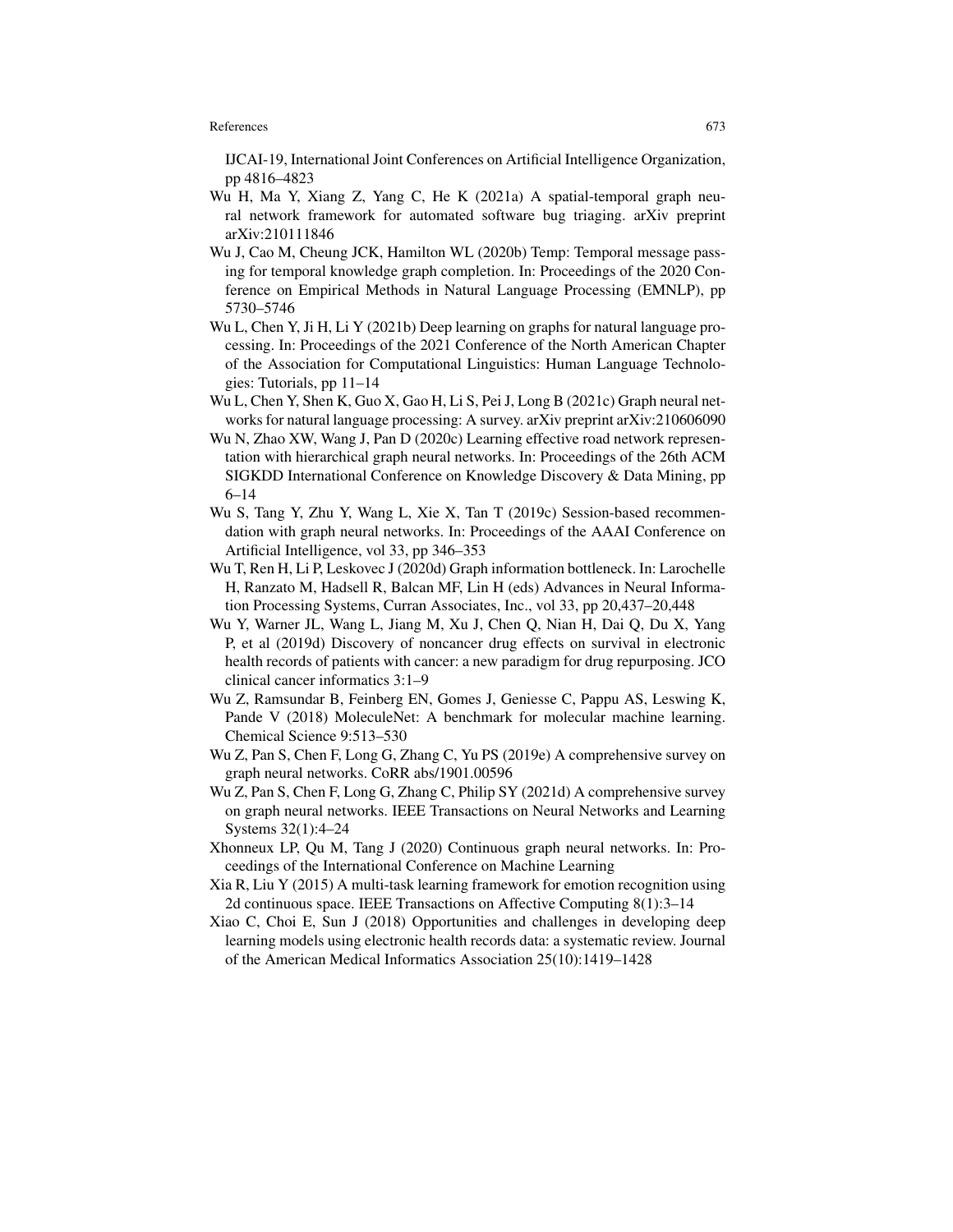- Xie L, Yuille A (2017) Genetic cnn. In: Proceedings of the IEEE International Conference on Computer Vision, pp 1379–1388
- Xie M, Yin H, Wang H, Xu F, Chen W, Wang S (2016) Learning graph-based poi embedding for location-based recommendation. In: Proceedings of the 25th ACM International on Conference on Information and Knowledge Management, Association for Computing Machinery, CIKM '16, p 15–24, DOI 10.1145/2983323. 2983711
- Xie S, Kirillov A, Girshick R, He K (2019a) Exploring randomly wired neural networks for image recognition. In: Proceedings of the IEEE/CVF International Conference on Computer Vision, pp 1284–1293
- Xie T, Grossman JC (201f8) Crystal graph convolutional neural networks for an accurate and interpretable prediction of material properties. Physical Review Letters 120:145,301
- Xie Y, Xu Z, Wang Z, Ji S (2021) Self-supervised learning of graph neural networks: A unified review. arXiv preprint arXiv:210210757
- Xie Z, Lv W, Huang S, Lu Z, Du B, Huang R (2019b) Sequential graph neural network for urban road traffic speed prediction. IEEE Access 8:63,349–63,358
- Xiu H, Yan X, Wang X, Cheng J, Cao L (2020) Hierarchical graph matching network for graph similarity computation. arXiv preprint arXiv:200616551
- Xu D, Zhu Y, Choy CB, Fei-Fei L (2017a) Scene graph generation by iterative message passing. In: Proceedings of the IEEE conference on computer vision and pattern recognition, pp 5410–5419
- Xu D, Cheng W, Luo D, Liu X, Zhang X (2019a) Spatio-temporal attentive rnn for node classification in temporal attributed graphs. In: International Joint Conference on Artificial Intelligence, pp 3947–3953
- Xu D, Ruan C, Korpeoglu E, Kumar S, Achan K (2020a) Inductive representation learning on temporal graphs. In: International Conference on Learning Representations
- Xu H, Jiang C, Liang X, Li Z (2019b) Spatial-aware graph relation network for large-scale object detection. In: Proceedings of the IEEE/CVF Conference on Computer Vision and Pattern Recognition, pp 9298–9307
- Xu J, Gan Z, Cheng Y, Liu J (2020b) Discourse-aware neural extractive text summarization. In: Proceedings of the 58th Annual Meeting of the Association for Computational Linguistics, pp 5021–5031
- Xu K, Ba J, Kiros R, Cho K, Courville A, Salakhudinov R, Zemel R, Bengio Y (2015) Show, attend and tell: Neural image caption generation with visual attention. In: International conference on machine learning, PMLR, pp 2048–2057
- Xu K, Li C, Tian Y, Sonobe T, Kawarabayashi K, Jegelka S (2018a) Representation learning on graphs with jumping knowledge networks. In: International Conference on Machine Learning, pp 5453–5462
- Xu K, Wu L, Wang Z, Feng Y, Sheinin V (2018b) Sql-to-text generation with graphto-sequence model. arXiv preprint arXiv:180905255
- Xu K, Wu L, Wang Z, Feng Y, Witbrock M, Sheinin V (2018c) Graph2seq: Graph to sequence learning with attention-based neural networks. arXiv preprint arXiv:180400823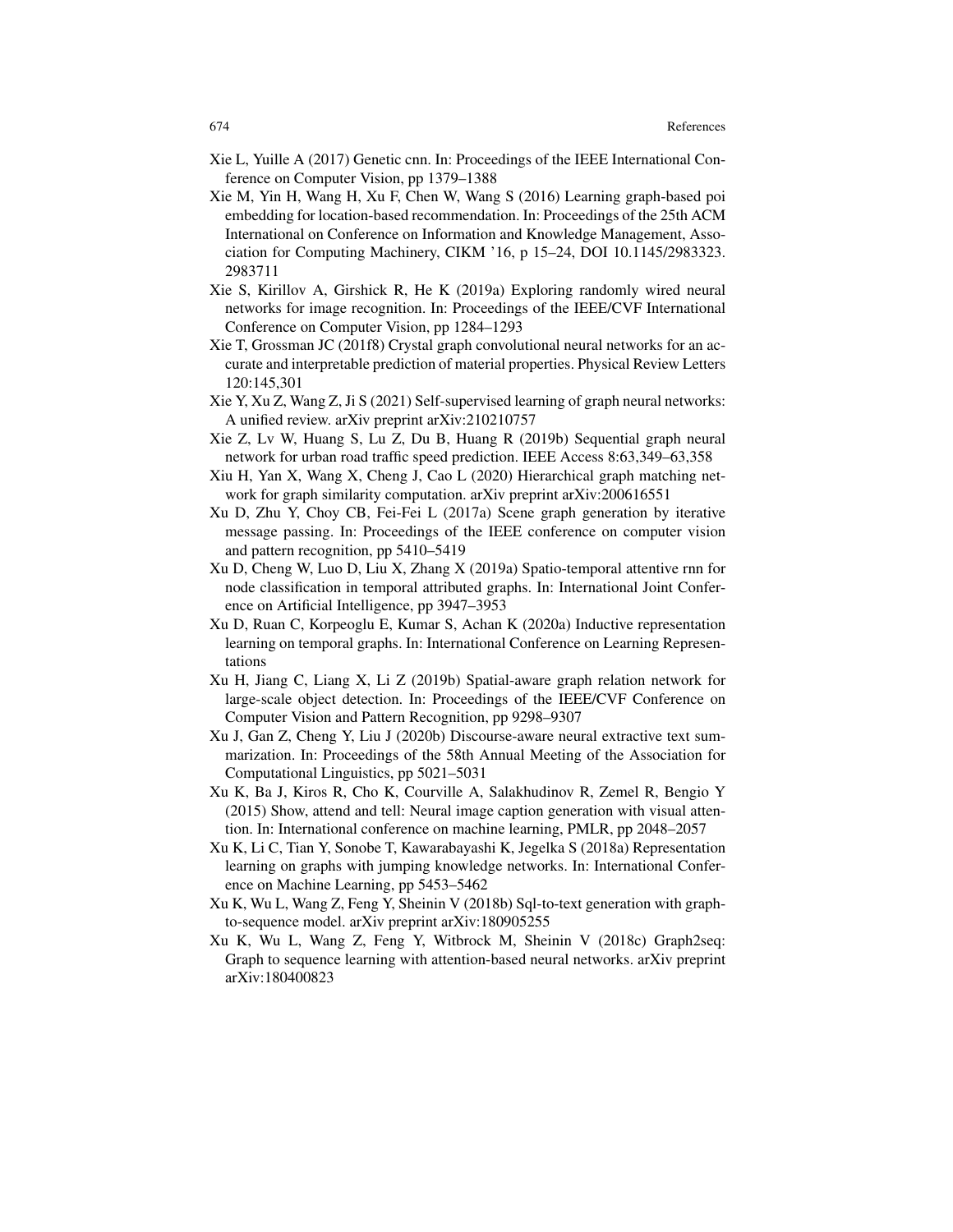- Xu K, Wu L, Wang Z, Yu M, Chen L, Sheinin V (2018d) Exploiting rich syntactic information for semantic parsing with graph-to-sequence model. In: Proceedings of the 2018 Conference on Empirical Methods in Natural Language Processing, Association for Computational Linguistics, Brussels, Belgium, pp 918–924
- Xu K, Chen H, Liu S, Chen PY, Weng TW, Hong M, Lin X (2019c) Topology attack and defense for graph neural networks: An optimization perspective. In: Proceedings of the Twenty-Eighth International Joint Conference on Artificial Intelligence, IJCAI-19, International Joint Conferences on Artificial Intelligence Organization, pp 3961–3967, DOI 10.24963/ijcai.2019/550
- Xu K, Hu W, Leskovec J, Jegelka S (2019d) How powerful are graph neural networks? In: International Conference on Learning Representations
- Xu K, Wang L, Yu M, Feng Y, Song Y, Wang Z, Yu D (2019e) Cross-lingual knowledge graph alignment via graph matching neural network. In: Proceedings of the 57th Annual Meeting of the Association for Computational Linguistics, pp 3156– 3161
- Xu K, Li J, Zhang M, Du SS, Kawarabayashi Ki, Jegelka S (2020c) What can neural networks reason about? In: International Conference on Learning Representations
- Xu L, Wei X, Cao J, Yu PS (2017b) Embedding of embedding (eoe) joint embedding for coupled heterogeneous networks. In: Proceedings of the Tenth ACM International Conference on Web Search and Data Mining, pp 741–749
- Xu M, Li L, Wai D, Liu Q, Chao LS, et al (2020d) Document graph for neural machine translation. arXiv preprint arXiv:201203477
- Xu Q, Sun X, Wu CY, Wang P, Neumann U (2020e) Grid-gcn for fast and scalable point cloud learning. In: Proceedings of the IEEE/CVF Conference on Computer Vision and Pattern Recognition, pp 5661–5670
- Xu R, Li L, Wang Q (2013) Towards building a disease-phenotype knowledge base: extracting disease-manifestation relationship from literature. Bioinformatics 29(17):2186–2194
- Yamaguchi F, Golde N, Arp D, Rieck K (2014) Modeling and discovering vulnerabilities with code property graphs. In: 2014 IEEE Symposium on Security and Privacy, IEEE, pp 590–604
- Yan J, Yin XC, Lin W, Deng C, Zha H, Yang X (2016) A short survey of recent advances in graph matching. In: Proceedings of the 2016 ACM on International Conference on Multimedia Retrieval, pp 167–174
- Yan J, Yang S, Hancock E (2020a) Learning for graph matching and related combinatorial optimization problems. In: Bessiere C (ed) Proceedings of the Twenty-Ninth International Joint Conference on Artificial Intelligence, IJCAI-20, International Joint Conferences on Artificial Intelligence Organization, pp 4988–4996
- Yan S, Xiong Y, Lin D (2018a) Spatial temporal graph convolutional networks for skeleton-based action recognition. In: AAAI Conference on Artificial Intelligence, vol 32
- Yan X, Han J (2002) gspan: Graph-based substructure pattern mining. In: Proceedings of IEEE International Conference on Data Mining, IEEE, pp 721–724
- Yan Y, Mao Y, Li B (2018b) Second: Sparsely embedded convolutional detection. Sensors 18(10):3337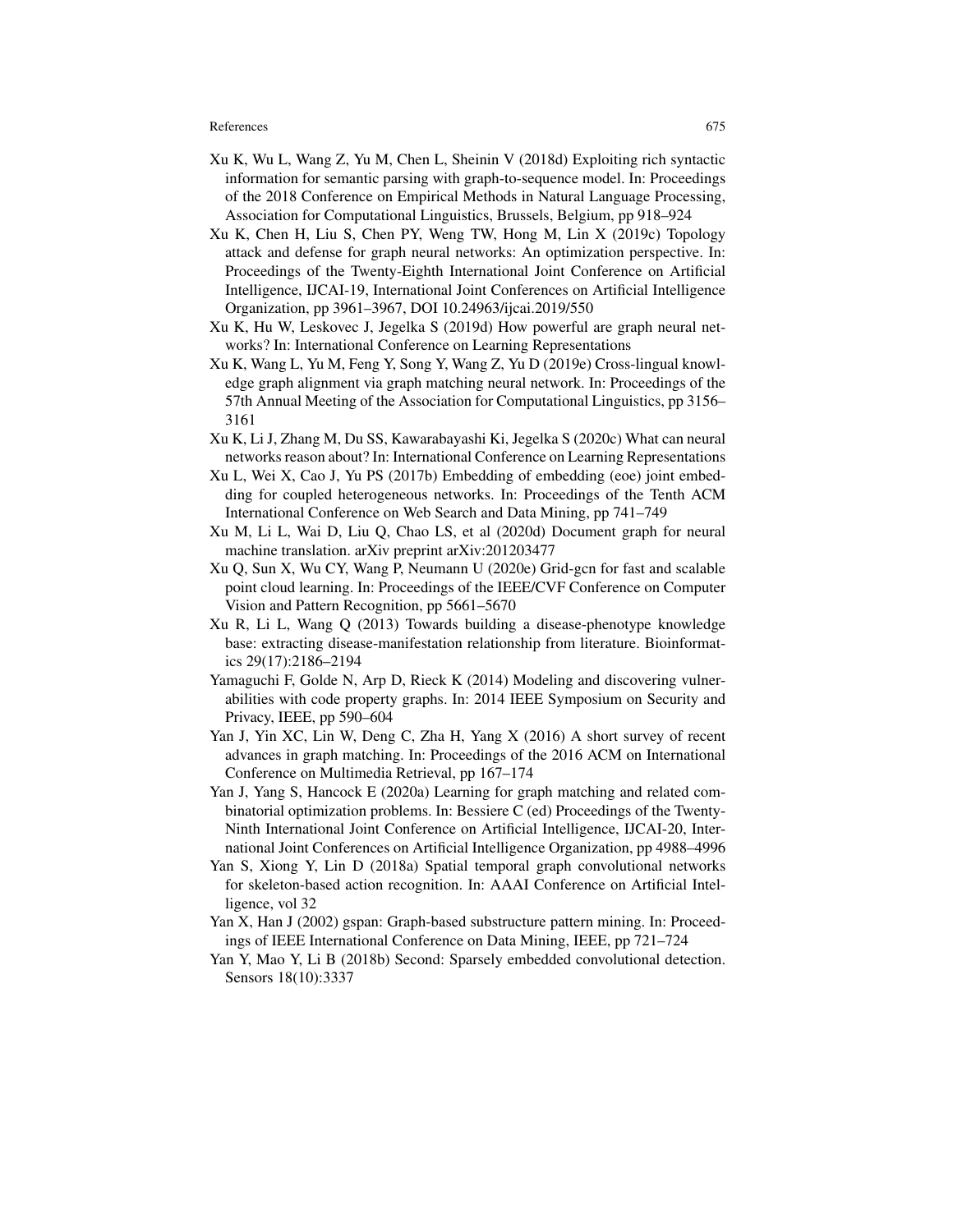- Yan Y, Zhang Q, Ni B, Zhang W, Xu M, Yang X (2019) Learning context graph for person search. In: Proceedings of the IEEE/CVF Conference on Computer Vision and Pattern Recognition, pp 2158–2167
- Yan Y, Qin J, Chen J, Liu L, Zhu F, Tai Y, Shao L (2020b) Learning multigranular hypergraphs for video-based person re-identification. In: Proceedings of the IEEE/CVF Conference on Computer Vision and Pattern Recognition, pp 2899–2908
- Yanardag P, Vishwanathan S (2015) Deep graph kernels. In: Proceedings of the 21th ACM SIGKDD International Conference on Knowledge Discovery and Data Mining, ACM, pp 1365–1374
- Yang B, Yih W, He X, Gao J, Deng L (2015a) Embedding entities and relations for learning and inference in knowledge bases. In: Bengio Y, LeCun Y (eds) 3rd International Conference on Learning Representations, ICLR 2015, San Diego, CA, USA, May 7-9, 2015, Conference Track Proceedings
- Yang B, Luo W, Urtasun R (2018a) Pixor: Real-time 3d object detection from point clouds. In: Proceedings of the IEEE conference on Computer Vision and Pattern Recognition, pp 7652–7660
- Yang C, Liu Z, Zhao D, Sun M, Chang EY (2015b) Network representation learning with rich text information. In: IJCAI, vol 2015, pp 2111–2117
- Yang C, Zhuang P, Shi W, Luu A, Li P (2019a) Conditional structure generation through graph variational generative adversarial nets. In: NeurIPS, pp 1338–1349
- Yang F, Fan K, Song D, et al (2020a) Graph-based prediction of protein-protein interactions with attributed signed graph embedding. BMC Bioinformatics 21(1):323
- Yang H, Qin C, Li YH, Tao L, Zhou J, Yu CY, Xu F, Chen Z, Zhu F, Chen YZ (2016a) Therapeutic target database update 2016: enriched resource for bench to clinical drug target and targeted pathway information. Nucleic acids research 44(D1):D1069–D1074
- Yang J, Zheng WS, Yang Q, Chen YC, Tian Q (2020b) Spatial-temporal graph convolutional network for video-based person re-identification. In: Proceedings of the IEEE/CVF Conference on Computer Vision and Pattern Recognition, pp 3289–3299
- Yang K, Swanson K, Jin W, Coley C, Eiden P, Gao H, Guzman-Perez A, Hopper T, Kelley B, Mathea M, et al (2019b) Analyzing learned molecular representations for property prediction. Journal of chemical information and modeling 59(8):3370–3388
- Yang L, Kang Z, Cao X, Jin D, Yang B, Guo Y (2019c) Topology optimization based graph convolutional network. In: Proceedings of the Twenty-Eighth International Joint Conference on Artificial Intelligence, pp 4054–4061
- Yang L, Zhan X, Chen D, Yan J, Loy CC, Lin D (2019d) Learning to cluster faces on an affinity graph. In: Proceedings of the IEEE/CVF Conference on Computer Vision and Pattern Recognition, pp 2298–2306
- Yang Q, Liu Y, Chen T, Tong Y (2019e) Federated machine learning: Concept and applications. ACM Transactions on Intelligent Systems and Technology (TIST) 10(2):1–19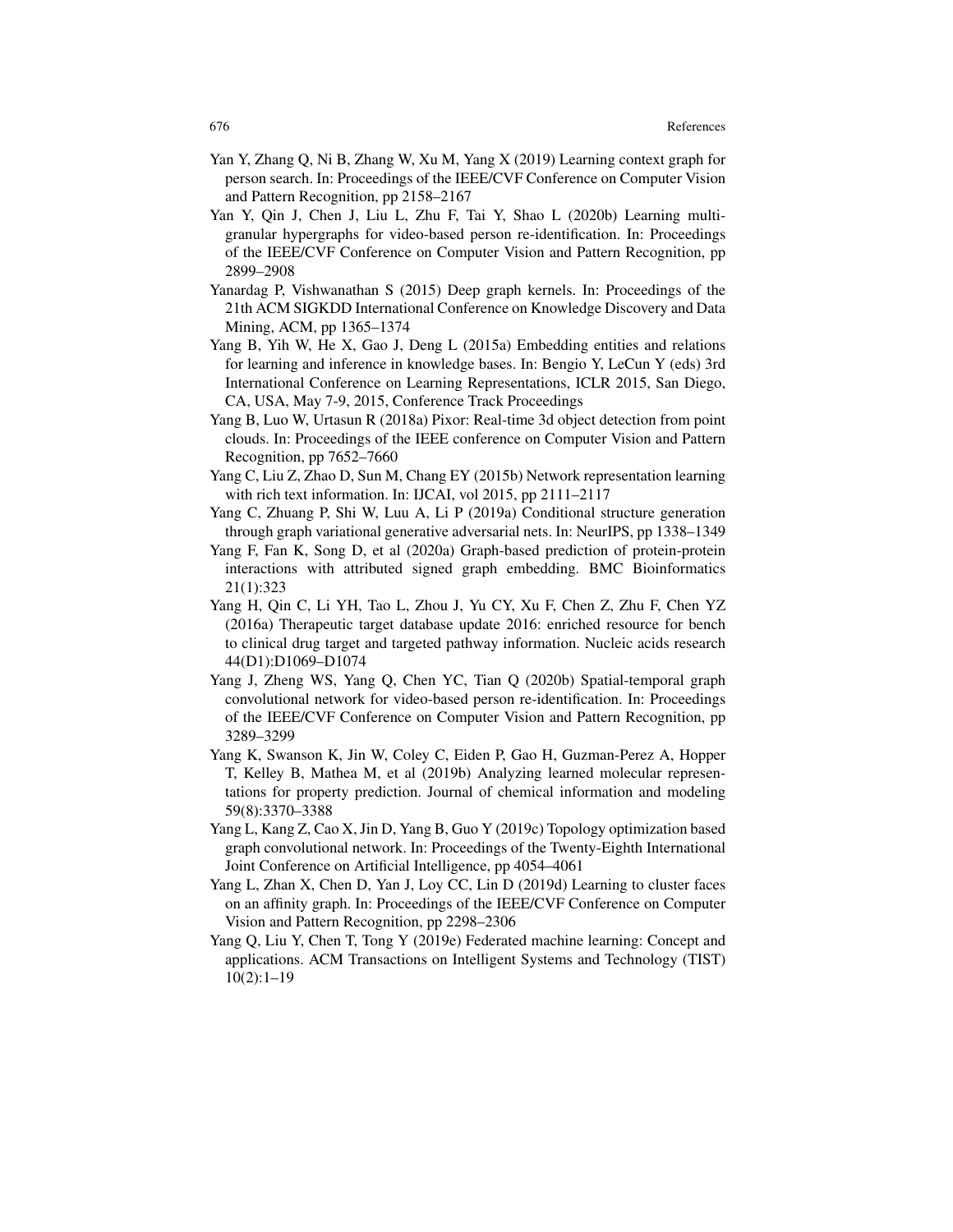- Yang S, Li G, Yu Y (2019f) Dynamic graph attention for referring expression comprehension. In: Proceedings of the IEEE/CVF International Conference on Computer Vision, pp 4644–4653
- Yang S, Liu J, Wu K, Li M (2020c) Learn to generate time series conditioned graphs with generative adversarial nets. arXiv preprint arXiv:200301436
- Yang X, Tang K, Zhang H, Cai J (2019g) Auto-encoding scene graphs for image captioning. In: Proceedings of the IEEE/CVF Conference on Computer Vision and Pattern Recognition, pp 10,685–10,694
- Yang Y, Abrego GH, Yuan S, Guo M, Shen Q, Cer D, Sung YH, Strope B, Kurzweil R (2019h) Improving multilingual sentence embedding using bi-directional dual encoder with additive margin softmax. In: Proceedings of the 28th International Joint Conference on Artificial Intelligence, AAAI Press, pp 5370–5378
- Yang Z, Cohen W, Salakhudinov R (2016b) Revisiting semi-supervised learning with graph embeddings. In: International conference on machine learning, PMLR, pp 40–48
- Yang Z, Qi P, Zhang S, Bengio Y, Cohen W, Salakhutdinov R, Manning CD (2018b) Hotpotqa: A dataset for diverse, explainable multi-hop question answering. In: Proceedings of the 2018 Conference on Empirical Methods in Natural Language Processing, pp 2369–2380
- Yang Z, Zhao J, Dhingra B, He K, Cohen WW, Salakhutdinov RR, LeCun Y (2018c) Glomo: Unsupervised learning of transferable relational graphs. In: Advances in Neural Information Processing Systems, pp 8950–8961
- Yang Z, Ding M, Zhou C, Yang H, Zhou J, Tang J (2020d) Understanding negative sampling in graph representation learning. In: Proceedings of the 26th ACM SIGKDD International Conference on Knowledge Discovery & Data Mining, pp 1666–1676
- Yao L, Wang L, Pan L, Yao K (2016) Link prediction based on common-neighbors for dynamic social network. Procedia Computer Science 83:82–89
- Yao L, Mao C, Luo Y (2019) Graph convolutional networks for text classification. In: Proceedings of the AAAI Conference on Artificial Intelligence, vol 33, pp 7370–7377
- Yao S, Wang T, Wan X (2020) Heterogeneous graph transformer for graph-tosequence learning. In: Proceedings of the 58th Annual Meeting of the Association for Computational Linguistics, pp 7145–7154
- Yao T, Pan Y, Li Y, Mei T (2018) Exploring visual relationship for image captioning. In: Proceedings of the European conference on computer vision (ECCV), pp 684– 699
- Yarotsky D (2017) Error bounds for approximations with deep relu networks. Neural Networks 94:103–114
- Yasunaga M, Liang P (2020) Graph-based, self-supervised program repair from diagnostic feedback. In: International Conference on Machine Learning, PMLR, pp 10,799–10,808
- Ye Y, Hou S, Chen L, Lei J, Wan W, Wang J, Xiong Q, Shao F (2019a) Out-ofsample node representation learning for heterogeneous graph in real-time android malware detection. In: Proceedings of the Twenty-Eighth International Joint Con-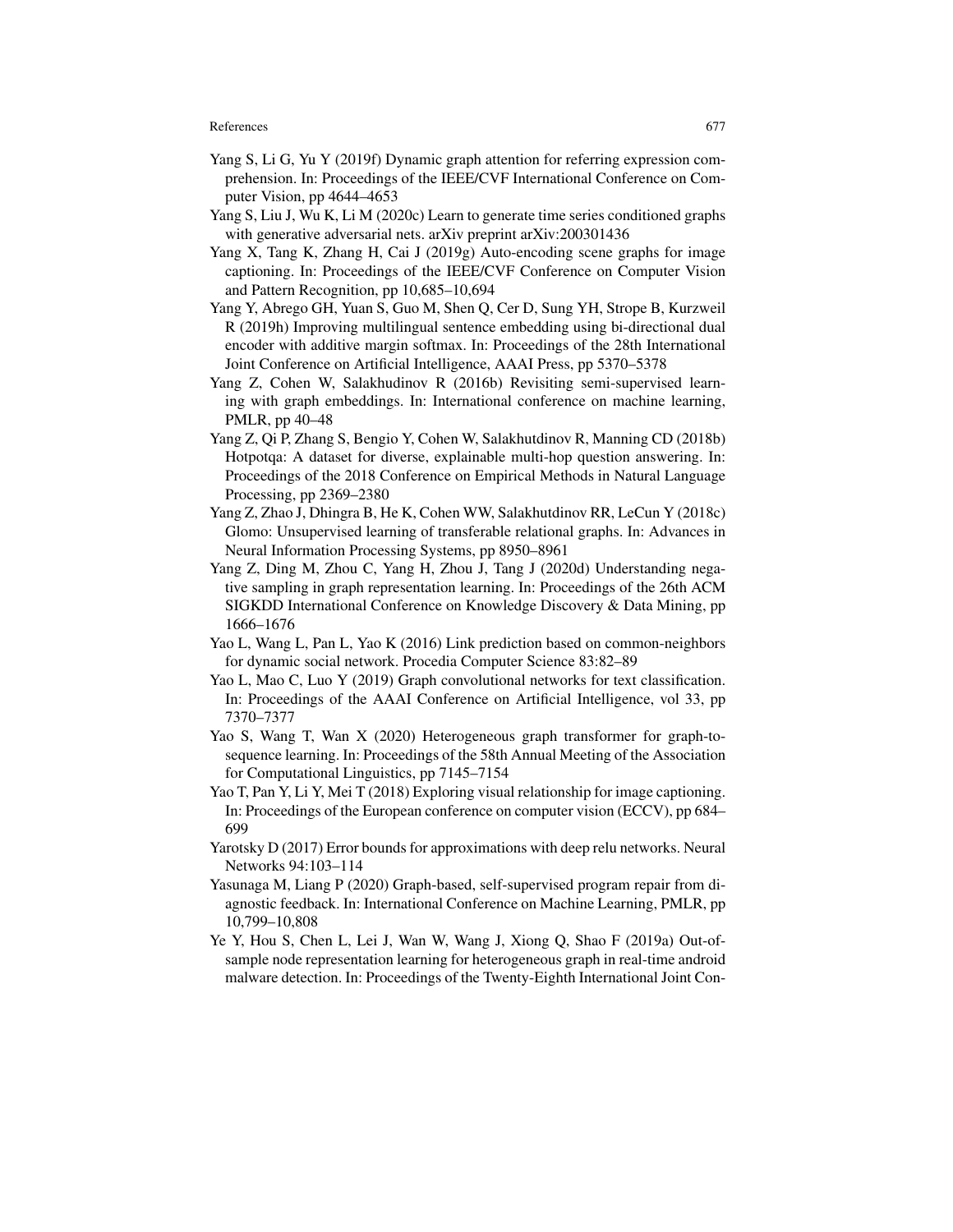ference on Artificial Intelligence, IJCAI-19, International Joint Conferences on Artificial Intelligence Organization, pp 4150–4156

- Ye Y, Wang X, Yao J, Jia K, Zhou J, Xiao Y, Yang H (2019b) Bayes embedding (bem): Refining representation by integrating knowledge graphs and behaviorspecific networks. In: Proceedings of the 28th ACM International Conference on Information and Knowledge Management, Association for Computing Machinery, CIKM '19, p 679–688, DOI 10.1145/3357384.3358014
- Yefet N, Alon U, Yahav E (2020) Adversarial examples for models of code. Proceedings of the ACM on Programming Languages 4(OOPSLA):1–30
- Yeung DY, Chang H (2007) A kernel approach for semisupervised metric learning. IEEE Transactions on Neural Networks 18(1):141–149
- Yi J, Park J (2020) Hypergraph convolutional recurrent neural network. In: Proceedings of the 26th ACM SIGKDD International Conference on Knowledge Discovery & Data Mining, pp 3366–3376
- YILMAZ B, Genc H, Agriman M, Demirdover BK, Erdemir M, Simsek G, Karagoz P (2020) Recent trends in the use of graph neural network models for natural language processing. In: Deep Learning Techniques and Optimization Strategies in Big Data Analytics, IGI Global, pp 274–289
- Ying J, de Miranda Cardoso JV, Palomar D (2020a) Nonconvex sparse graph learning under laplacian constrained graphical model. Advances in Neural Information Processing Systems 33
- Ying R, He R, Chen K, Eksombatchai P, Hamilton WL, Leskovec J (2018a) Graph convolutional neural networks for web-scale recommender systems. In: Proceedings of the 24th ACM SIGKDD International Conference on Knowledge Discovery & Data Mining, pp 974–983
- Ying R, He R, Chen K, Eksombatchai P, Hamilton WL, Leskovec J (2018b) Graph convolutional neural networks for web-scale recommender systems. In: Proceedings of the 24th ACM SIGKDD International Conference on Knowledge Discovery & Data Mining, pp 974–983
- Ying R, Bourgeois D, You J, Zitnik M, Leskovec J (2019) Gnnexplainer: Generating explanations for graph neural networks. Advances in neural information processing systems 32:9240
- Ying R, Lou Z, You J, Wen C, Canedo A, Leskovec J, et al (2020b) Neural subgraph matching. arXiv preprint arXiv:200703092
- Ying Z, You J, Morris C, Ren X, Hamilton W, Leskovec J (2018c) Hierarchical graph representation learning with differentiable pooling. In: Advances in Neural Information Processing Systems, pp 4800–4810
- YLow, JGonzalez, AKyrola, DBickson, CGuestrin, JHellerstein (2012) Distributed graphlab: A framework for machine learning in the cloud. PVLDB 5(8):716–727
- You J, Liu B, Ying Z, Pande V, Leskovec J (2018a) Graph convolutional policy network for goal-directed molecular graph generation. In: Advances in Neural Information Processing Systems, pp 6412–6422
- You J, Ying R, Ren X, Hamilton W, Leskovec J (2018b) Graphrnn: Generating realistic graphs with deep auto-regressive models. In: International Conference on Machine Learning, PMLR, pp 5708–5717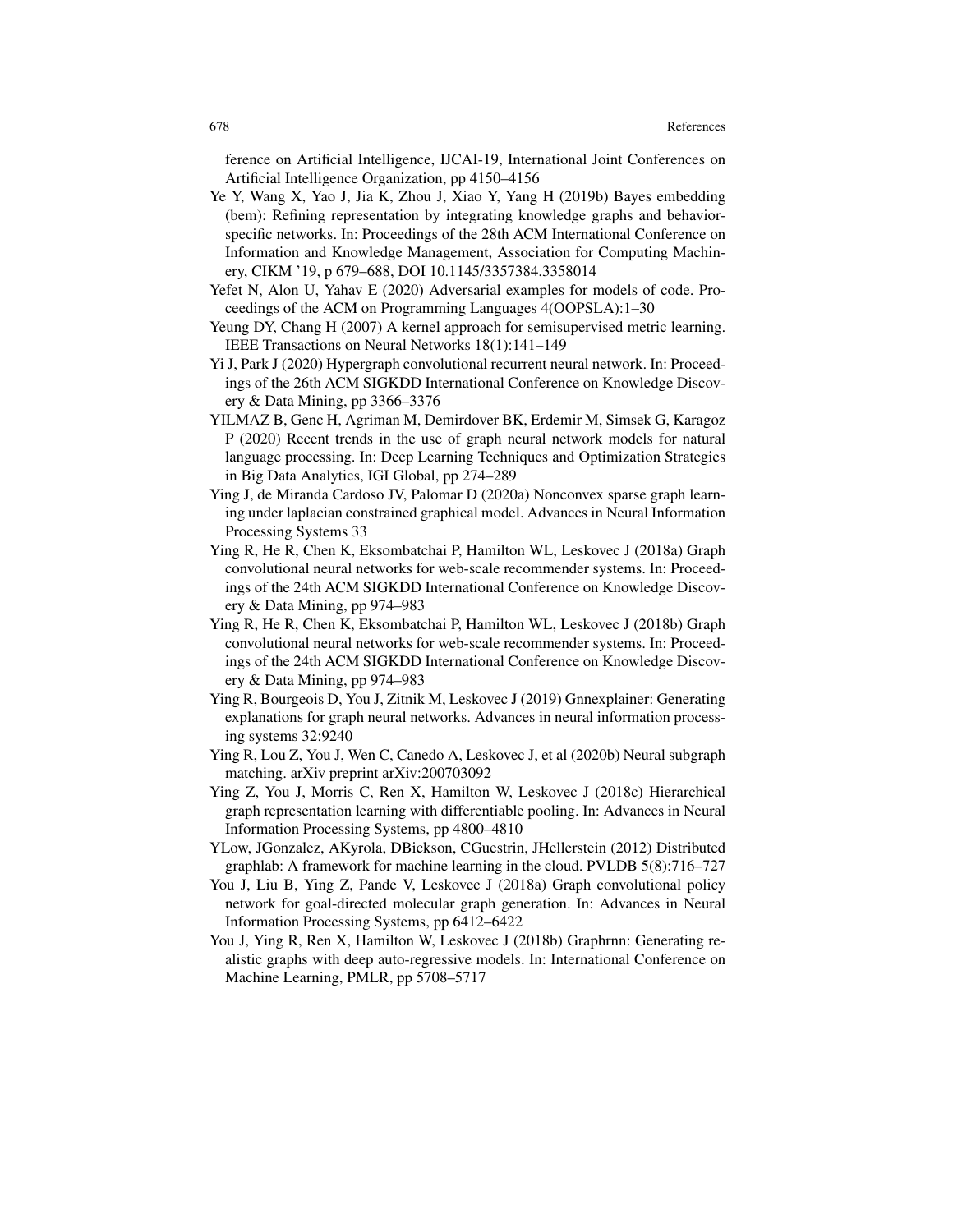- You J, Ying R, Leskovec J (2019) Position-aware graph neural networks. In: International Conference on Machine Learning, PMLR, pp 7134–7143
- You J, Ying Z, Leskovec J (2020a) Design space for graph neural networks. Advances in Neural Information Processing Systems 33
- You J, Gomes-Selman J, Ying R, Leskovec J (2021) Identity-aware graph neural networks. CoRR abs/2101.10320, <2101.10320>
- You Y, Chen T, Sui Y, Chen T, Wang Z, Shen Y (2020b) Graph contrastive learning with augmentations. In: Larochelle H, Ranzato M, Hadsell R, Balcan MF, Lin H (eds) Advances in Neural Information Processing Systems, Curran Associates, Inc., vol 33, pp 5812–5823
- You Y, Chen T, Wang Z, Shen Y (2020c) When does self-supervision help graph convolutional networks? In: International Conference on Machine Learning, PMLR, pp 10,871–10,880
- You ZH, Chan KCC, Hu P (2015a) Predicting protein-protein interactions from primary protein sequences using a novel multi-scale local feature representation scheme and the random forest. PLOS ONE 10:1–19
- You ZH, Li J, Gao X, et al (2015b) Detecting protein-protein interactions with a novel matrix-based protein sequence representation and support vector machines. BioMed Research International 2015:1–9
- Yu B, Yin H, Zhu Z (2018a) Spatio-temporal graph convolutional networks: a deep learning framework for traffic forecasting. In: Proceedings of the 27th International Joint Conference on Artificial Intelligence, pp 3634–3640
- Yu D, Fu J, Mei T, Rui Y (2017a) Multi-level attention networks for visual question answering. In: Proceedings of the IEEE Conference on Computer Vision and Pattern Recognition, pp 4709–4717
- Yu D, Zhang R, Jiang Z, Wu Y, Yang Y (2021a) Graph-revised convolutional network. In: Hutter F, Kersting K, Lijffijt J, Valera I (eds) Machine Learning and Knowledge Discovery in Databases, Springer International Publishing, Cham, pp 378–393
- Yu H, Wu Z, Wang S, Wang Y, Ma X (2017b) Spatiotemporal recurrent convolutional networks for traffic prediction in transportation networks. Sensors 17(7):1501
- Yu J, Lu Y, Qin Z, Zhang W, Liu Y, Tan J, Guo L (2018b) Modeling text with graph convolutional network for cross-modal information retrieval. In: Pacific Rim Conference on Multimedia, Springer, pp 223–234
- Yu L, Du B, Hu X, Sun L, Han L, Lv W (2021b) Deep spatio-temporal graph convolutional network for traffic accident prediction. Neurocomputing 423:135–147
- Yu T, Wang R, Yan J, Li B (2020) Learning deep graph matching with channelindependent embedding and hungarian attention. In: International conference on learning representations
- Yu Y, Chen J, Gao T, Yu M (2019a) Dag-gnn: Dag structure learning with graph neural networks. In: International Conference on Machine Learning, pp 7154– 7163
- Yu Y, Wang Y, Xia Z, Zhang X, Jin K, Yang J, Ren L, Zhou Z, Yu D, Qing T, et al (2019b) Premedkb: an integrated precision medicine knowledgebase for inter-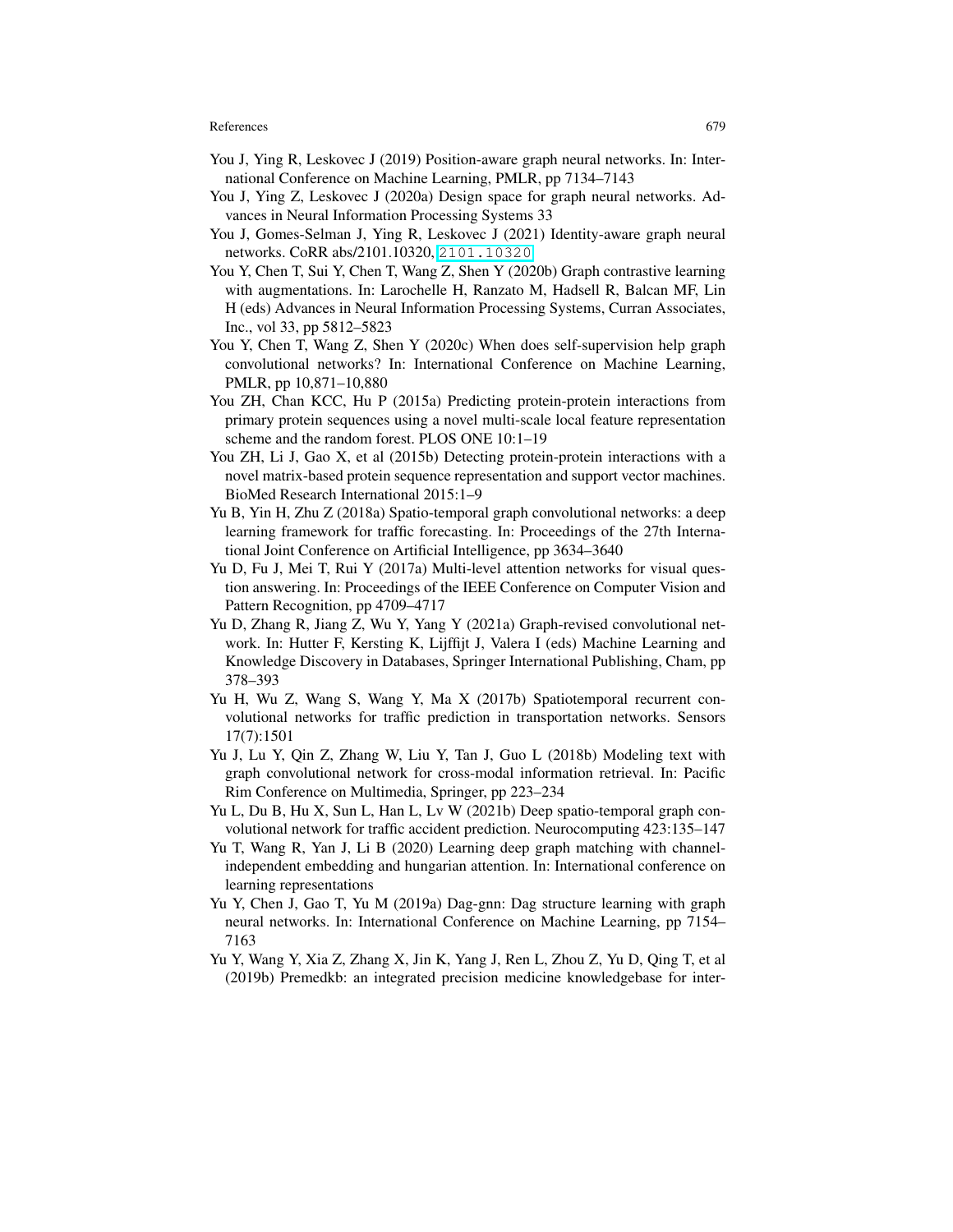preting relationships between diseases, genes, variants and drugs. Nucleic acids research 47(D1):D1090–D1101

- Yuan F, He X, Karatzoglou A, Zhang L (2020a) Parameter-efficient transfer from sequential behaviors for user modeling and recommendation. In: Proceedings of the 43rd International ACM SIGIR Conference on Research and Development in Information Retrieval, pp 1469–1478
- Yuan H, Tang J, Hu X, Ji S (2020b) Xgnn: Towards model-level explanations of graph neural networks. In: Proceedings of the 26th ACM SIGKDD International Conference on Knowledge Discovery & Data Mining, pp 430–438
- Yuan J, Zheng Y, Zhang C, Xie W, Xie X, Sun G, Huang Y (2010) T-drive: driving directions based on taxi trajectories. In: Proceedings of the 18th SIGSPATIAL International conference on advances in geographic information systems, pp 99– 108
- Yuan J, Zheng Y, Xie X (2012) Discovering regions of different functions in a city using human mobility and pois. In: Proceedings of the 18th ACM SIGKDD international conference on Knowledge discovery and data mining, pp 186–194
- Yuan Y, Liang X, Wang X, Yeung DY, Gupta A (2017) Temporal dynamic graph lstm for action-driven video object detection. In: Proceedings of the IEEE international conference on computer vision, pp 1801–1810
- Yuan Z, Zhou X, Yang T (2018) Hetero-convlstm: A deep learning approach to traffic accident prediction on heterogeneous spatio-temporal data. In: Proceedings of the 24th ACM SIGKDD International Conference on Knowledge Discovery & Data Mining, pp 984–992
- Yue-Hei Ng J, Hausknecht M, Vijayanarasimhan S, Vinyals O, Monga R, Toderici G (2015) Beyond short snippets: Deep networks for video classification. In: Proceedings of the IEEE conference on computer vision and pattern recognition, pp 4694–4702
- Yun S, Jeong M, Kim R, Kang J, Kim HJ (2019) Graph transformer networks. Advances in Neural Information Processing Systems 32:11,983–11,993
- Zaheer M, Kottur S, Ravanbakhsh S, Poczos B, Salakhutdinov RR, Smola AJ (2017) Deep sets. In: Advances in Neural Information Processing Systems, pp 3391– 3401
- Zanfir A, Sminchisescu C (2018) Deep learning of graph matching. In: Proceedings of the IEEE conference on computer vision and pattern recognition, pp 2684– 2693
- Zelnik-Manor L, Perona P (2004) Self-tuning spectral clustering. Advances in neural information processing systems 17:1601–1608
- Zeng H, Zhou H, Srivastava A, Kannan R, Prasanna V (2020a) Graphsaint: Graph sampling based inductive learning method. In: International Conference on Learning Representations
- Zeng R, Huang W, Tan M, Rong Y, Zhao P, Huang J, Gan C (2019) Graph convolutional networks for temporal action localization. In: Proceedings of the IEEE/CVF International Conference on Computer Vision, pp 7094–7103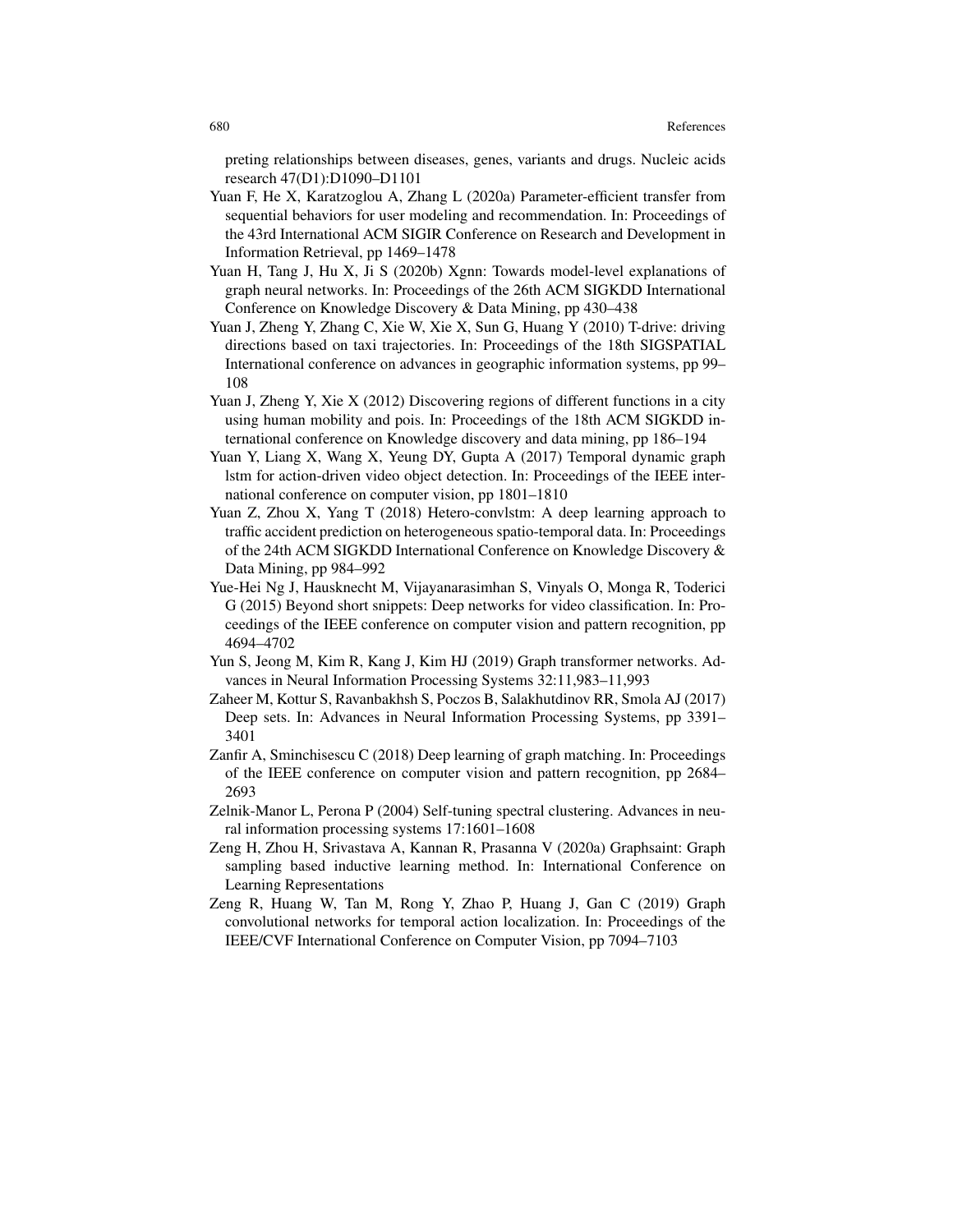- Zeng X, Song X, Ma T, Pan X, Zhou Y, Hou Y, Zhang Z, Li K, Karypis G, Cheng F (2020b) Repurpose open data to discover therapeutics for covid-19 using deep learning. Journal of proteome research 19(11):4624–4636
- Zeng Z, Tung AK, Wang J, Feng J, Zhou L (2009) Comparing stars: On approximating graph edit distance. Proceedings of the VLDB Endowment 2(1):25–36
- Zhang B, Hill E, Clause J (2016a) Towards automatically generating descriptive names for unit tests. In: Proceedings of the 31st IEEE/ACM International Conference on Automated Software Engineering, ACM, pp 625–636
- Zhang C, Huang C, Yu L, Zhang X, Chawla NV (2018a) Camel: Content-aware and meta-path augmented metric learning for author identification. In: Proceedings of the 2018 World Wide Web Conference, pp 709–718
- Zhang C, Chao WL, Xuan D (2019a) An empirical study on leveraging scene graphs for visual question answering. arXiv preprint arXiv:190712133
- Zhang C, Song D, Huang C, Swami A, Chawla NV (2019b) Heterogeneous graph neural network. In: Proceedings of the 25th ACM SIGKDD International Conference on Knowledge Discovery & Data Mining, pp 793–803
- Zhang C, Swami A, Chawla NV (2019c) Shne: Representation learning for semantic-associated heterogeneous networks. In: Proceedings of the Twelfth ACM International Conference on Web Search and Data Mining, pp 690–698
- Zhang D, Yin J, Zhu X, Zhang C (2016b) Collective classification via discriminative matrix factorization on sparsely labeled networks. In: Proceedings of the 25th ACM International on Conference on Information and Knowledge Management, pp 1563–1572
- Zhang D, Yin J, Zhu X, Zhang C (2018b) Metagraph2vec: Complex semantic path augmented heterogeneous network embedding. In: Pacific-Asia conference on knowledge discovery and data mining, Springer, pp 196–208
- Zhang D, Yin J, Zhu X, Zhang C (2018c) Network representation learning: A survey. IEEE transactions on Big Data 6(1):3–28
- Zhang G, He H, Katabi D (2019d) Circuit-GNN: Graph neural networks for distributed circuit design. In: International Conference on Machine Learning, pp 7364–7373
- Zhang H, Zheng T, Gao J, Miao C, Su L, Li Y, Ren K (2019e) Data poisoning attack against knowledge graph embedding. In: Proceedings of the Twenty-Eighth International Joint Conference on Artificial Intelligence, IJCAI-19, International Joint Conferences on Artificial Intelligence Organization, pp 4853–4859
- Zhang J (2020) Graph neural distance metric learning with graph-bert. arXiv preprint arXiv:200203427
- Zhang J, Bargal SA, Lin Z, Brandt J, Shen X, Sclaroff S (2018d) Top-down neural attention by excitation backprop. International Journal of Computer Vision 126(10):1084–1102
- Zhang J, Shi X, Xie J, Ma H, King I, Yeung DY (2018e) Gaan: Gated attention networks for learning on large and spatiotemporal graphs. arXiv preprint arXiv:180307294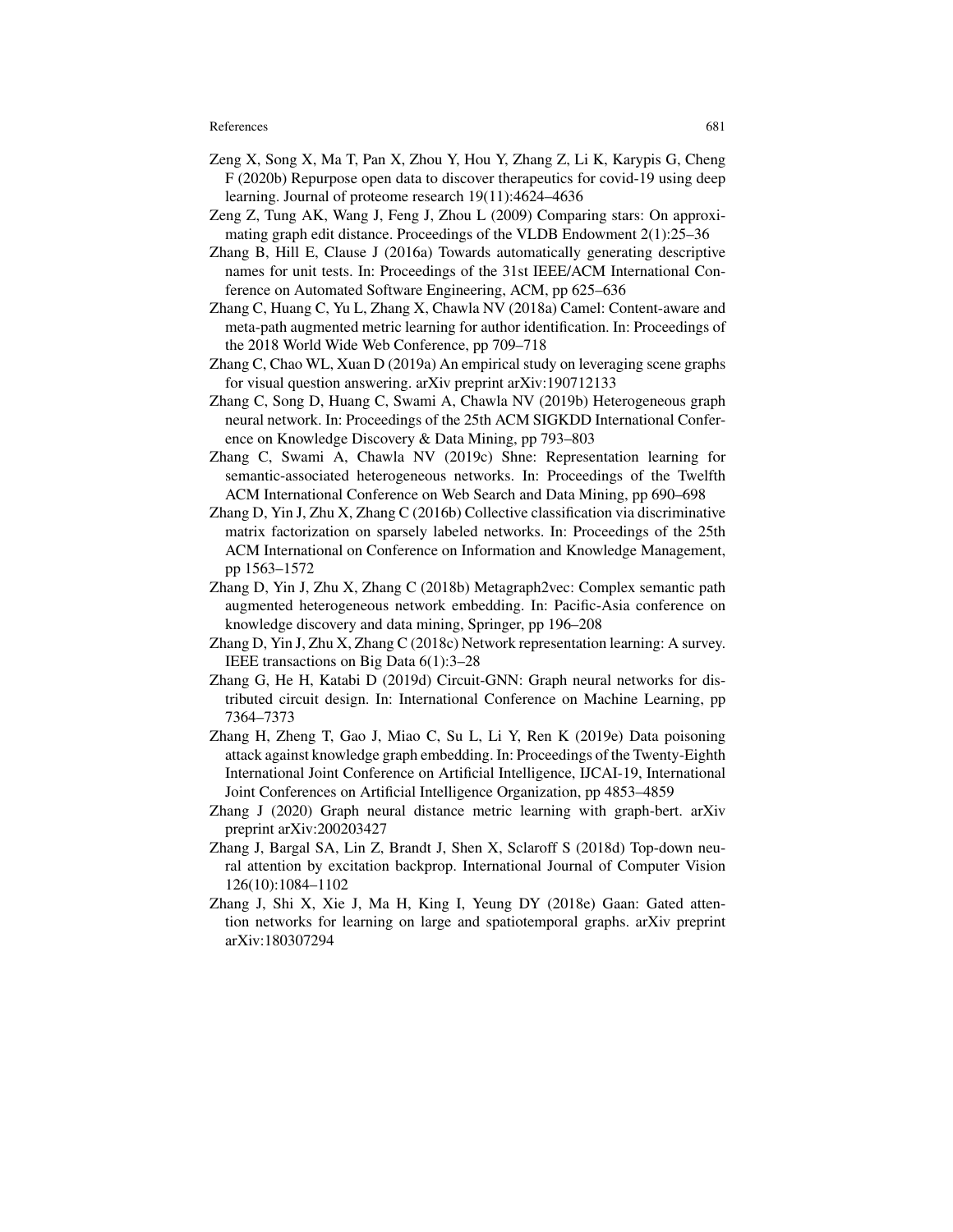- Zhang J, Wang X, Zhang H, Sun H, Wang K, Liu X (2019f) A novel neural source code representation based on abstract syntax tree. In: 2019 IEEE/ACM 41st International Conference on Software Engineering (ICSE), IEEE, pp 783–794
- Zhang J, Zhang H, Xia C, Sun L (2020a) Graph-bert: Only attention is needed for learning graph representations. arXiv preprint arXiv:200105140
- Zhang L, Lu H (2020) A Feature-Importance-Aware and Robust Aggregator for GCN. In: ACM International Conference on Information & Knowledge Management, DOI 10.1145/3340531.3411983
- Zhang M, Chen Y (2018a) Link prediction based on graph neural networks. In: Advances in Neural Information Processing Systems, pp 5165–5175
- Zhang M, Chen Y (2018b) Link prediction based on graph neural networks. In: Proceedings of the 32nd International Conference on Neural Information Processing Systems, pp 5171–5181
- Zhang M, Chen Y (2019) Inductive matrix completion based on graph neural networks. In: International Conference on Learning Representations
- Zhang M, Chen Y (2020) Inductive matrix completion based on graph neural networks. In: International Conference on Learning Representations
- Zhang M, Schmitt-Ulms G, Sato C, Xi Z, Zhang Y, Zhou Y, St George-Hyslop P, Rogaeva E (2016c) Drug repositioning for alzheimer's disease based on systematic 'omics' data mining. PloS one 11(12):e0168,812
- Zhang M, Cui Z, Neumann M, Chen Y (2018f) An end-to-end deep learning architecture for graph classification. In: Association for the Advancement of Artificial Intelligence
- Zhang M, Cui Z, Neumann M, Chen Y (2018g) An end-to-end deep learning architecture for graph classification. In: the AAAI Conference on Artificial Intelligence, pp 4438–4445
- Zhang M, Hu L, Shi C, Wang X (2020b) Adversarial label-flipping attack and defense for graph neural networks. In: 2020 IEEE International Conference on Data Mining (ICDM), IEEE, pp 791–800
- Zhang M, Li P, Xia Y, Wang K, Jin L (2020c) Revisiting graph neural networks for link prediction. arXiv preprint arXiv:201016103
- Zhang N, Deng S, Li J, Chen X, Zhang W, Chen H (2020d) Summarizing chinese medical answer with graph convolution networks and question-focused dual attention. In: Proceedings of the 2020 Conference on Empirical Methods in Natural Language Processing: Findings, pp 15–24
- Zhang Q, Chang J, Meng G, Xiang S, Pan C (2020e) Spatio-temporal graph structure learning for traffic forecasting. In: Proceedings of the AAAI Conference on Artificial Intelligence, vol 34, pp 1177–1185
- Zhang R, Isola P, Efros AA (2016d) Colorful image colorization. In: European conference on computer vision, Springer, pp 649–666
- Zhang S, Hu Z, Subramonian A, Sun Y (2020f) Motif-driven contrastive learning of graph representations. arXiv preprint arXiv:201212533
- Zhang W, Tang S, Cao Y, Pu S, Wu F, Zhuang Y (2019g) Frame augmented alternating attention network for video question answering. IEEE Transactions on Multimedia 22(4):1032–1041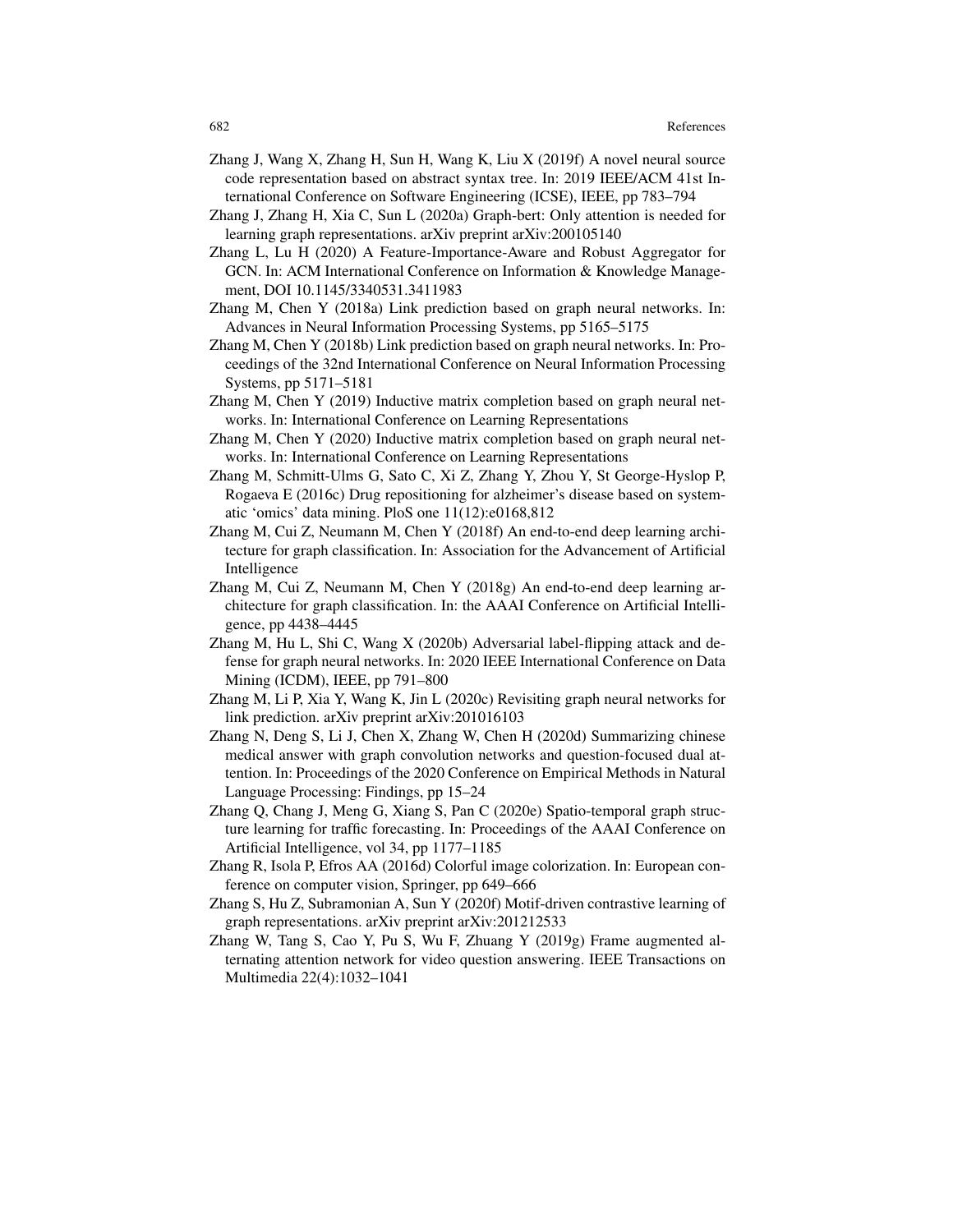- Zhang W, Fang Y, Liu Z, Wu M, Zhang X (2020g) mg2vec: Learning relationshippreserving heterogeneous graph representations via metagraph embedding. IEEE Transactions on Knowledge and Data Engineering 14(8):1
- Zhang W, Liu H, Liu Y, Zhou J, Xiong H (2020h) Semi-supervised hierarchical recurrent graph neural network for city-wide parking availability prediction. In: Proceedings of the AAAI Conference on Artificial Intelligence, vol 34, pp 1186– 1193
- Zhang W, Wang XE, Tang S, Shi H, Shi H, Xiao J, Zhuang Y, Wang WY (2020i) Relational graph learning for grounded video description generation. In: Proceedings of the 28th ACM International Conference on Multimedia, pp 3807–3828
- Zhang X, Zitnik M (2020) Gnnguard: Defending graph neural networks against adversarial attacks. Advances in Neural Information Processing Systems 33
- Zhang X, Li Y, Zhou X, Luo J (2019) Unveiling taxi drivers' strategies via cgail: Conditional generative adversarial imitation learning. In: 2019 IEEE International Conference on Data Mining (ICDM), pp 1480–1485, DOI 10.1109/ICDM.2019. 00194
- Zhang X, Li Y, Zhou X, Luo J (2020a) cgail: Conditional generative adversarial imitation learning—an application in taxi drivers' strategy learning. IEEE Transactions on Big Data pp 1–1, DOI 10.1109/TBDATA.2020.3039810
- Zhang X, Li Y, Zhou X, Zhang Z, Luo J (2020b) Trajgail: Trajectory generative adversarial imitation learning for long-term decision analysis. In: 2020 IEEE International Conference on Data Mining (ICDM), pp 801–810, DOI 10.1109/ICDM50108.2020.00089
- Zhang Y, Zheng W, Lin H, Wang J, Yang Z, Dumontier M (2018h) Drug–drug interaction extraction via hierarchical rnns on sequence and shortest dependency paths. Bioinformatics 34(5):828–835
- Zhang Y, Fan Y, Ye Y, Zhao L, Shi C (2019a) Key player identification in underground forums over attributed heterogeneous information network embedding framework. In: Proceedings of the 28th ACM International Conference on Information and Knowledge Management, pp 549–558
- Zhang Y, Khan S, Coates M (2019b) Comparing and detecting adversarial attacks for graph deep learning. In: Representation Learning on Graphs and Manifolds Workshop at ICLR
- Zhang Y, Li Y, Zhou X, Kong X, Luo J (2019c) Trafficgan: Off-deployment traffic estimation with traffic generative adversarial networks. 2019 IEEE International Conference on Data Mining (ICDM) pp 1474–1479
- Zhang Y, Pal S, Coates M, Ustebay D (2019d) Bayesian graph convolutional neural networks for semi-supervised classification. In: Proceedings of the AAAI Conference on Artificial Intelligence, vol 33, pp 5829–5836
- Zhang Y, Defazio D, Ramesh A (2020a) Relex: A model-agnostic relational model explainer. arXiv preprint arXiv:200600305
- Zhang Y, Deng W, Wang M, Hu J, Li X, Zhao D, Wen D (2020b) Global-local gcn: Large-scale label noise cleansing for face recognition. In: Proceedings of the IEEE/CVF Conference on Computer Vision and Pattern Recognition, pp 7731– 7740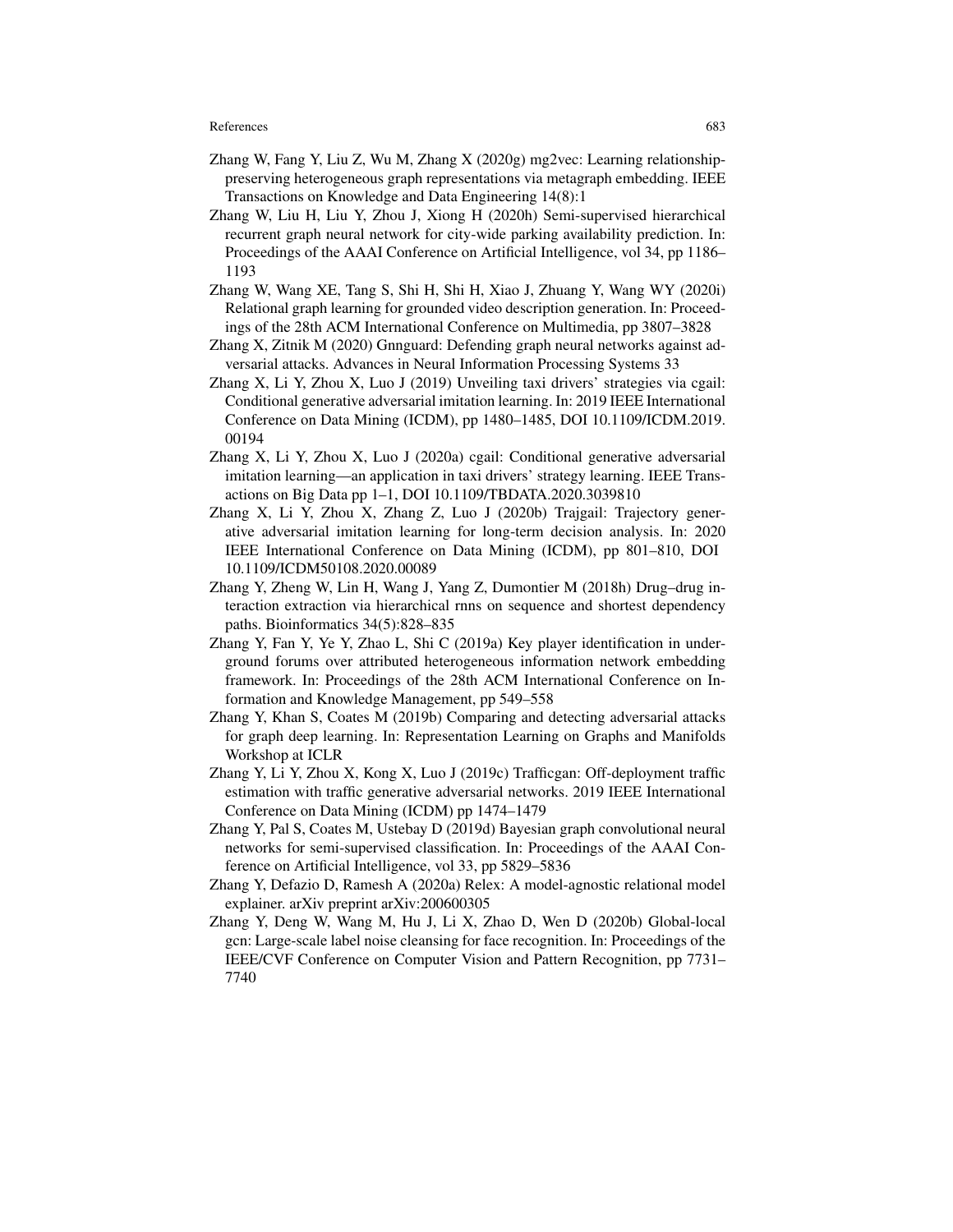- Zhang Y, Guo Z, Teng Z, Lu W, Cohen SB, Liu Z, Bing L (2020c) Lightweight, dynamic graph convolutional networks for amr-to-text generation. In: Proceedings of the 2020 Conference on Empirical Methods in Natural Language Processing (EMNLP), pp 2162–2172
- Zhang Y, Yu X, Cui Z, Wu S, Wen Z, Wang L (2020d) Every document owns its structure: Inductive text classification via graph neural networks. In: Proceedings of the 58th Annual Meeting of the Association for Computational Linguistics, pp 334–339
- Zhang Z, Wang M, Xiang Y, Huang Y, Nehorai A (2018i) Retgk: Graph kernels based on return probabilities of random walks. In: Advances in Neural Information Processing Systems, pp 3964–3974
- Zhang Z, Cui P, Zhu W (2020e) Deep learning on graphs: A survey. IEEE Transactions on Knowledge and Data Engineering pp 1–1, DOI 10.1109/TKDE.2020. 2981333
- Zhang Z, Zhang Z, Zhou Y, Shen Y, Jin R, Dou D (2020f) Adversarial attacks on deep graph matching. Advances in Neural Information Processing Systems 33
- Zhang Z, Zhao Z, Lin Z, Huai B, Yuan NJ (2020g) Object-aware multibranch relation networks for spatio-temporal video grounding. arXiv preprint arXiv:200806941
- Zhang Z, Zhao Z, Zhao Y, Wang Q, Liu H, Gao L (2020h) Where does it exist: Spatio-temporal video grounding for multi-form sentences. In: Proceedings of the IEEE/CVF Conference on Computer Vision and Pattern Recognition, pp 10,668– 10,677
- Zhang Z, Zhuang F, Zhu H, Shi Z, Xiong H, He Q (2020i) Relational graph neural network with hierarchical attention for knowledge graph completion. In: Proceedings of the AAAI Conference on Artificial Intelligence, vol 34, pp 9612–9619
- Zhao H, Du L, Buntine W (2017) Leveraging node attributes for incomplete relational data. In: International Conference on Machine Learning, pp 4072–4081
- Zhao H, Zhou Y, Song Y, Lee DL (2019a) Motif enhanced recommendation over heterogeneous information network. In: Proceedings of the 28th ACM international conference on information and knowledge management, pp 2189–2192
- Zhao H, Wei L, Yao Q (2020a) Simplifying architecture search for graph neural network. In: Conrad S, Tiddi I (eds) Proceedings of the CIKM 2020 Workshops co-located with 29th ACM International Conference on Information and Knowledge Management (CIKM 2020), Galway, Ireland, October 19-23, 2020, CEUR-WS.org, CEUR Workshop Proceedings, vol 2699
- Zhao J, Zhou Z, Guan Z, Zhao W, Ning W, Qiu G, He X (2019b) Intentgc: a scalable graph convolution framework fusing heterogeneous information for recommendation. In: Proceedings of the 25th ACM SIGKDD International Conference on Knowledge Discovery & Data Mining, pp 2347–2357
- Zhao J, Wang X, Shi C, Liu Z, Ye Y (2020b) Network schema preserving heterogeneous information network embedding. In: Bessiere C (ed) Proceedings of the Twenty-Ninth International Joint Conference on Artificial Intelligence, IJCAI-20, International Joint Conferences on Artificial Intelligence Organization, pp 1366– 1372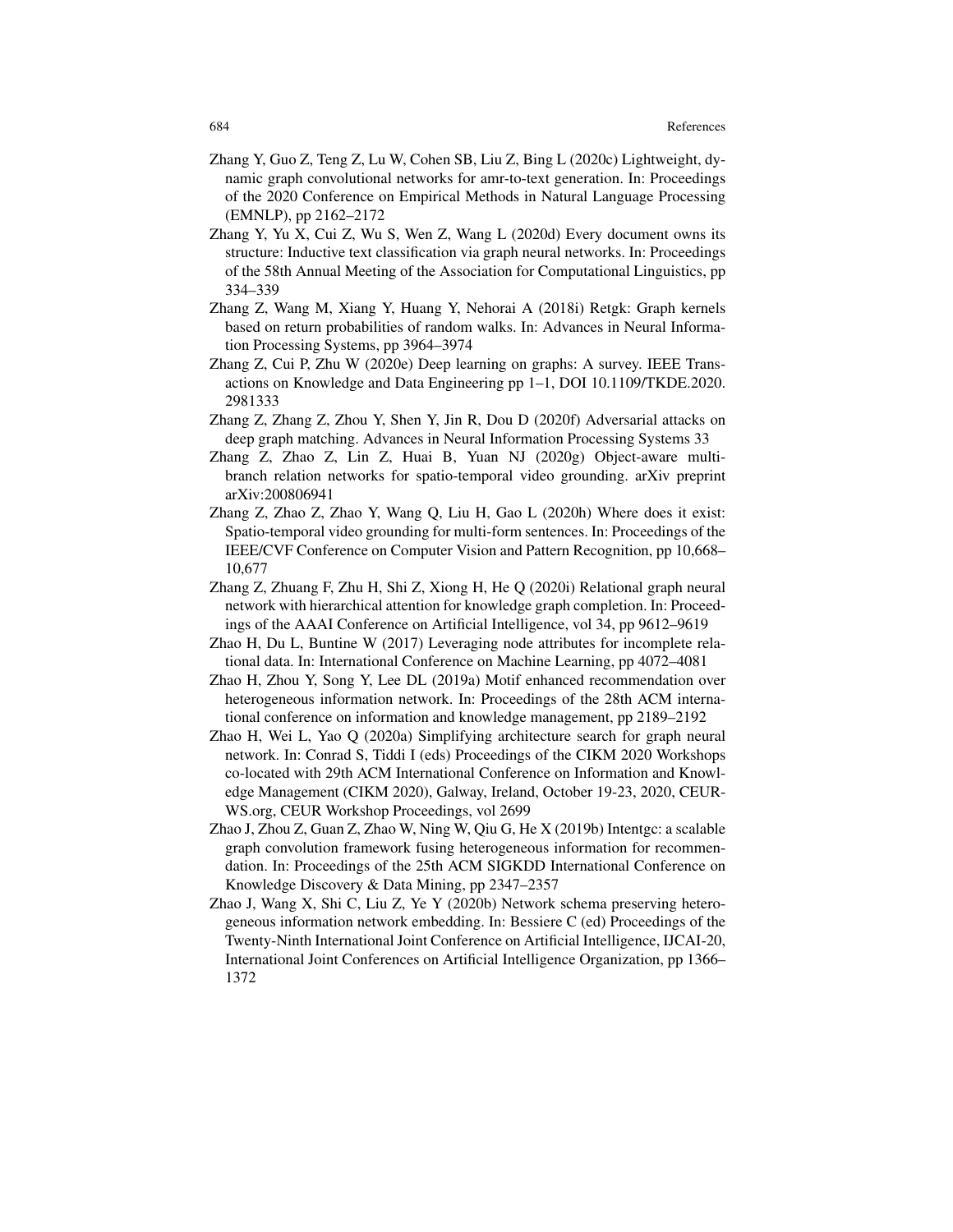- Zhao J, Wang X, Shi C, Hu B, Song G, Ye Y (2021) Heterogeneous graph structure learning for graph neural networks. In: Proceedings of the AAAI Conference on Artificial Intelligence
- Zhao K, Bai T, Wu B, Wang B, Zhang Y, Yang Y, Nie JY (2020c) Deep adversarial completion for sparse heterogeneous information network embedding. In: Proceedings of The Web Conference 2020, pp 508–518
- Zhao L, Akoglu L (2019) Pairnorm: Tackling oversmoothing in gnns. In: International Conference on Learning Representations
- Zhao L, Song Y, Zhang C, Liu Y, Wang P, Lin T, Deng M, Li H (2019c) T-GCN: A temporal graph convolutional network for traffic prediction. IEEE Transactions on Intelligent Transportation Systems 21(9):3848–3858
- Zhao M, Wang D, Zhang Z, Zhang X (2015) Music removal by convolutional denoising autoencoder in speech recognition. In: 2015 Asia-Pacific Signal and Information Processing Association Annual Summit and Conference (APSIPA), IEEE, pp 338–341
- Zhao S, Su C, Sboner A, Wang F (2019d) Graphene: A precise biomedical literature retrieval engine with graph augmented deep learning and external knowledge empowerment. In: Proceedings of the 28th ACM International Conference on Information and Knowledge Management, pp 149–158
- Zhao S, Qin B, Liu T, Wang F (2020d) Biomedical knowledge graph refinement with embedding and logic rules. arXiv preprint arXiv:201201031
- Zhao S, Su C, Lu Z, Wang F (2020e) Recent advances in biomedical literature mining. Briefings in Bioinformatics
- Zhao T, Deng C, Yu K, Jiang T, Wang D, Jiang M (2020f) Error-bounded graph anomaly loss for gnns. In: Proceedings of the 29th ACM International Conference on Information & Knowledge Management, pp 1873–1882
- Zhao Y, Wang D, Gao X, Mullins R, Lio P, Jamnik M (2020g) Probabilistic dual network architecture search on graphs. arXiv preprint arXiv:200309676
- Zheng C, Fan X, Wang C, Qi J (2020a) Gman: A graph multi-attention network for traffic prediction. In: Proceedings of the AAAI Conference on Artificial Intelligence, vol 34, pp 1234–1241
- Zheng C, Zong B, Cheng W, Song D, Ni J, Yu W, Chen H, Wang W (2020b) Robust graph representation learning via neural sparsification. In: International Conference on Machine Learning, pp 11,458–11,468
- Zheng D, Song X, Ma C, Tan Z, Ye Z, Dong J, Xiong H, Zhang Z, Karypis G (2020c) Dgl-ke: Training knowledge graph embeddings at scale. In: Proceedings of the 43rd International ACM SIGIR Conference on Research and Development in Information Retrieval, pp 739–748
- Zheng L, Lu CT, Jiang F, Zhang J, Yu PS (2018a) Spectral collaborative filtering. In: Proceedings of the 12th ACM Conference on Recommender Systems, ACM, pp 311–319
- Zheng L, Li Z, Li J, Li Z, Gao J (2019) Addgraph: Anomaly detection in dynamic graph using attention-based temporal gcn. In: Proceedings of the Twenty-Eighth International Joint Conference on Artificial Intelligence, IJCAI-19, pp 4419– 4425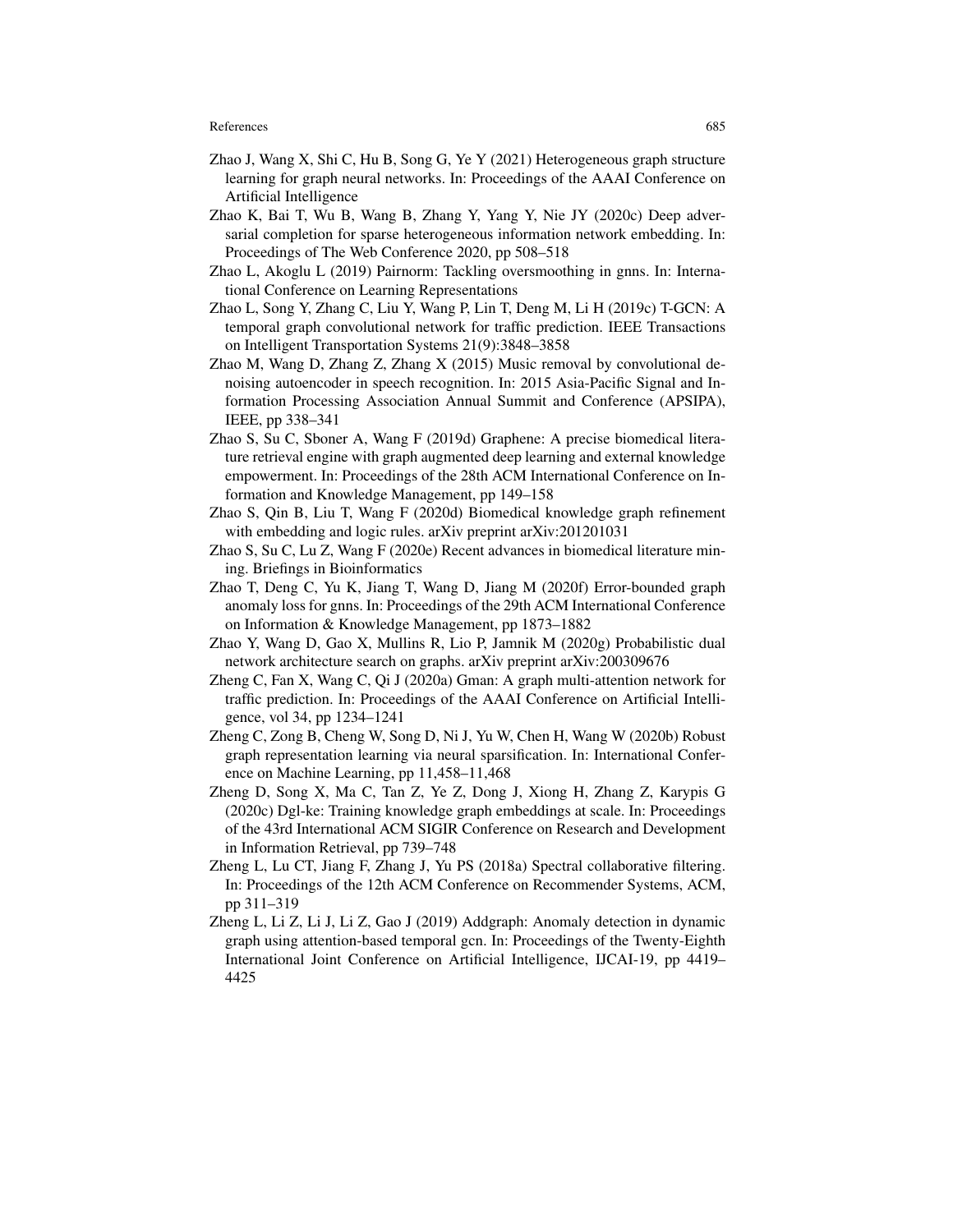- Zheng X, Aragam B, Ravikumar PK, Xing EP (2018b) Dags with no tears: Continuous optimization for structure learning. Advances in Neural Information Processing Systems 31:9472–9483
- Zheng Y, Liu F, Hsieh HP (2013) U-air: When urban air quality inference meets big data. In: Proceedings of the 19th ACM SIGKDD international conference on Knowledge discovery and data mining, pp 1436–1444
- Zheng Y, Capra L, Wolfson O, Yang H (2014) Urban computing: Concepts, methodologies, and applications 5(3), DOI 10.1145/2629592
- Zhou C, Liu Y, Liu X, Liu Z, Gao J (2017) Scalable graph embedding for asymmetric proximity. In: Proceedings of the AAAI Conference on Artificial Intelligence, vol 31
- Zhou C, Bai J, Song J, Liu X, Zhao Z, Chen X, Gao J (2018a) Atrank: An attentionbased user behavior modeling framework for recommendation. In: Proceedings of the AAAI Conference on Artificial Intelligence, vol 32
- Zhou C, Ma J, Zhang J, Zhou J, Yang H (2020a) Contrastive learning for debiased candidate generation in large-scale recommender systems. arXiv preprint csIR/200512964
- Zhou D, Bousquet O, Lal TN, Weston J, Schölkopf B (2004) Learning with local and global consistency. Advances in neural information processing systems 16(16):321–328
- Zhou F, De la Torre F (2012) Factorized graph matching. In: 2012 IEEE Conference on Computer Vision and Pattern Recognition, IEEE, pp 127–134
- Zhou G, Zhu X, Song C, Fan Y, Zhu H, Ma X, Yan Y, Jin J, Li H, Gai K (2018b) Deep interest network for click-through rate prediction. In: Proceedings of the 24th ACM SIGKDD, pp 1059–1068
- Zhou G, Wang J, Zhang X, Guo M, Yu G (2020b) Predicting functions of maize proteins using graph convolutional network. BMC Bioinformatics 21(16):420
- Zhou J, Cui G, Zhang Z, Yang C, Liu Z, Sun M (2018c) Graph neural networks: A review of methods and applications. arXiv preprint arXiv:181208434
- Zhou K, Song Q, Huang X, Hu X (2019a) Auto-gnn: Neural architecture search of graph neural networks. arXiv preprint arXiv:190903184
- Zhou K, Dong Y, Wang K, Lee WS, Hooi B, Xu H, Feng J (2020c) Understanding and resolving performance degradation in graph convolutional networks. arXiv preprint arXiv:200607107
- Zhou K, Huang X, Li Y, Zha D, Chen R, Hu X (2020d) Towards deeper graph neural networks with differentiable group normalization. In: Advances in Neural Information Processing Systems, vol 33
- Zhou K, Song Q, Huang X, Zha D, Zou N, Hu X (2020e) Multi-channel graph neural networks. In: International Joint Conference on Artificial Intelligence, pp 1352–1358
- Zhou N, Jiang Y, Bergquist TR, et al (2019b) The CAFA challenge reports improved protein function prediction and new functional annotations for hundreds of genes through experimental screens. Genome Biology 20(1), DOI 10.1186/s13059-019-1835-8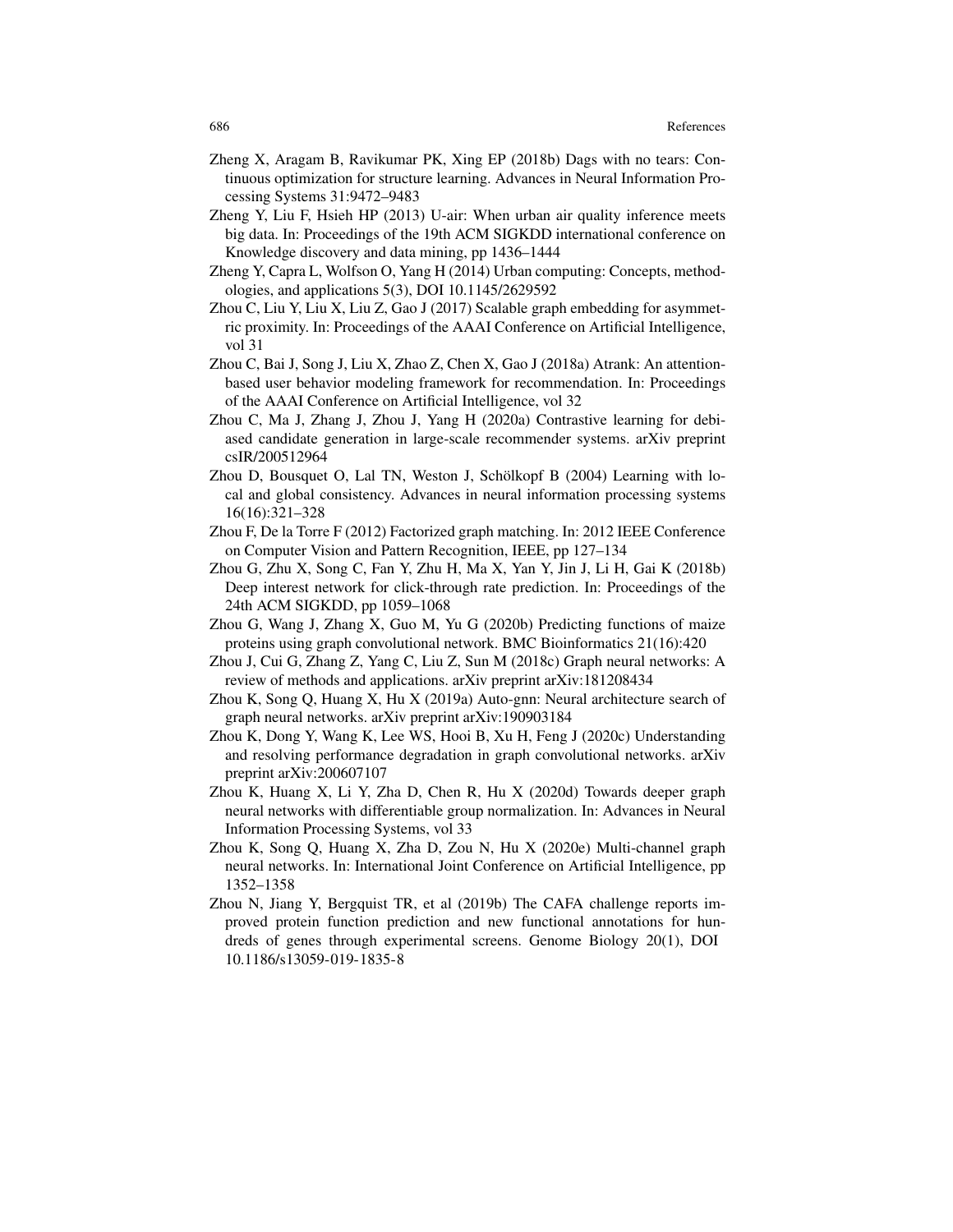- Zhou T, Lü L, Zhang YC (2009) Predicting missing links via local information. The European Physical Journal B 71(4):623–630
- Zhou Y, Tuzel O (2018) Voxelnet: End-to-end learning for point cloud based 3d object detection. In: Proceedings of the IEEE Conference on Computer Vision and Pattern Recognition, pp 4490–4499
- Zhou Y, Hou Y, Shen J, Huang Y, Martin W, Cheng F (2020f) Network-based drug repurposing for novel coronavirus 2019-ncov/sars-cov-2. Cell discovery 6(1):1– 18
- Zhou Z, Kearnes S, Li L, Zare RN, Riley P (2019c) Optimization of molecules via deep reinforcement learning. Scientific reports 9(1):1–10
- Zhou Z, Wang Y, Xie X, Chen L, Liu H (2020g) Riskoracle: A minute-level citywide traffic accident forecasting framework. In: Proceedings of the AAAI Conference on Artificial Intelligence, vol 34, pp 1258–1265
- Zhou Z, Wang Y, Xie X, Chen L, Zhu C (2020h) Foresee urban sparse traffic accidents: A spatiotemporal multi-granularity perspective. IEEE Transactions on Knowledge and Data Engineering pp 1–1, DOI 10.1109/TKDE.2020.3034312
- Zhu D, Cui P, Wang D, Zhu W (2018) Deep variational network embedding in wasserstein space. In: Proceedings of the 24th ACM SIGKDD International Conference on Knowledge Discovery & Data Mining, pp 2827–2836
- Zhu D, Zhang Z, Cui P, Zhu W (2019a) Robust graph convolutional networks against adversarial attacks. In: Proceedings of the 25th ACM SIGKDD International Conference on Knowledge Discovery amp; Data Mining, Association for Computing Machinery, KDD '19, p 1399–1407, DOI 10.1145/3292500.3330851
- Zhu J, Li J, Zhu M, Qian L, Zhang M, Zhou G (2019b) Modeling graph structure in transformer for better AMR-to-text generation. In: Proceedings of the 2019 Conference on Empirical Methods in Natural Language Processing and the 9th International Joint Conference on Natural Language Processing (EMNLP-IJCNLP), Association for Computational Linguistics, Hong Kong, China, pp 5459–5468
- Zhu JY, Park T, Isola P, Efros AA (2017) Unpaired image-to-image translation using cycle-consistent adversarial networks. In: Proceedings of the IEEE international conference on computer vision, pp 2223–2232
- Zhu Q, Du B, Yan P (2020a) Self-supervised training of graph convolutional networks. arXiv preprint arXiv:200602380
- Zhu R, Zhao K, Yang H, Lin W, Zhou C, Ai B, Li Y, Zhou J (2019c) Aligraph: a comprehensive graph neural network platform. Proceedings of the VLDB Endowment 12(12):2094–2105
- Zhu S, Yu K, Chi Y, Gong Y (2007) Combining content and link for classification using matrix factorization. In: Proceedings of the 30th annual international ACM SIGIR conference on Research and development in information retrieval, pp 487– 494
- Zhu S, Zhou C, Pan S, Zhu X, Wang B (2019d) Relation structure-aware heterogeneous graph neural network. In: 2019 IEEE International Conference on Data Mining (ICDM), IEEE, pp 1534–1539
- ZHU X (2002) Learning from labeled and unlabeled data with label propagation. Tech Report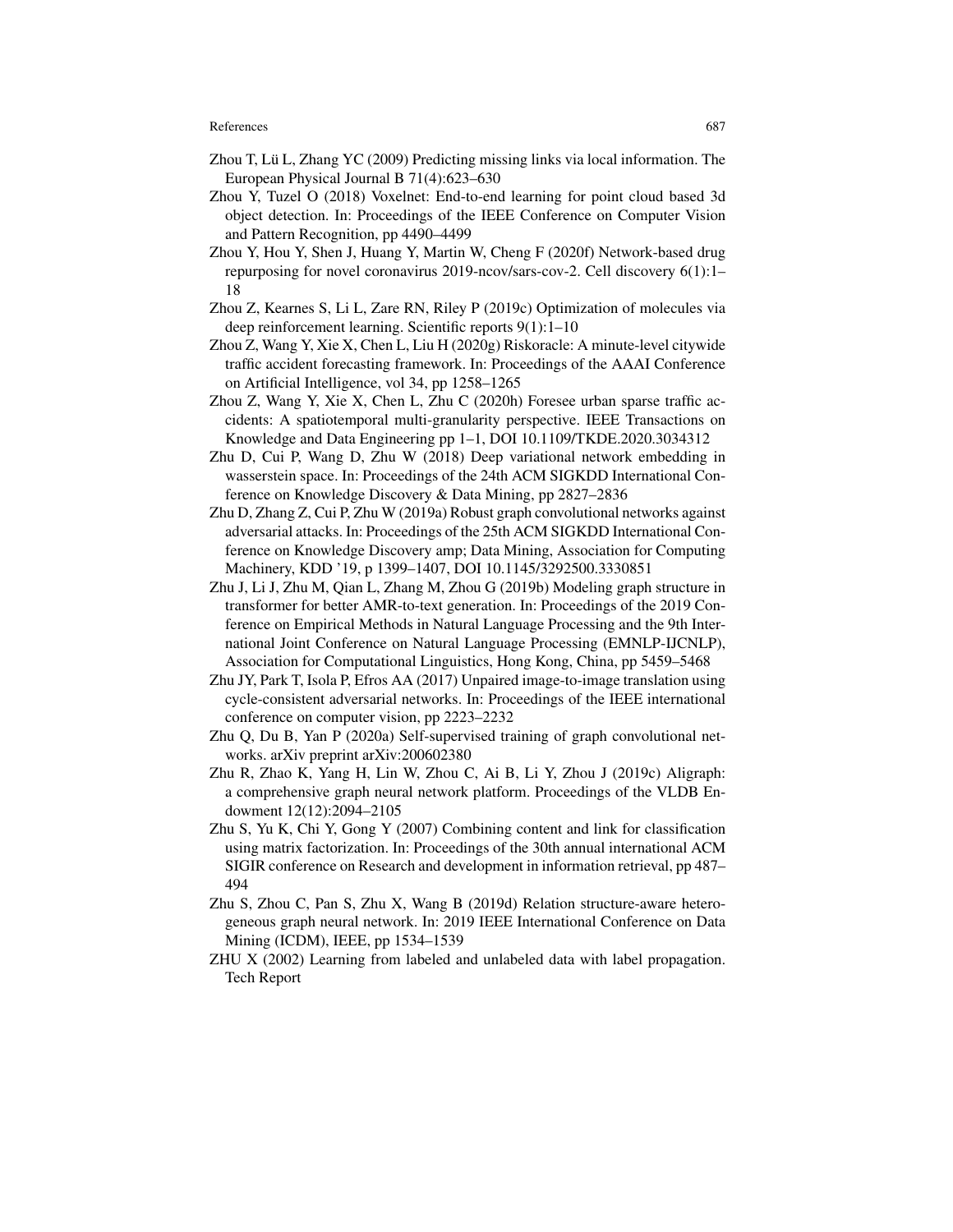- Zhu Y, Elemento O, Pathak J, Wang F (2019e) Drug knowledge bases and their applications in biomedical informatics research. Briefings in bioinformatics 20(4):1308–1321
- Zhu Y, Che C, Jin B, Zhang N, Su C, Wang F (2020b) Knowledge-driven drug repurposing using a comprehensive drug knowledge graph. Health Informatics Journal 26(4):2737–2750
- Zhu Y, Xu Y, Yu F, Liu Q, Wu S, Wang L (2020c) Deep graph contrastive representation learning. arXiv preprint arXiv:200604131
- Zhu Y, Xu Y, Yu F, Liu Q, Wu S, Wang L (2021) Graph Contrastive Learning with Adaptive Augmentation. In: Proceedings of The Web Conference 2021, ACM, WWW '21
- Zhuang Y, Jain R, Gao W, Ren L, Aizawa K (2017) Panel: cross-media intelligence. In: Proceedings of the 25th ACM international conference on Multimedia, pp 1173–1173
- Zimmermann T, Zeller A, Weissgerber P, Diehl S (2005) Mining version histories to guide software changes. IEEE Transactions on Software Engineering 31(6):429– 445
- Zitnik M, Leskovec J (2017) Predicting multicellular function through multi-layer tissue networks. Bioinformatics 33(14):i190–i198
- Zitnik M, Agrawal M, Leskovec J (2018) Modeling polypharmacy side effects with graph convolutional networks. Bioinformatics 34(13):i457–i466
- Zoete V, Cuendet MA, Grosdidier A, Michielin O (2011) SwissParam: A fast force field generation tool for small organic molecules. Journal of Computational Chemistry 32(11):2359–2368
- Zoph B, Le QV (2016) Neural architecture search with reinforcement learning. arXiv preprint arXiv:161101578
- Zoph B, Yuret D, May J, Knight K (2016) Transfer learning for low-resource neural machine translation. In: Proceedings of the 2016 Conference on Empirical Methods in Natural Language Processing, pp 1568–1575
- Zoph B, Vasudevan V, Shlens J, Le QV (2018) Learning transferable architectures for scalable image recognition. In: Proceedings of the IEEE Conference on Computer Vision and Pattern Recognition, pp 8697–8710
- Zügner D, Günnemann S (2019) Adversarial attacks on graph neural networks via meta learning. In: International Conference on Learning Representations, ICLR
- Zügner D, Günnemann S  $(2019)$  Certifiable robustness and robust training for graph convolutional networks. In: Proceedings of the 25th ACM SIGKDD International Conference on Knowledge Discovery & Data Mining, pp 246–256
- Zügner D, Günnemann S (2020) Certifiable robustness of graph convolutional networks under structure perturbations. In: Proceedings of the 26th ACM SIGKDD International Conference on Knowledge Discovery amp; Data Mining, Association for Computing Machinery, KDD '20, p 1656–1665, DOI 10.1145/3394486. 3403217
- Zügner D, Akbarnejad A, Günnemann S (2018) Adversarial attacks on neural networks for graph data. In: Proceedings of the 24th ACM SIGKDD International Conference on Knowledge Discovery & Data Mining, pp 2847–2856